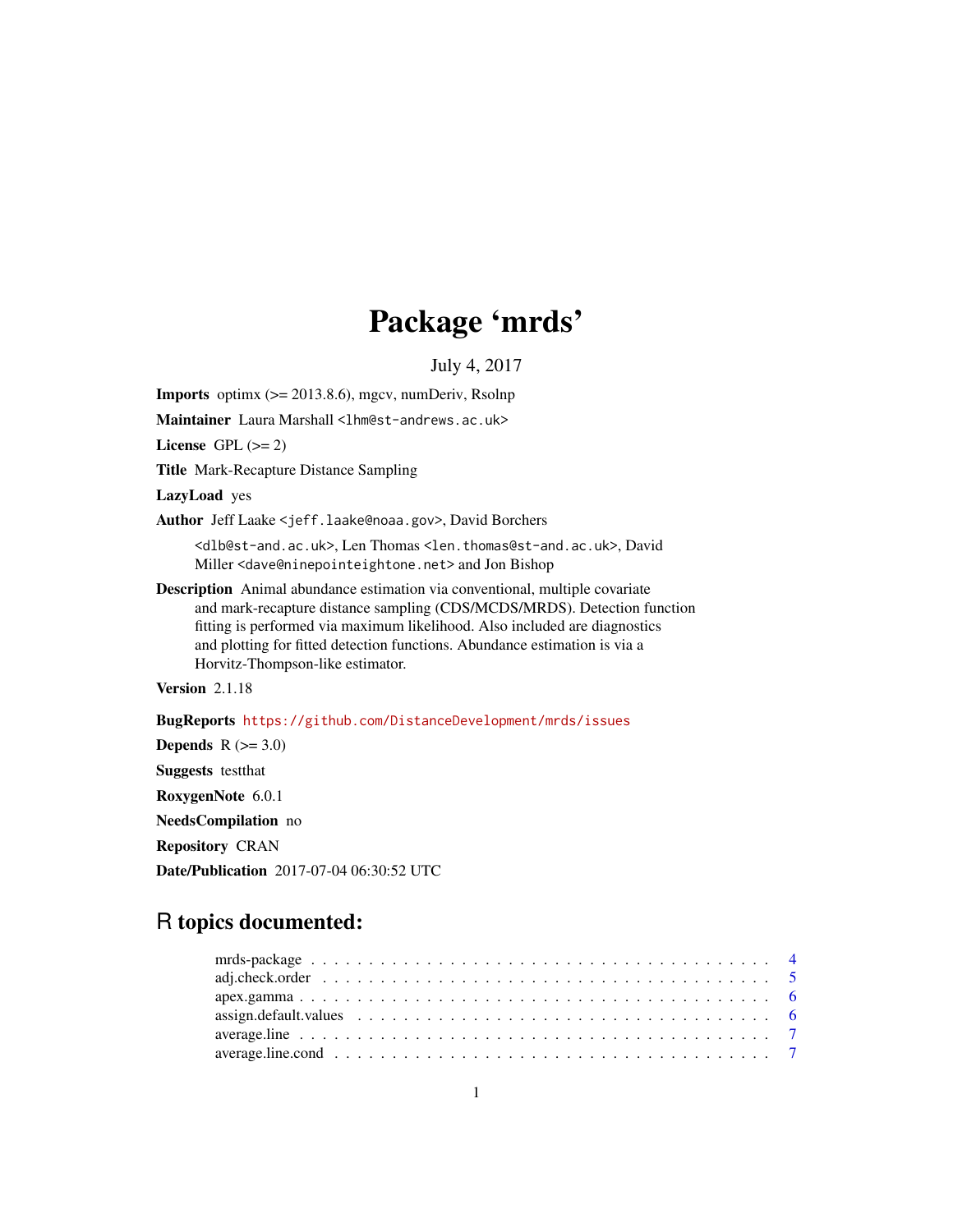|                                                                                                          | 8  |
|----------------------------------------------------------------------------------------------------------|----|
|                                                                                                          | 9  |
|                                                                                                          | 9  |
|                                                                                                          | 10 |
|                                                                                                          | 11 |
|                                                                                                          | 12 |
|                                                                                                          | 13 |
|                                                                                                          | 14 |
|                                                                                                          | 15 |
|                                                                                                          | 15 |
|                                                                                                          | 16 |
|                                                                                                          | 17 |
|                                                                                                          | 18 |
|                                                                                                          | 23 |
|                                                                                                          | 24 |
| ddf.io                                                                                                   | 25 |
|                                                                                                          | 26 |
|                                                                                                          | 28 |
|                                                                                                          | 29 |
| ddf.trial                                                                                                | 30 |
|                                                                                                          | 32 |
|                                                                                                          | 33 |
|                                                                                                          | 34 |
|                                                                                                          | 35 |
|                                                                                                          | 37 |
|                                                                                                          | 38 |
|                                                                                                          | 42 |
|                                                                                                          | 43 |
|                                                                                                          | 45 |
|                                                                                                          | 46 |
|                                                                                                          | 47 |
| $\varrho$ 0                                                                                              | 48 |
|                                                                                                          | 48 |
|                                                                                                          | 49 |
|                                                                                                          | 50 |
|                                                                                                          | 51 |
|                                                                                                          | 52 |
|                                                                                                          | 52 |
|                                                                                                          | 53 |
| io.glm                                                                                                   | 54 |
| is.linear.logistic $\ldots \ldots \ldots \ldots \ldots \ldots \ldots \ldots \ldots \ldots \ldots \ldots$ | 55 |
|                                                                                                          | 56 |
| keyfct.th1                                                                                               | 56 |
| keyfct.th2.                                                                                              | 57 |
| <i>lfbcvi</i>                                                                                            | 57 |
|                                                                                                          | 63 |
|                                                                                                          |    |
|                                                                                                          | 71 |
|                                                                                                          | 71 |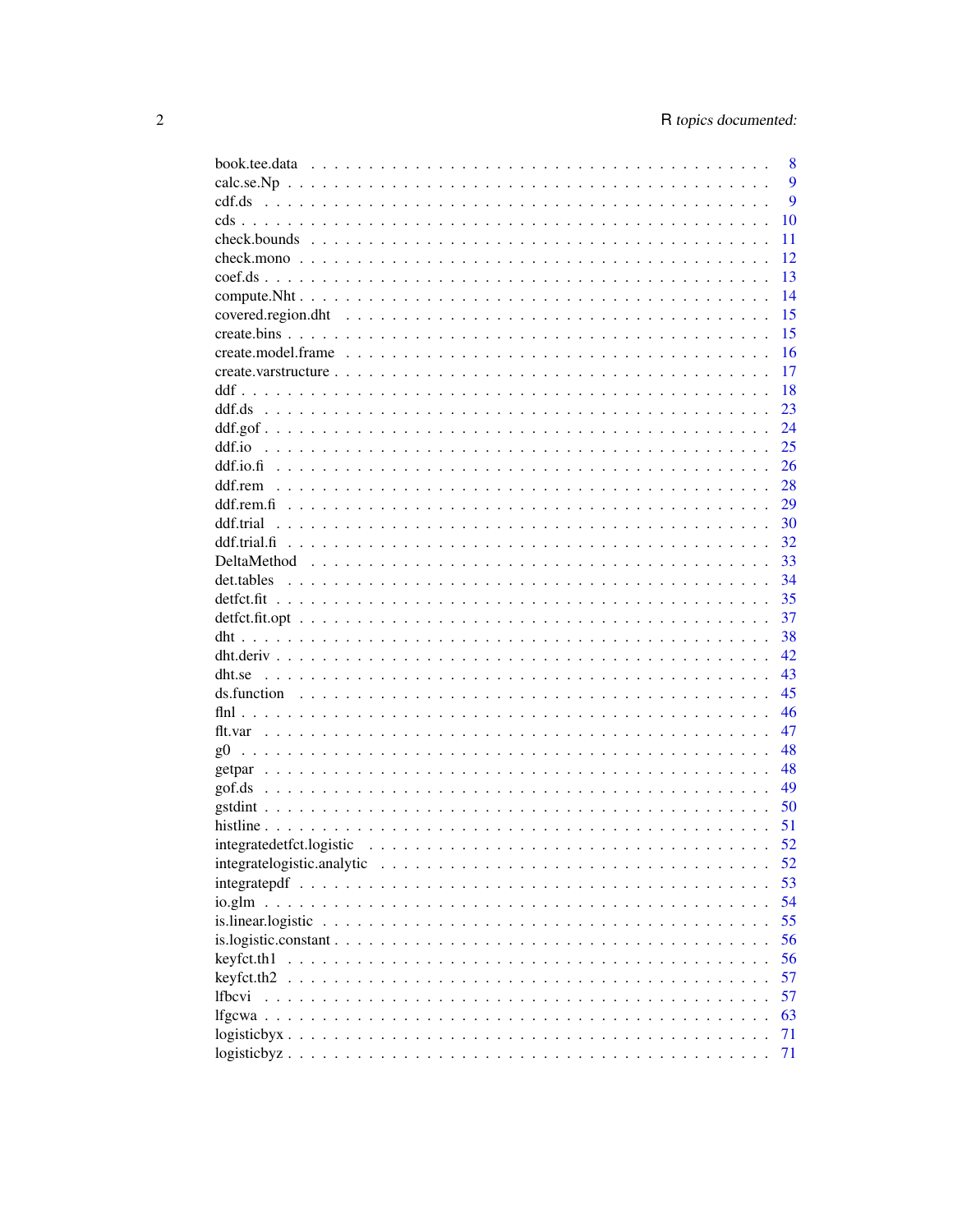|                                                                                                              | 72  |
|--------------------------------------------------------------------------------------------------------------|-----|
| $logisticallybyx \ldots \ldots \ldots \ldots \ldots \ldots \ldots \ldots \ldots \ldots \ldots \ldots \ldots$ | 73  |
|                                                                                                              | 73  |
|                                                                                                              | 74  |
|                                                                                                              | 75  |
|                                                                                                              | -76 |
|                                                                                                              | -77 |
|                                                                                                              | 78  |
|                                                                                                              |     |
|                                                                                                              |     |
|                                                                                                              |     |
|                                                                                                              | 81  |
|                                                                                                              |     |
|                                                                                                              |     |
|                                                                                                              | 86  |
|                                                                                                              | 88  |
|                                                                                                              | 88  |
|                                                                                                              | 90  |
|                                                                                                              | 91  |
|                                                                                                              | 93  |
|                                                                                                              | 94  |
|                                                                                                              | 95  |
|                                                                                                              | 97  |
|                                                                                                              |     |
|                                                                                                              |     |
|                                                                                                              |     |
|                                                                                                              |     |
|                                                                                                              |     |
|                                                                                                              |     |
|                                                                                                              |     |
|                                                                                                              |     |
|                                                                                                              |     |
|                                                                                                              |     |
|                                                                                                              |     |
|                                                                                                              |     |
|                                                                                                              |     |
|                                                                                                              |     |
|                                                                                                              |     |
|                                                                                                              |     |
|                                                                                                              |     |
|                                                                                                              |     |
|                                                                                                              |     |
|                                                                                                              |     |
|                                                                                                              |     |
|                                                                                                              |     |
|                                                                                                              |     |
|                                                                                                              |     |
| setinitial.ds                                                                                                |     |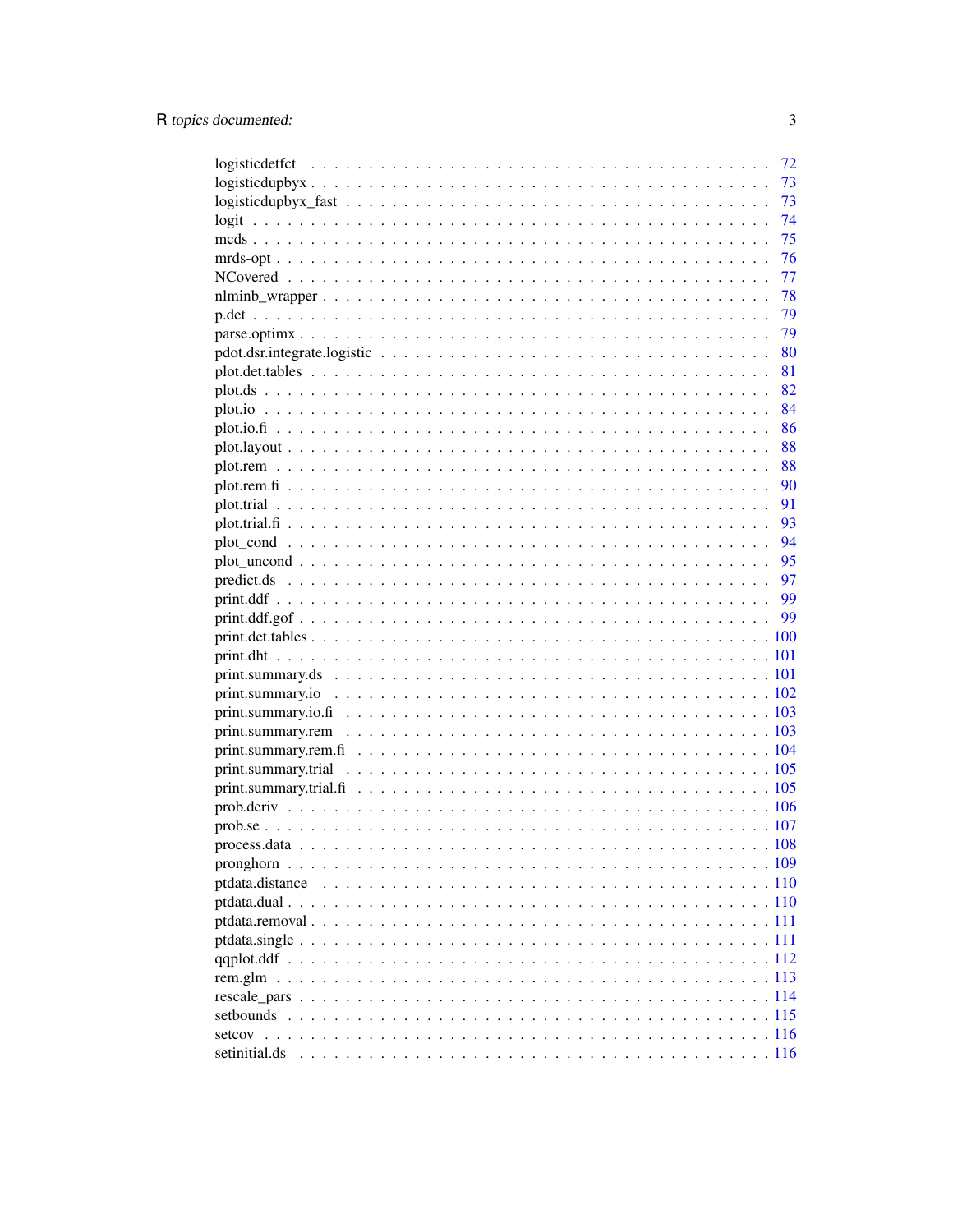# <span id="page-3-0"></span>4 mrds-package

| Index | 132 |
|-------|-----|
|       |     |
|       |     |
|       |     |
|       |     |
|       |     |
|       |     |
|       |     |
|       |     |
|       |     |
|       |     |
|       |     |
|       |     |
|       |     |
|       |     |

mrds-package *Mark-Recapture Distance Sampling (mrds)*

# **Description**

This package implements mark-recapture distance sampling methods as described in D.L. Borchers, W. Zucchini and Fewster, R.M. (1988), "Mark-recapture models for line transect surveys", Biometrics 54: 1207-1220. and Laake, J.L. (1999) "Distance sampling with independent observers: Reducing bias from heterogeneity by weakening the conditional independence assumption." in Amstrup, G.W., Garner, S.C., Laake, J.L., Manly, B.F.J., McDonald, L.L. and Robertson, D.G. (eds) "Marine mammal survey and assessment methods", Balkema, Rotterdam: 137-148 and Borchers, D.L., Laake, J.L., Southwell, C. and Paxton, C.L.G. "Accommodating unmodelled heterogeneity in double-observer distance sampling surveys". 2006. Biometrics 62:372-378.)

#### Details

Further information on distance sampling methods and example code is available at [http://distanc](http://distancesampling.org/R/)esampling. [org/R/](http://distancesampling.org/R/).

For help with distance sampling and this package, there is a Google Group [https://groups.](https://groups.google.com/forum/#!forum/distance-sampling) [google.com/forum/#!forum/distance-sampling](https://groups.google.com/forum/#!forum/distance-sampling).

#### Author(s)

Jeff Laake <jeff.laake@noaa.gov>, David Borchers <dlb@mcs.st-and.ac.uk>, Len Thomas <len@mcs.stand.ac.uk>, David L. Miller <dave@ninepointeightone.net>, Jon Bishop <jonb@mcs.st-and.ac.uk>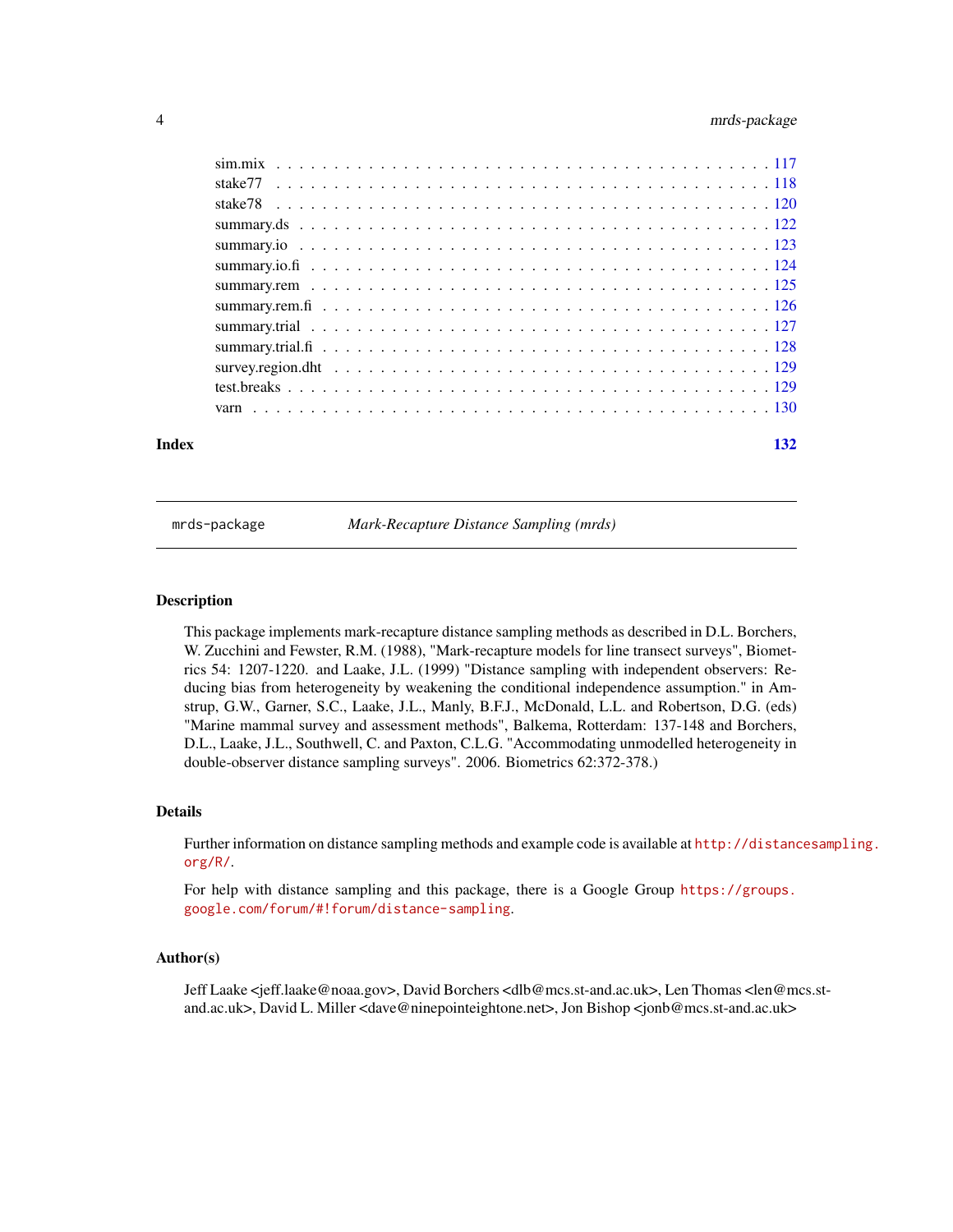<span id="page-4-0"></span>'adj.check.order' checks that the Cosine, Hermite or simple polynomials are of the correct order.

#### Usage

adj.check.order(adj.series, adj.order, key)

# Arguments

| adi.series | Adjustment series used ('cos','herm','poly')        |
|------------|-----------------------------------------------------|
| adi.order  | Integer to check                                    |
| kev        | key function to be used with this adjustment series |

#### Details

Only even functions are allowed as adjustment terms. Also Hermite polynomials must be of degree at least 4 and Cosine of order at least 3. Finally, also checks that order of the terms >1 for halfnormal/hazard-rate, as per p.47 of Buckland et al (2001). If incorrect terms are supplied then an error is throw via stop.

# Value

Nothing! Just calls stop if something goes wrong.

# Author(s)

David Miller

#### References

S.T.Buckland, D.R.Anderson, K.P. Burnham, J.L. Laake. 1993. Robust Models. In: Distance Sampling, eds. S.T.Buckland, D.R.Anderson, K.P. Burnham, J.L. Laake. Chapman & Hall.

#### See Also

[adjfct.cos](#page-0-0), [adjfct.poly](#page-0-0), [adjfct.herm](#page-0-0), [detfct](#page-0-0), [mcds](#page-74-1), [cds](#page-9-1)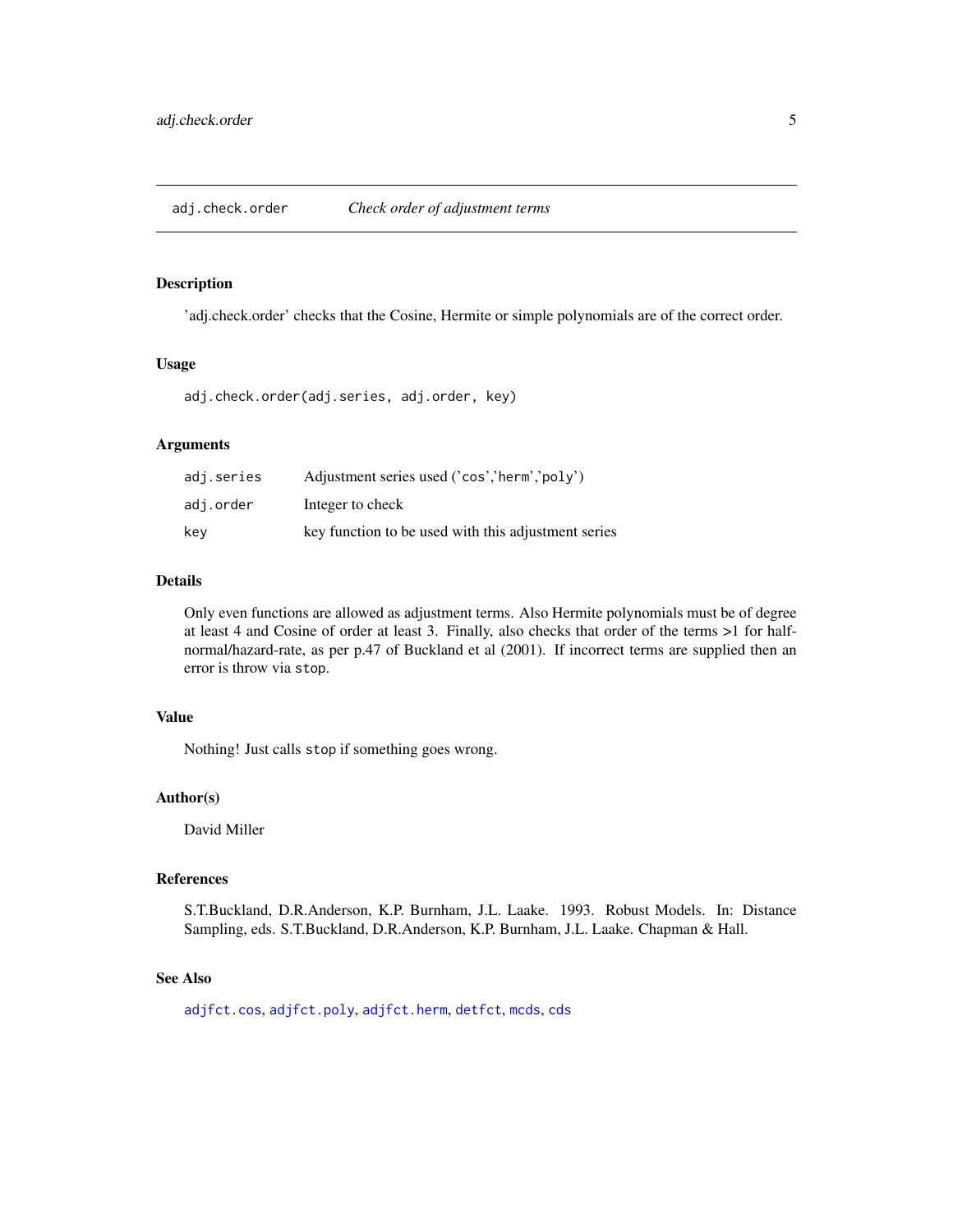<span id="page-5-0"></span>

Get the apex for a gamma detection function

# Usage

```
apex.gamma(ddfobj)
```
#### Arguments

ddfobj ddf object

#### Value

the distance at which the gamma peaks

# Author(s)

Jeff Laake

assign.default.values *Assign default values to list elements that have not been already assigned*

# Description

Assigns default values for argument in list x from argument=value pairs in . . . if x\$argument doesn't already exist

#### Usage

```
assign.default.values(x, ...)
```
#### Arguments

|         | generic list                                                            |
|---------|-------------------------------------------------------------------------|
| $\cdot$ | unspecified list of argument=value pairs that are used to assign values |

# Value

x - list with filled values

#### Author(s)

Jeff Laake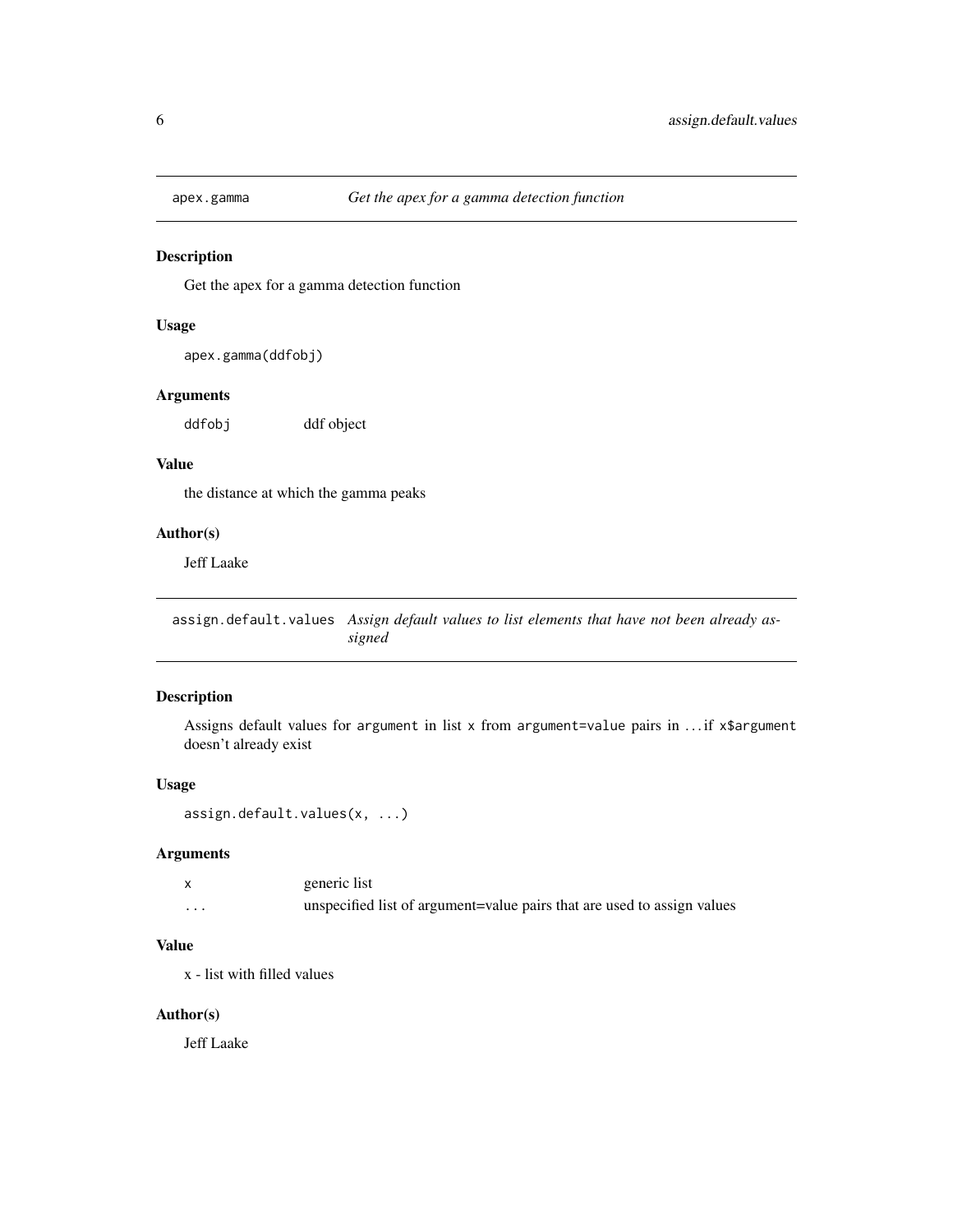<span id="page-6-0"></span>

For models with covariates the detection probability for each observation can vary. This function computes an average value for a set of distances to plot an average line to graphically represent the fitted model in plots that compare histograms and the scatter of individual estimated detection probabilities. Averages are calculated over the observed covariate combinations.

#### Usage

average.line(finebr, obs, model)

#### Arguments

| finebr | set of fine breaks in distance over which detection function values are averaged<br>and plotted        |
|--------|--------------------------------------------------------------------------------------------------------|
| obs    | value of observer for averaging (1-2 individual observers; 3 duplicates; 4 pooled<br>observation team) |
| model  | ddf model object                                                                                       |

# Value

list with 2 elements

| xgrid | vector of gridded distance values                                      |
|-------|------------------------------------------------------------------------|
|       | values vector of average detection function values at the xgrid values |

#### Note

Internal function called from plot functions for ddf objects

# Author(s)

Jeff Laake

average.line.cond *Average conditional detection function line for plotting*

#### Description

For models with covariates the detection probability for each observation can vary. This function computes an average value for a set of distances to plot an average line to graphically represent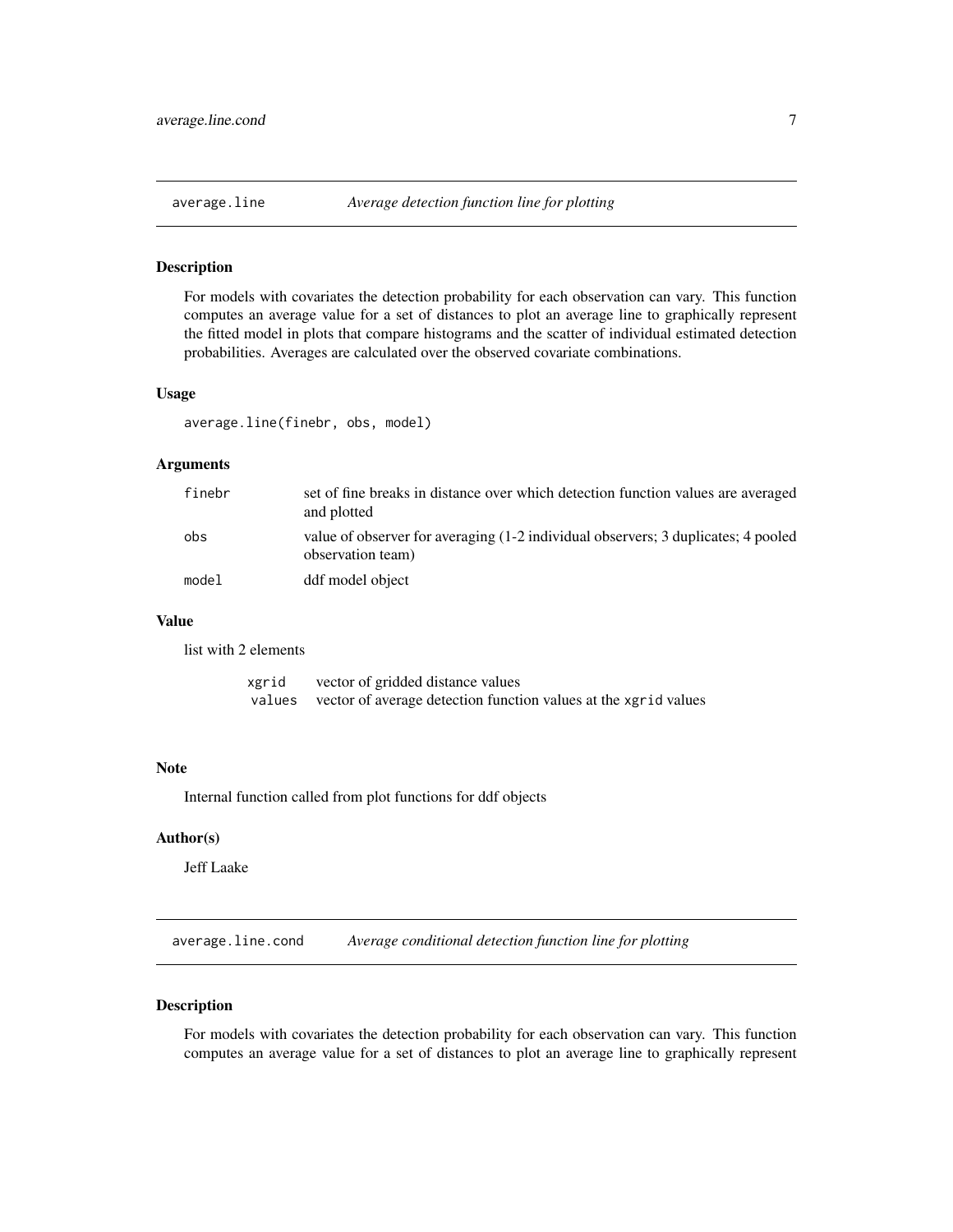the fitted model in plots that compare histograms and the scatter of individual estimated detection probabilities.

#### Usage

average.line.cond(finebr, obs, model)

#### Arguments

| finebr | set of fine breaks in distance over which detection function values are averaged<br>and plotted |
|--------|-------------------------------------------------------------------------------------------------|
| obs    | value of observer for averaging (1-2 individual observers)                                      |
| model  | ddf model object                                                                                |

# Value

list with 2 elements:

| xgrid  | vector of gridded distance values                               |
|--------|-----------------------------------------------------------------|
| values | vector of average detection function values at the xgrid values |

#### **Note**

Internal function called from plot functions for ddf objects

#### Author(s)

Jeff Laake

book.tee.data *Golf tee data used in chapter 6 of Advanced Distance Sampling examples*

#### Description

Double platform data collected in a line transect survey of golf tees by 2 observers at St. Andrews. Field sex was actually colour of the golf tee: 0 - green; 1 - yellow. Exposure was either low (0) or high(1) depending on height of tee above the ground. size was the number of tees in an observed cluster.

# Format

The format is: List of 4 \$ book.tee.dataframe:'data.frame': 324 obs. of 7 variables: ..\$ object : num [1:324] 1 1 2 2 3 3 4 4 5 5 ... ..\$ observer: Factor w/ 2 levels "1","2": 1 2 1 2 1 2 1 2 1 2 ... ..\$ detected: num [1:324] 1 0 1 0 1 0 1 0 1 0 ... ..\$ distance: num [1:324] 2.68 2.68 3.33 3.33 0.34 0.34 2.53 2.53 1.46 1.46 ... ..\$ size : num [1:324] 2 2 2 2 1 1 2 2 2 2 ... ..\$ sex : num [1:324] 1 1 1 1 0

<span id="page-7-0"></span>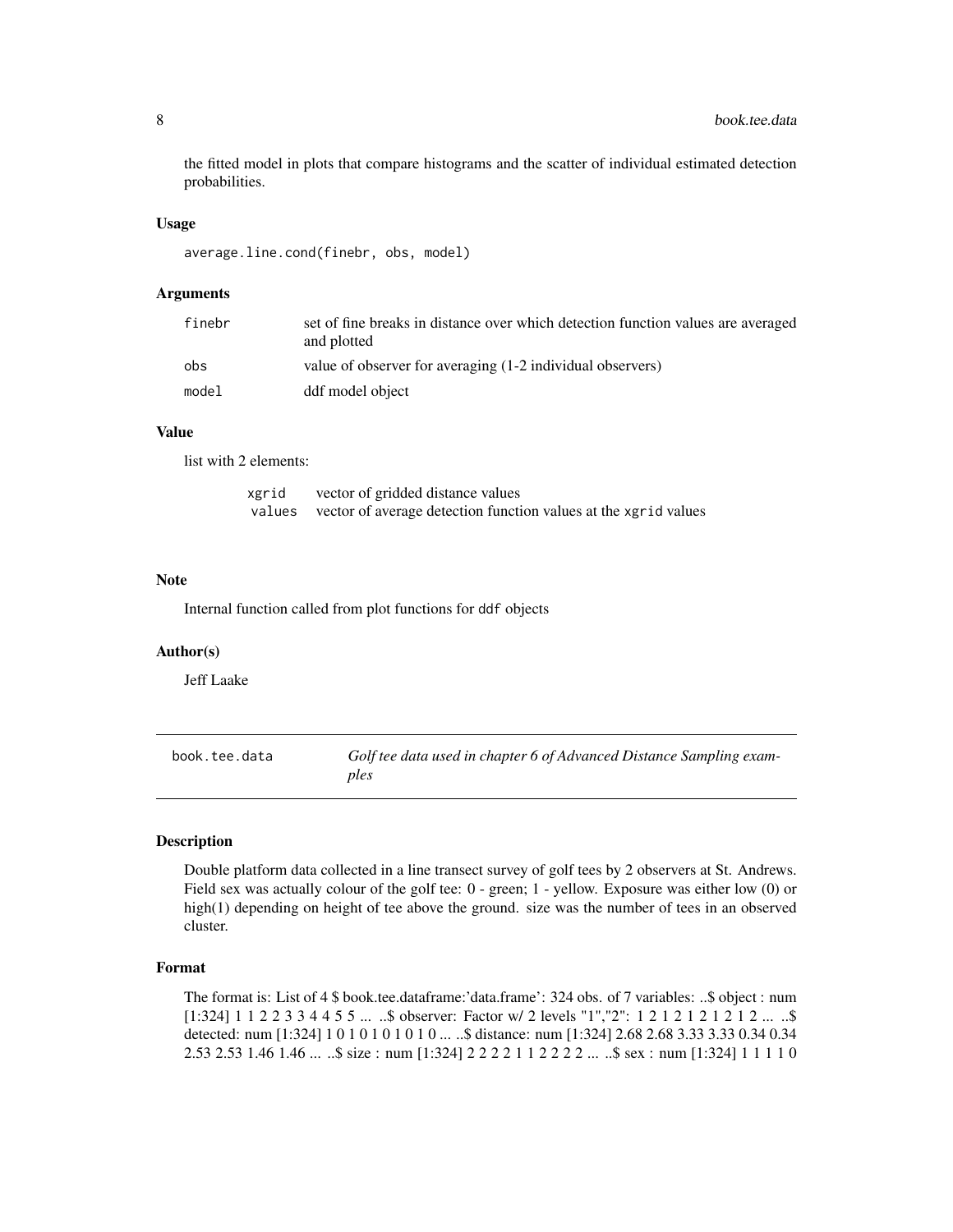<span id="page-8-0"></span>0 1 1 1 1 ... ..\$ exposure: num [1:324] 1 1 0 0 0 0 1 1 0 0 ... \$ book.tee.region :'data.frame': 2 obs. of 2 variables: ..\$ Region.Label: Factor w/ 2 levels "1","2": 1 2 ..\$ Area : num [1:2] 1040 640 \$ book.tee.samples :'data.frame': 11 obs. of 3 variables: ..\$ Sample.Label: num [1:11] 1 2 3 4 5 6 7 8 9 10 ... ..\$ Region.Label: Factor w/ 2 levels "1","2": 1 1 1 1 1 1 2 2 2 2 ... ..\$ Effort : num [1:11] 10 30 30 27 21 12 23 23 15 12 ... \$ book.tee.obs :'data.frame': 162 obs. of 3 variables: ..\$ object : int [1:162] 1 2 3 21 22 23 24 59 60 61 ... ..\$ Region.Label: int [1:162] 1 1 1 1 1 1 1 1 1 1 ... ..\$ Sample. Label: int [1:162] 1 1 1 1 1 1 1 1 1 1 ...

calc.se.Np *Find se of average p and N*

#### Description

Find se of average p and N

#### Usage

calc.se.Np(model, avgp, n, average.p)

#### Arguments

| model     | a ddf model object                                 |
|-----------|----------------------------------------------------|
| avgp      | average p function                                 |
| n         | sample size                                        |
| average.p | the average probability of detection for the model |

#### Author(s)

David L. Miller

cdf.ds *Cumulative distribution function (cdf) for fitted distance sampling detection function*

#### Description

Computes cdf values of observed distances from fitted distribution. For a set of observed x it returns the integral of  $f(x)$  for the range= (inner, x), where inner is the innermost distance which is observable (either 0 or left if left truncated). In terms of  $g(x)$  this is the integral of  $g(x)$  over range divided by the integral of  $g(x)$  over the entire range of the data (inner, W).

#### Usage

cdf.ds(model, newdata = NULL)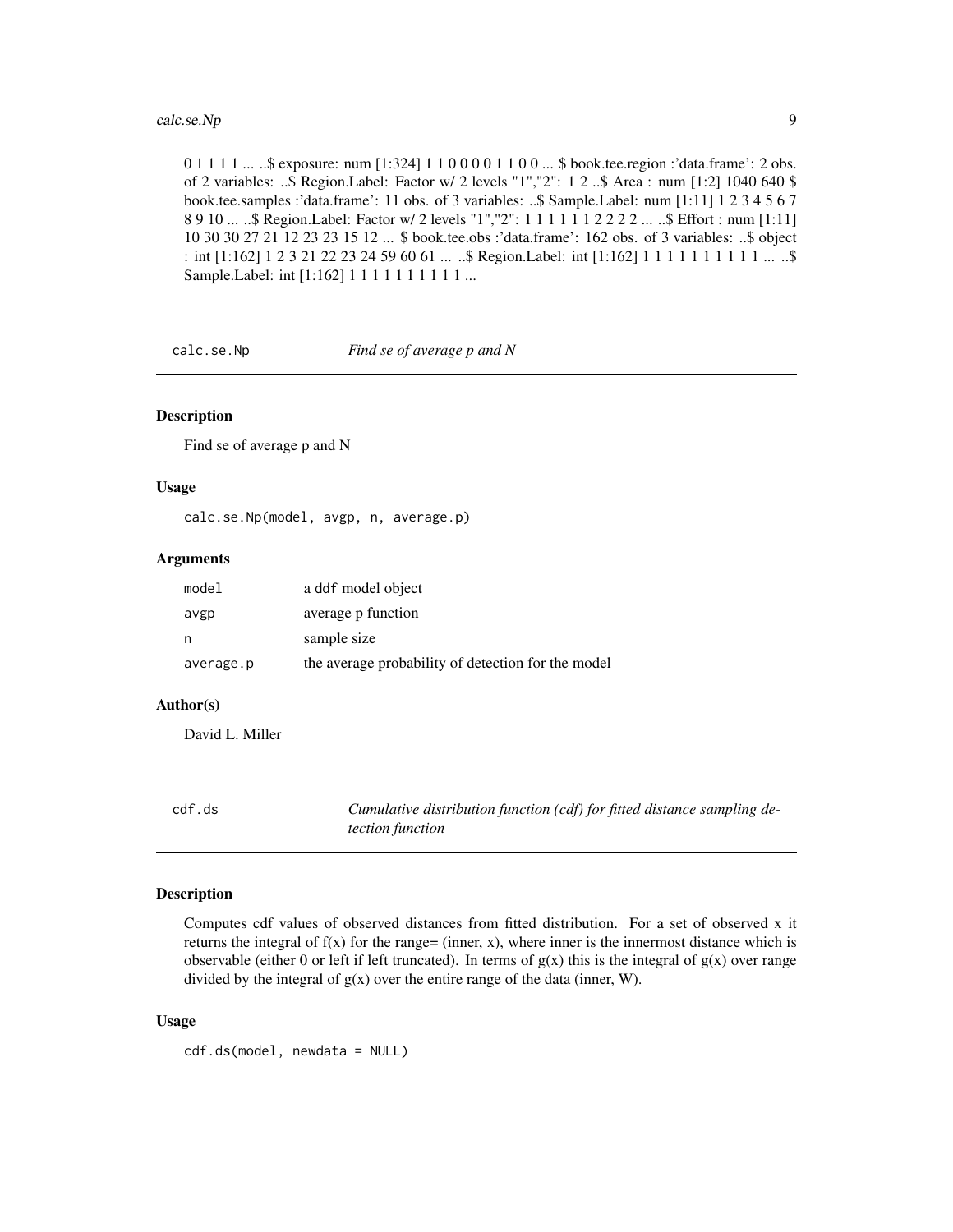# <span id="page-9-0"></span>Arguments

| model   | fitted distance sampling model                                              |
|---------|-----------------------------------------------------------------------------|
| newdata | new data values if computed for values other than the original observations |

# Value

vector of cdf values for each observation

# Note

This is an internal function that is not intended to be invoked directly. It is called by [qqplot.ddf](#page-111-1) to compute values for Kolmogorov-Smirnov and Cramer-von Mises tests and the Q-Q plot.

#### Author(s)

Jeff Laake

# See Also

[qqplot.ddf](#page-111-1)

<span id="page-9-1"></span>cds *CDS function definition*

# Description

Creates model formula list for conventional distance sampling using values supplied in call to [ddf](#page-17-1)

#### Usage

```
cds(key = NULL, adj.series = NULL, adj.order = NULL,
  adj.scale = "width", adj.exp = FALSE, formula = \sim1,
  shape.formula = -1)
```
# Arguments

| key           | string identifying key function (currently either "hn" (half-normal), "hr" (hazard-<br>rate), "unif" (uniform) or "gamma" (gamma distribution) |
|---------------|------------------------------------------------------------------------------------------------------------------------------------------------|
| adj.series    | string identifying adjustment functions cos (Cosine), herm (Hermite polynomi-<br>als), poly (simple polynomials) or NULL                       |
| adj.order     | vector of order of adjustment terms to include                                                                                                 |
| adj.scale     | whether to scale the adjustment terms by "width" or "scale"                                                                                    |
| adj.exp       | if TRUE uses $exp(adj)$ for adjustment to keep $f(x) > 0$                                                                                      |
| formula       | formula for scale function (included for completeness only only formula= $\sim$ 1 for<br>cds)                                                  |
| shape.formula | formula for shape function                                                                                                                     |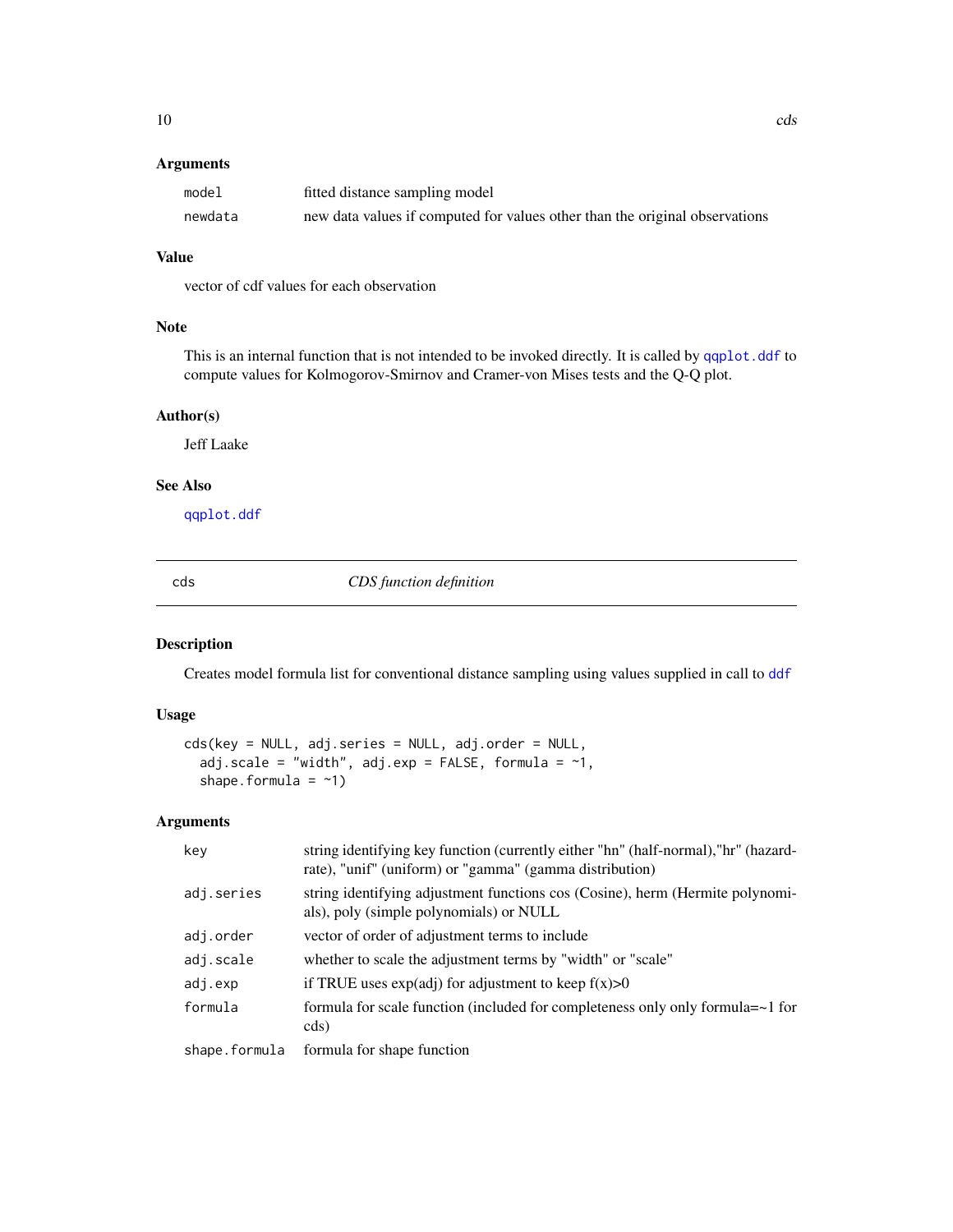#### <span id="page-10-0"></span>check.bounds 11

# Value

A formula list used to define the detection function model

| fct           | string "cds"                   |
|---------------|--------------------------------|
| key           | key function string            |
| adj.series    | adjustment function string     |
| adj.order     | adjustment function orders     |
| adj.scale     | adjustment function scale type |
| formula       | formula for scale function     |
| shape.formula | formula for shape function     |

# Author(s)

Jeff Laake; Dave Miller

check.bounds *Check parameters bounds during optimsations*

# Description

Simple internal function to check that the optimisation didn't hit bounds. Based on code that used to live in detfct.fit.opt.

#### Usage

check.bounds(lt, lowerbounds, upperbounds, ddfobj, showit, setlower, setupper)

# Arguments

| 1t          | optimisation object               |
|-------------|-----------------------------------|
| lowerbounds | current lower bounds              |
| upperbounds | current upper bounds              |
| ddfobi      | ddf object                        |
| showit      | debug level                       |
| setlower    | were lower bounds set by the user |
| setupper    | were upper bounds set by the user |

#### Value

TRUE if bounded (ie parameters close to bound), else FALSE

# Author(s)

Dave Miller; Jeff Laake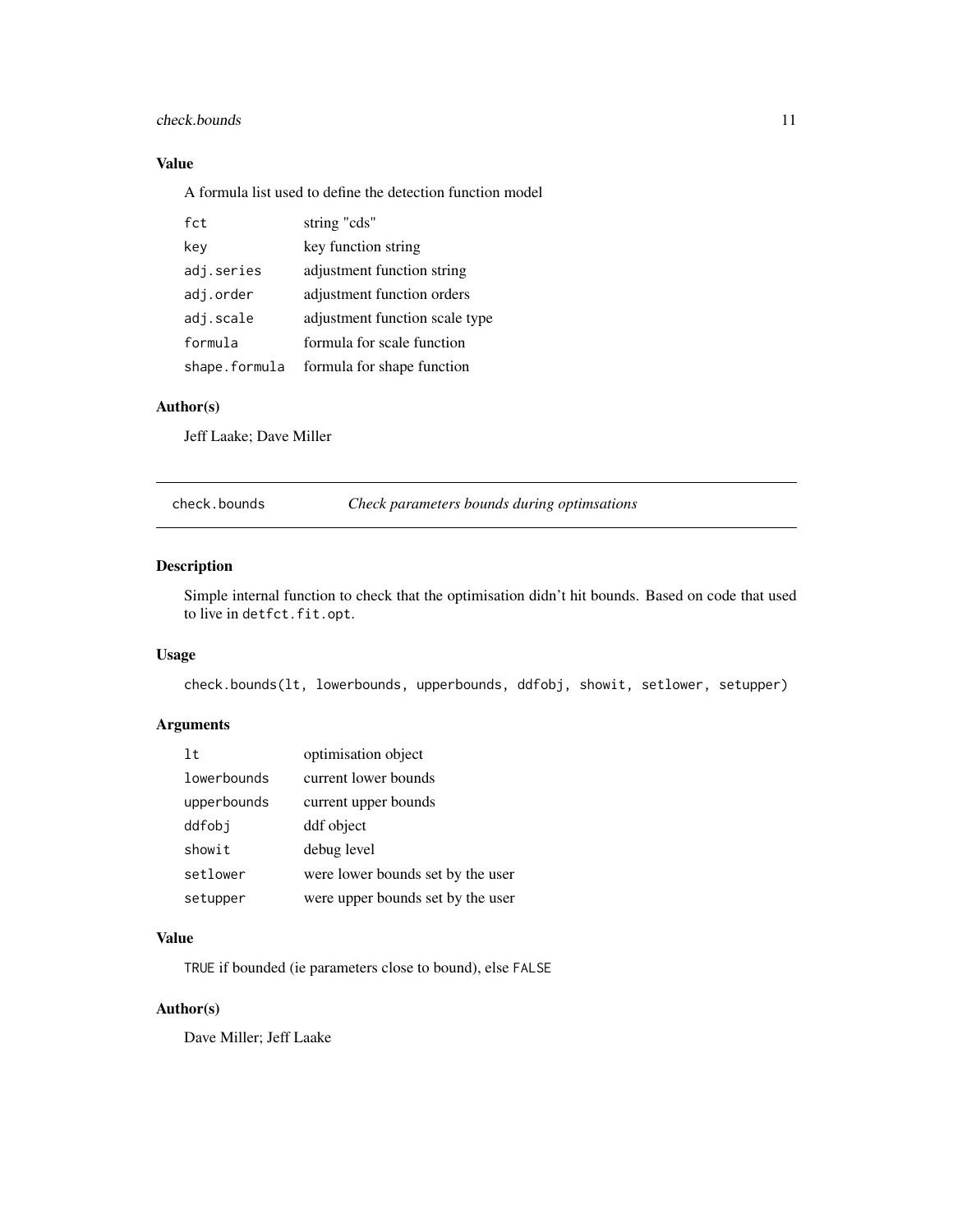<span id="page-11-0"></span>

Check that a fitted detection function is monotone non-increasing.

# Usage

```
check.mono(df, strict = TRUE, n.pts = 100, tolerance = 1e-06,plot = FALSE, max.plot = 6)
```
#### Arguments

| df        | a fitted detection function object                                                                                                                                                                                                                     |
|-----------|--------------------------------------------------------------------------------------------------------------------------------------------------------------------------------------------------------------------------------------------------------|
| strict    | if TRUE (default) the detection function must be "strictly" monotone, that is that<br>$(g(x[i]) \le g(x[i-1]))$ over the whole range (left to right truncation points).                                                                                |
| n.pts     | number of equally-spaced points between left and right truncation at which to<br>evaluate the detection function (default 100)                                                                                                                         |
| tolerance | numerical tolerance for monotonicity checks (default 1e-6)                                                                                                                                                                                             |
| plot      | plot a diagnostic highlighting the non-monotonic areas (default FALSE)                                                                                                                                                                                 |
| max.plots | when plot=TRUE, what is the maximum number of plots of non-monotone co-<br>variate combinations that should be plotted? Plotted combinations are a random<br>sample of the non-monotonic subset of evaluations. No effect for non-covariate<br>models. |

# Details

Evaluates a series of points over the range of the detection function (left to right truncation) then determines:

1. If the detection function is always less than or equal to its value at the left truncation poin  $(g(x) \le g(\text{left}),$  or usually  $g(x) \le g(0)$ ). 2. (Optionally) The detection function is always monotone decreasing  $(g(x[i])\leq g(x[i-1]))$ . This check is only performed when strict=TRUE (the default). 3. The detection function is never less than  $0$  ( $g(x) >=0$ ). 4. The detection function is never greater than  $1 (g(x) \leq 1)$ .

For models with covarates in the scale parameter of the detection function is evaluated at all observed covariate combinations.

Currently covariates in the shape parameter are not supported.

## Value

TRUE if the detection function is monotone, FALSE if it's not. warnings are issued to warn the user that the function is non-monotonic.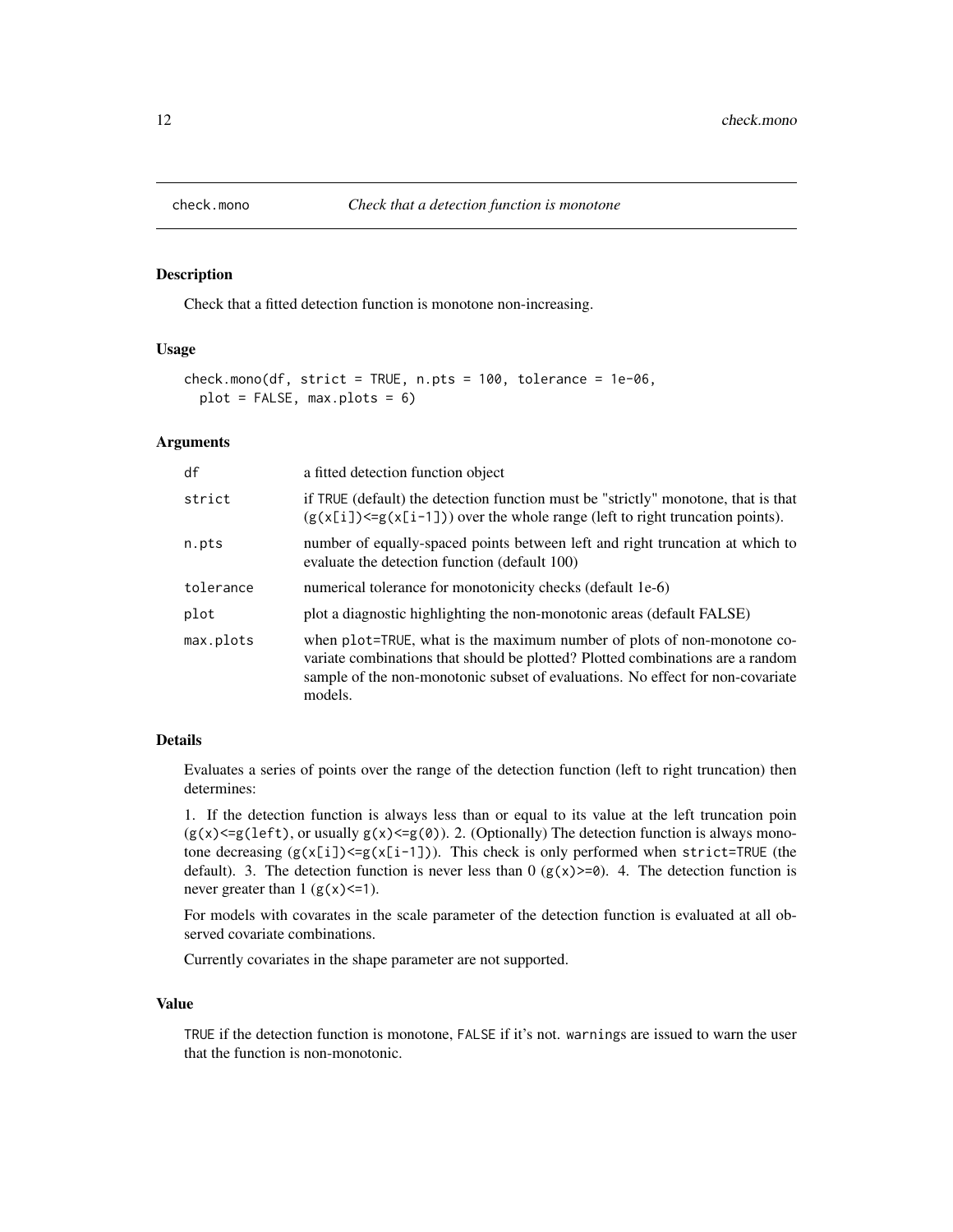#### <span id="page-12-0"></span>coef.ds 23

#### Author(s)

David L. Miller

<span id="page-12-1"></span>coef.ds *Extract coefficients*

#### <span id="page-12-2"></span>Description

Extract coefficients and provide a summary of parameters and estimates from the output of [ddf](#page-17-1) model objects.

#### Usage

```
## S3 method for class 'ds'
coef(object,...)
       ## S3 method for class 'io'
coef(object,...)
       ## S3 method for class 'io.fi'
coef(object,...)
       ## S3 method for class 'trial'
coef(object,...)
       ## S3 method for class 'trial.fi'
coef(object,...)
       ## S3 method for class 'rem'
coef(object,...)
       ## S3 method for class 'rem.fi'
coef(object,...)
```
#### **Arguments**

| object | ddf model object of class ds, io, io. fi, trial, trial. fi, rem, or rem. fi. |
|--------|------------------------------------------------------------------------------|
| .      | unspecified arguments that are unused at present                             |

# Value

For coef.ds List of data frames for coefficients (scale and exponent (if hazard))

| scale    | dataframe of scale coefficent estimates and standard errors                       |
|----------|-----------------------------------------------------------------------------------|
| exponent | data frame with exponent estimate and standard error if hazard detection function |

For all others Data frame containing each coefficient and standard error

#### Note

These functions are called by the generic function coef for any ddf model object. It can be called directly by the user, but it is typically safest to use coef which calls the appropriate function based on the type of model.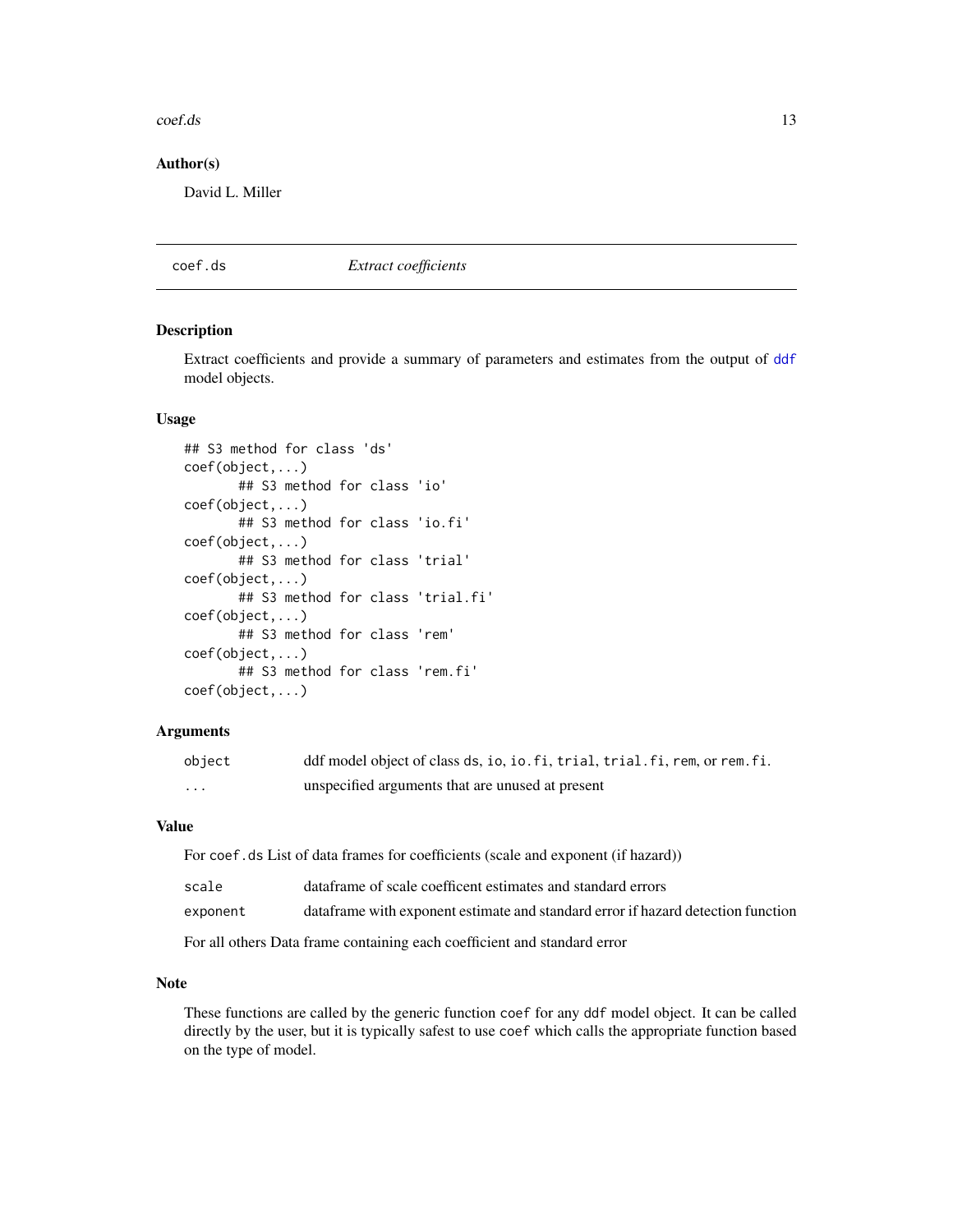# <span id="page-13-0"></span>Author(s)

Jeff Laake

compute.Nht *Horvitz-Thompson estimates 1/p\_i or s\_i/p\_i*

# Description

Compute individual components of Horvitz-Thompson abundance estimate in covered region for a particular subset of the data depending on value of group = TRUE (do group abundance); FALSE(do individual abundance)

# Usage

compute.Nht(pdot, group = TRUE, size = NULL)

# Arguments

| pdot  | vector of estimated detection probabilities                  |
|-------|--------------------------------------------------------------|
| group | if TRUE (do group abundance); FALSE(do individual abundance) |
| size  | vector of group size values for clustered populations        |

# Value

vector of H-T components for abundance estimate

# Note

Internal function called by [covered.region.dht](#page-14-1)

# Author(s)

Jeff Laake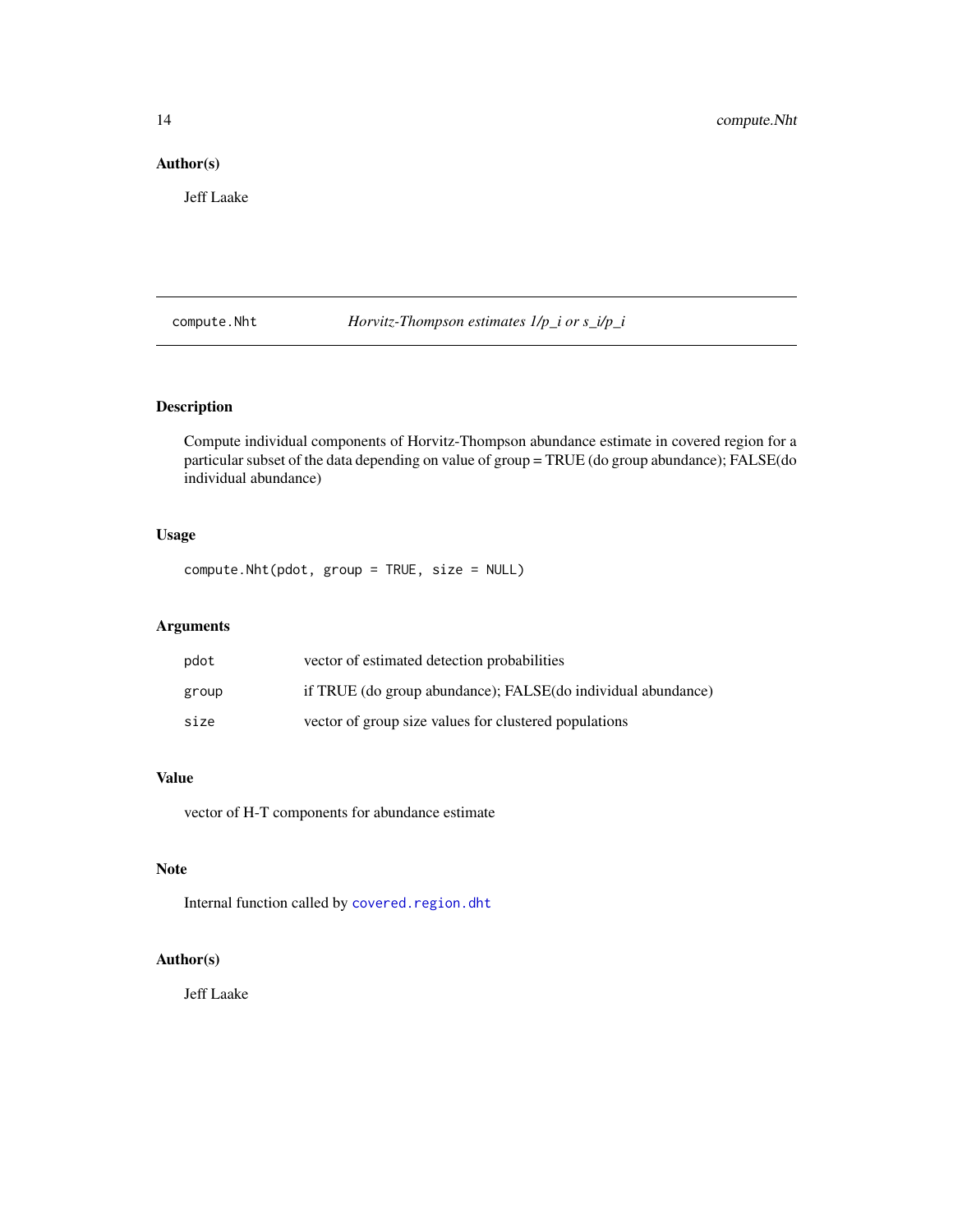<span id="page-14-1"></span><span id="page-14-0"></span>covered.region.dht *Covered region estimate of abundance from Horvitz-Thompson-like estimator*

# Description

Computes H-T abundance within covered region by sample.

# Usage

covered.region.dht(obs, samples, group)

# Arguments

| obs     | observations table                                                    |
|---------|-----------------------------------------------------------------------|
| samples | samples table                                                         |
| group   | if TRUE compute abundance of group otherwise abundance of individuals |

#### Value

Nhat.by.sample - dataframe of abundance by sample

#### Note

Internal function called by [dht](#page-37-1) and related functions

# Author(s)

Jeff Laake

create.bins *Create bins from a set of binned distances and a set of cutpoints.*

# Description

This is an internal routine and shouldn't be necessary in normal analyses.

# Usage

```
create.bins(data, cutpoints)
```
#### Arguments

| data      | data. frame with at least the column distance. |
|-----------|------------------------------------------------|
| cutpoints | vector of cutpoints for the bins               |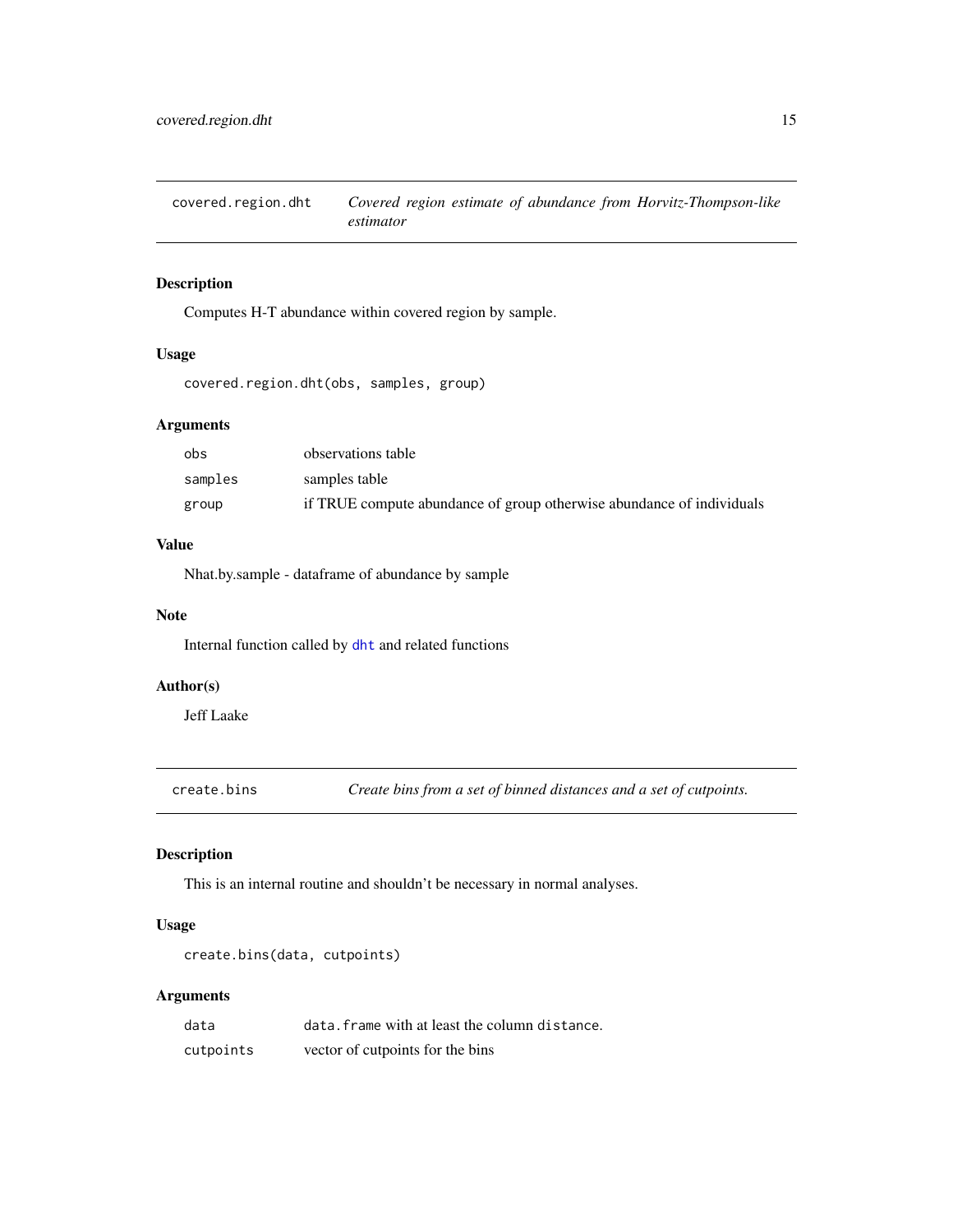# <span id="page-15-0"></span>Value

data data with two extra columns distbegin and distend.

#### Author(s)

David L. Miller

create.model.frame *Create a model frame for ddf fitting*

# Description

Creates a model.frame for distance detection function fitting. It includes some pre-specified and computed variables with those included in the model specified by user (formula)

#### Usage

create.model.frame(xmat, scale.formula, meta.data, shape.formula = NULL)

#### Arguments

| xmat      | dataframe for ddf                                                                        |
|-----------|------------------------------------------------------------------------------------------|
|           | scale, formula user specified formula for scale of distance detection function           |
| meta.data | user-specified meta.data (see ddf                                                        |
|           | shape. formula user specified formula for shape parameter of distance detection function |

# Details

The following fields are always included: detected, observer, binned, and optionally distance (unless null), timesdetected (if present in data). If the distance data were binned, include distbegin and distend point fields. If the integration width varies also include int.begin and int.end and include an offset field for an iterative glm, if used. Beyond these fields only fields used in the model formula are included.

#### Value

model frame for analysis

#### Note

Internal function and not called by user

# Author(s)

Jeff Laake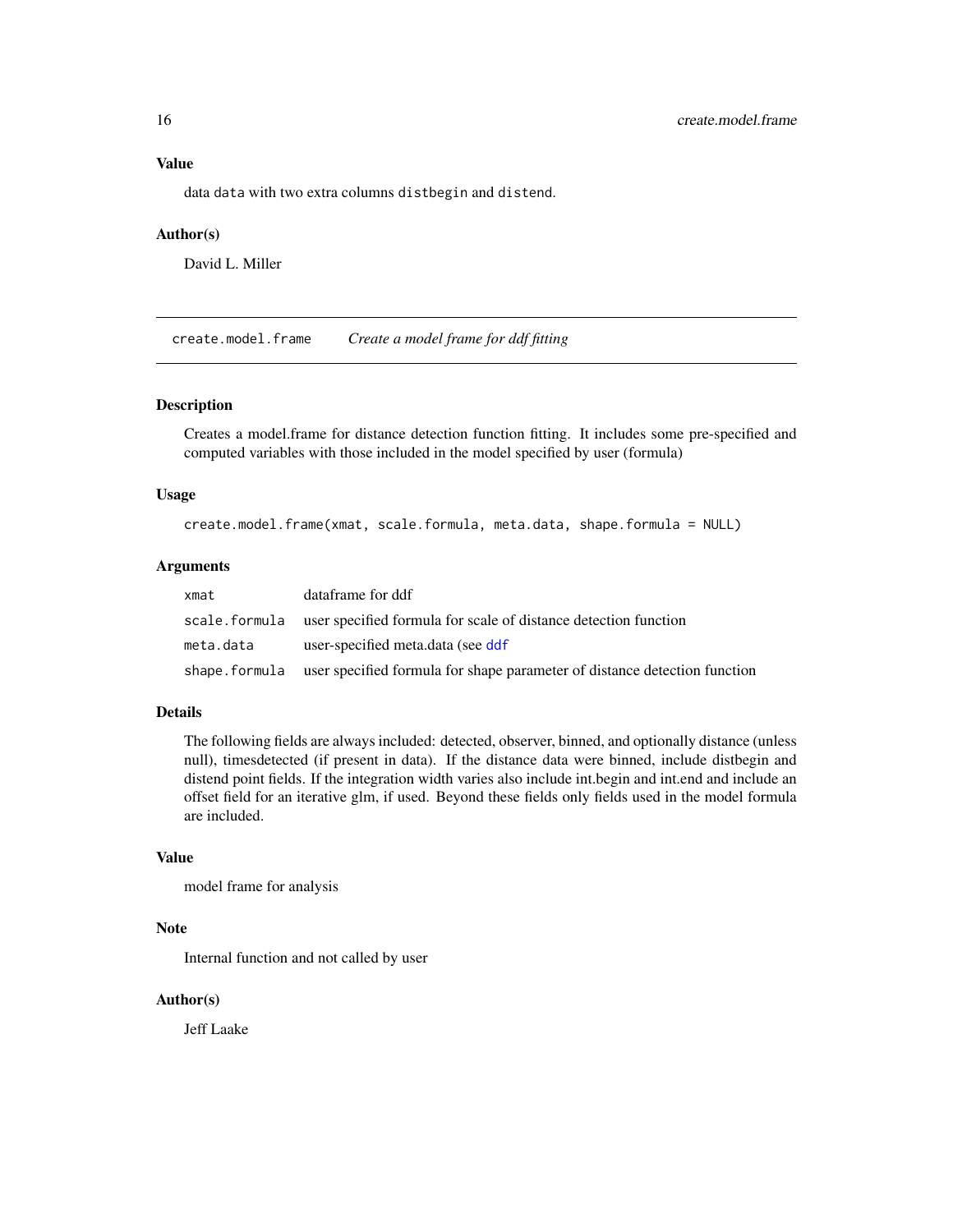<span id="page-16-0"></span>create.varstructure *Creates structures needed to compute abundance and variance*

#### Description

Creates samples and obs dataframes used to compute abundance and its variance based on a structure of geographic regions and samples within each region. The intent is to generalize this routine to work with other sampling structures.

#### Usage

create.varstructure(model, region, sample, obs)

#### Arguments

| model  | fitted ddf object                                        |
|--------|----------------------------------------------------------|
| region | region table                                             |
| sample | sample table                                             |
| obs    | table of object #'s and links to sample and region table |

#### Details

The function performs the following tasks: 1)tests to make sure that region labels are unique, 2) merges sample and region tables into a samples table and issue a warning if not all samples were used, 3) if some regions have no samples or if some values of Area were not valid areas given then issue error and stop, then an error is given and the code stops, 4) creates a unique region/sample label in samples and in obs, 5) merges observations with sample and issues a warning if not all observations were used, 6) sorts regions by its label and merges the values with the predictions from the fitted model based on the object number and limits it to the data that is appropriate for the fitted detection function.

#### Value

List with 2 elements:

| samples | merged dataframe containing region and sample info - one record per sample |
|---------|----------------------------------------------------------------------------|
| obs     | merged observation data and links to region and samples                    |

#### Note

Internal function called by [dht](#page-37-1)

# Author(s)

Jeff Laake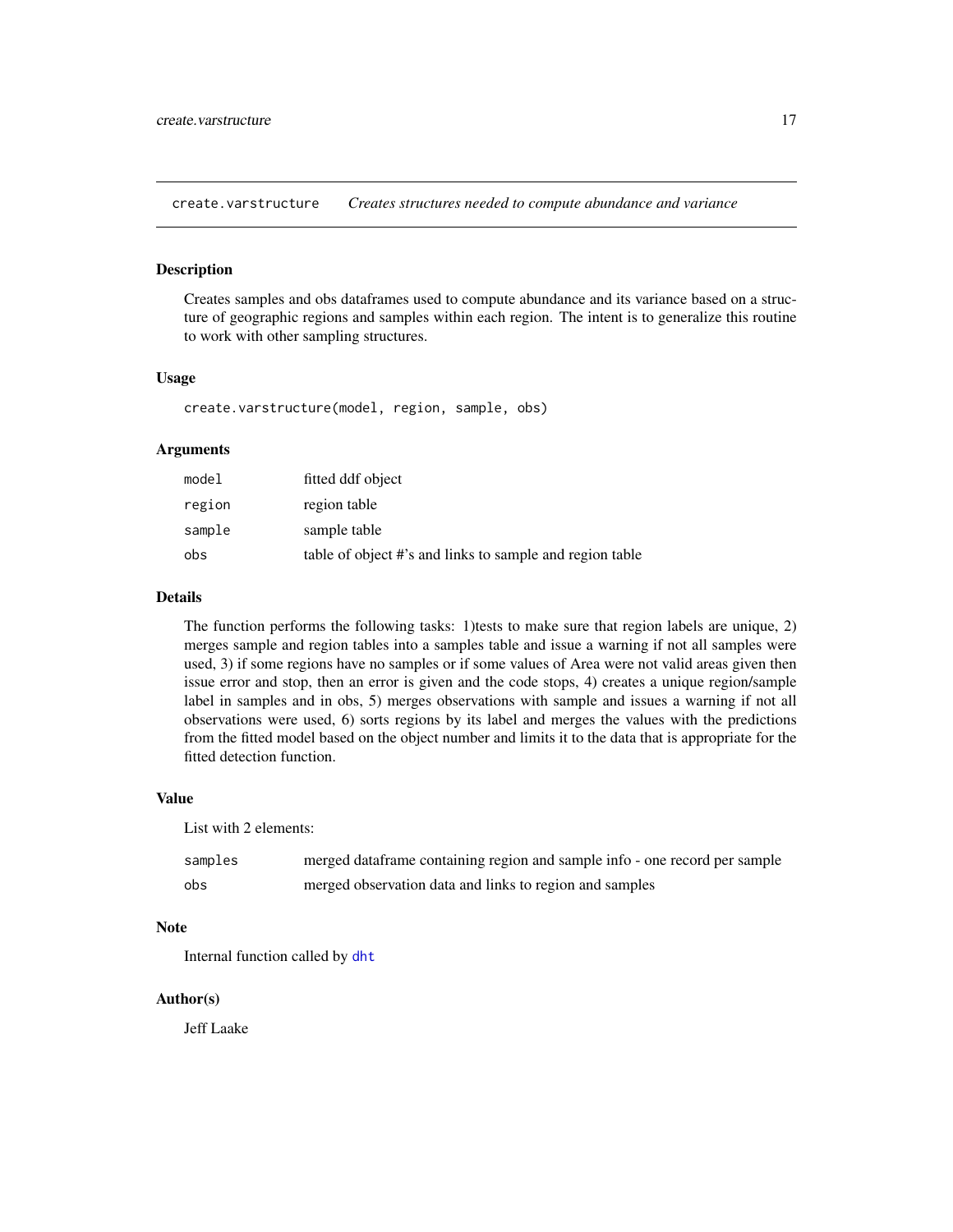Generic function for fitting detection functions for distance sampling with single and double observer configurations. Independent observer, trial and dependent observer (removal) configurations are included. This is a generic function which does little other than to validate the calling arguments and methods and then calls the appropriate method specific function to do the analysis.

#### Usage

```
ddf(dsmooth = call(), mmodel = call(), data, method = "ds",meta.data = list(), control = list())
```
# Arguments

| dsmodel   | distance sampling model specification               |
|-----------|-----------------------------------------------------|
| mrmodel   | mark-recapture model specification                  |
| data      | dataframe containing data to be analyzed            |
| method    | analysis method                                     |
| meta.data | list containing settings controlling data structure |
| control   | list containing settings controlling model fitting  |

#### Details

The fitting code has certain expectations about data. It should be a dataframe with at least the following fields named and defined as follows:

| object   | object number                                                                        |
|----------|--------------------------------------------------------------------------------------|
| observer | observer number $(1 \text{ or } 2)$ for double observer; only 1 if single observer   |
|          | detected 1 if detected by the observer and 0 if missed; always 1 for single observer |
|          | distance perpendicular distance                                                      |

If the data are for clustered objects, the dataframe should also contain a field named size that gives the observed number in the cluster. If the data are for a double observer survey, then there are two records for each observation and each should have the same object number. The code assumes the observations are listed in the same order for each observer such that if the data are subsetted by observer there will be the same number of records in each and each subset will be in the same object order. In addition to these predefined and pre-named fields, the dataframe can have any number and type of fields that are used as covariates in the dsmodel and mrmodel. At present, discrepancies between observations in distance, size and any user-specified covariates cannot be assimilated into the uncertainty of the estimate. The code presumes the values for those fields are the same for both records (observer=1 and observer=2) and it uses the value from observer 1. Thus

# <span id="page-17-1"></span><span id="page-17-0"></span>18 ddf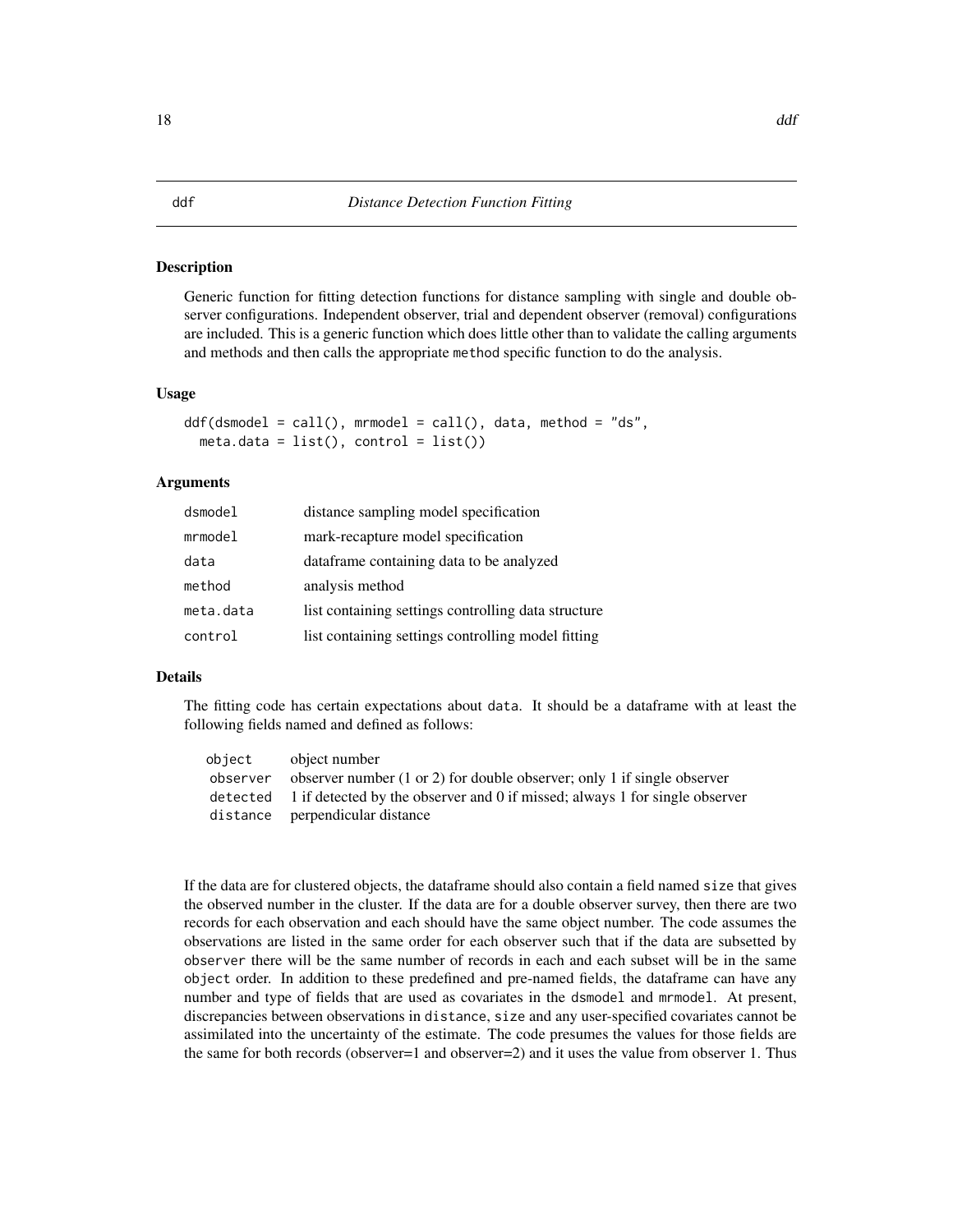it makes sense to make the values the same for both records in each pair even when both detect the object or when observer 1 doesn't detect the object the data would have to be taken from observer 2 and would not be consistent.

Five different fitting methods are currently available and these in turn define whether dsmodel and mrmodel need to be defined.

| Method   | Single/Double | dsmodel | mrmodel |
|----------|---------------|---------|---------|
| ds       | Single        | yes     | no      |
| io       | Double        | yes     | yes     |
| io.fi    | Double        | no      | yes     |
| trial    | Double        | yes     | yes     |
| trial.fi | Double        | no      | yes     |
| rem      | Double        | yes     | yes     |
| rem.fi   | Double        | no      | yes     |
|          |               |         |         |

Methods with the suffix ".fi" use the assumption of full independence and do not use the distance sampling portion of the likelihood which is why a dsmodel is not needed. An mrmodel is only needed for double observer surveys and thus is not needed for method ds.

The dsmodel specifies the detection function  $g(y)$  for the distance sampling data and the models restrict  $g(0)=1$ . For single observer data  $g(y)$  is the detection function for the single observer and if it is a double observer survey it is the relative detection function (assuming  $g(0)=1$ ) of both observers as a team (the unique observations from both observers). In double observer surveys, the detection function is  $p(y)=p(0)g(y)$  such that  $p(0)$ <1. The detection function  $g(y)$  is specified by dsmodel and p(0) estimated from the conditional detection functions (see mrmodel below). The value of dsmodel is specified using a hybrid formula/function notation. The model definition is prefixed with a ~ and the remainder is a function definition with specified arguments. At present there are two different functions, [cds](#page-9-1) and [mcds](#page-74-1), for conventional distance sampling and multi-covariate distance sampling. Both functions have the same required arguments (key,formula). The first specifies the key function this can be half-normal ("hn"), hazard-rate ("hr"), gamma ("gamma") or uniform ("unif"). The argument formula specifies the formula for the log of the scale parameter of the key function (e.g., the equivalent of the standard deviation in the half-normal). The variable distance should not be included in the formula because the scale is for distance. See Marques, F.F.C. and S.T. Buckland (2004) for more details on the representation of the scale formula. For the hazard rate and gamma functions, an additional shape.formula can be specified for the model of the shape parameter. The default will be  $\sim$  1. Adjustment terms can be specified by setting adj. series which can have the values: "none", "cos" (cosine), "poly" (polynomials), and "herm" (Hermite polynomials). One must also specify a vector of orders for the adjustment terms (adj.order) and a scaling (adj.scale) which may be "width" or "scale" (for scaling by the scale parameter). Note that the uniform key can only be used with adjustments (usually cosine adjustments for a Fourier-type analysis).

The mrmodel specifies the form of the conditional detection functions (i.e.,probability it is seen by observer j given it was seen by observer  $3-i$ ) for each observer  $(i=1,2)$  in a double observer survey. The value is specified using the same mix of formula/function notation but in this case the functions are glm and gam. The arguments for the functions are formula and link. At present, only glm is allowed and it is restricted to link=logit. Thus, currently the only form for the conditional detection functions is logistic as expressed in eq 6.32 of Laake and Borchers (2004). In contrast to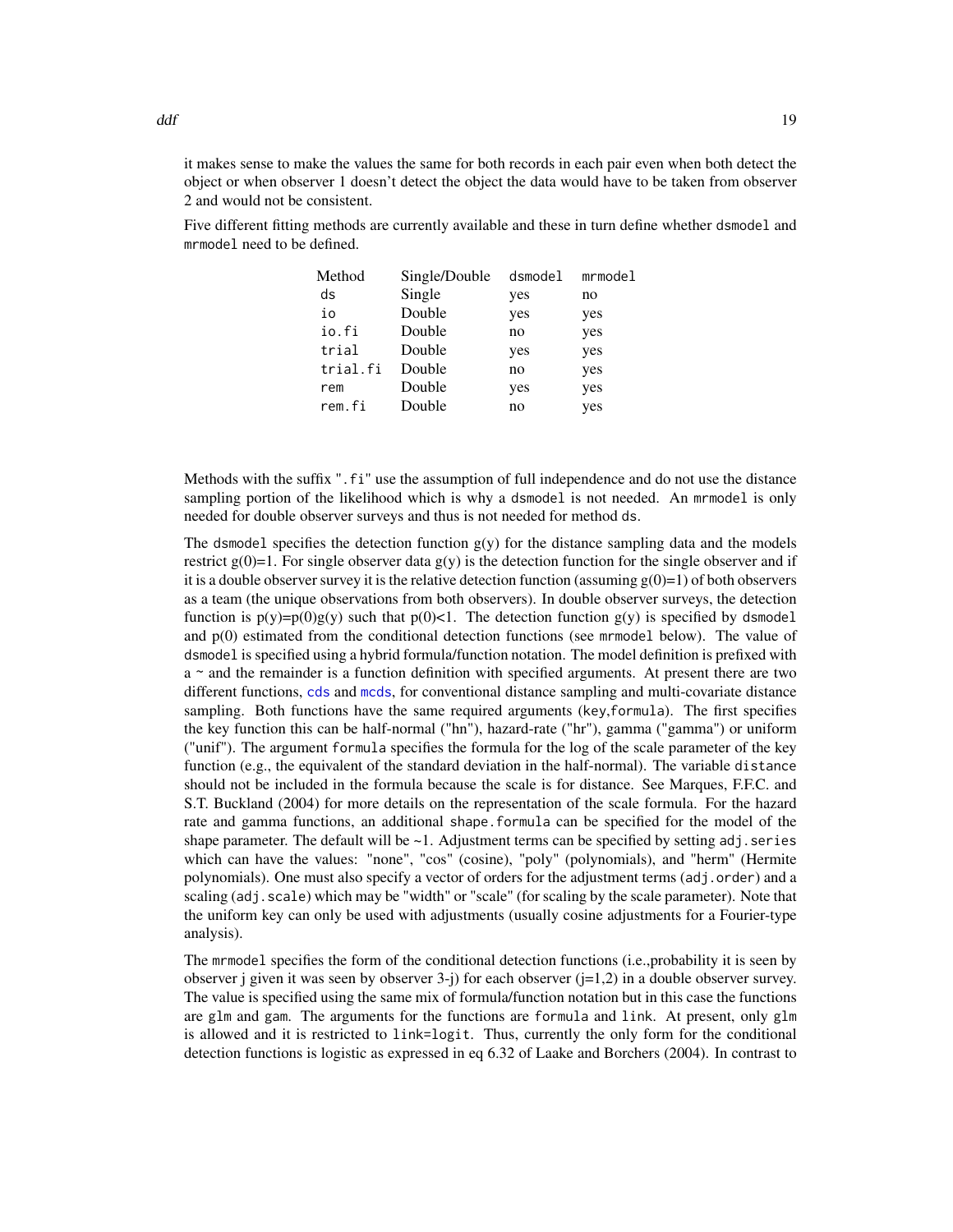The argument meta.data is a list that enables various options about the data to be set. These options include:

point if TRUE the data are from point counts and FALSE (default) implies line transect data

width distance specifying half-width of the transect

model with an added interaction between distance and size.

- left distance specifying inner truncation value
- binned TRUE or FALSE to specify whether distances should be binned for analysis
- breaks if binned=TRUE, this is a required sequence of break points that are used for plotting/gof. They should match distbegin, distend values if bins are fixed
- int.range an integration range for detection probability; either a vector of 2 or matrix with 2 columns
- mono constrain the detection function to be weakly monotonically decreasing (only applicable when there are no covariates in the detection function)
- mono.strict when TRUE constrain the detection function to be strictly monotonically decreasing (again, only applicable when there are no covariates in the detection function)

Using meta.data=list(int.range=c(1,10)) is the same as meta.data=list(left=1,width=10). If meta.data=list(binned=TRUE) is used, the dataframe needs to contain the fields distbegin and distend for each observation which specify the left and right hand end points of the distance interval containing the observation. This is a general data structure that allows the intervals to change rather than being fixed as in the standard distance analysis tools. Typically, if the intervals are changing so is the integration range. For example, assume that distance bins are generated using fixed angular measurements from an aircraft in which the altitude is varying. Because all analyses are truncated (i.e., the last interval does not go to infinity), the transect width (and the left truncation point if there is a blindspot below the aircraft) can potentially change for each observation. The argument int.range can also be entered as a matrix with 2 columns (left and width) and a row for each observation.

The argument control is a list that enables various analysis options to be set. It is not necessary to set any of these for most analyses. They were provided so the user can optionally see intermediate fitting output and to control fitting if the algorithm doesn't converge which happens infrequently. The list values include:

- showit Integer (0-3, default 0) controls the (increasing)amount of information printed during fitting.  $0$  - none,  $>=1$  - information about refitting and bound changes is printed,  $>=2$  - information about adjustment term fitting is printed, == 3-per-iteration parameter estimates and log-likelihood printed.
- estimate if FALSE fits model but doesn't estimate predicted probabilities
- refit if TRUE the algorithm will attempt multiple optimizations at different starting values if it doesn't converge
- nrefits number of refitting attempts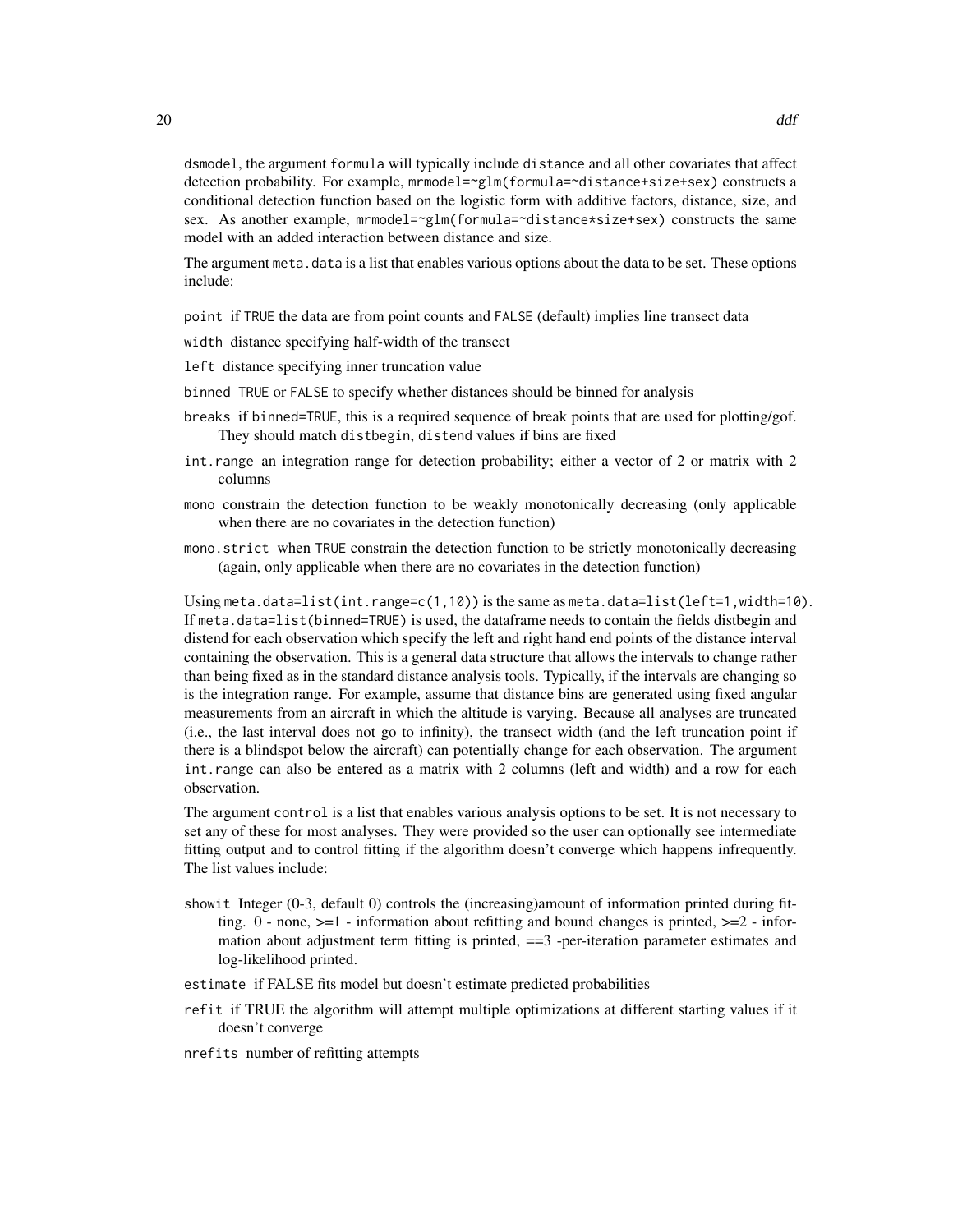initial a named list of starting values for the parameters (e.g. \$scale, \$shape, \$adjustment)

lowerbounds a vector of lowerbounds for the parameters

upperbounds a vector of upperbounds for the parameters

limit if TRUE restrict analysis to observations with detected=1

debug if TRUE, if fitting fails, return an object with fitting information

- nofit if TRUE don't fit a model, but use the starting values and generate an object based on those values
- optimx.method one (or a vector of) string(s) giving the optimisation method to use. If more than one is supplied, the results from one are used as the starting values for the next. See [optimx](#page-0-0)

optimx.maxit maximum number of iterations to use in the optimisation.

#### Value

model object of class=(method, "ddf")

#### Author(s)

Jeff Laake

# References

Laake, J.L. and D.L. Borchers. 2004. Methods for incomplete detection at distance zero. In: Advanced Distance Sampling, eds. S.T. Buckland, D.R.Anderson, K.P. Burnham, J.L. Laake, D.L. Borchers, and L. Thomas. Oxford University Press.

Marques, F.F.C. and S.T. Buckland. 2004. Covariate models for the detection function. In: Advanced Distance Sampling, eds. S.T. Buckland, D.R.Anderson, K.P. Burnham, J.L. Laake, D.L. Borchers, and L. Thomas. Oxford University Press.

#### See Also

[ddf.ds](#page-22-1), [ddf.io](#page-24-1),[ddf.io.fi](#page-25-1),[ddf.trial](#page-29-1),[ddf.trial.fi](#page-31-1),[ddf.rem](#page-27-1),[ddf.rem.fi](#page-28-1), [mrds-opt](#page-75-1)

#### Examples

```
# load data
data(book.tee.data)
region <- book.tee.data$book.tee.region
egdata <- book.tee.data$book.tee.dataframe
samples <- book.tee.data$book.tee.samples
obs <- book.tee.data$book.tee.obs
# fit a half-normal detection function
```

```
result <- ddf(dsmodel=~mcds(key="hn", formula=~1), data=egdata, method="ds",
             meta.data=list(width=4))
```

```
# fit an independent observer model with full independence
result.io.fi <- ddf(mrmodel=~glm(~distance), data=egdata, method="io.fi",
                   meta.data=list(width = 4))
```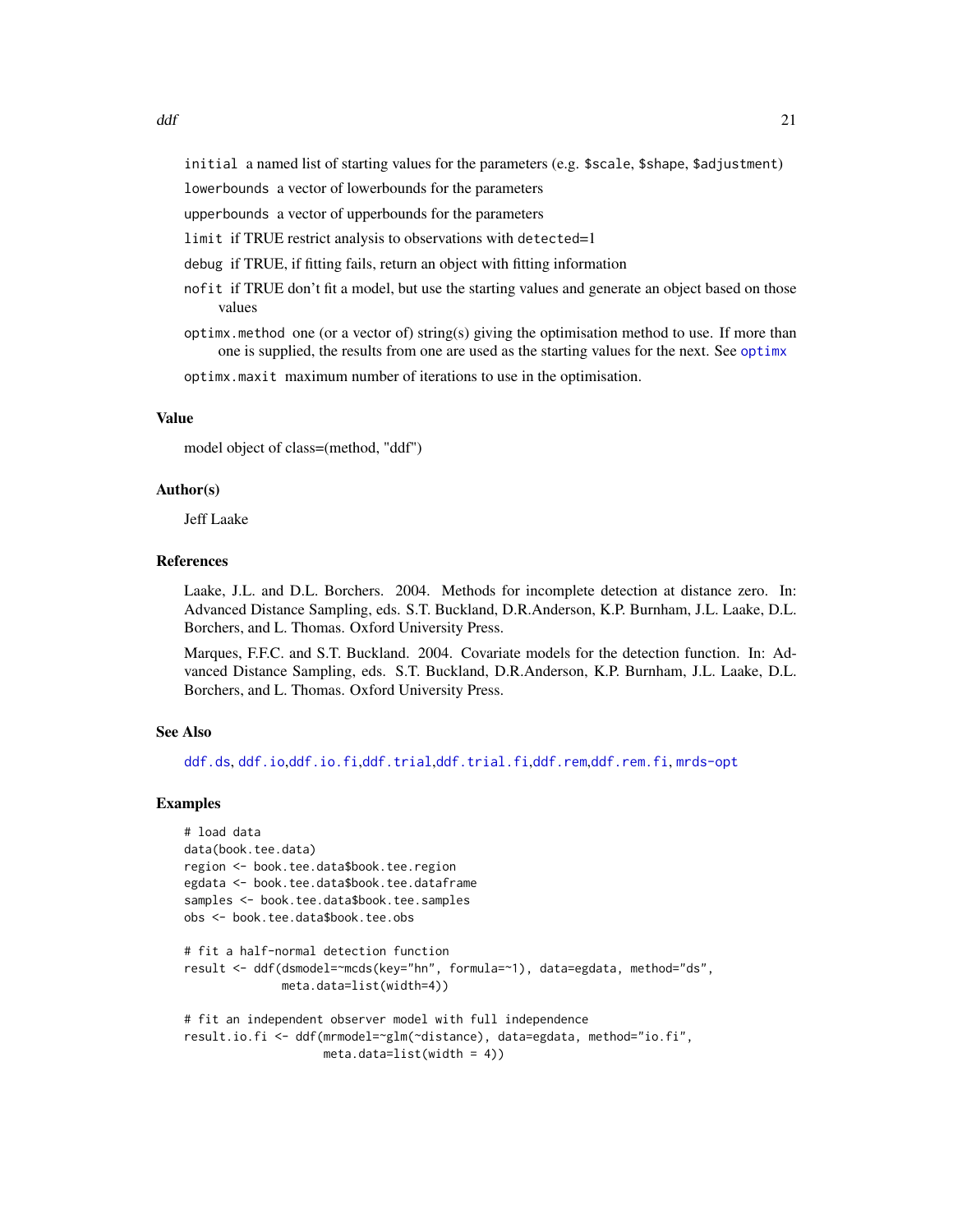```
# fit an independent observer model with point independence
result.io <- ddf(dsmodel=~cds(key = "hn"), mrmodel=~glm(~distance),
                 data=egdata, method="io", meta.data=list(width=4))
## Not run:
# simulated single observer point count data (see ?ptdata.single)
data(ptdata.single)
ptdata.single$distbegin <- (as.numeric(cut(ptdata.single$distance,10*(0:10)))-1)*10
ptdata.single$distend <- (as.numeric(cut(ptdata.single$distance,10*(0:10))))*10
model <- ddf(data=ptdata.single, dsmodel=~cds(key="hn"),
             meta.data=list(point=TRUE,binned=TRUE,breaks=10*(0:10)))
summary(model)
plot(model,main="Single observer binned point data - half normal")
model <- ddf(data=ptdata.single, dsmodel=~cds(key="hr"),
             meta.data=list(point=TRUE, binned=TRUE, breaks=10*(0:10)))
summary(model)
plot(model,main="Single observer binned point data - hazard rate")
dev.new()
# simulated double observer point count data (see ?ptdata.dual)
# setup data
data(ptdata.dual)
ptdata.dual$distbegin <- (as.numeric(cut(ptdata.dual$distance,10*(0:10)))-1)*10
ptdata.dual$distend <- (as.numeric(cut(ptdata.dual$distance,10*(0:10))))*10
model <- ddf(method="io", data=ptdata.dual, dsmodel=~cds(key="hn"),
             mrmodel=~glm(formula=~distance*observer),
             meta.data=list(point=TRUE, binned=TRUE, breaks=10*(0:10)))
summary(model)
plot(model, main="Dual observer binned point data", new=FALSE, pages=1)
model <- ddf(method="io", data=ptdata.dual,
             dsmodel=~cds(key="unif", adj.series="cos", adj.order=1),
             mrmodel=~glm(formula=~distance*observer),
             meta.data=list(point=TRUE, binned=TRUE, breaks=10*(0:10)))
summary(model)
par(mfrow=c(2,3))plot(model,main="Dual observer binned point data",new=FALSE)
## End(Not run)
```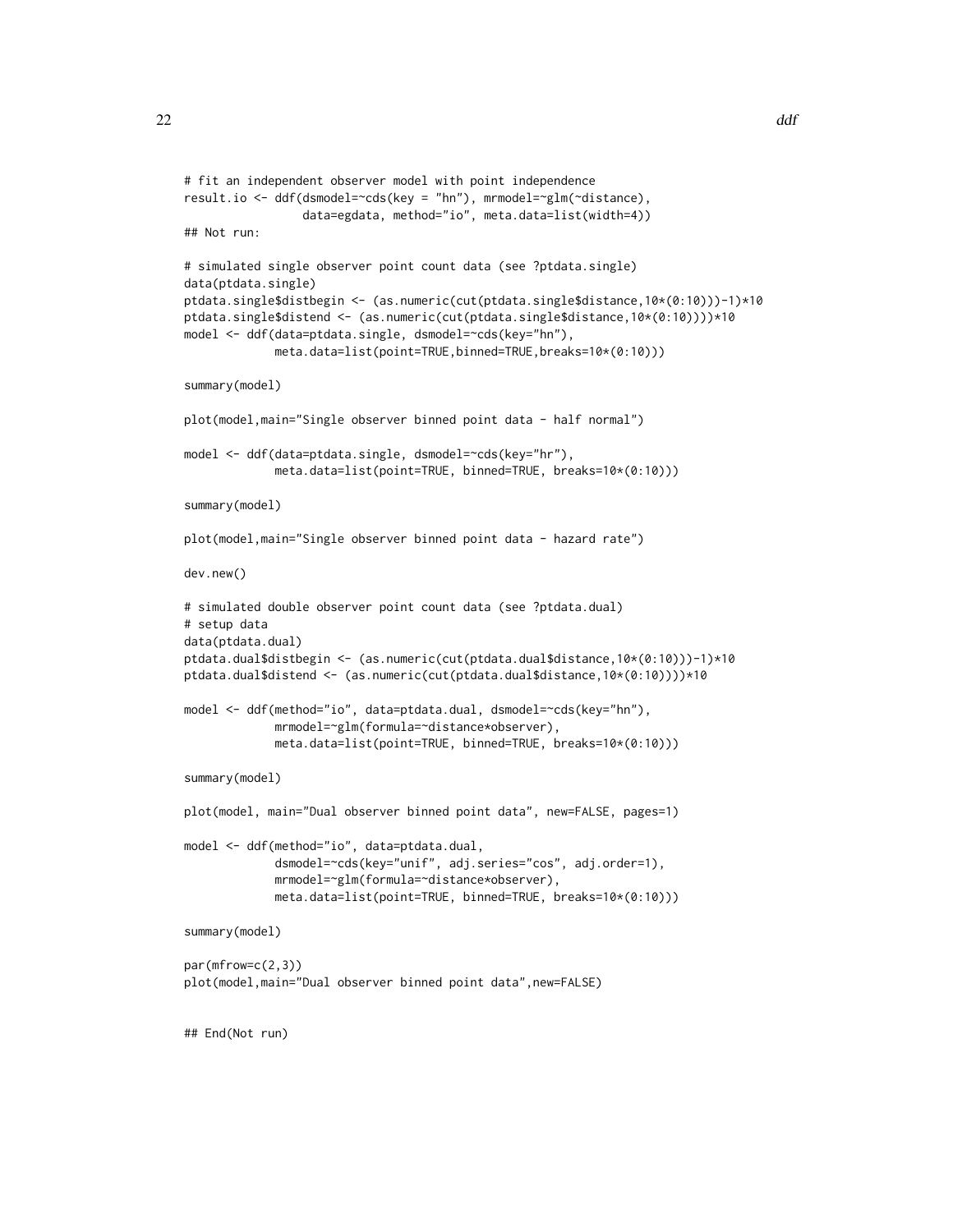<span id="page-22-1"></span><span id="page-22-0"></span>

Fits a conventional distance sampling (CDS) (likelihood eq 6.6 in Laake and Borchers 2004) or multi-covariate distance sampling (MCDS)(likelihood eq 6.14 in Laake and Borchers 2004) model for the detection function of observed distance data. It only uses key functions and does not incorporate adjustment functions as in CDS/MCDS analysis engines in DISTANCE (Marques and Buckland 2004). Distance can be grouped (binned), ungrouped (unbinned) or mixture of the two. This function is not called directly by the user and is called from ddf,ddf.io, or ddf.trial.

# Usage

```
## S3 method for class 'ds'
ddf(model, data, meta.data = list(), control = list(), call,
 method = "ds")
```
# Arguments

| model     | model list with key function and scale formula if any                                            |
|-----------|--------------------------------------------------------------------------------------------------|
| data      | analysis dataframe                                                                               |
| meta.data | list containing settings controlling data structure                                              |
| control   | list containing settings controlling model fitting                                               |
| call      | original function call if this function not called directly from ddf (e.g., called<br>via ddf.io |
| method    | analysis method; only needed if this function called from ddf. io or ddf. trial                  |

# Details

For a complete description of each of the calling arguments, see [ddf](#page-17-1). The argument model in this function is the same as dsmodel in ddf. The argument dataname is the name of the dataframe specified by the argument data in ddf. The arguments control,meta.data,and method are defined the same as in ddf.

#### Value

result: a ds model object

# Note

If mixture of binned and unbinned distance, width must be set to be  $\geq$  largest interval endpoint; this could be changed with a more complicated analysis; likewise, if all binned and bins overlap, the above must also hold; if bins don't overlap, width must be one of the interval endpoints; same holds for left truncation Although the mixture analysis works in principle it has not been tested via simulation.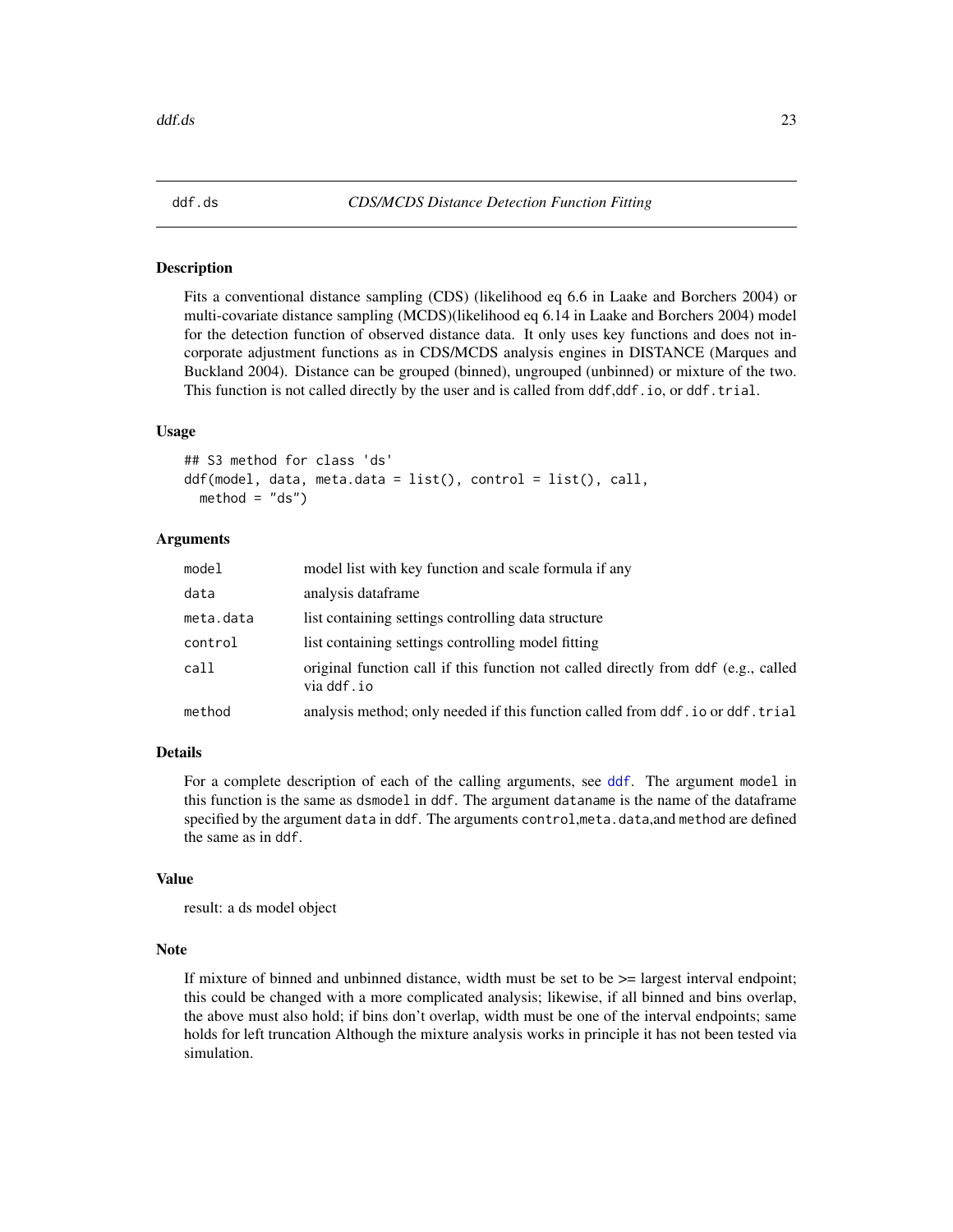#### <span id="page-23-0"></span>Author(s)

Jeff Laake

#### References

Laake, J.L. and D.L. Borchers. 2004. Methods for incomplete detection at distance zero. In: Advanced Distance Sampling, eds. S.T. Buckland, D.R.Anderson, K.P. Burnham, J.L. Laake, D.L. Borchers, and L. Thomas. Oxford University Press.

Marques, F.F.C. and S.T. Buckland. 2004. Covariate models for the detection function. In: Advanced Distance Sampling, eds. S.T. Buckland, D.R.Anderson, K.P. Burnham, J.L. Laake, D.L. Borchers, and L. Thomas. Oxford University Press.

# See Also

[flnl](#page-45-1), [summary.ds](#page-121-1), [coef.ds](#page-12-1), [plot.ds](#page-81-1),[gof.ds](#page-48-1)

#### Examples

# ddf.ds is called when ddf is called with method="ds"

```
data(book.tee.data)
region <- book.tee.data$book.tee.region
egdata <- book.tee.data$book.tee.dataframe
samples <- book.tee.data$book.tee.samples
obs <- book.tee.data$book.tee.obs
result \leq ddf(dsmodel = \simmcds(key = "hn", formula = \sim1),
              data = egdata[egdata$observer==1, ], method = "ds",
              meta.data = list(width = 4)summary(result,se=TRUE)
plot(result,main="cds - observer 1")
print(dht(result,region,samples,obs,options=list(varflag=0,group=TRUE),
          se=TRUE))
print(ddf.gof(result))
```
ddf.gof *Goodness of fit tests for distance sampling models*

#### <span id="page-23-1"></span>Description

Generic function that computes chi-square goodness of fit test for detection function models with binned data and Cramer-von Mises and Kolmogorov-Smirnov tests for exact distance data. By default a Q-Q plot is generated for exact data (and can be suppressed using the qq=FALSE argument).

#### Usage

```
ddf.gof(model, breaks = NULL, nc = NULL, qq = TRUE, ...)
```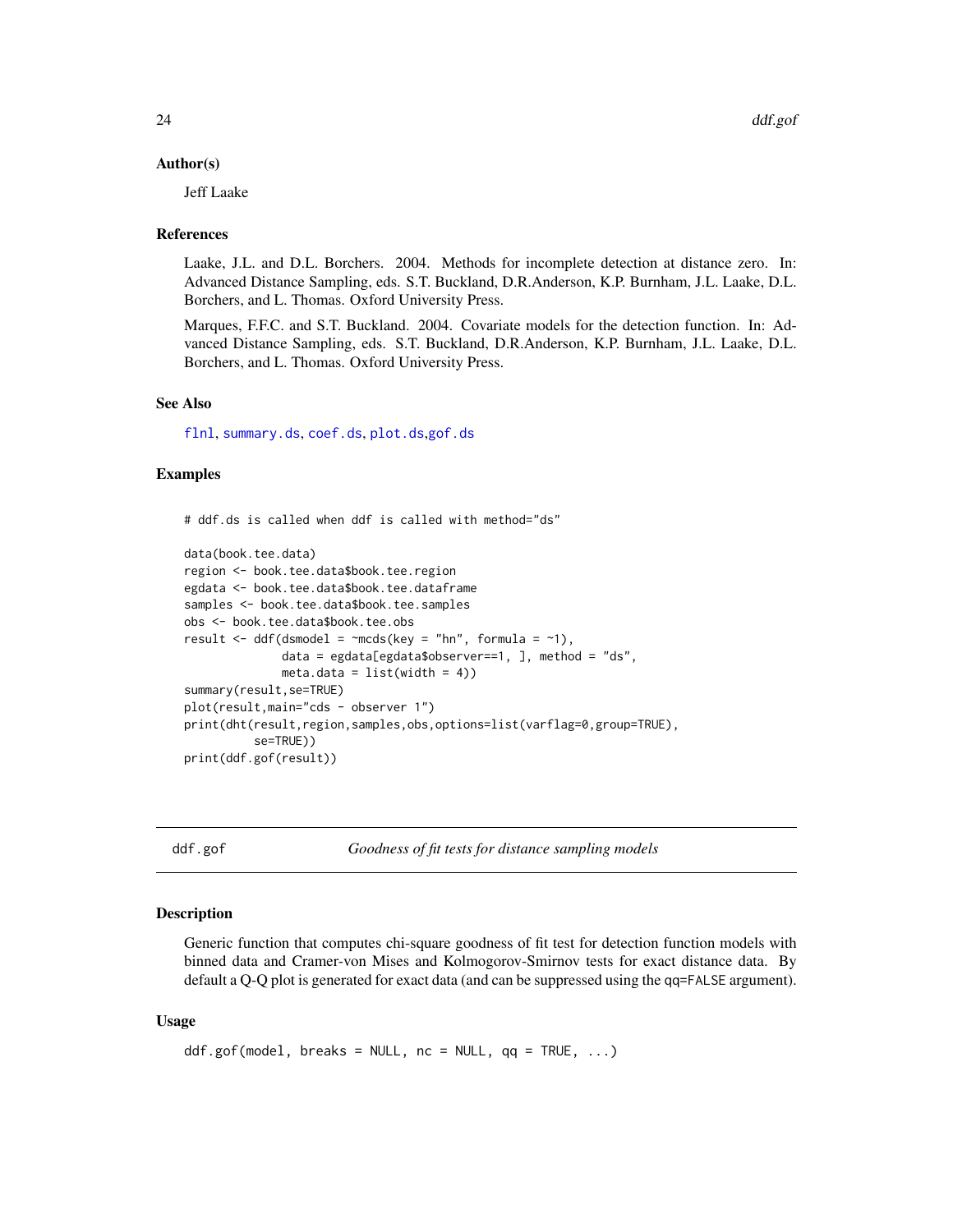#### <span id="page-24-0"></span>ddf.io 25

# Arguments

| model object                                               |
|------------------------------------------------------------|
| Cutpoints to use for binning data                          |
| Number of distance classes                                 |
| Flag to indicate whether quantile-quantile plot is desired |
| Graphics parameters to pass into qqplot function           |
|                                                            |

# Value

List of class ddf.gof containing

| chi-square | Goodness of fit test statistic                    |
|------------|---------------------------------------------------|
| df         | Degrees of freedom associated with test statistic |
| p-value    | Significance level of test statistic              |

# Author(s)

Jeff Laake

# See Also

[qqplot.ddf](#page-111-1)

<span id="page-24-1"></span>ddf.io *Mark-Recapture Distance Sampling (MRDS) IO - PI*

# Description

Mark-Recapture Distance Sampling (MRDS) Analysis of Independent Observer Configuration and Point Independence

# Usage

```
## S3 method for class 'io'
ddf(dsmodel, mrmodel, data, meta.data = list(),
  control = list(), call = "")
```
# Arguments

| dsmodel   | distance sampling model specification; model list with key function and scale<br>formula if any |
|-----------|-------------------------------------------------------------------------------------------------|
| mrmodel   | mark-recapture model specfication; model list with formula and link                             |
| data      | analysis dataframe                                                                              |
| meta.data | list containing settings controlling data structure                                             |
| control   | list containing settings controlling model fitting                                              |
| call      | original function call used to call ddf                                                         |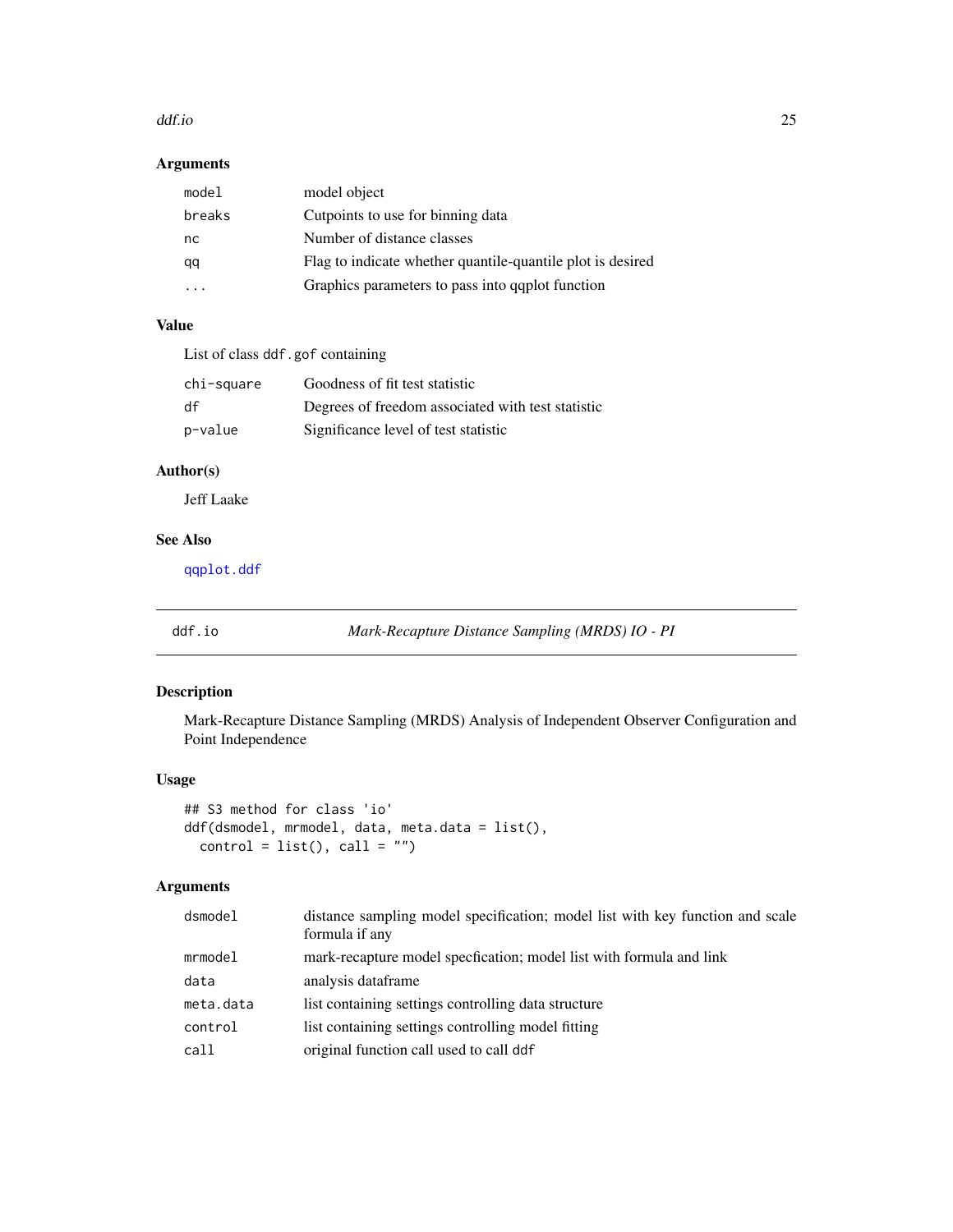#### Details

MRDS analysis based on point independence involves two separate and independent analyses of the mark-recapture data and the distance sampling data. For the independent observer configuration, the mark-recapture data are analysed with a call to [ddf.io.fi](#page-25-1) (see likelihood eq 6.8 and 6.16 in Laake and Borchers 2004) to fit conditional distance sampling detection functions to estimate  $p(0)$ , detection probability at distance zero for the independent observer team based on independence at zero (eq 6.22 in Laake and Borchers 2004). Independently, the distance data, the union of the observations from the independent observers, are used to fit a conventional distance sampling (CDS) (likelihood eq 6.6) or multi-covariate distance sampling (MCDS) (likelihood eq 6.14) model for the detection function,  $g(y)$ , such that  $g(0)=1$ . The detection function for the observer team is then created as  $p(y)=p(0)*g(y)$  (eq 6.28 of Laake and Borchers 2004) from which predictions are made. ddf.io is not called directly by the user and is called from [ddf](#page-17-1) with method="io".

For a complete description of each of the calling arguments, see [ddf](#page-17-1). The argument dataname is the name of the dataframe specified by the argument data in ddf. The arguments dsmodel, mrmodel, control and meta.data are defined the same as in ddf.

#### Value

result: an io model object which is composed of io.fi and ds model objects

#### Author(s)

Jeff Laake

#### References

Laake, J.L. and D.L. Borchers. 2004. Methods for incomplete detection at distance zero. In: Advanced Distance Sampling, eds. S.T. Buckland, D.R.Anderson, K.P. Burnham, J.L. Laake, D.L. Borchers, and L. Thomas. Oxford University Press.

#### See Also

[ddf.io.fi](#page-25-1), [ddf.ds](#page-22-1),[summary.io](#page-122-1),[coef.io](#page-12-2),[plot.io](#page-83-1), [gof.io](#page-23-1)

<span id="page-25-1"></span>ddf.io.fi *Mark-Recapture Distance Sampling (MRDS) IO - FI*

# **Description**

Mark-Recapture Analysis of Independent Observer Configuration with Full Independence

#### Usage

```
## S3 method for class 'io.fi'
ddf(model, data, meta.data = list(), control = list(),call = "", method)
```
<span id="page-25-0"></span>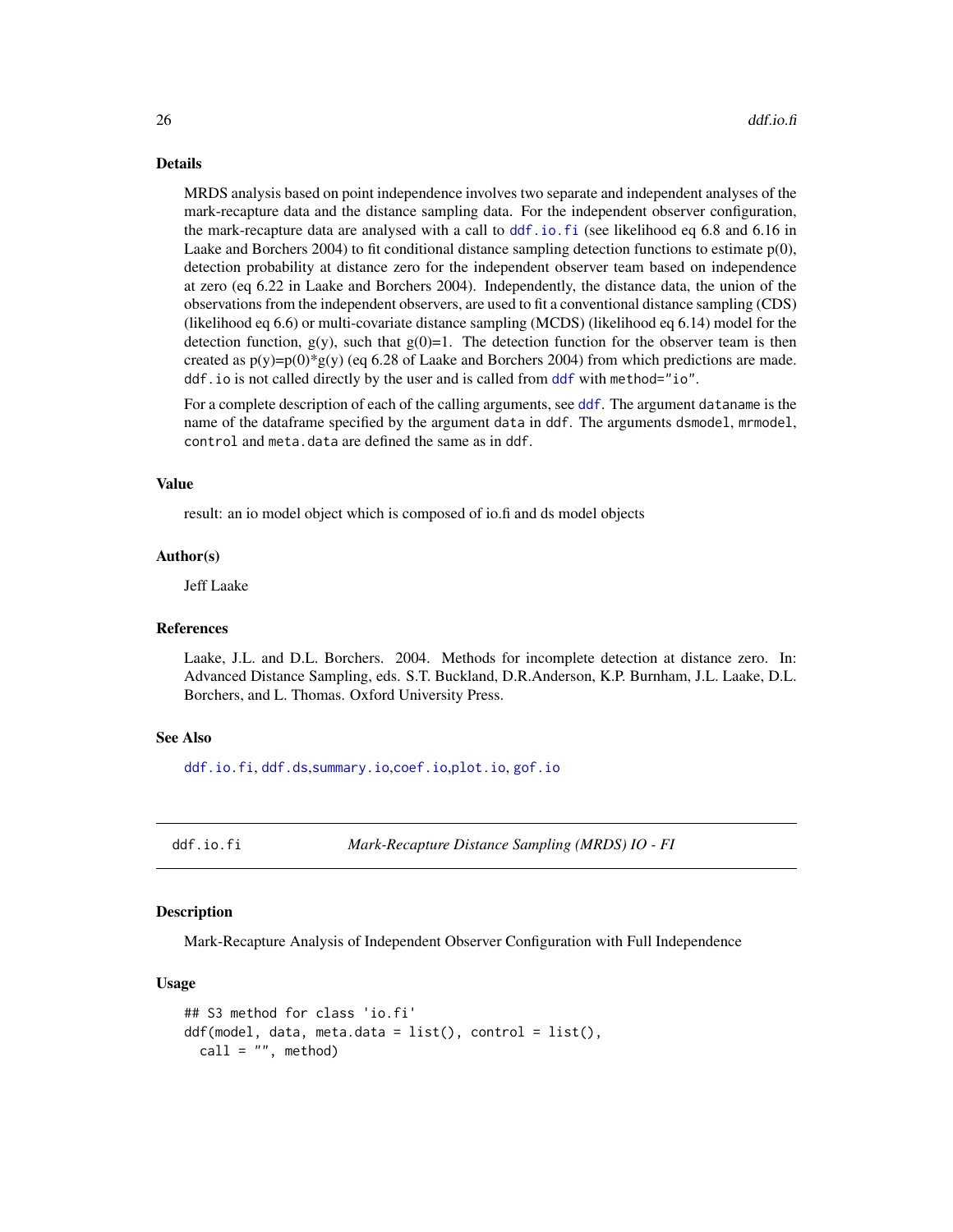#### ddf.io.fi 27

#### Arguments

| model     | mark-recapture model specification                               |
|-----------|------------------------------------------------------------------|
| data      | analysis dataframe                                               |
| meta.data | list containing settings controlling data structure              |
| control   | list containing settings controlling model fitting               |
| call      | original function call used to call ddf                          |
| method    | analysis method; only needed if this function called from ddf.io |

#### Details

The mark-recapture data derived from an independent observer distance sampling survey can be used to derive conditional detection functions  $(p_j(y))$  for both observers ( $j=1,2$ ). They are conditional detection functions because detection probability for observer j is based on seeing or not seeing observations made by observer 3-j. Thus,  $p_1(y)$  is estimated by  $p_1(2(y))$ .

If detections by the observers are independent (full independence) then p\_1(y)=p\_1|2(y),p\_2(y)=p\_2|1(y) and for the union, full independence means that  $p(y)=p_1(y) + p_2(y) - p_1(y) * p_2(y)$  for each distance y. In fitting the detection functions the likelihood given by eq 6.8 and 6.16 in Laake and Borchers (2004) is used. That analysis does not require the usual distance sampling assumption that perpendicular distances are uniformly distributed based on line placement that is random relative to animal distribution. However, that assumption is used in computing predicted detection probability which is averaged based on a uniform distribution (see eq 6.11 of Laake and Borchers 2004).

For a complete description of each of the calling arguments, see [ddf](#page-17-1). The argument model in this function is the same as mrmodel in ddf. The argument dataname is the name of the dataframe specified by the argument data in ddf. The arguments control, meta.data, and method are defined the same as in ddf.

#### Value

result: an io.fi model object

#### Author(s)

Jeff Laake

#### References

Laake, J.L. and D.L. Borchers. 2004. Methods for incomplete detection at distance zero. In: Advanced Distance Sampling, eds. S.T. Buckland, D.R.Anderson, K.P. Burnham, J.L. Laake, D.L. Borchers, and L. Thomas. Oxford University Press.

#### See Also

[ddf.io](#page-24-1),[summary.io.fi](#page-123-1),[coef.io.fi](#page-12-2), [plot.io.fi](#page-85-1),[gof.io.fi](#page-23-1),[io.glm](#page-53-1)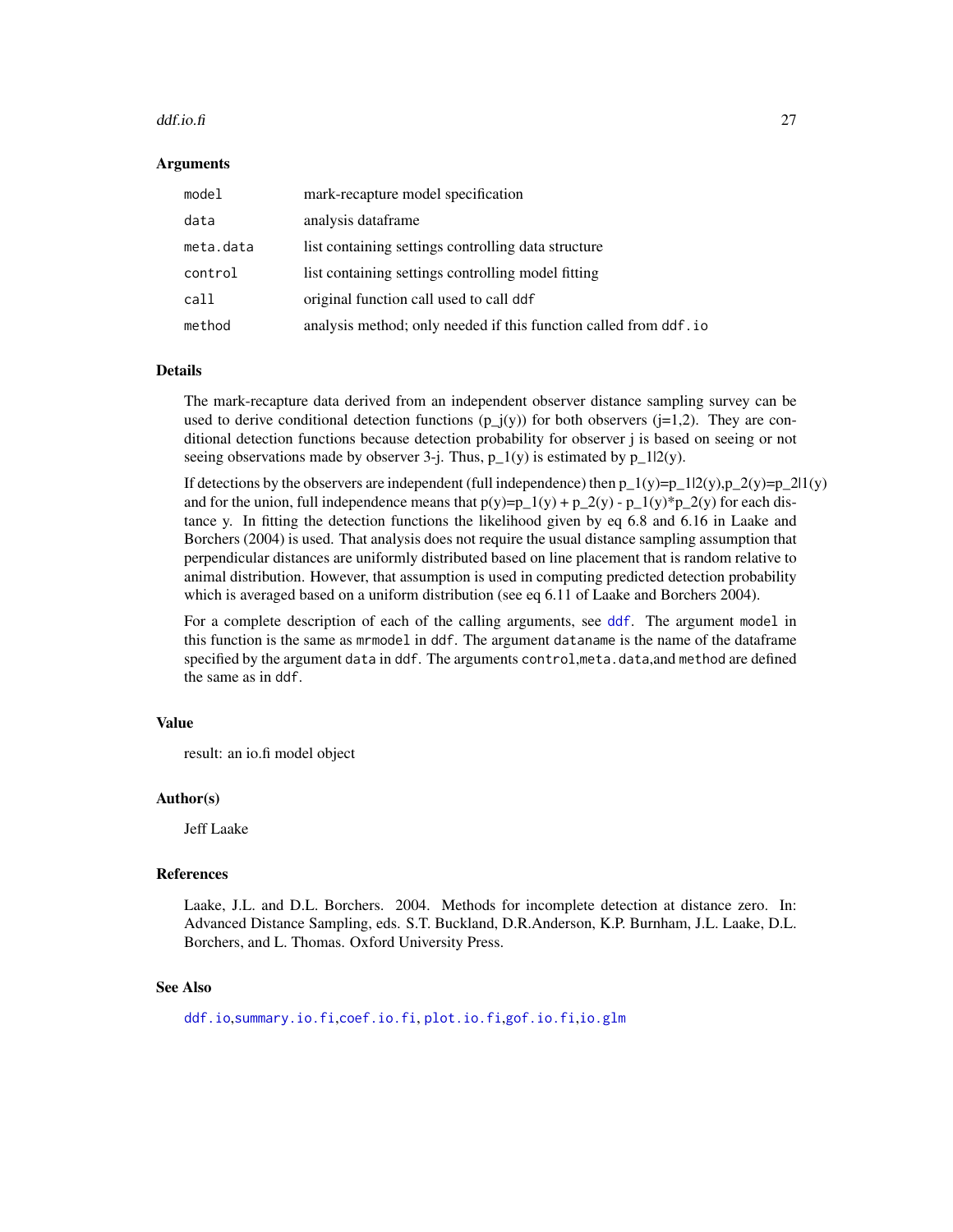<span id="page-27-1"></span><span id="page-27-0"></span>

Mark-Recapture Distance Sampling (MRDS) Analysis of Removal Observer Configuration and Point Independence

#### Usage

```
## S3 method for class 'rem'
ddf(dsmodel, mrmodel, data, meta.data = list(),
  control = list(), call = "")
```
#### Arguments

| dsmodel   | distance sampling model specification; model list with key function and scale<br>formula if any |
|-----------|-------------------------------------------------------------------------------------------------|
| mrmodel   | mark-recapture model specfication; model list with formula and link                             |
| data      | analysis dataframe                                                                              |
| meta.data | list containing settings controlling data structure                                             |
| control   | list containing settings controlling model fitting                                              |
| call      | original function call used to call ddf                                                         |

# Details

MRDS analysis based on point independence involves two separate and independent analyses of the mark-recapture data and the distance sampling data. For the removal observer configuration, the mark-recapture data are analysed with a call to [ddf.rem.fi](#page-28-1) (see Laake and Borchers 2004) to fit conditional distance sampling detection functions to estimate  $p(0)$ , detection probability at distance zero for the primary observer based on independence at zero (eq 6.22 in Laake and Borchers 2004). Independently, the distance data, the observations from the primary observer, are used to fit a conventional distance sampling (CDS) (likelihood eq 6.6) or multi-covariate distance sampling (MCDS) (likelihood eq 6.14) model for the detection function,  $g(y)$ , such that  $g(0)=1$ . The detection function for the primary observer is then created as  $p(y)=p(0)*g(y)$  (eq 6.28 of Laake and Borchers 2004) from which predictions are made. ddf.rem is not called directly by the user and is called from [ddf](#page-17-1) with method="rem".

For a complete description of each of the calling arguments, see [ddf](#page-17-1). The argument data is the dataframe specified by the argument data in ddf. The arguments dsmodel, mrmodel, control and meta.data are defined the same as in ddf.

# Value

result: an rem model object which is composed of rem.fi and ds model objects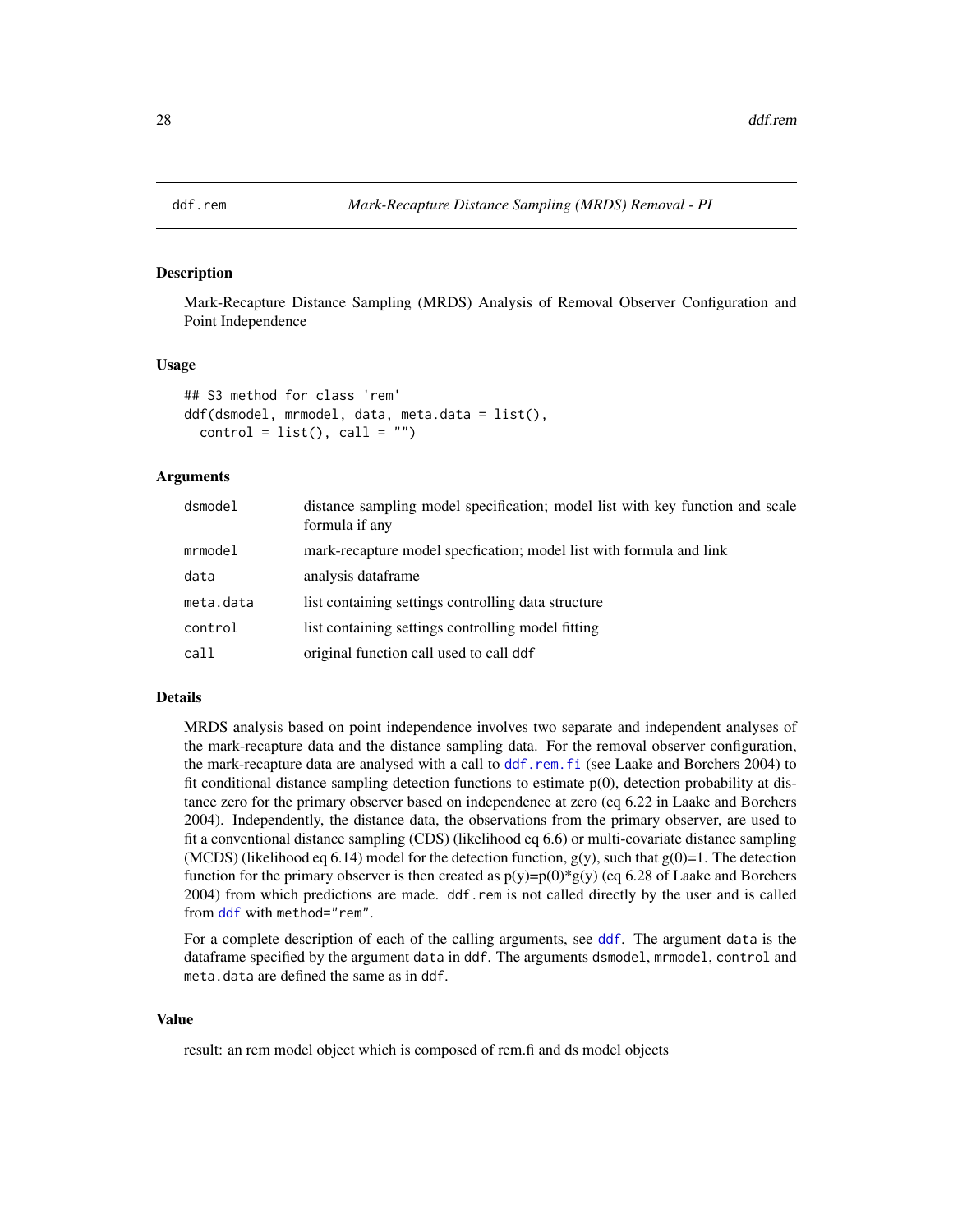#### <span id="page-28-0"></span>ddf.rem.fi 29

#### Author(s)

Jeff Laake

#### References

Laake, J.L. and D.L. Borchers. 2004. Methods for incomplete detection at distance zero. In: Advanced Distance Sampling, eds. S.T. Buckland, D.R.Anderson, K.P. Burnham, J.L. Laake, D.L. Borchers, and L. Thomas. Oxford University Press.

# See Also

[ddf.rem.fi](#page-28-1), [ddf.ds](#page-22-1)

<span id="page-28-1"></span>ddf.rem.fi *Mark-Recapture Distance Sampling (MRDS) Removal - FI*

#### Description

Mark-Recapture Distance Sampling (MRDS) Analysis of Removal Observer Configuration with Full Independence

#### Usage

```
## S3 method for class 'rem.fi'
ddf(model, data, meta.data = list(), control = list(),
 call = ", method)
```
#### Arguments

| model     | mark-recapture model specification                                |
|-----------|-------------------------------------------------------------------|
| data      | analysis dataframe                                                |
| meta.data | list containing settings controlling data structure               |
| control   | list containing settings controlling model fitting                |
| call      | original function call used to call ddf                           |
| method    | analysis method; only needed if this function called from ddf. io |
|           |                                                                   |

#### Details

The mark-recapture data derived from an removal observer distance sampling survey can only derive conditional detection functions  $(p_j(y))$  for both observers ( $j=1$ ) because technically it assumes that detection probability does not vary by occasion (observer in this case). It is a conditional detection function because detection probability for observer 1 is conditional on the observations seen by either of the observers. Thus,  $p_1(y)$  is estimated by  $p_1(2(y))$ .

If detections by the observers are independent (full independence) then  $p_1(y)=p_1(2(y))$  and for the union, full independence means that  $p(y)=p_1(y) + p_2(y) - p_1(y) * p_2(y)$  for each distance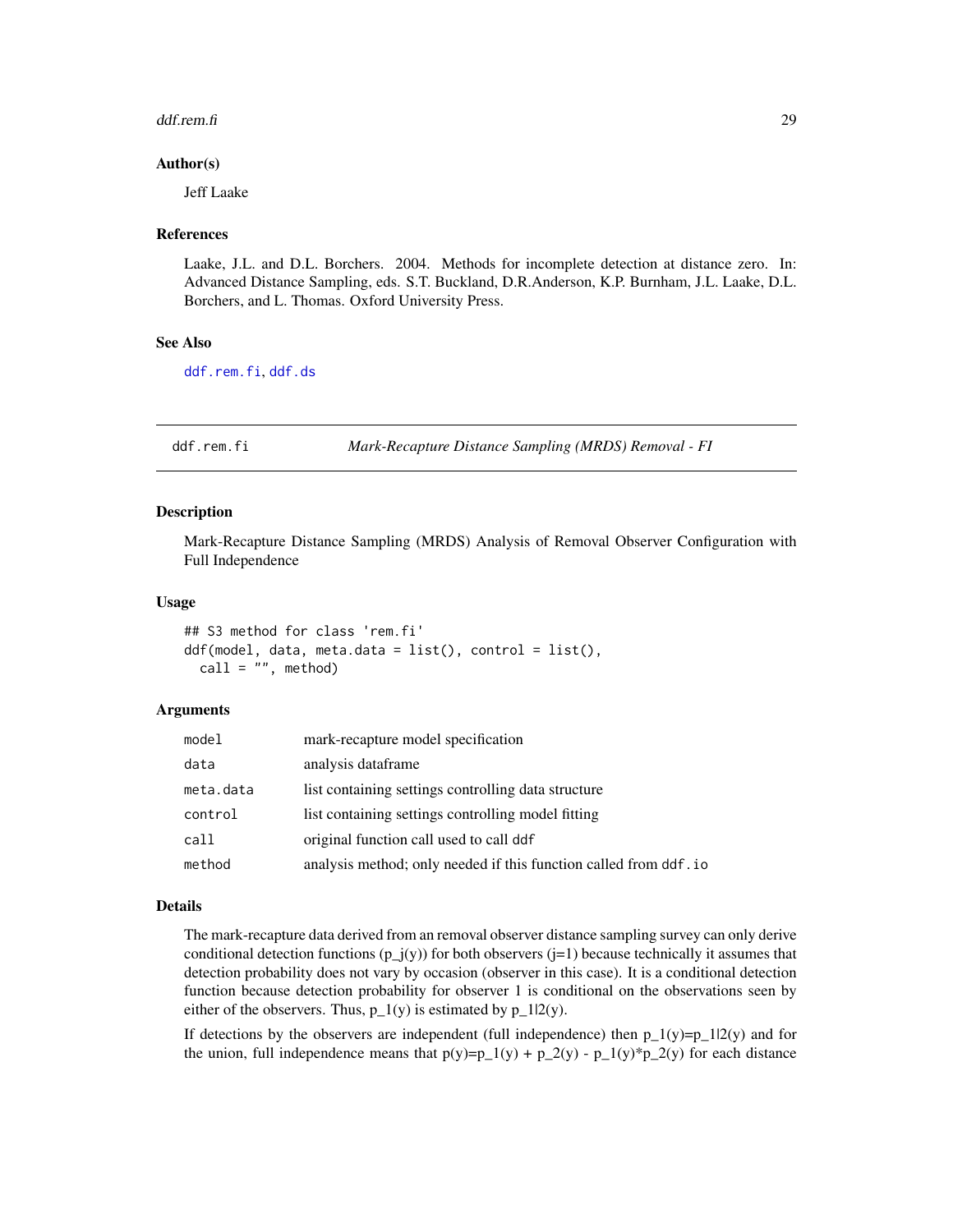<span id="page-29-0"></span>y. In fitting the detection functions the likelihood from Laake and Borchers (2004) are used. That analysis does not require the usual distance sampling assumption that perpendicular distances are uniformly distributed based on line placement that is random relative to animal distribution. However, that assumption is used in computing predicted detection probability which is averaged based on a uniform distribution (see eq 6.11 of Laake and Borchers 2004).

For a complete description of each of the calling arguments, see [ddf](#page-17-1). The argument model in this function is the same as mrmodel in ddf. The argument dataname is the name of the dataframe specified by the argument data in ddf. The arguments control,meta.data,and method are defined the same as in ddf.

#### Value

result: an rem.fi model object

#### Author(s)

Jeff Laake

#### References

Laake, J.L. and D.L. Borchers. 2004. Methods for incomplete detection at distance zero. In: Advanced Distance Sampling, eds. S.T. Buckland, D.R.Anderson, K.P. Burnham, J.L. Laake, D.L. Borchers, and L. Thomas. Oxford University Press.

#### See Also

[ddf.io](#page-24-1),[rem.glm](#page-112-1)

<span id="page-29-1"></span>ddf.trial *Mark-Recapture Distance Sampling (MRDS) Trial Configuration - PI*

# Description

Mark-Recapture Distance Sampling (MRDS) Analysis of Trial Observer Configuration and Point Independence

#### Usage

```
## S3 method for class 'trial'
ddf(dsmodel, mrmodel, data, meta.data = list(),
 control = list(), call = "")
```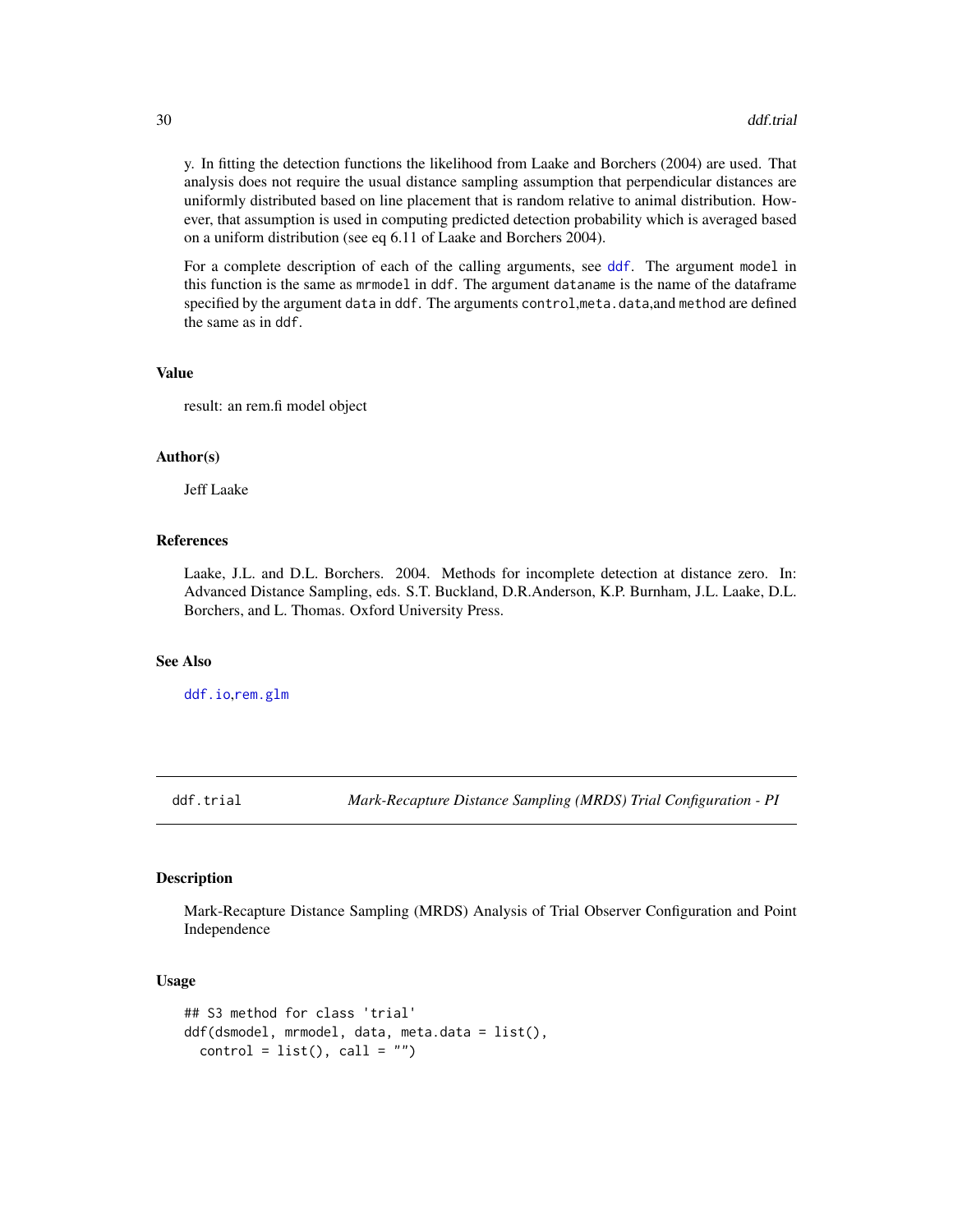#### ddf.trial 31

#### Arguments

| dsmodel   | distance sampling model specification; model list with key function and scale<br>formula if any |
|-----------|-------------------------------------------------------------------------------------------------|
| mrmodel   | mark-recapture model specfication; model list with formula and link                             |
| data      | analysis data.frame                                                                             |
| meta.data | list containing settings controlling data structure                                             |
| control   | list containing settings controlling model fitting                                              |
| call      | original function call used to call ddf                                                         |

#### Details

MRDS analysis based on point independence involves two separate and independent analyses of the mark-recapture data and the distance sampling data. For the trial configuration, the markrecapture data are analysed with a call to [ddf.trial.fi](#page-31-1) (see likelihood eq 6.12 and 6.17 in Laake and Borchers 2004) to fit a conditional distance sampling detection function for observer 1 based on trials (observations) from observer 2 to estimate  $p_1(0)$ , detection probability at distance zero for observer 1. Independently, the distance data from observer 1 are used to fit a conventional distance sampling (CDS) (likelihood eq 6.6) or multi-covariate distance sampling (MCDS) (likelihood eq 6.14) model for the detection function,  $g(y)$ , such that  $g(0)=1$ . The detection function for observer 1 is then created as  $p_1(y)=p_1(0)*g(y)$  (eq 6.28 of Laake and Borchers 2004) from which predictions are made. ddf.trial is not called directly by the user and is called from [ddf](#page-17-1) with method="trial".

For a complete description of each of the calling arguments, see [ddf](#page-17-1). The argument dataname is the name of the dataframe specified by the argument data in ddf. The arguments dsmodel, mrmodel, control and meta.data are defined the same as in ddf.

#### Value

result: a trial model object which is composed of trial. fi and ds model objects

#### Author(s)

Jeff Laake

# References

Laake, J.L. and D.L. Borchers. 2004. Methods for incomplete detection at distance zero. In: Advanced Distance Sampling, eds. S.T. Buckland, D.R.Anderson, K.P. Burnham, J.L. Laake, D.L. Borchers, and L. Thomas. Oxford University Press.

# See Also

[ddf.trial.fi](#page-31-1), [ddf.ds](#page-22-1), [summary.trial](#page-126-1), [coef.trial](#page-12-2), [plot.trial](#page-90-1), [gof.trial](#page-23-1)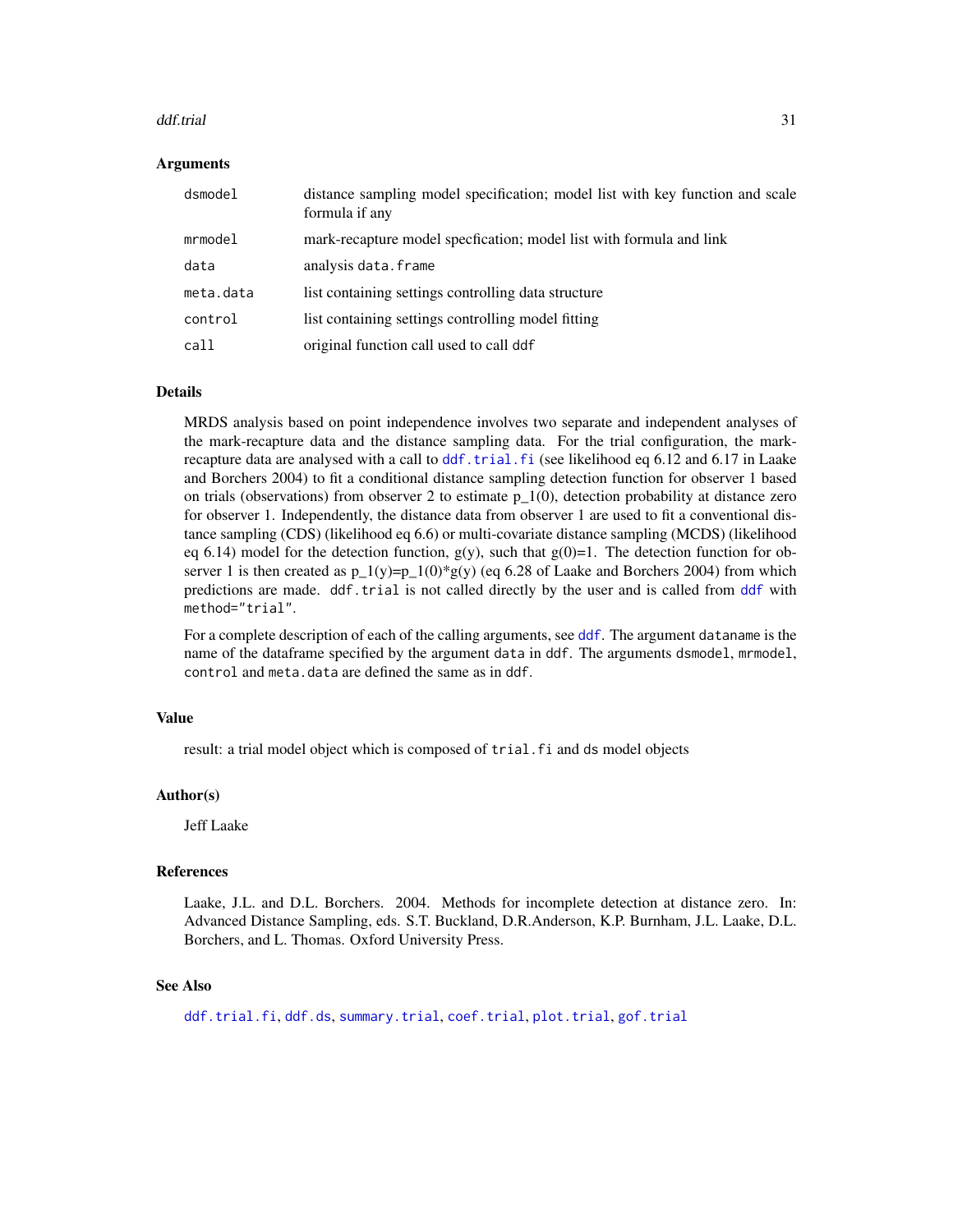<span id="page-31-1"></span><span id="page-31-0"></span>

Mark-Recapture Analysis of Trial Observer Configuration with Full Independence

#### Usage

```
## S3 method for class 'trial.fi'
ddf(model, data, meta.data = list(), control = list(),
  call = '''', method)
```
#### Arguments

| model     | mark-recapture model specification                                   |
|-----------|----------------------------------------------------------------------|
| data      | analysis dataframe                                                   |
| meta.data | list containing settings controlling data structure                  |
| control   | list containing settings controlling model fitting                   |
| call      | original function call used to call ddf                              |
| method    | analysis method; only needed if this function called from ddf. trial |

# Details

The mark-recapture data derived from a trial observer distance sampling survey can be used to derive a conditional detection function  $(p_1(y))$  for observer 1 based on trials (observations) from observer 2. It is a conditional detection function because detection probability for observer 1 is based on seeing or not seeing observations made by observer 2. Thus,  $p_1(y)$  is estimated by  $p_1|2(y)$ . If detections by the observers are independent (full independence) then  $p_1(y)=p_1|2(y)$ for each distance y. In fitting the detection functions the likelihood given by eq 6.12 or 6.17 in Laake and Borchers (2004) is used. That analysis does not require the usual distance sampling assumption that perpendicular distances are uniformly distributed based on line placement that is random relative to animal distribution. However, that assumption is used in computing predicted detection probability which is averaged based on a uniform distribution (see eq 6.13 of Laake and Borchers 2004).

For a complete description of each of the calling arguments, see [ddf](#page-17-1). The argument model in this function is the same as mrmodel in ddf. The argument dataname is the name of the dataframe specified by the argument data in ddf. The arguments control,meta.data,and method are defined the same as in ddf.

# Value

result: a trial.fi model object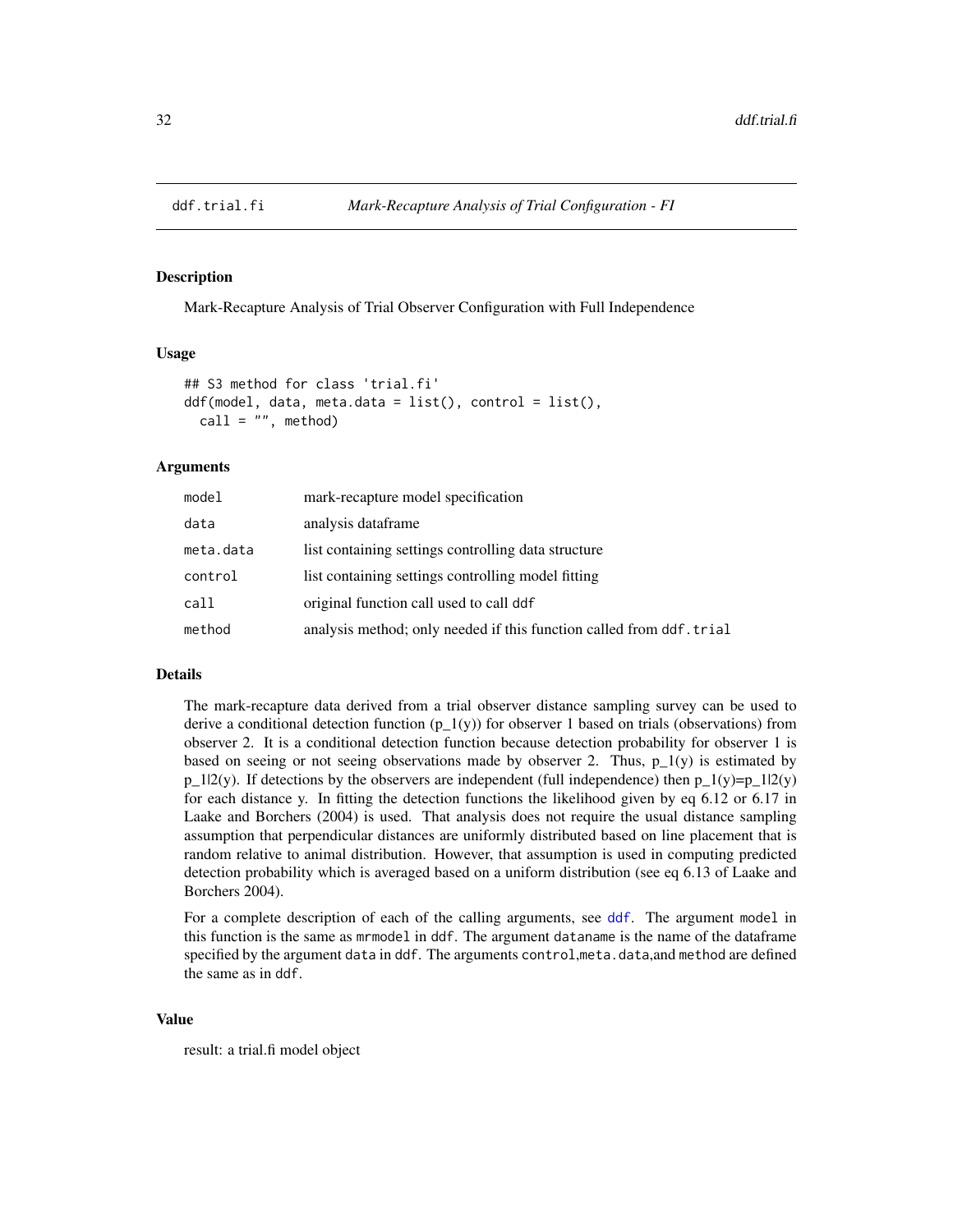#### <span id="page-32-0"></span>DeltaMethod 33

#### Author(s)

Jeff Laake

#### References

Laake, J.L. and D.L. Borchers. 2004. Methods for incomplete detection at distance zero. In: Advanced Distance Sampling, eds. S.T. Buckland, D.R.Anderson, K.P. Burnham, J.L. Laake, D.L. Borchers, and L. Thomas. Oxford University Press.

# See Also

```
ddf.trial,summary.trial.fi,coef.trial.fi,plot.trial.fi, gof.trial.fi
```

| DeltaMethod | Numeric Delta Method approximation for the variance-covariance |
|-------------|----------------------------------------------------------------|
|             | matrix                                                         |

#### Description

Computes delta method variance-covariance matrix of results of any generic function fct that computes a vector of estimates as a function of a set of estimated parameters par.

#### Usage

```
DeltaMethod(par, fct, vcov, delta, ...)
```
#### Arguments

| par   | vector of parameter values at which estimates should be constructed                                                |
|-------|--------------------------------------------------------------------------------------------------------------------|
| fct   | function that constructs estimates from parameters par                                                             |
| vcov  | variance-covariance matrix of the parameters                                                                       |
| delta | proportional change in parameters used to numerically estimate first derivative<br>with central-difference formula |
| .     | any additional arguments needed by fct                                                                             |

#### Details

The delta method (aka propogation of errors is based on Taylor series approximation - see Seber's book on Estimation of Animal Abundance). It uses the first derivative of fct with respect to par which is computed in this function numerically using the central-difference formula. It also uses the variance-covariance matrix of the estimated parameters which is derived in estimating the parameters and is an input argument.

The first argument of fct should be par which is a vector of parameter estimates. It should return a single value (or vector) of estimate(s). The remaining arguments of fct if any can be passed to fct by including them at the end of the call to DeltaMethod as name=value pairs.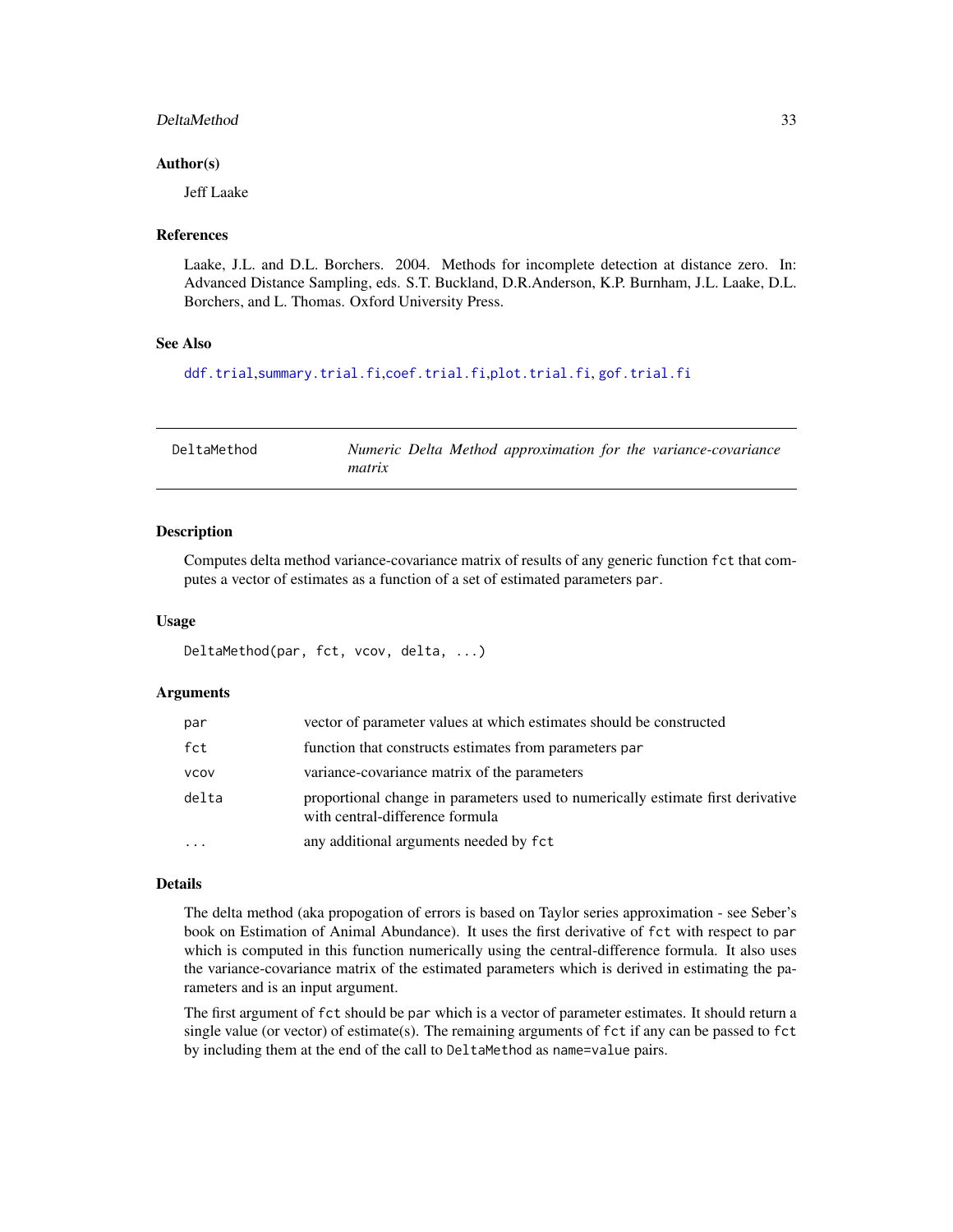# Value

| a list with values |                                                                                        |
|--------------------|----------------------------------------------------------------------------------------|
| variance           | estimated variance-covariance matrix of estimates derived by fct                       |
| partial            | matrix (or vector) of partial derivatives of fct with respect to the parameters<br>par |

# Note

This is a generic function that can be used in any setting beyond the mrds package. However this is an internal function for mrds and the user does not need to call it explicitly.

# Author(s)

Jeff Laake

det.tables *Observation detection tables*

# Description

Creates a series of tables for dual observer data that shows the number missed and detected for each observer within defined distance classes.

# Usage

det.tables(model, nc = NULL, breaks = NULL)

# Arguments

| model  | fitted model from ddf                    |
|--------|------------------------------------------|
| nc.    | number of equal-width bins for histogram |
| breaks | user define breakpoints                  |

#### Value

list object of class "det.tables"

| Observer1  | table for observer 1                                     |
|------------|----------------------------------------------------------|
| Observer2  | table for observer 2                                     |
| Duplicates | histogram counts for duplicates                          |
| Pooled     | histogram counts for all observations by either observer |
| $0bs1_2$   | table for observer 1 within subset seen by observer 2    |
| $Obs2_1$   | table for observer 2 within subset seen by observer 1    |

<span id="page-33-0"></span>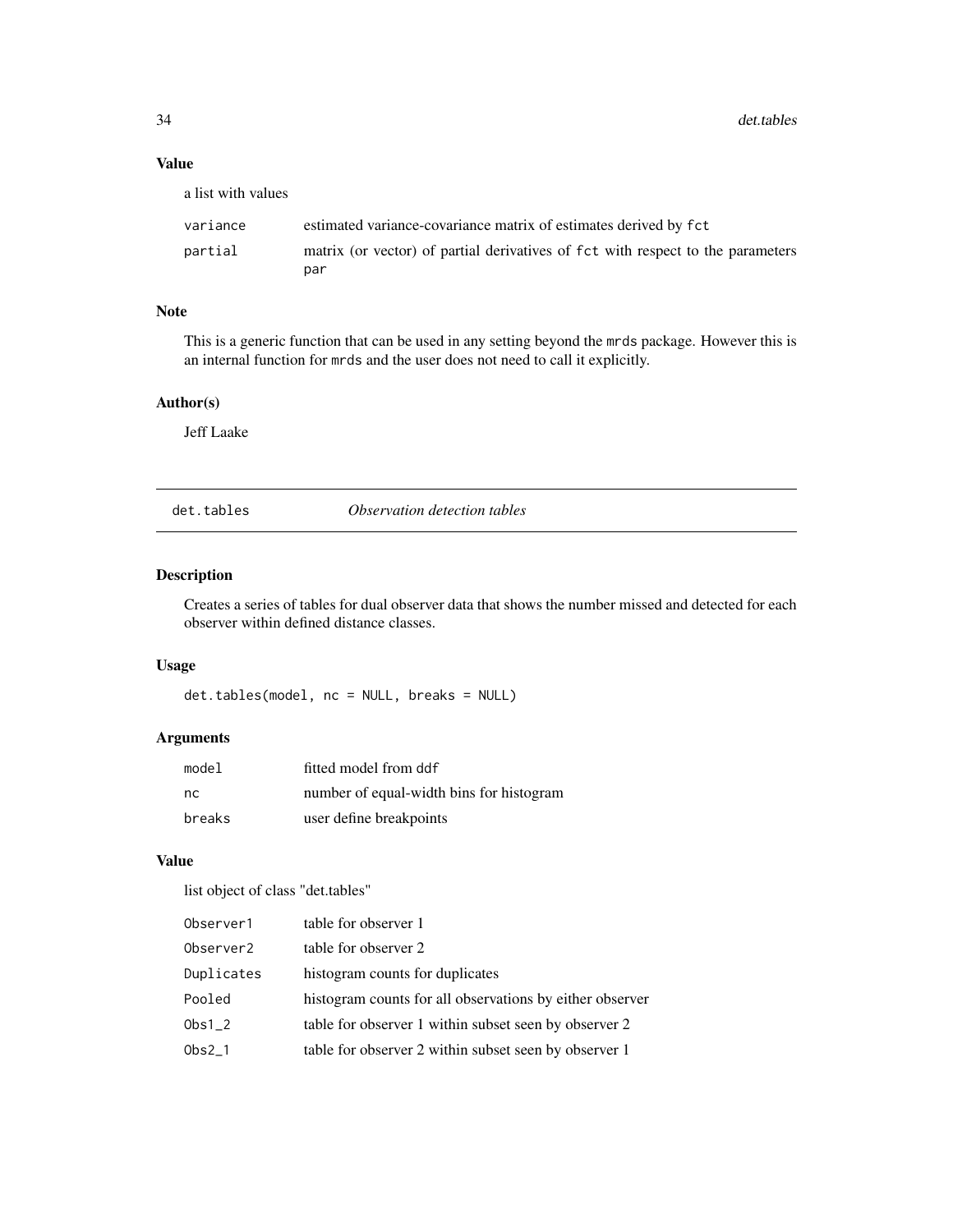#### <span id="page-34-0"></span>detfct.fit 35

#### Author(s)

Jeff Laake

# Examples

```
data(book.tee.data)
region<<-book.tee.data$book.tee.region
egdata<<-book.tee.data$book.tee.dataframe
samples<<-book.tee.data$book.tee.samples
obs<<-book.tee.data$book.tee.obs
xx=ddf(mrmodel=~glm(formula=~distance*observer),
dsmodel = \negthinspacemcds(key = "hn", formula = \negthinspacesex), data = egdata, method = "io",
meta.data = list(width = 4)tabs=det.tables(xx,breaks=c(0,.5,1,2,3,4))
par(mfrow=c(2,2))
plot(tabs,new=FALSE,which=c(1,2,5,6))
```
detfct.fit *Fit detection function using key-adjustment functions*

#### Description

Fit detection function to observed distances using the key-adjustment function approach. If adjustment functions are included it will alternate between fitting parameters of key and adjustment functions and then all parameters much like the approach in the CDS and MCDS Distance FOR-TRAN code. To do so it calls detfct.fit.opt which uses the R optim function which does not allow non-linear constraints so inclusion of adjustments does allow the detection function to be non-monotone.

# Usage

```
detfct.fit(ddfobj, optim.options, bounds, misc.options)
```
# Arguments

| ddfobi        | detection function object |
|---------------|---------------------------|
| optim.options | control options for optim |
| bounds        | bounds for the parameters |
| misc.options  | miscellaneous options     |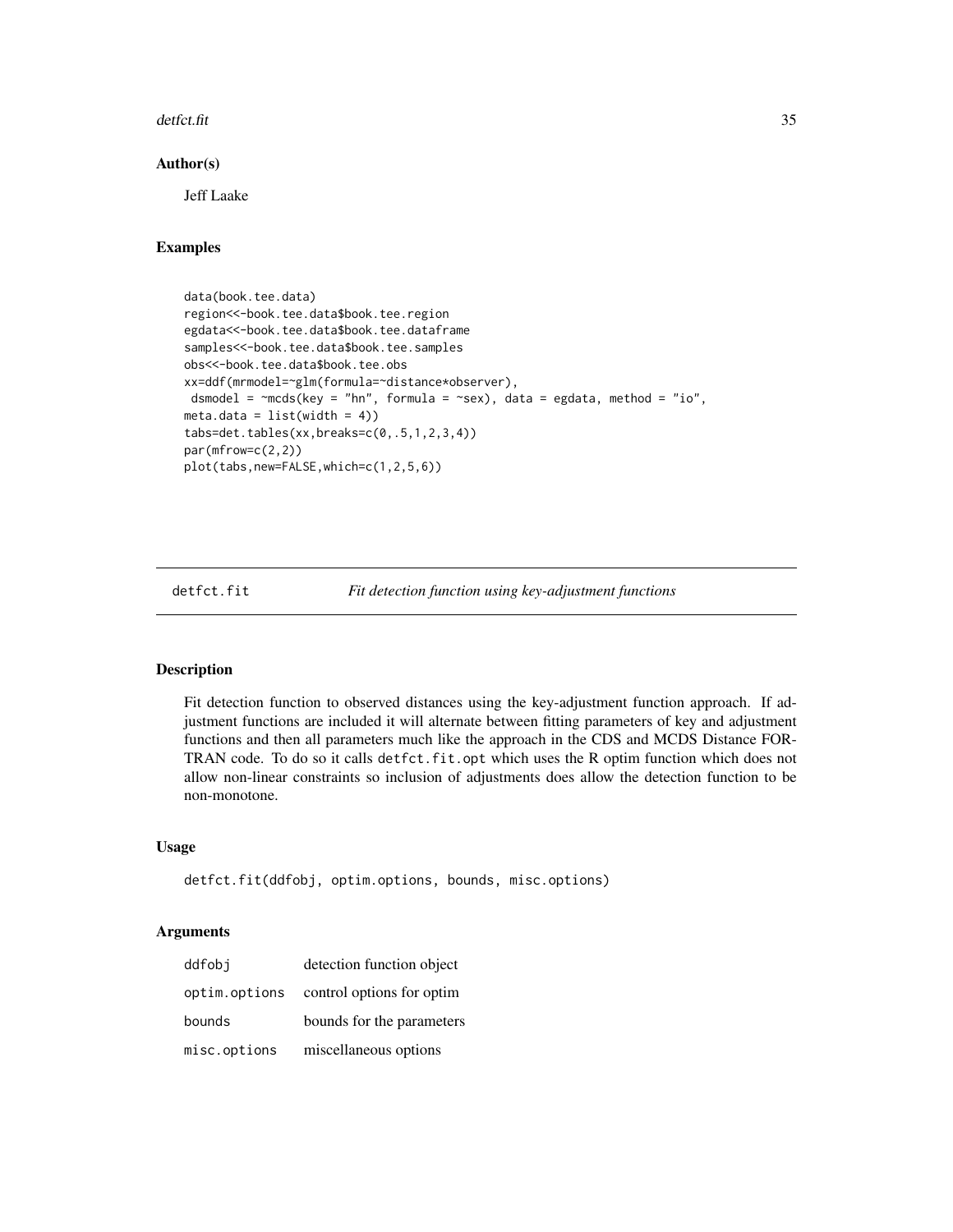# Value

fitted detection function model object with the following list structure

| par         | final parameter vector                                                                                                                                                                                                                                                                                                                                                                                                                                                                                                                                                                                                                                                                                                                                                                                                                                                                                                                                                                                                                                                                                                                                                                                                                                                                                |
|-------------|-------------------------------------------------------------------------------------------------------------------------------------------------------------------------------------------------------------------------------------------------------------------------------------------------------------------------------------------------------------------------------------------------------------------------------------------------------------------------------------------------------------------------------------------------------------------------------------------------------------------------------------------------------------------------------------------------------------------------------------------------------------------------------------------------------------------------------------------------------------------------------------------------------------------------------------------------------------------------------------------------------------------------------------------------------------------------------------------------------------------------------------------------------------------------------------------------------------------------------------------------------------------------------------------------------|
| value       | final negative log likelihood value                                                                                                                                                                                                                                                                                                                                                                                                                                                                                                                                                                                                                                                                                                                                                                                                                                                                                                                                                                                                                                                                                                                                                                                                                                                                   |
| counts      | number of function evaluations                                                                                                                                                                                                                                                                                                                                                                                                                                                                                                                                                                                                                                                                                                                                                                                                                                                                                                                                                                                                                                                                                                                                                                                                                                                                        |
| convergence | see codes in optim                                                                                                                                                                                                                                                                                                                                                                                                                                                                                                                                                                                                                                                                                                                                                                                                                                                                                                                                                                                                                                                                                                                                                                                                                                                                                    |
| message     | string about convergence                                                                                                                                                                                                                                                                                                                                                                                                                                                                                                                                                                                                                                                                                                                                                                                                                                                                                                                                                                                                                                                                                                                                                                                                                                                                              |
| hessian     | hessian evaluated at final parameter values                                                                                                                                                                                                                                                                                                                                                                                                                                                                                                                                                                                                                                                                                                                                                                                                                                                                                                                                                                                                                                                                                                                                                                                                                                                           |
| aux         | a list with 20 elements                                                                                                                                                                                                                                                                                                                                                                                                                                                                                                                                                                                                                                                                                                                                                                                                                                                                                                                                                                                                                                                                                                                                                                                                                                                                               |
|             | • maxit: maximum number of iterations allowed for optimization<br>• lower: lower bound values for parameters<br>• upper: upper bound values for parameters<br>• setlower: TRUE if they are user set bounds<br>• setupper: TRUE if they are user set bounds<br>• point: TRUE if point counts and FALSE if line transect<br>• int.range: integration range values<br>• showit: integer value that determines information printed during iteration<br>• integral.numeric if TRUE compute logistic integrals numerically<br>• breaks: breaks in distance for defined fixed bins for analysis<br>• maxiter: maximum iterations used<br>• refit: if TRUE, detection function will be fitted more than once if parameters<br>are at a boundary or when convergence is not achieved<br>• nrefits: number of refittings<br>• mono: if TRUE montonicity will be enforced<br>• mono.strict: if TRUE, then strict monotonicity is enforced; otherwise weak<br>· width: radius of point count or half-width of strip<br>• standardize: if TRUE, detection function is scaled so $g(0)=1$<br>· ddfobj: distance detection function object; see create.ddfobj<br>• bounded: TRUE if parameters ended up a boundary (I think)<br>• model: list of formulas for detection function model (probably can remove<br>this) |

# Author(s)

Dave Miller; Jeff Laake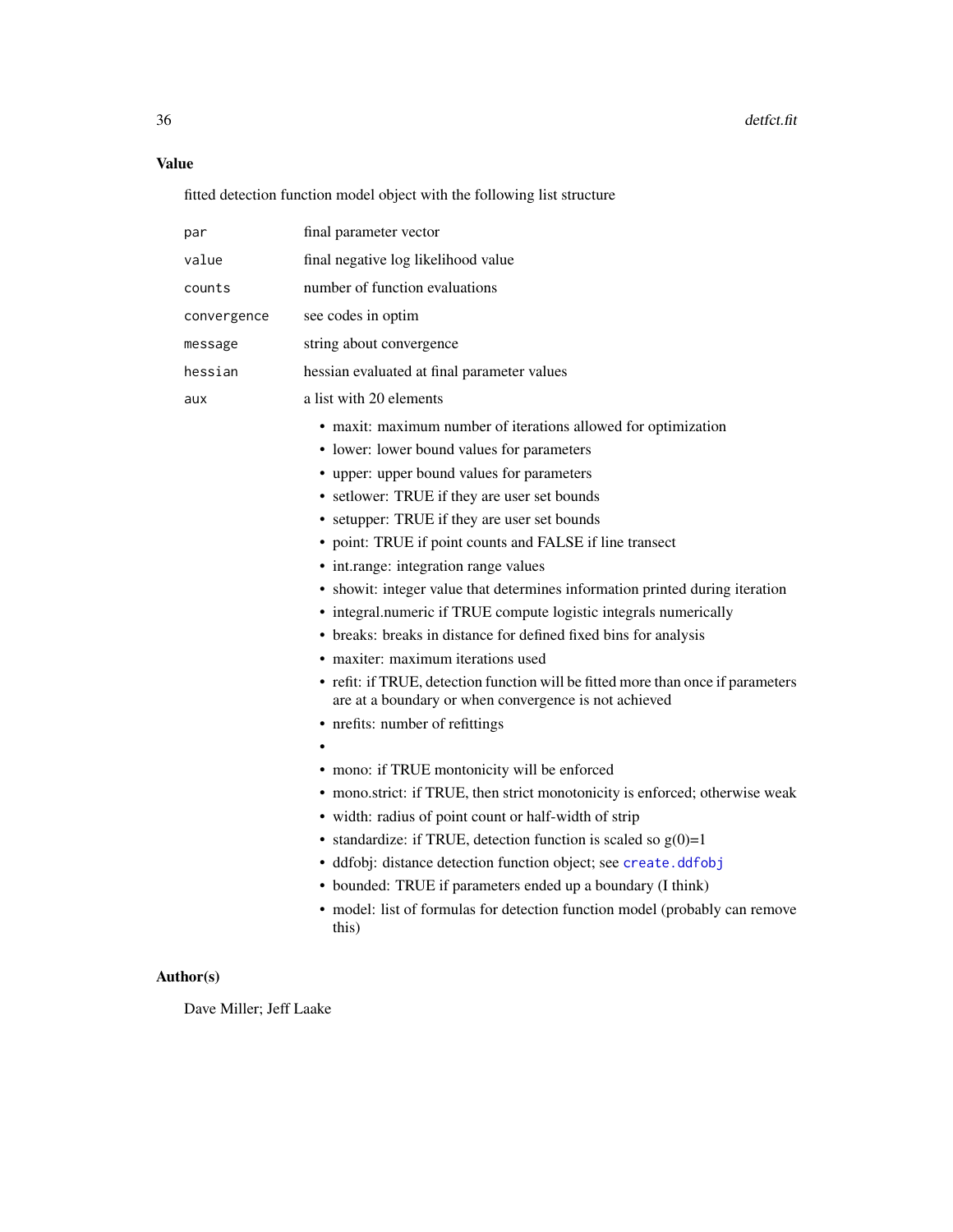Fit detection function to observed distances using the key-adjustment function approach. If adjustment functions are included it will alternate between fitting parameters of key and adjustment functions and then all parameters much like the approach in the CDS and MCDS Distance FORTRAN code. This function is called by the driver function detfct.fit, then calls [optimx](#page-0-0) function.

## Usage

```
detfct.fit.opt(ddfobj, optim.options, bounds, misc.options, fitting = "all")
```
## Arguments

| ddfobi        | detection function object                                                                                               |
|---------------|-------------------------------------------------------------------------------------------------------------------------|
| optim.options | control options for optim                                                                                               |
| bounds        | bounds for the parameters                                                                                               |
| misc.options  | miscellaneous options                                                                                                   |
| fitting       | character string with values "all", "key", "adjust" to determine which parameters<br>are allowed to vary in the fitting |

## Value

fitted detection function model object with the following list structure

| par         | final parameter vector                                                       |
|-------------|------------------------------------------------------------------------------|
| value       | final negative log likelihood value                                          |
| counts      | number of function evaluations                                               |
| convergence | see codes in optim                                                           |
| message     | string about convergence                                                     |
| hessian     | hessian evaluated at final parameter values                                  |
| aux         | a list with 20 elements                                                      |
|             | • maxit: maximum number of iterations allowed for optimization               |
|             | • lower: lower bound values for parameters                                   |
|             | • upper: upper bound values for parameters                                   |
|             | • set lower: TRUE if they are user set bounds                                |
|             | • setupper: TRUE if they are user set bounds                                 |
|             | • point: TRUE if point counts and FALSE if line transect                     |
|             | • int.range: integration range values                                        |
|             | • showit: integer value that determines information printed during iteration |
|             | • integral numeric if TRUE compute logistic integrals numerically            |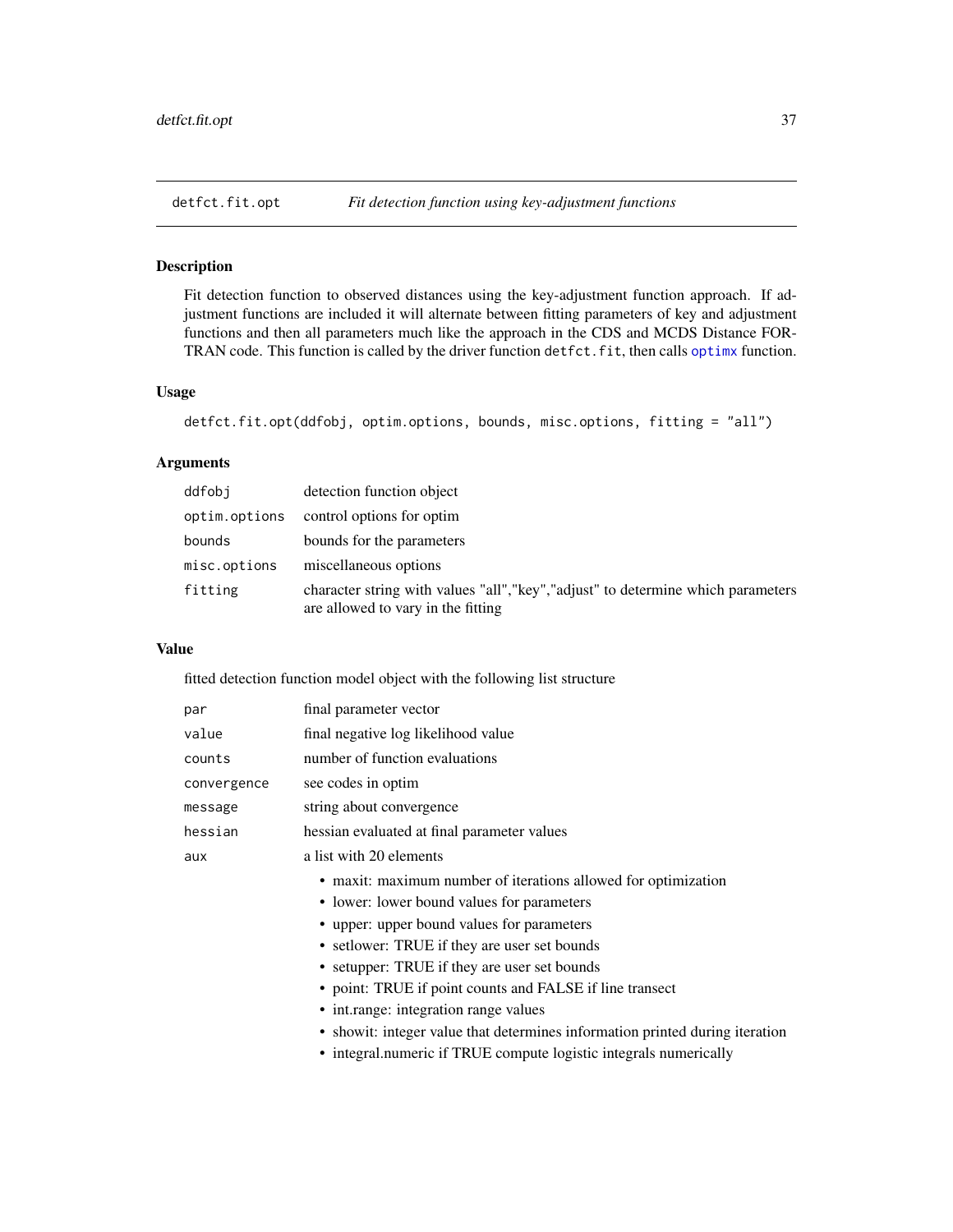- breaks: breaks in distance for defined fixed bins for analysis
- maxiter: maximum iterations used
- refit: if TRUE, detection function will be fitted more than once if parameters are at a boundary or when convergence is not achieved
- nrefits: number of refittings
- •
- mono: if TRUE, montonicity will be enforced
- mono.strict: if TRUE, then strict monotonicity is enforced; otherwise weak
- width: radius of point count or half-width of strip
- standardize: if TRUE, detection function is scaled so  $g(0)=1$
- ddfobj: distance detection function object; see [create.ddfobj](#page-0-0)
- bounded: TRUE if parameters ended up a boundary (I think)
- model: list of formulas for detection function model (probably can remove this)

#### Author(s)

Dave Miller; Jeff Laake; Lorenzo Milazzo

<span id="page-37-0"></span>dht *Density and abundance estimates and variances*

#### Description

Compute density and abundance estimates and variances based on Horvitz-Thompson-like estimator.

## Usage

```
dht(model, region.table, sample.table, obs.table = NULL, subset = NULL,
  se = TRUE, options = list()
```
## Arguments

| model        | ddf model object                                                                                                                                                                                                                                                                              |
|--------------|-----------------------------------------------------------------------------------------------------------------------------------------------------------------------------------------------------------------------------------------------------------------------------------------------|
| region.table | data. frame of region records. Two columns: Region. Label and Area.                                                                                                                                                                                                                           |
| sample.table | data. frame of sample records. Three columns: Region. Label, Sample. Label,<br>Effort.                                                                                                                                                                                                        |
| obs.table    | data.frame of observation records with fields: object, Region.Label, and<br>Sample. Label which give links to sample. table, region. table and the data<br>records used in model. Not necessary if the data. frame used to create the<br>model contains Region. Label, Sample. Label columns. |
| subset       | subset statement to create obs. table                                                                                                                                                                                                                                                         |
| se           | if TRUE computes standard errors, coefficient of variation and confidence inter-<br>vals (based on log-normal approximation). See "Uncertainty" below.                                                                                                                                        |
| options      | a list of options that can be set, see "dht options", below.                                                                                                                                                                                                                                  |
|              |                                                                                                                                                                                                                                                                                               |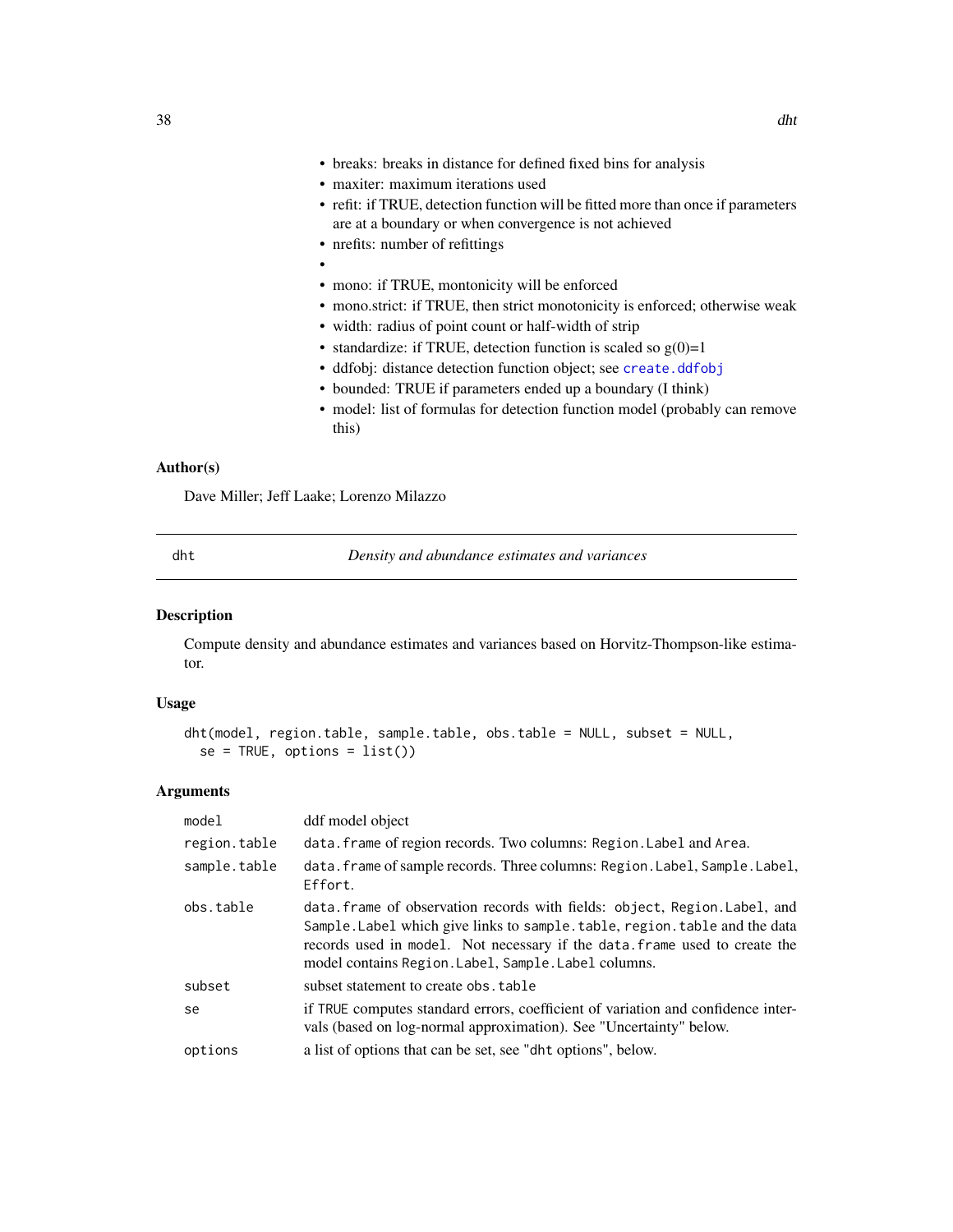#### Details

Density and abundance within the sampled region is computed based on a Horvitz-Thompsonlike estimator for groups and individuals (if a clustered population) and this is extrapolated to the entire survey region based on any defined regional stratification. The variance is based on replicate samples within any regional stratification. For clustered populations,  $E(s)$  and its standard error are also output.

Abundance is estimated with a Horvitz-Thompson-like estimator (Huggins 1989, 1991; Borchers et al 1998; Borchers and Burnham 2004). The abundance in the sampled region is simply  $1/p_1 +$  $1/p_2 + ... + 1/p_n$  where  $p_i$  is the estimated detection probability for the *i*th detection of *n* total observations. It is not strictly a Horvitz-Thompson estimator because the  $p_i$  are estimated and not known. For animals observed in tight clusters, that estimator gives the abundance of groups (group=TRUE in options) and the abundance of individuals is estimated as  $s_1/p_1 + s_2/p_2 + ...$  $s_n/p_n$ , where  $s_i$  is the size (e.g., number of animals in the group) of each observation (group=FALSE) in options).

Extrapolation and estimation of abundance to the entire survey region is based on either a random sampling design or a stratified random sampling design. Replicate samples (lines) are specified within regional strata region.table, if any. If there is no stratification, region.table should contain only a single record with the Area for the entire survey region. The sample.table is linked to the region.table with the Region.Label. The obs.table is linked to the sample.table with the Sample.Label and Region.Label. Abundance can be restricted to a subset (e.g., for a particular species) of the population by limiting the list the observations in obs.table to those in the desired subset. Alternatively, if Sample.Label and Region.Label are in the data.frame used to fit the model, then a subset argument can be given in place of the obs.table. To use the subset argument but include all of the observations, use subset=1==1 to avoid creating an obs.table.

In extrapolating to the entire survey region it is important that the unit measurements be consistent or converted for consistency. A conversion factor can be specified with the convert.units variable in the options list. The values of Area in region.table, must be made consistent with the units for Effort in sample.table and the units of distance in the data.frame that was analyzed. It is easiest to do if the units of Area is the square of the units of Effort and then it is only necessary to convert the units of distance to the units of Effort. For example, if Effort was entered in kilometers and Area in square kilometers and distance in meters then using options=list(convert.units=0.001) would convert meters to kilometers, density would be expressed in square kilometers which would then be consistent with units for Area. However, they can all be in different units as long as the appropriate composite value for convert.units is chosen. Abundance for a survey region can be expressed as: A\*N/a where A is Area for the survey region, N is the abundance in the covered (sampled) region, and a is the area of the sampled region and is in units of Effort  $*$  distance. The sampled region a is multiplied by convert.units, so it should be chosen such that the result is in the same units of Area. For example, if Effort was entered in kilometers, Area in hectares (100m x 100m) and distance in meters, then using options=list(convert.units=10) will convert a to units of hectares (100 to convert meters to 100 meters for distance and .1 to convert km to 100m units).

The argument options is a list of variable=value pairs that set options for the analysis. All but one of these has been described so far. The remaining variable pdelta should not need to be changed but was included for completeness. It controls the precision of the first derivative calculation for the delta method variance.

dht 39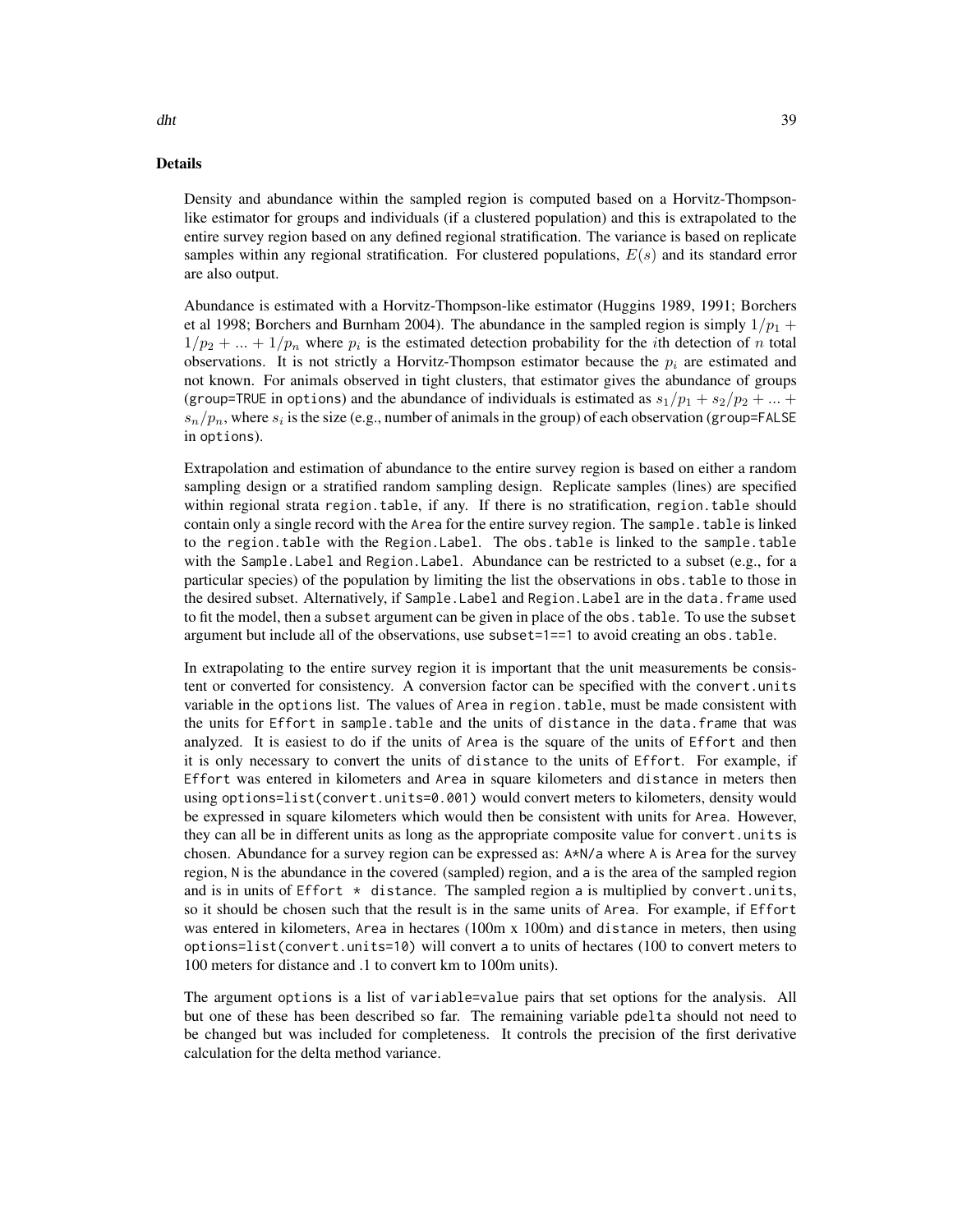# Value

list object of class dht with elements:

| clusters    | result list for object clusters                                                                                                                                                                                   |
|-------------|-------------------------------------------------------------------------------------------------------------------------------------------------------------------------------------------------------------------|
| individuals | result list for individuals                                                                                                                                                                                       |
| Expected.S  | data. frame of estimates of expected cluster size with fields Region, Expected. S<br>and se. Expected. S If each cluster size=1, then the result only includes indi-<br>viduals and not clusters and Expected. S. |
|             | The list structure of clusters and individuals are the same:                                                                                                                                                      |
| bysample    | data. Frame giving results for each sample; Not is the estimated abundance<br>within the sample and Nhat is scaled by surveyed area/covered area within that                                                      |

|           | within the sample and Nhat is scaled by surveyed area/covered area within that<br>region                                                                                                             |
|-----------|------------------------------------------------------------------------------------------------------------------------------------------------------------------------------------------------------|
| summary   | data. frame of summary statistics for each region and total                                                                                                                                          |
| N         | data. frame of estimates of abundance for each region and total                                                                                                                                      |
| D         | data. Frame of estimates of density for each region and total                                                                                                                                        |
| average.p | average detection probability estimate                                                                                                                                                               |
| cormat    | correlation matrix of regional abundance/density estimates and total (if more<br>than one region)                                                                                                    |
| VC.       | list of 3: total variance-covariance matrix, detection function component of vari-<br>ance and encounter rate component of variance. For detection the v-c matrix and<br>partial vector are returned |
|           |                                                                                                                                                                                                      |

Nhat.by.sample another summary of Nhat by sample used by [dht.se](#page-42-0)

#### **Uncertainty**

If the argument se=TRUE, standard errors for density and abundance is computed. Coefficient of variation and log-normal confidence intervals are constructed using a Satterthwaite approximation for degrees of freedom (Buckland et al. 2001 p. 90). The function [dht.se](#page-42-0) computes the variance and interval estimates.

The variance has two components:

- variation due to uncertainty from estimation of the detection function parameters;
- variation in abundance due to random sample selection;

The first component (model parameter uncertainty) is computed using a delta method estimate of variance (Huggins 1989, 1991, Borchers et al. 1998) in which the first derivatives of the abundance estimator with respect to the parameters in the detection function are computed numerically (see [DeltaMethod](#page-32-0)).

The second component (encounter rate variance) can be computed in one of several ways depending on the form taken for the encounter rate and the estimator used. To begin with there three possible values for varflag to calculate encounter rate:

• 0 uses a binomial variance for the number of observations (equation 13 of Borchers et al. 1998). This estimator is only useful if the sampled region is the survey region and the objects are not clustered; this situation will not occur very often;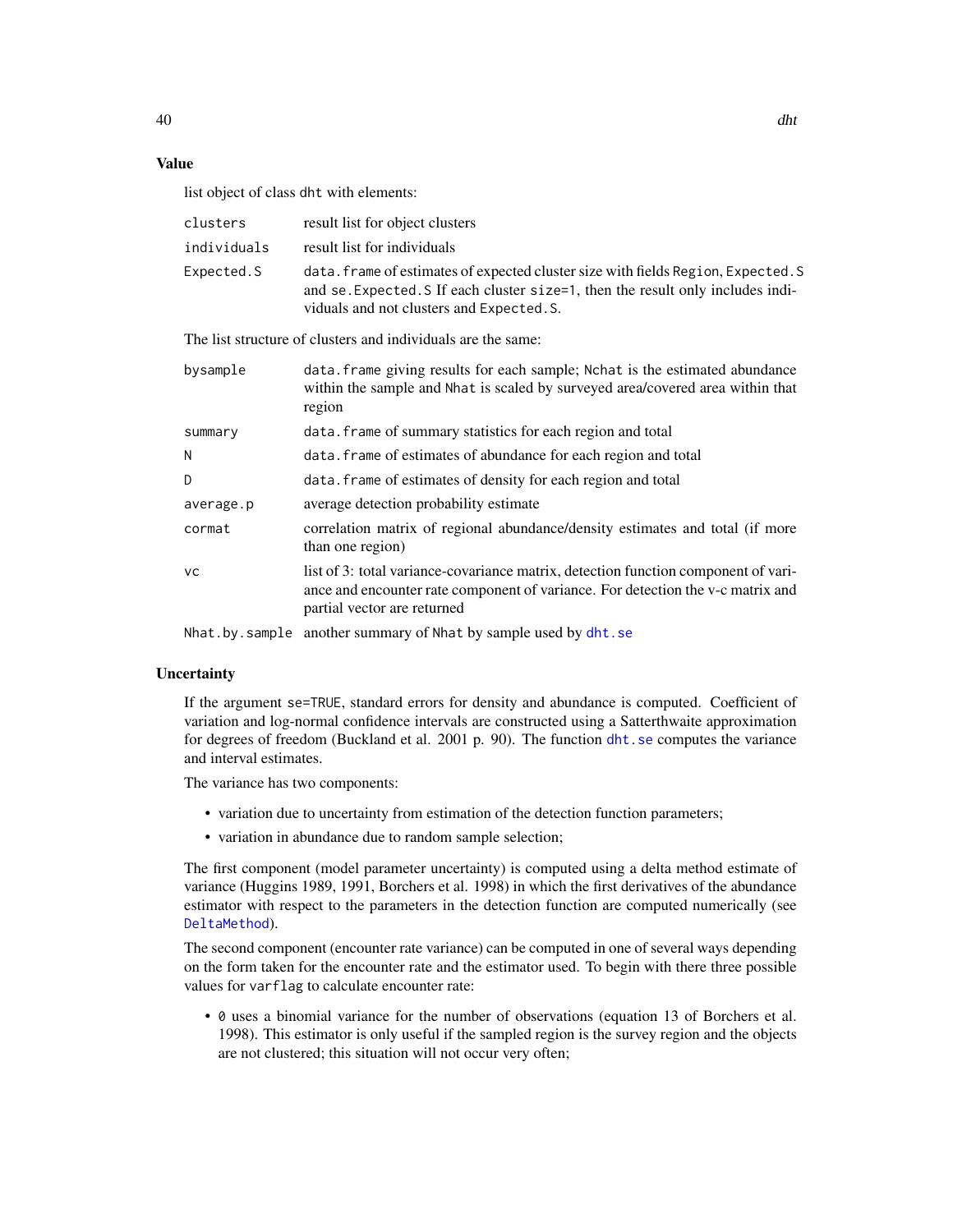- 1 uses the encounter rate  $n/L$  (objects observed per unit transect) from Buckland et al. (2001) pg 78-79 (equation 3.78) for line transects (see also Fewster et al, 2009 estimator R2). This variance estimator is not appropriate if size or a derivative of size is used in the detection function;
- 2 is the default and uses the encounter rate estimator  $\hat{N}/L$  (estimated abundance per unit transect) suggested by Innes et al (2002) and Marques & Buckland (2004).

In general if any covariates are used in the models, the default varflag=2 is preferable as the estimated abundance will take into account variability due to covariate effects. If the population is clustered the mean group size and standard error is also reported.

For options 1 and 2, it is then possible to choose one of the estimator forms given in Fewster et al (2009) : "R2", "R3", "R4", "S1", "S2", "O1", "O2" or "O3" by specifying the ervar= option. By default "R2" is used. See [varn](#page-129-0) and Fewster et al (2009) for further details on these estimators.

#### dht options

Several options are available to control calculations and output:

ci.width Confidence iterval width, expressed as a decimal between 0 and 1 (default 0.95, giving a 95% CI)

pdelta delta value for computing numerical first derivatives (Default: 0.001)

varflag 0,1,2 (see "Uncertainty") (Default: 2)

convert.units multiplier for width to convert to units of length (Default: 1)

ervar encounter rate variance type (see "Uncertainty" and type argument of [varn](#page-129-0)). (Default: "R2")

## Author(s)

Jeff Laake, David L Miller

#### References

Borchers, D.L., S.T. Buckland, P.W. Goedhart, E.D. Clarke, and S.L. Hedley. 1998. Horvitz-Thompson estimators for double-platform line transect surveys. Biometrics 54: 1221-1237.

Borchers, D.L. and K.P. Burnham. General formulation for distance sampling pp 10-11 In: Advanced Distance Sampling, eds. S.T. Buckland, D.R.Anderson, K.P. Burnham, J.L. Laake, D.L. Borchers, and L. Thomas. Oxford University Press.

Buckland, S.T., D.R.Anderson, K.P. Burnham, J.L. Laake, D.L. Borchers, and L. Thomas. 2001. Introduction to Distance Sampling: Estimating Abundance of Biological Populations. Oxford University Press.

Fewster, R.M., S.T. Buckland, K.P. Burnham, D.L. Borchers, P.E. Jupp, J.L. Laake and L. Thomas. 2009. Estimating the encounter rate variance in distance sampling. Biometrics 65: 225-236.

Huggins, R.M. 1989. On the statistical analysis of capture experiments. Biometrika 76:133-140.

Huggins, R.M. 1991. Some practical aspects of a conditional likelihood approach to capture experiments. Biometrics 47: 725-732.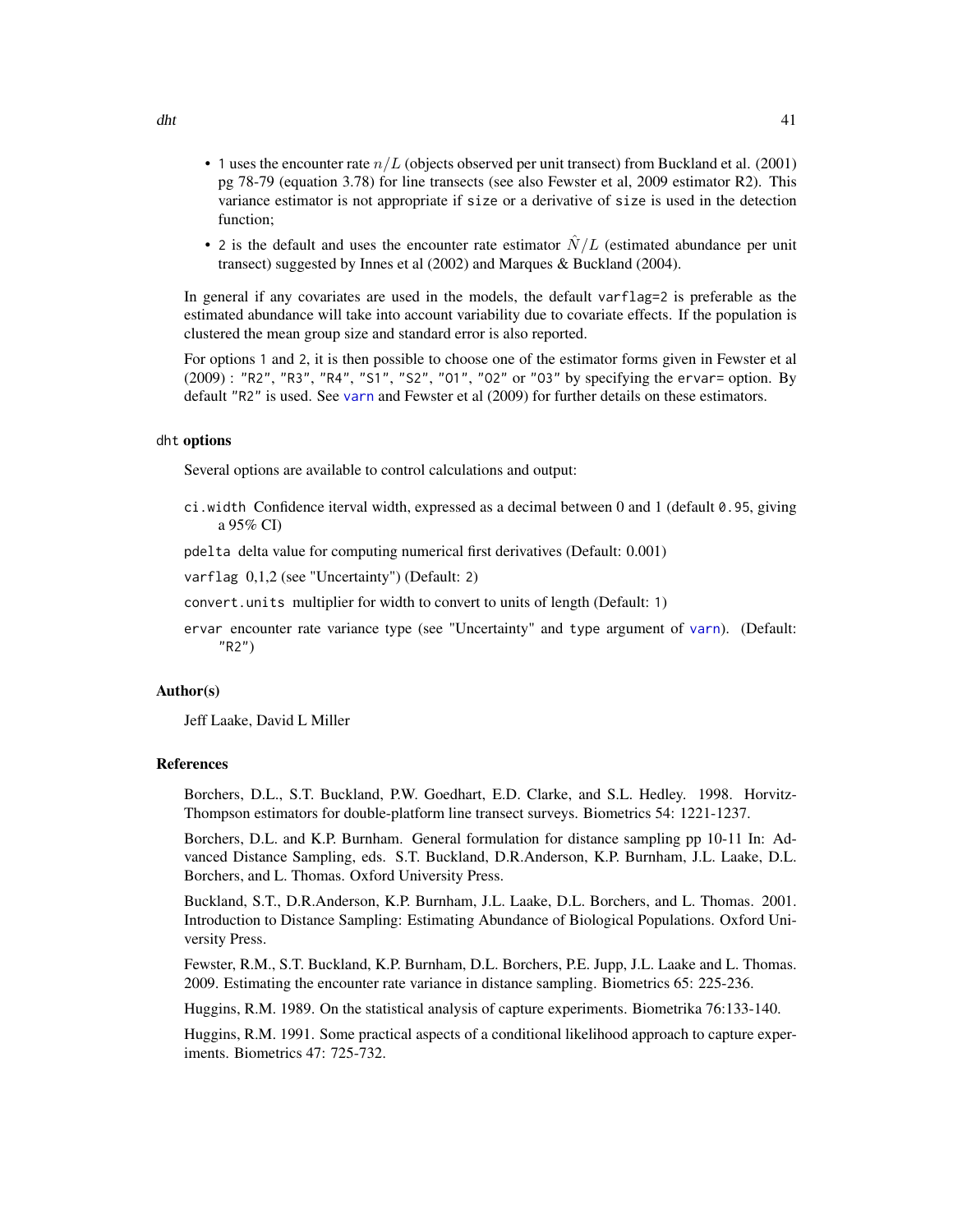Innes, S., M.P. Heide-Jorgensen, J.L. Laake, K.L. Laidre, H.J. Cleator, P. Richard, and R.E.A. Stewart. 2002. Surveys of belugas and narwhals in the Canadian High Arctic in 1996. NAMMCO Scientific Publications 4: 169-190.

Marques, F.F.C. and S.T. Buckland. 2004. Covariate models for the detection function. In: Advanced Distance Sampling, eds. S.T. Buckland, D.R.Anderson, K.P. Burnham, J.L. Laake, D.L. Borchers, and L. Thomas. Oxford University Press.

## See Also

print.dht dht.se

| dht.deriv | Computes abundance estimates at specified parameter values using |
|-----------|------------------------------------------------------------------|
|           | Horvitz-Thompson-like estimator                                  |

#### Description

Computes abundance at specified values of parameters for numerical computation of first derivative with respect to parameters in detection function. An internal function called by DeltaMethod which is invoked by dht.se

#### Usage

dht.deriv(par, model, obs, samples, options = list())

#### Arguments

| par     | detection function parameter values  |
|---------|--------------------------------------|
| model   | ddf model object                     |
| obs     | observations table                   |
| samples | samples table                        |
| options | list of options as specified in dht. |

### Value

vector of abundance estimates at values of parameters specified in par

#### Note

Internal function; not intended to be called by user

## Author(s)

Jeff Laake

#### See Also

[dht](#page-37-0), [dht.se](#page-42-0), [DeltaMethod](#page-32-0)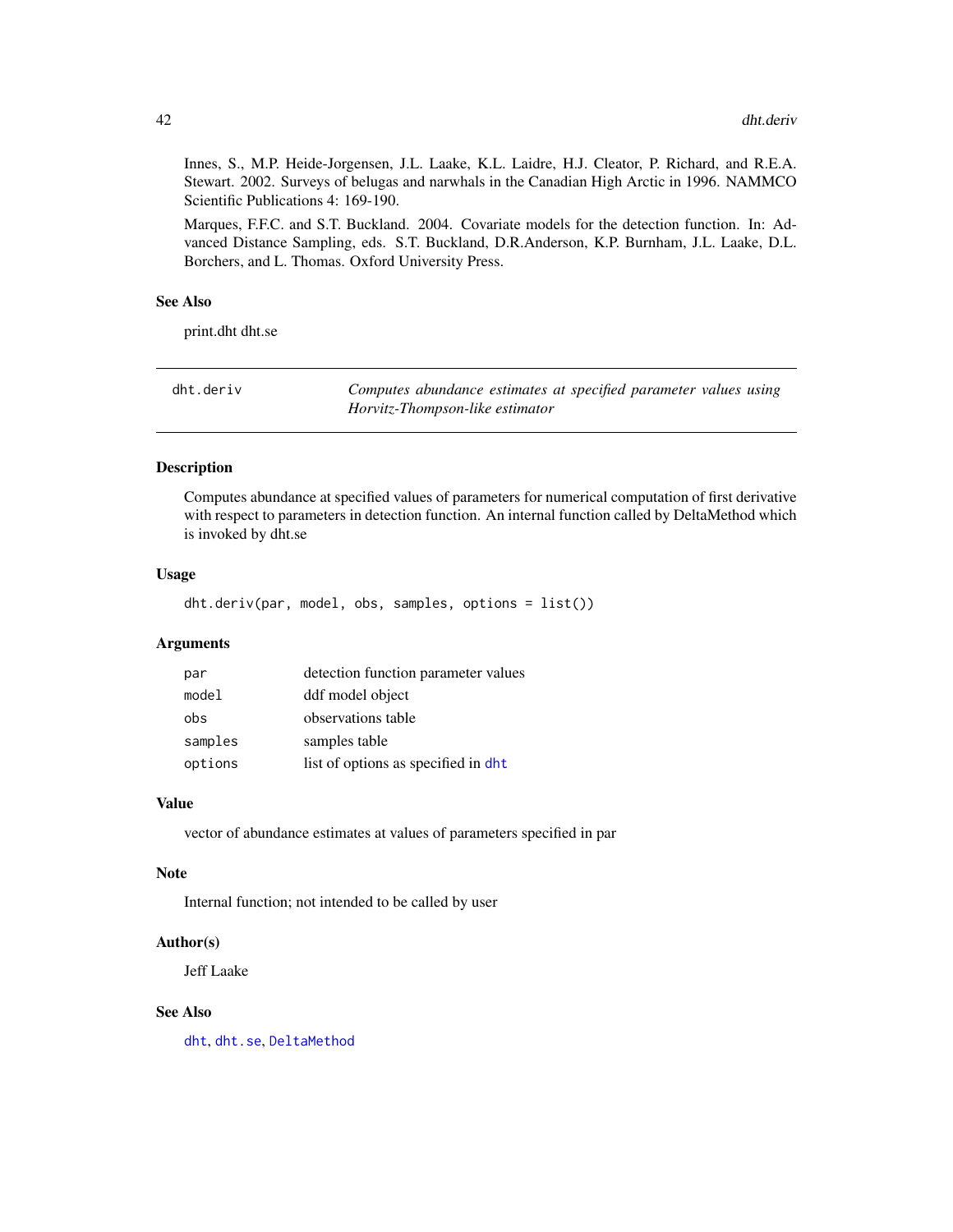<span id="page-42-0"></span>dht.se *Variance and confidence intervals for density and abundance estimates*

## Description

Computes standard error, cv, and log-normal confidence intervals for abundance and density within each region (if any) and for the total of all the regions. It also produces the correlation matrix for regional and total estimates.

#### Usage

```
dht.se(model, region.table, samples, obs, options, numRegions, estimate.table,
 Nhat.by.sample)
```
#### Arguments

| mode1        | ddf model object                              |
|--------------|-----------------------------------------------|
| region.table | table of region values                        |
| samples      | table of samples (replicates)                 |
| obs          | table of observations                         |
| options      | list of options that can be set (see dht)     |
| numRegions   | number of regions                             |
|              | estimate.table table of estimate values       |
|              | Nhat by sample estimated abundances by sample |

#### Details

The variance has two components:

- variation due to uncertainty from estimation of the detection function parameters;
- variation in abundance due to random sample selection;

The first component (model parameter uncertainty) is computed using a delta method estimate of variance (Huggins 1989, 1991, Borchers et al. 1998) in which the first derivatives of the abundance estimator with respect to the parameters in the detection function are computed numerically (see [DeltaMethod](#page-32-0)).

The second component (encounter rate variance) can be computed in one of several ways depending on the form taken for the encounter rate and the estimator used. To begin with there three possible values for varflag to calculate encounter rate:

• 0 uses a binomial variance for the number of observations (equation 13 of Borchers et al. 1998). This estimator is only useful if the sampled region is the survey region and the objects are not clustered; this situation will not occur very often;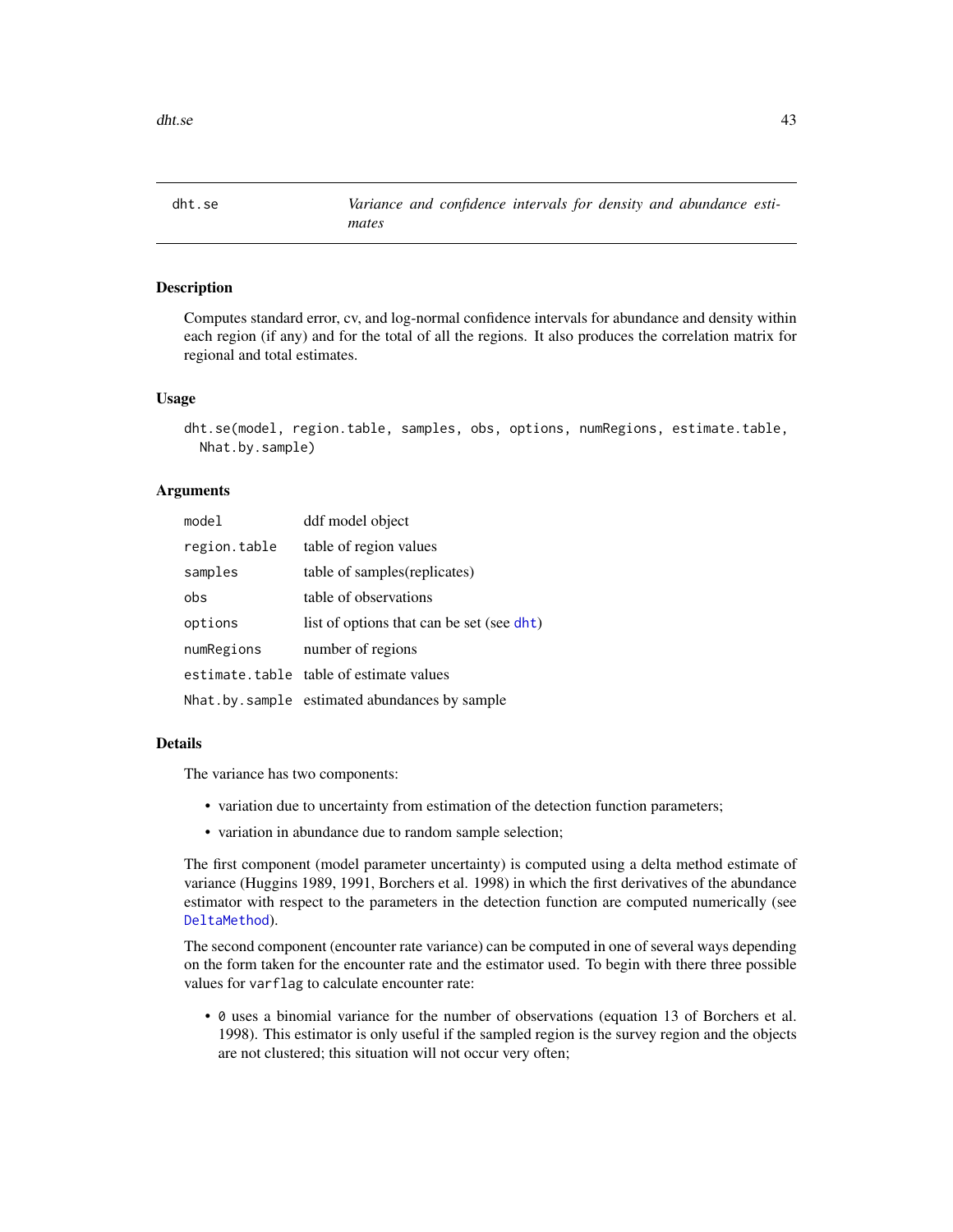- 1 uses the encounter rate  $n/L$  (objects observed per unit transect) from Buckland et al. (2001) pg 78-79 (equation 3.78) for line transects (see also Fewster et al, 2009 estimator R2). This variance estimator is not appropriate if size or a derivative of size is used in the detection function;
- 2 is the default and uses the encounter rate estimator  $N/L$  (estimated abundance per unit transect) suggested by Innes et al (2002) and Marques & Buckland (2004).

In general if any covariates are used in the models, the default varflag=2 is preferable as the estimated abundance will take into account variability due to covariate effects. If the population is clustered the mean group size and standard error is also reported.

For options 1 and 2, it is then possible to choose one of the estimator forms given in Fewster et al (2009) : "R2", "R3", "R4", "S1", "S2", "O1", "O2" or "O3" by specifying the ervar= option. By default "R2" is used. See [varn](#page-129-0) and Fewster et al (2009) for further details on these estimators.

Exceptions to the above occur if there is only one sample in a stratum. In that case it uses Poisson assumption  $(Var(x) = x)$  and it assumes a known variance so  $z = 1.96$  is used for critical value. In all other cases the degrees of freedom for the  $t$ -distribution assumed for the log(abundance) or log(density) is based on the Satterthwaite approximation (Buckland et al. 2001 pg 90) for the degrees of freedom (df). The df are weighted by the squared cv in combining the two sources of variation because of the assumed log-normal distribution because the components are multiplicative. For combining df for the sampling variance across regions they are weighted by the variance because it is a sum across regions.

A non-zero correlation between regional estimates can occur from using a common detection function across regions. This is reflected in the correlation matrix of the regional and total estimates which is given in the value list. It is only needed if subtotals of regional estimates are needed.

#### Value

List with 2 elements:

estimate.table completed table with se, cv and confidence limits

vc correlation matrix of estimates

#### Note

This function is called by dht and it is not expected that the user will call this function directly but it is documented here for completeness and for anyone expanding the code or using this function in their own code.

#### Author(s)

Jeff Laake

#### References

see [dht](#page-37-0)

#### See Also

[dht](#page-37-0), [print.dht](#page-100-0)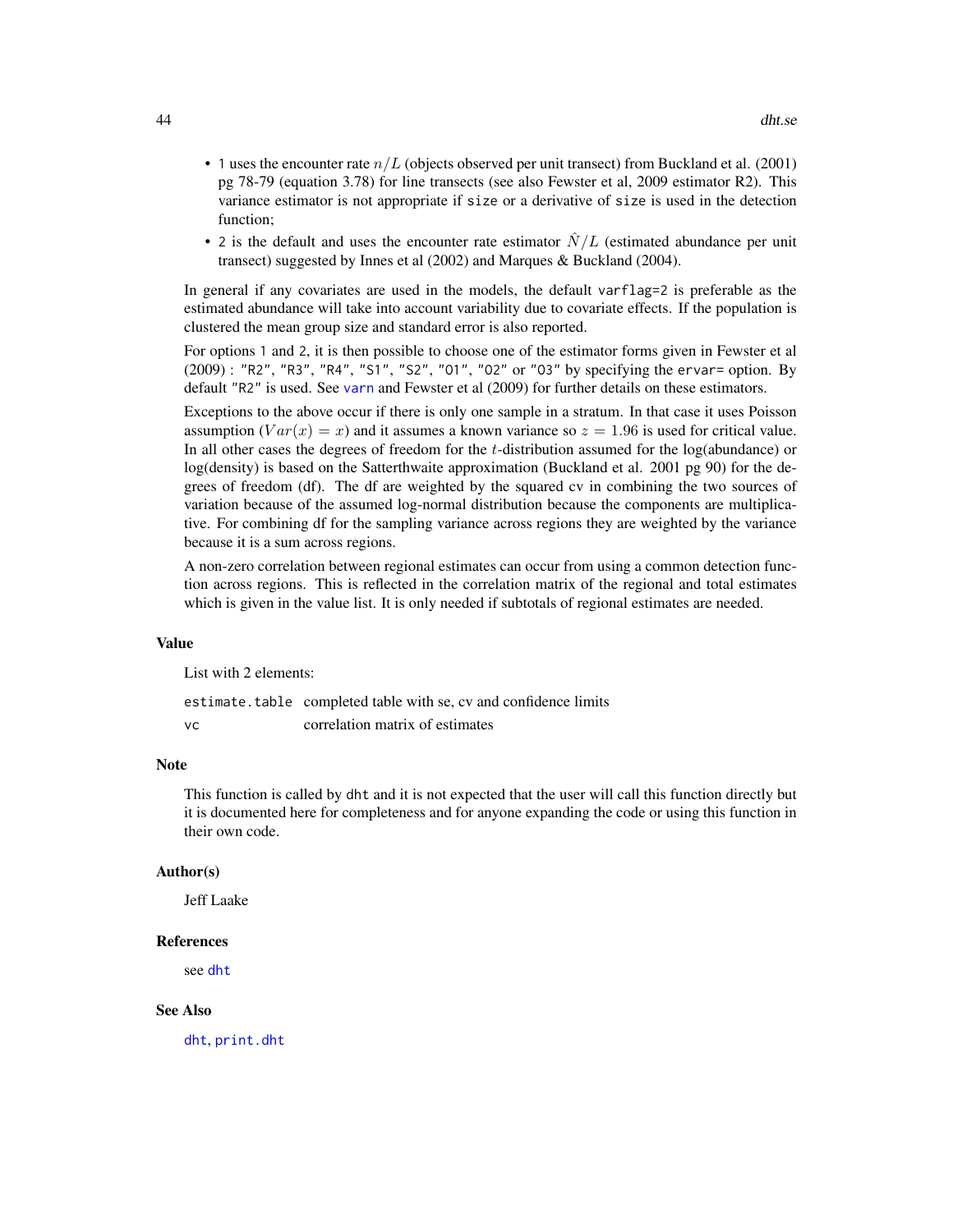Computes values of conditional and unconditional detection functions and probability density functions for for line/point data for single observer or dual observer in any of the 3 configurations (io,trial,rem).

## Usage

```
ds.function(model, newdata = NULL, obs = "All", conditional = FALSE,
 pdf = TRUE, finebr)
```
## Arguments

| model       | model object                                                                                                 |
|-------------|--------------------------------------------------------------------------------------------------------------|
| newdata     | data frame at which to compute values; if NULL uses fitting data                                             |
| obs         | 1 or 2 for observer 1 or 2, 3 for duplicates, "." for combined and "All" to return<br>all of the values      |
| conditional | if FALSE, computes $p(x)$ based on distance detection function and if TRUE<br>based on mr detection function |
| pdf         | if FALSE, returns $p(x)$ and if TRUE, returns $p(x)*pi(x)/integral p(x)*pi(x)$                               |
| finebr      | fine break values over which line is averaged                                                                |

## Details

Placeholder – Not functional —-

#### Value

List containing

| xgrid  | grid of distance values                          |
|--------|--------------------------------------------------|
| values | average detection fct values at the xgrid values |

# Author(s)

Jeff Laake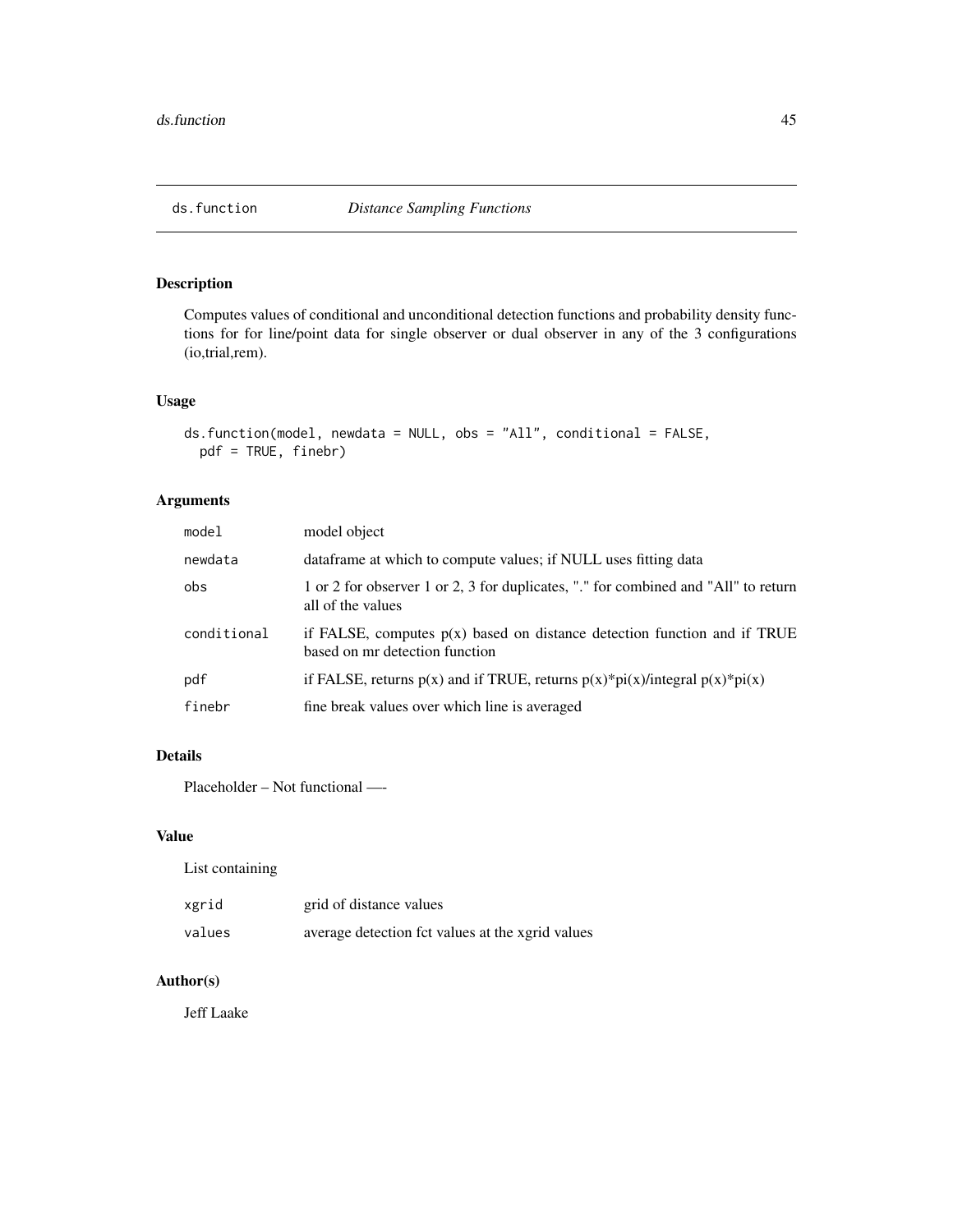<span id="page-45-1"></span><span id="page-45-0"></span>For a specific set of parameter values, it computes and returns the negative log-likelihood for the distance sampling likelihood for distances that are unbinned, binned and a mixture of both. The function flnl is the function minimized using [optim](#page-0-0) from within [ddf.ds](#page-22-0).

#### Usage

flnl(fpar, ddfobj, misc.options, fitting = "all")

### Arguments

| fpar         | parameter values for detection function at which negative log-likelihood should<br>be evaluated                                                                                                                                                                                           |
|--------------|-------------------------------------------------------------------------------------------------------------------------------------------------------------------------------------------------------------------------------------------------------------------------------------------|
| ddfobi       | distance sampling object                                                                                                                                                                                                                                                                  |
| misc.options | a list with the following elements: width transect width; int. range the in-<br>tegration range for observations; show it 0 to 3 controls level debug output;<br>integral.numeric if TRUE integral is computed numerically rather than ana-<br>lytically; point is this a point transect? |
| fitting      | character "key" if only fitting key function parameters, "adjust" if fitting ad-<br>justment parameters or "all" to fit both                                                                                                                                                              |
|              |                                                                                                                                                                                                                                                                                           |

## Details

Most of the computation is in flpt.lnl in which the negative log-likelihood is computed for each observation. flnl is a wrapper that optionally outputs intermediate results and sums the individual log-likelihood values.

flnl is the main routine that manipulates the parameters using [getpar](#page-47-0) to handle fitting of key, adjustment or all of the parameters. It then calls flpt.lnl to do the actual computation of the likelihood. The probability density function for point counts is fr and for line transects is fx.  $f \times = g(x)/mu$  (where  $g(x)$  is the detection function); whereas,  $f(r)=r*g(r)/mu$  where mu in both cases is the normalizing constant. Both functions are in source code file for link{detfct} and are called from distpdf and the integral calculations are made with [integratepdf](#page-52-0).

## Value

negative log-likelihood value at the parameter values specified in fpar

## Note

These are internal functions used by  $\text{d}f$ , ds to fit distance sampling detection functions. It is not intended for the user to invoke these functions but they are documented here for completeness.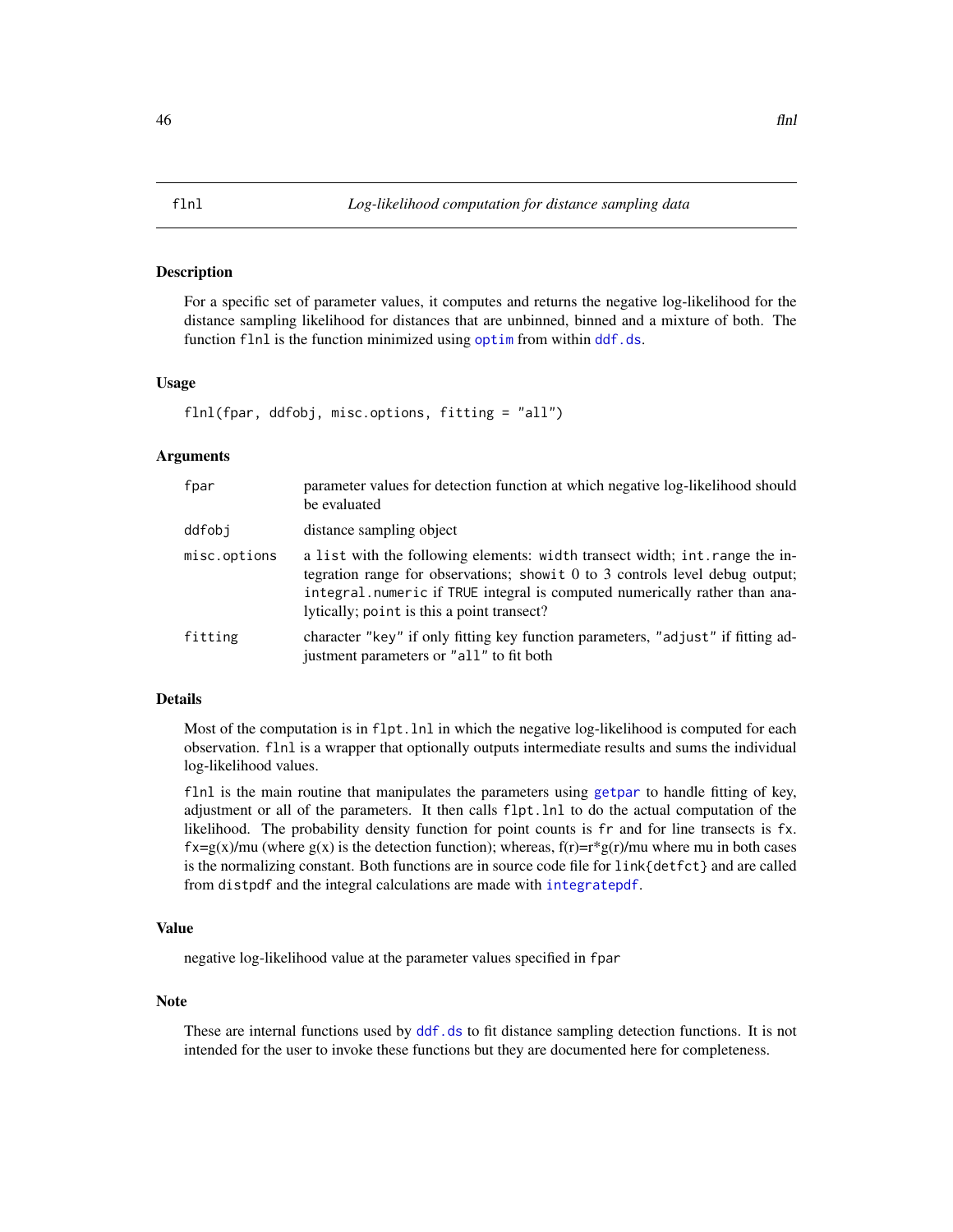#### flt.var 47

# Author(s)

Jeff Laake, David L Miller

## See Also

[flt.var](#page-46-0), [detfct](#page-0-0)

<span id="page-46-0"></span>

| flt.var | Hessian computation for fitted distance detection function model pa- |
|---------|----------------------------------------------------------------------|
|         | rameters                                                             |

## Description

Computes hessian to be used for variance-covariance matrix. The hessian is the outer product of the vector of first partials (see pg 62 of Buckland et al 2002).

#### Usage

flt.var(ddfobj, misc.options)

#### Arguments

| ddfobi       | distance sampling object                                                          |
|--------------|-----------------------------------------------------------------------------------|
| misc.options | width-transect width (W); int.range-integration range for observations; show it-  |
|              | 0 to 3 controls level of iteration printing; integral.numeric-if TRUE integral is |
|              | computed numerically rather than analytically                                     |

## Value

variance-covariance matrix of parameters in the detection function

#### Note

This is an internal function used by  $ddf$ .ds to fit distance sampling detection functions. It is not intended for the user to invoke this function but it is documented here for completeness.

## Author(s)

Jeff Laake

# References

Buckland et al. 2002

## See Also

[flnl](#page-45-0),[flpt.lnl](#page-45-1),[ddf.ds](#page-22-0)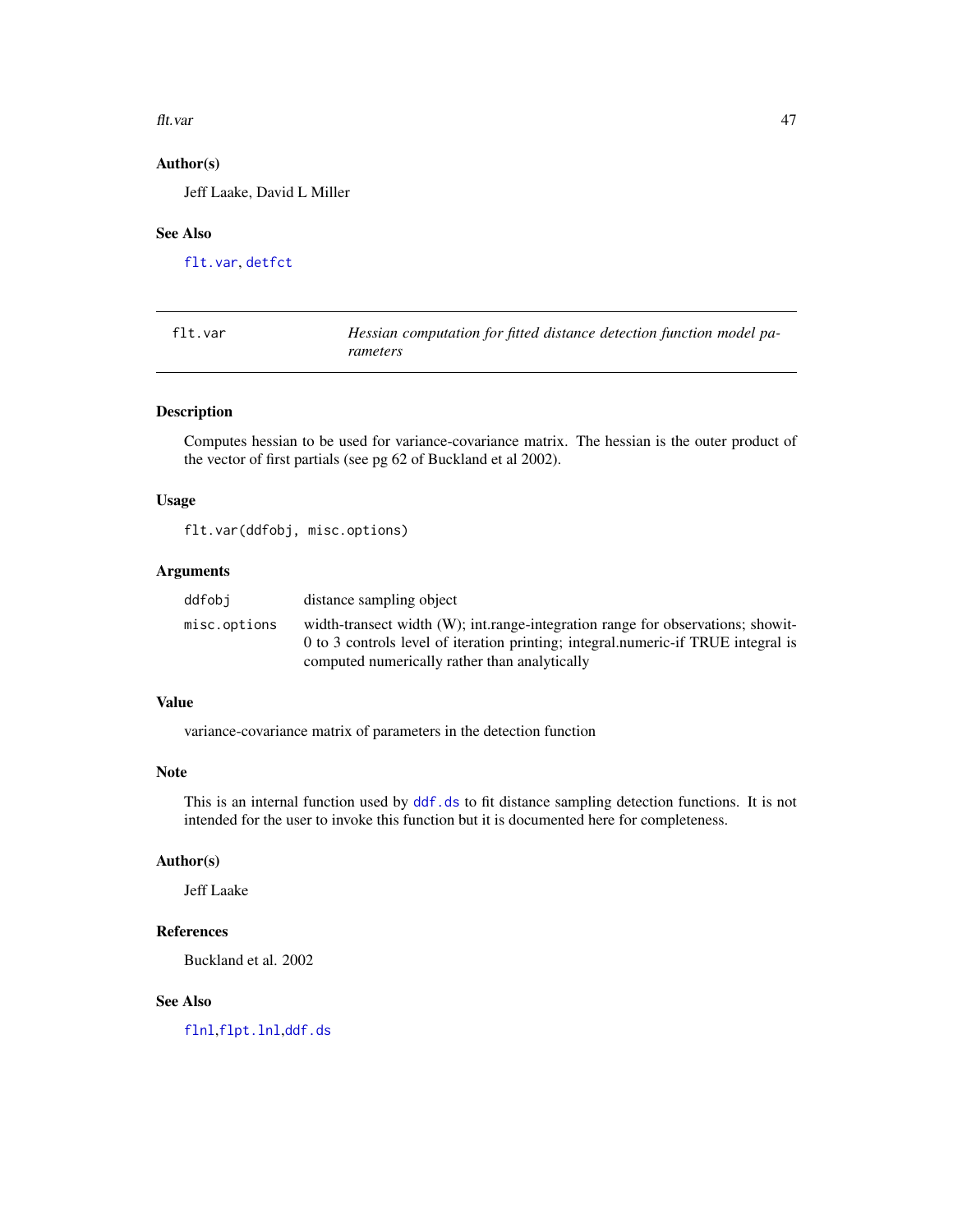Compute value of  $p(0)$  using a logit formulation

#### Usage

g0(beta, z)

## Arguments

| beta | logistic parameters               |
|------|-----------------------------------|
|      | design matrix of covariate values |

## Value

vector of  $p(0)$  values

## Author(s)

Jeff Laake

## <span id="page-47-0"></span>getpar *Extraction and assignment of parameters to vector*

## Description

Extracts parameters of a particular type (scale, shape, adjustments or  $g($  $p(0))$ ) from the vector of parameters in ddfobj. All of the parameters are kept in a single vector for optimization even though they have very different uses. assign.par parses them from the vector based on a known structure and assigns them into ddfobj. getpar extracts the requested types to be extracted from ddfobj.

## Usage

getpar(ddfobj, fitting = "all", index = FALSE)

#### Arguments

| ddfobi  | distance sampling object (see create.ddfobj)                                                                                                       |
|---------|----------------------------------------------------------------------------------------------------------------------------------------------------|
| fitting | character string which is either "all", "key", "adjust" which determines which pa-<br>rameters are retrieved                                       |
| index   | logical that determines whether parameters are returned (FALSE) or starting<br>indices in parameter vector for scale, shape, adjustment parameters |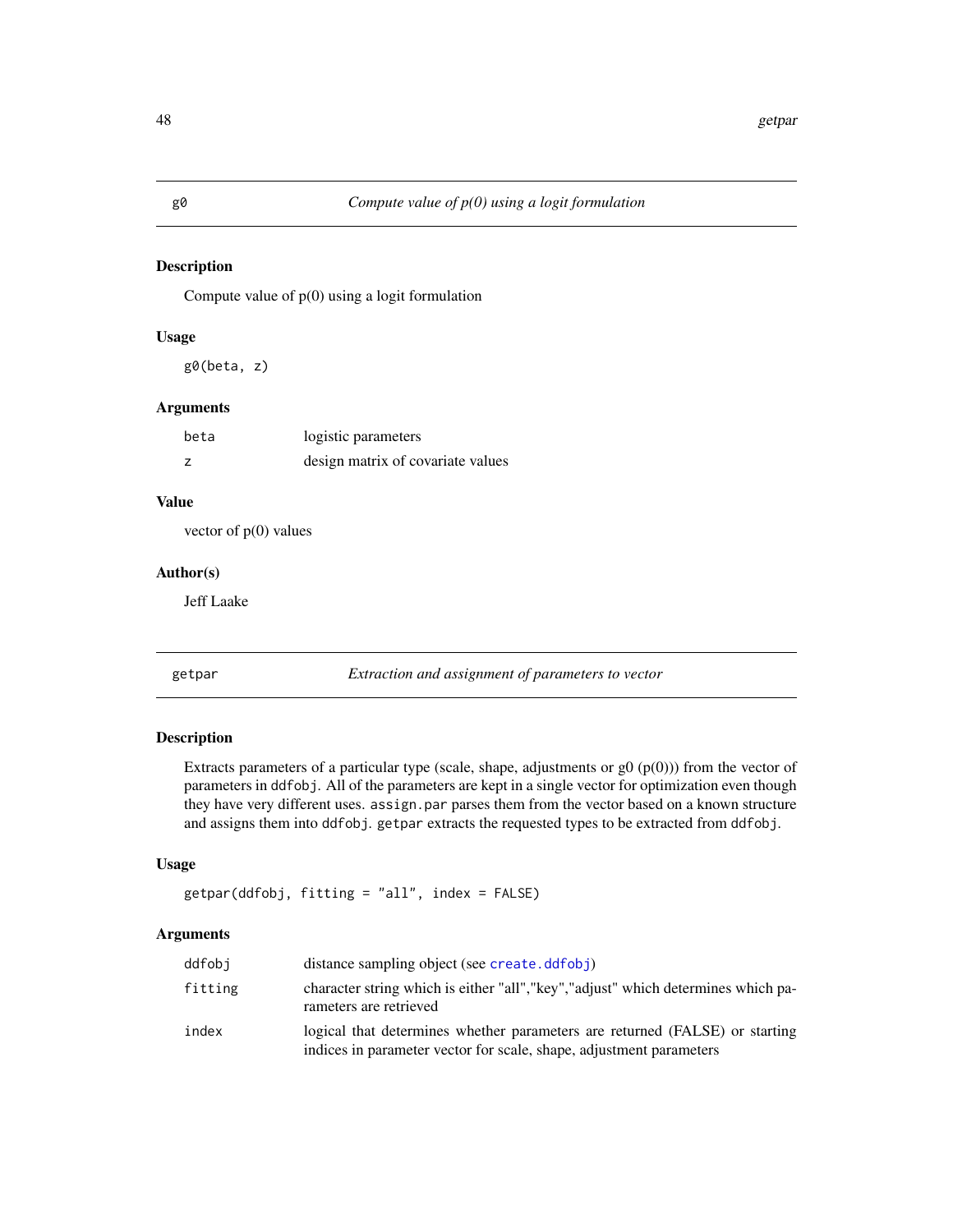#### $g \circ f$ .ds 49

# Value

index==FALSE, vector of parameters that were requested or index==TRUE, vector of 3 indices for shape, scale, adjustment

## Note

Internal functions not intended to be called by user.

## Author(s)

Jeff Laake

## See Also

assign.par

gof.ds *Compute chi-square goodness-of-fit test for ds models*

## Description

Compute chi-square goodness-of-fit test for ds models

## Usage

gof.ds(model, breaks = NULL, nc = NULL)

## Arguments

| model  | ddf model object           |
|--------|----------------------------|
| breaks | distance cut points        |
| nc.    | number of distance classes |

# Value

list with chi-square value, df and p-value

# Author(s)

Jeff Laake

# See Also

ddf.gof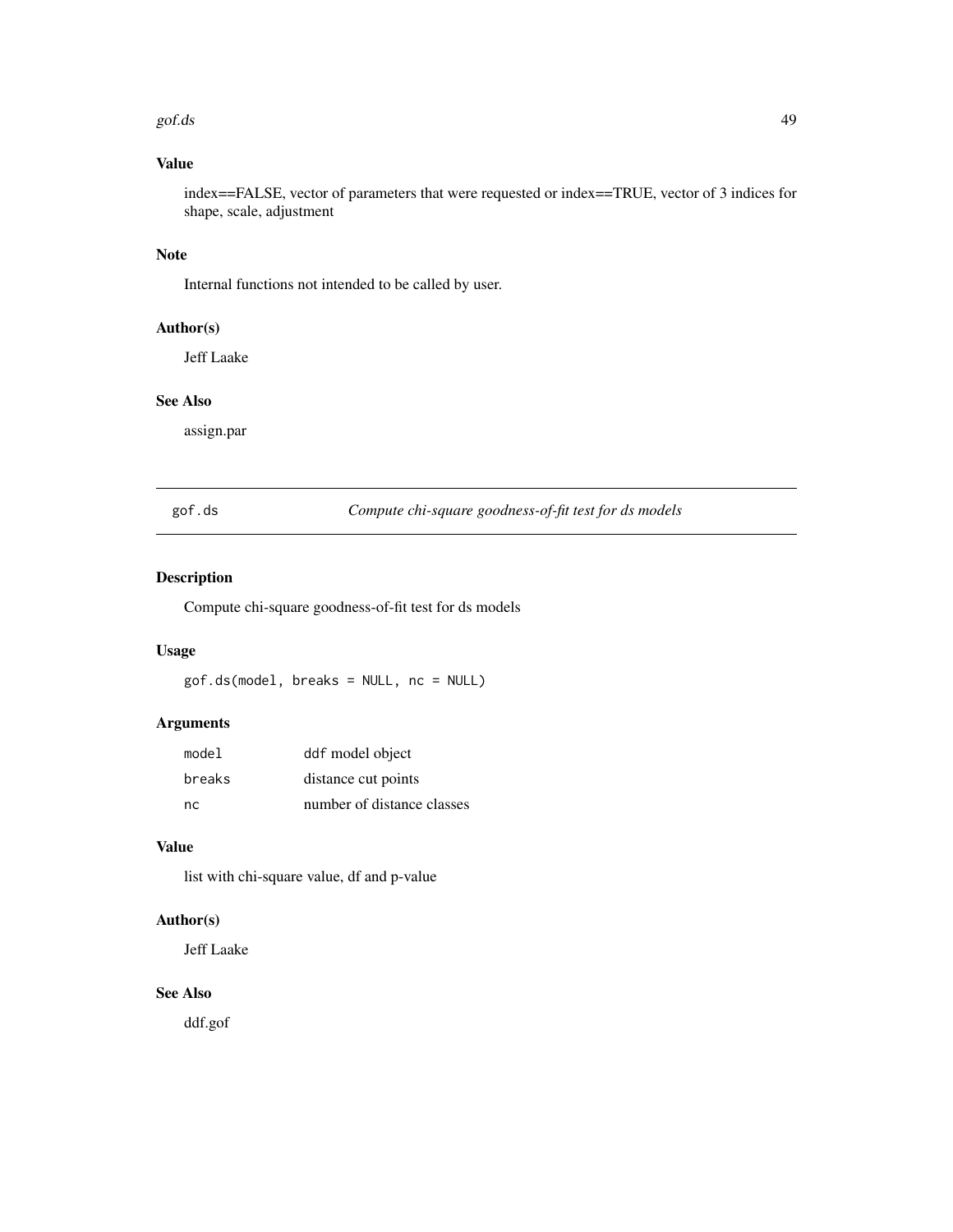Computes the integral of distpdf with scale=1 (stdint=TRUE) or specified scale (stdint=FALSE).

## Usage

```
gstdint(x, ddfobj, index = NULL, select = NULL, width, standardize = TRUE,
 point = FALSE, stdint = TRUE, doeachint = FALSE, left = left)
```
## Arguments

| X           | lower, upper value for integration                            |
|-------------|---------------------------------------------------------------|
| ddfobi      | distance detection function specification                     |
| index       | specific data row index                                       |
| select      | logical vector for selection of data values                   |
| width       | truncation width                                              |
| standardize | if TRUE, divide through by the function evaluated at 0        |
| point       | logical to determine if point (TRUE) or line transect (FALSE) |
| stdint      | if TRUE, scale=1 otherwise specified scale used               |
| doeachint   | if TRUE perform integration using integrate                   |
| left        | left truncation width                                         |

#### Value

vector of integral values of detection function

#### Note

This is an internal function that is not intended to be invoked directly.

## Author(s)

Jeff Laake and David L Miller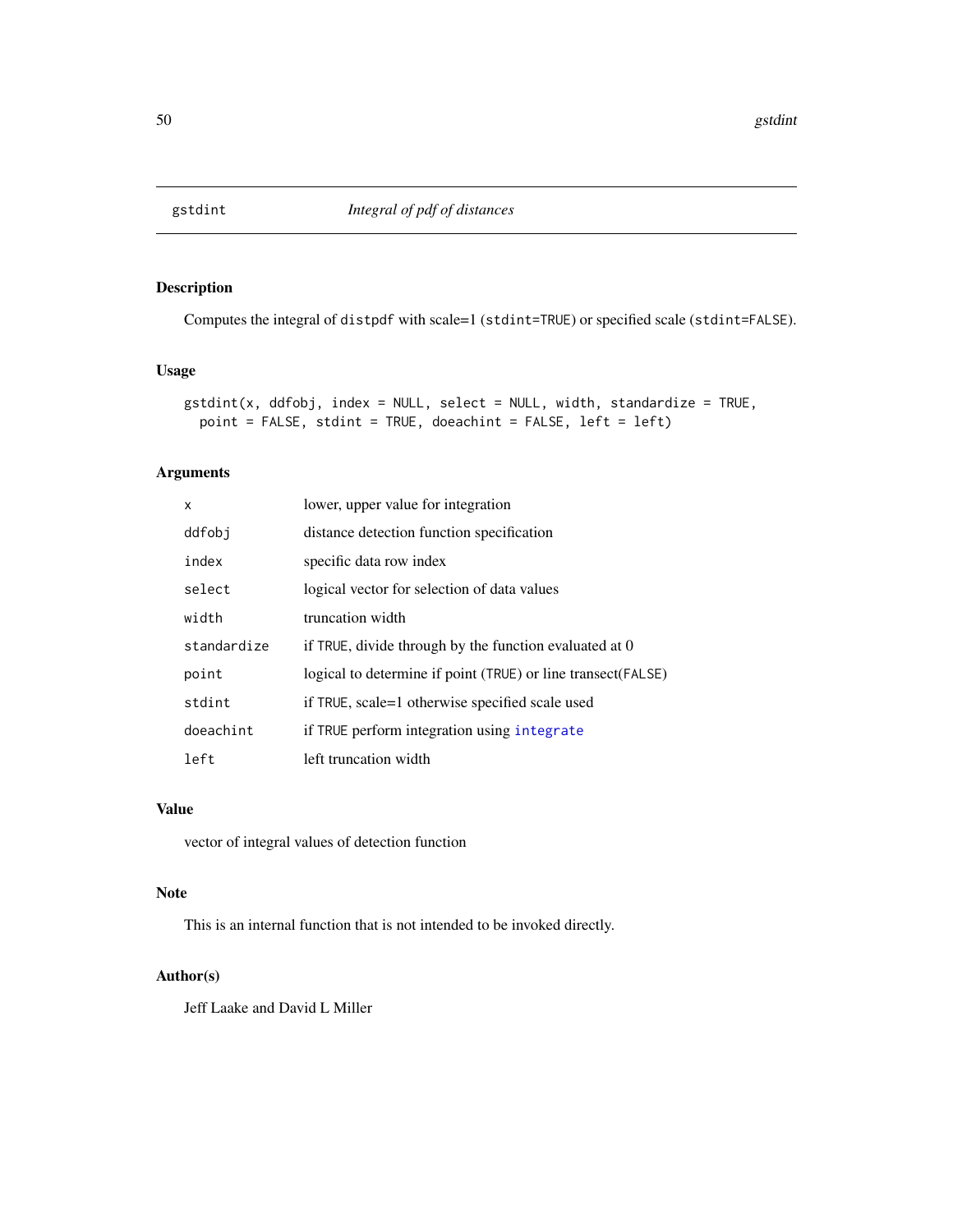Takes bar heights (height) and cutpoints (breaks), and constructs a line-only histogram from them using the function plot() (if lineonly==FALSE) or lines() (if lineonly==TRUE).

## Usage

```
histline(height, breaks, lineonly = FALSE, outline = FALSE,
  ylim = range(height), xlab = "x", ylab = "y", det.plot = FALSE,
  add = FALSE, \ldots)
```
## Arguments

| height   | heights of histogram bars                                                        |
|----------|----------------------------------------------------------------------------------|
| breaks   | cutpoints for x                                                                  |
| lineonly | if TRUE, drawn with plot; otherwise with lines to allow addition of current plot |
| outline  | if TRUE, only outline of histogram is plotted                                    |
| ylim     | limits for y axis                                                                |
| xlab     | label for x axis                                                                 |
| ylab     | label for y axis                                                                 |
| det.plot | if TRUE, plot is of detection so yaxis limited to unit interval                  |
| add      | should this plot add to a previous window                                        |
| $\cdots$ | Additional unspecified arguments for plot                                        |

### Value

None

# Author(s)

Jeff Laake and David L Miller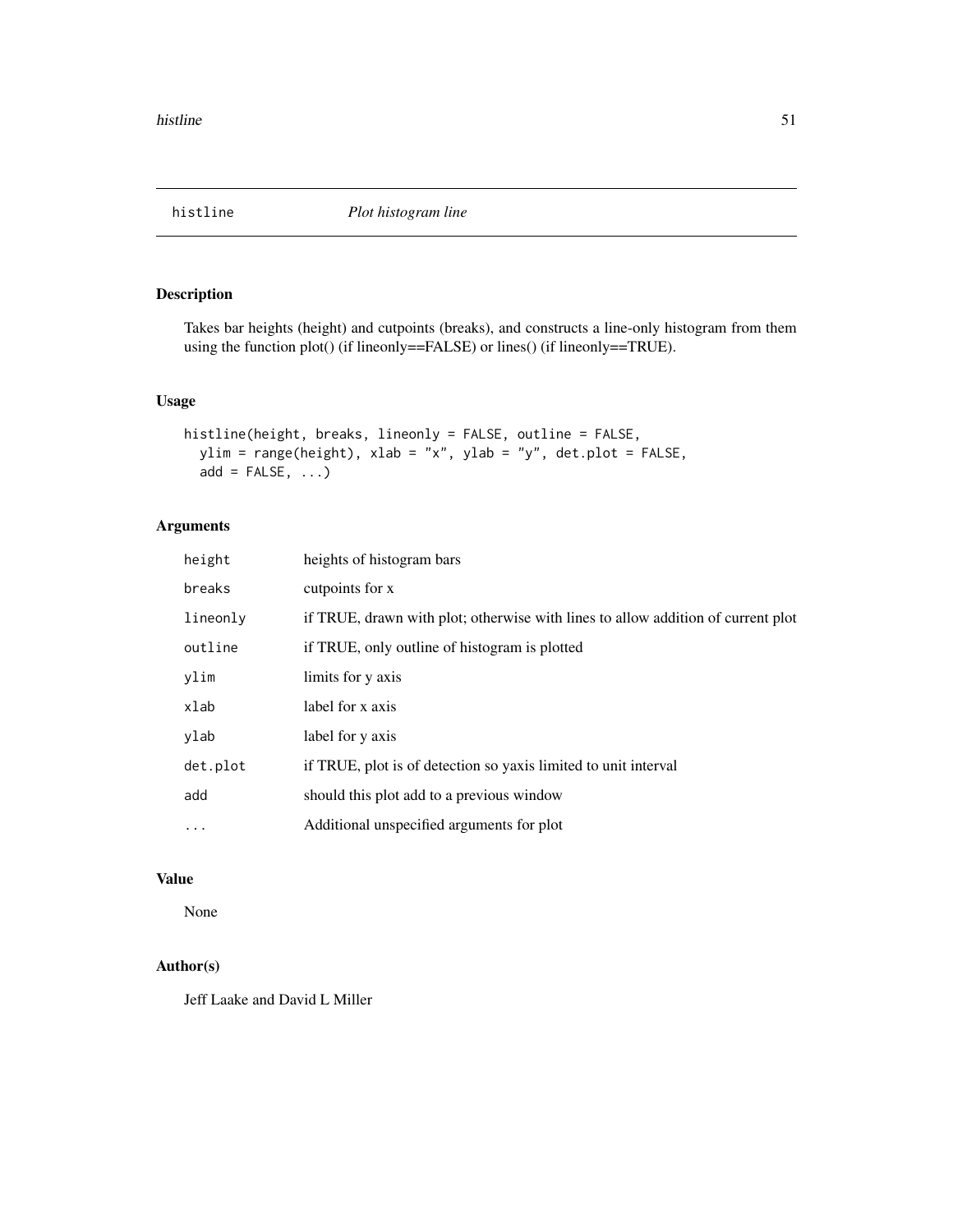integratedetfct.logistic

*Integrate a logistic detection function*

#### Description

Integrates a logistic detection function; a separate function is used because in certain cases the integral can be solved analytically and also because the scale trick used with the half-normal and hazard rate doesn't work with the logistic.

## Usage

```
integratedetfct.logistic(x, scalemodel, width, theta1, integral.numeric, w)
```
## Arguments

|                  | x          | logistic design matrix values             |
|------------------|------------|-------------------------------------------|
|                  | scalemodel | scale model for logistic                  |
|                  | width      | transect width                            |
|                  | theta1     | parameters for logistic                   |
| integral.numeric |            |                                           |
|                  |            | if TRUE computes numerical integral value |
|                  | W          | design covariates                         |

## Value

vector of integral values

#### Author(s)

Jeff Laake

integratelogistic.analytic

*Analytically integrate logistic detection function*

## Description

Computes integral (analytically) over x from 0 to width of a logistic detection function; For reference see integral #526 in CRC Std Math Table 24th ed

#### Usage

```
integratelogistic.analytic(x, models, beta, width)
```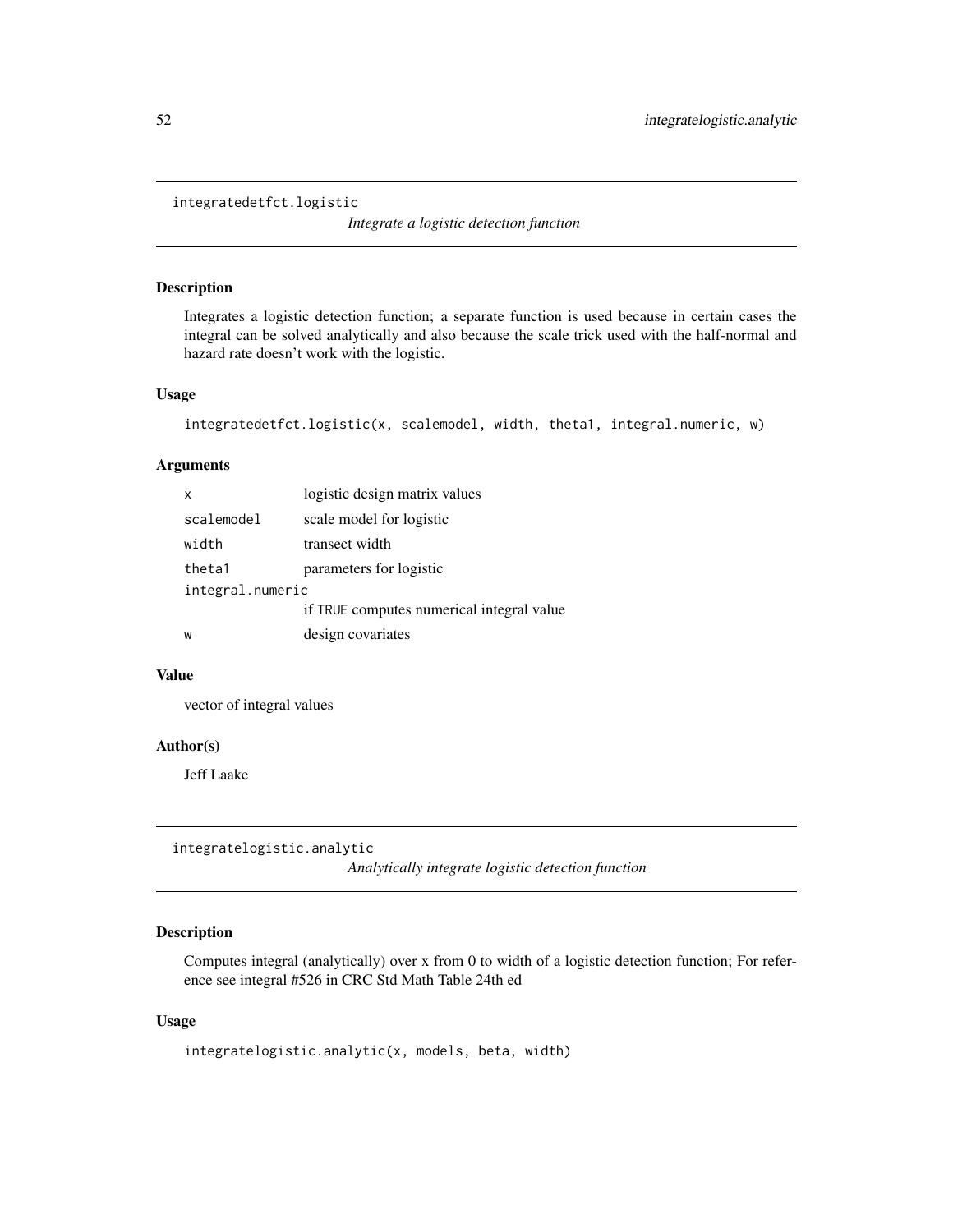## integratepdf 53

## Arguments

| x      | matrix of data                            |
|--------|-------------------------------------------|
| models | list of model formulae                    |
| beta   | parameters of logistic detection function |
| width  | transect half-width                       |

## Author(s)

Jeff Laake

<span id="page-52-0"></span>integratepdf *Numerically integrate pdf of observed distances over specified ranges*

## Description

Computes integral of pdf of observed distances over x for each observation. The method of computation depends on argument switches set and the type of detection function.

## Usage

```
integratepdf(ddfobj, select, width, int.range, standardize = TRUE,
 point = FALSE, left = 0, doeachint = FALSE)
```
## Arguments

| ddfobj      | distance detection function specification                                       |
|-------------|---------------------------------------------------------------------------------|
| select      | logical vector for selection of data values                                     |
| width       | truncation width                                                                |
| int.range   | integration range matrix; vector is converted to matrix                         |
| standardize | logical used to decide whether to divide through by the function evaluated at 0 |
| point       | logical to determine if point count (TRUE) or line transect (FALSE)             |
| left        | left truncation width                                                           |
| doeachint   | calculate each integral numerically                                             |

## Value

vector of integral values - one for each observation

## Author(s)

Jeff Laake & Dave Miller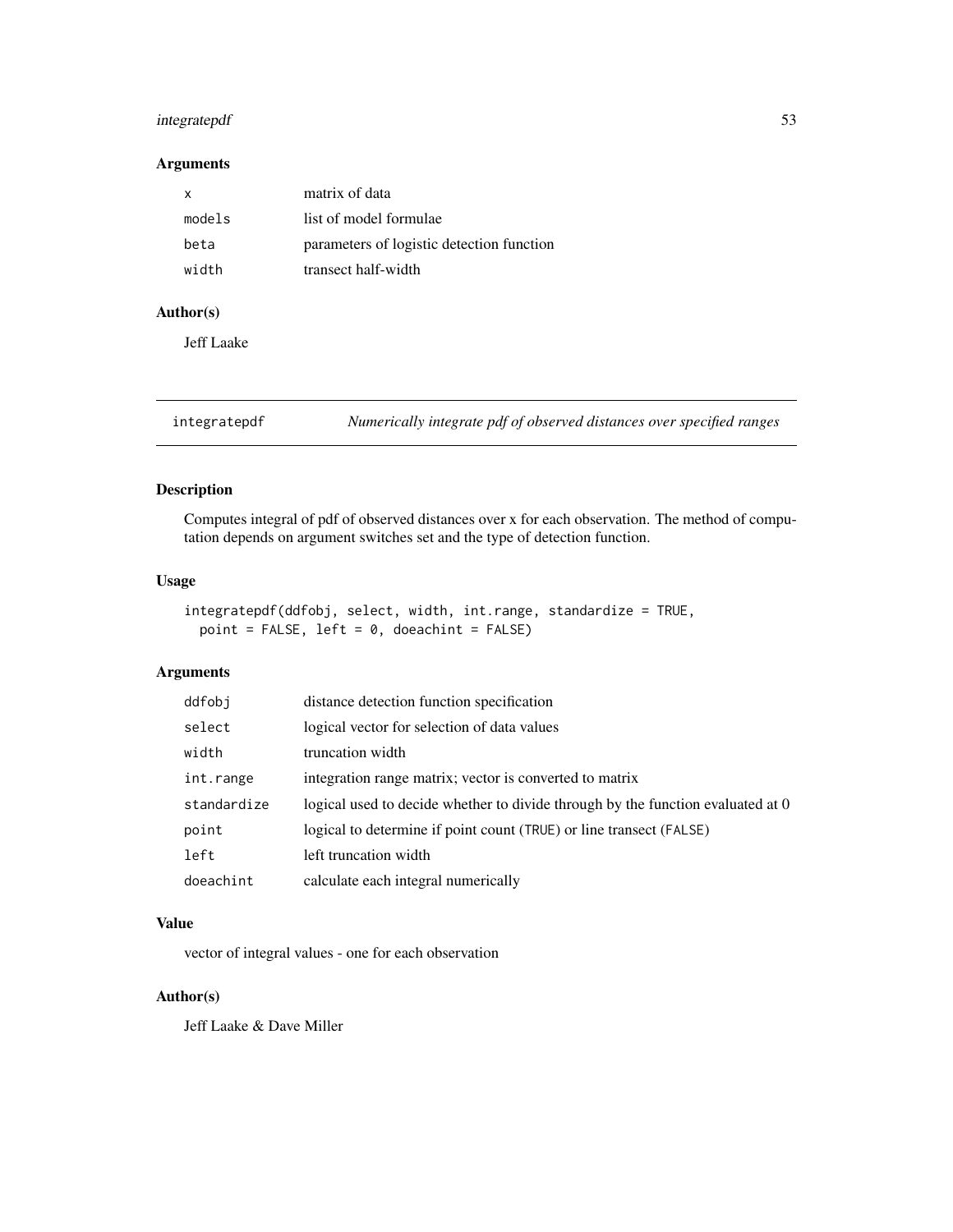Provides an iterative algorithm for finding the MLEs of detection (capture) probabilities for a twooccasion (double observer) mark-recapture experiment using standard algorithms GLM/GAM and an offset to compensate for conditioning on the set of observations. While the likelihood can be formulated and solved numerically, the use of GLM/GAM provides all of the available tools for fitting, predictions, plotting etc without any further development.

#### Usage

```
io.glm(datavec, fitformula, eps = 1e-05, iterlimit = 500, GAM = FALSE,
 gamplot = TRUE)
```
#### Arguments

| datavec    | dataframe                                        |
|------------|--------------------------------------------------|
| fitformula | logit link formula                               |
| eps        | convergence criterion                            |
| iterlimit  | maximum number of iterations allowed             |
| GAM        | uses GAM instead of GLM for fitting              |
| gamplot    | set to TRUE to get a gam plot object if GAM=TRUE |

#### Details

Note that currently the code in this function for GAMs has been commented out until the remainder of the mrds package will work with GAMs. This is an internal function that is used as by ddf.io.fi to fit mark-recapture models with 2 occasions. The argument mrmodel is used for fitformula.

## Value

list of class("ioglm","glm","lm") or class("ioglm","gam")

| glmobi      | GLM or GAM object                                      |
|-------------|--------------------------------------------------------|
| offsetvalue | offsetvalues from iterative fit.                       |
| plotobi     | gam plot object (if GAM $\&$ gamplot==TRUE, else NULL) |

## Author(s)

Jeff Laake, David Borchers, Charles Paxton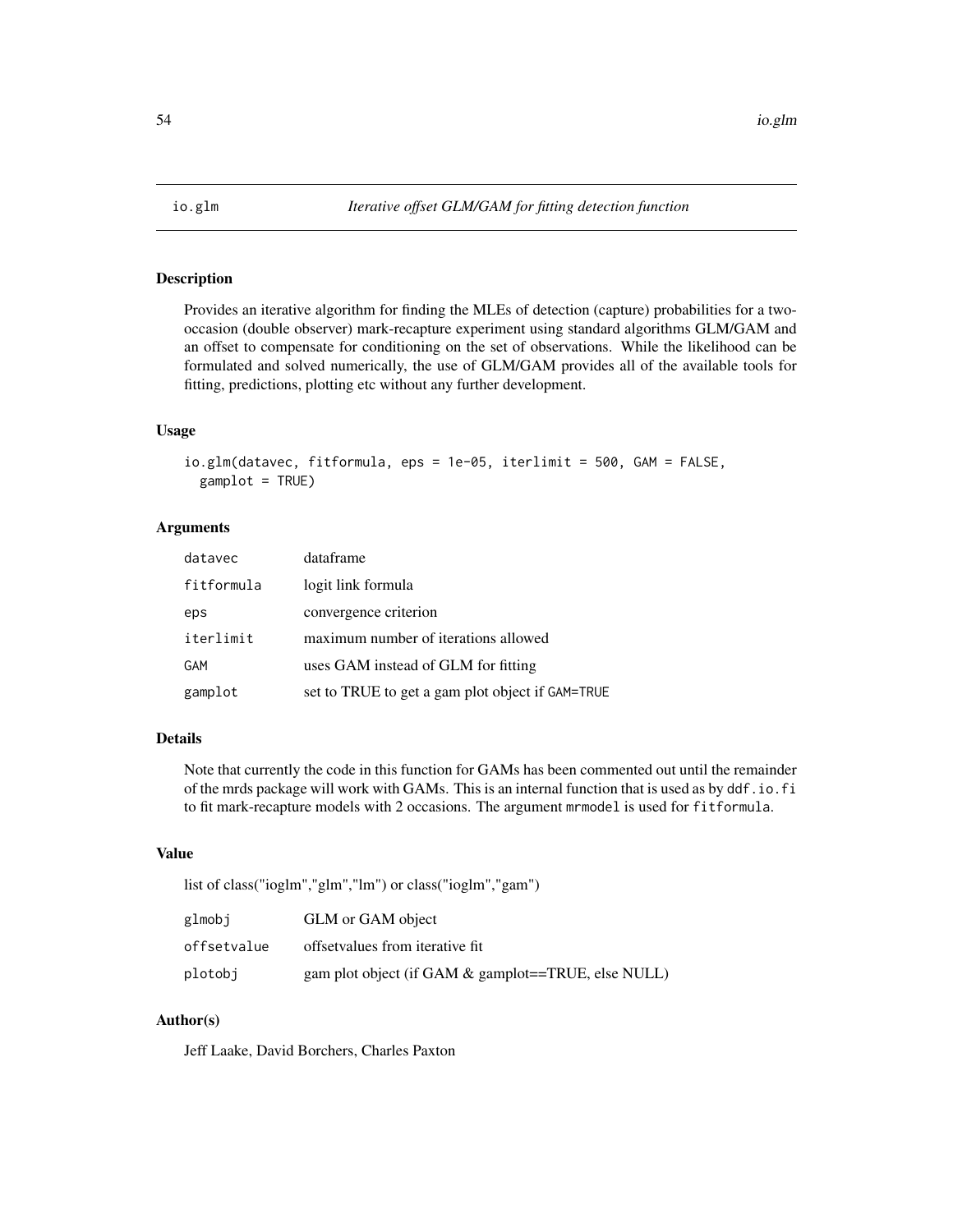#### is.linear.logistic 55

#### References

Buckland, S.T., J.M. breiwick, K.L. Cattanach, and J.L. Laake. 1993. Estimated population size of the California gray whale. Marine Mammal Science, 9:235-249.

Burnham, K.P., S.T. Buckland, J.L. Laake, D.L. Borchers, T.A. Marques, J.R.B. Bishop, and L. Thomas. 2004. Further topics in distance sampling. pp: 360-363. In: Advanced Distance Sampling, eds. S.T. Buckland, D.R.Anderson, K.P. Burnham, J.L. Laake, D.L. Borchers, and L. Thomas. Oxford University Press.

is.linear.logistic *Collection of functions for logistic detection functions*

#### Description

These functions are used to test whether a logistic detection function is a linear function of distance (is.linear.logistic) or is constant (varies by distance but no other covariates) is.logistic.constant). Based on these tests, the most appropriate manner for integrating the detection function with respect to distance is chosen. The integrals are needed to estimate the average detection probability for a given set of covariates.

## Usage

is.linear.logistic(xmat, g0model, zdim, width)

#### Arguments

| xmat    | data matrix                        |
|---------|------------------------------------|
| g0model | logit model                        |
| zdim    | number of columns in design matrix |
| width   | transect width                     |

#### Details

If the logit is linear in distance then the integral can be computed analytically. If the logit is constant or only varies by distance then only one integral needs to be computed rather than an integral for each observation.

## Value

Logical TRUE if condition holds and FALSE otherwise

### Author(s)

Jeff Laake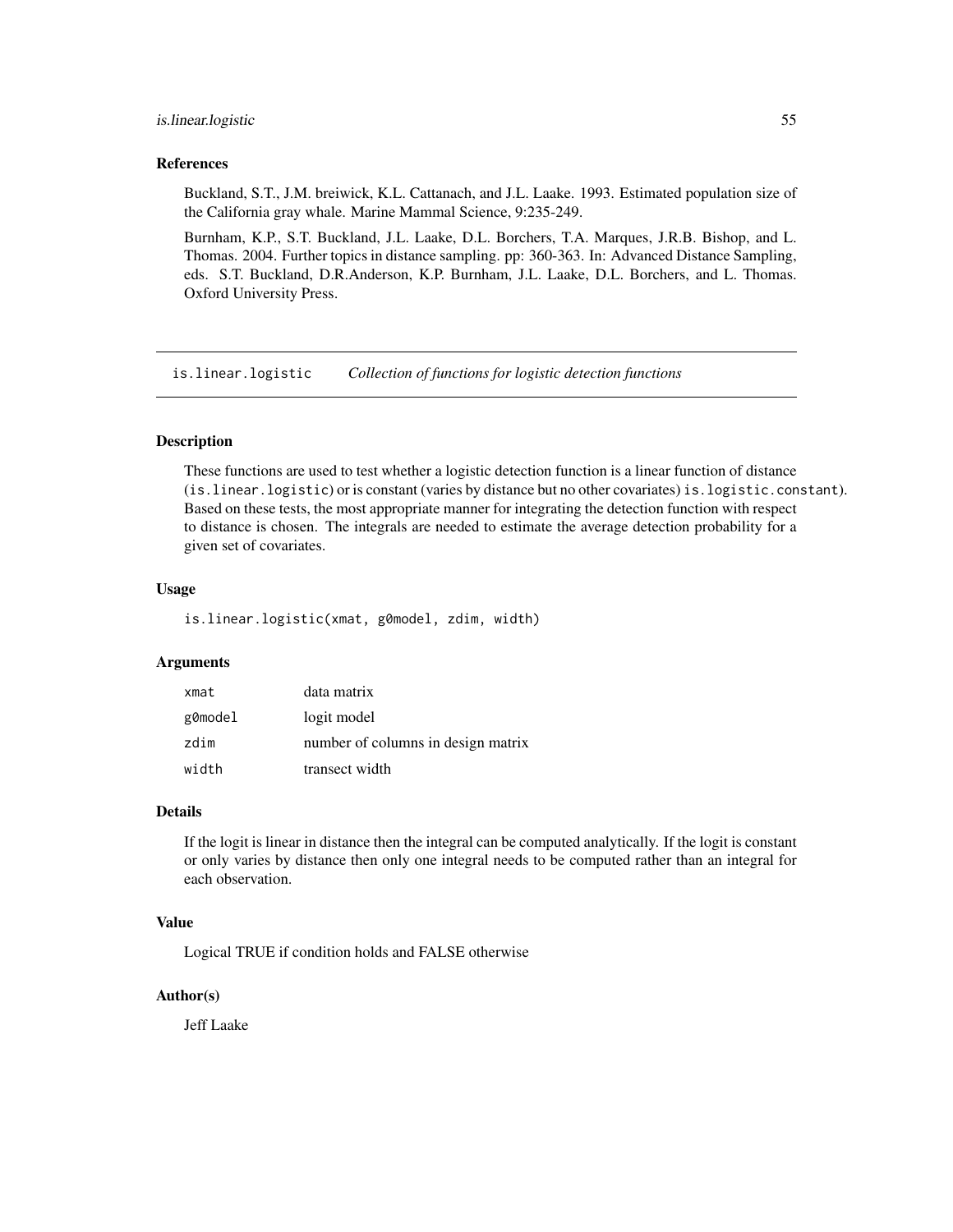is.logistic.constant *Is a logit model constant for all observations?*

## Description

Determines whether the specified logit model is constant for all observations. If it is constant then only one integral needs to be computed.

#### Usage

is.logistic.constant(xmat, g0model, width)

## Arguments

| xmat    | data           |
|---------|----------------|
| g0model | logit model    |
| width   | transect width |

## Value

logical value

## Author(s)

Jeff Laake

keyfct.th1 *Threshold key function*

# Description

Threshold key function

## Usage

keyfct.th1(distance, key.scale, key.shape)

## Arguments

| distance  | perpendicular distance vector |
|-----------|-------------------------------|
| key.scale | vector of scale values        |
| key.shape | vector of shape values        |

## Value

vector of probabilities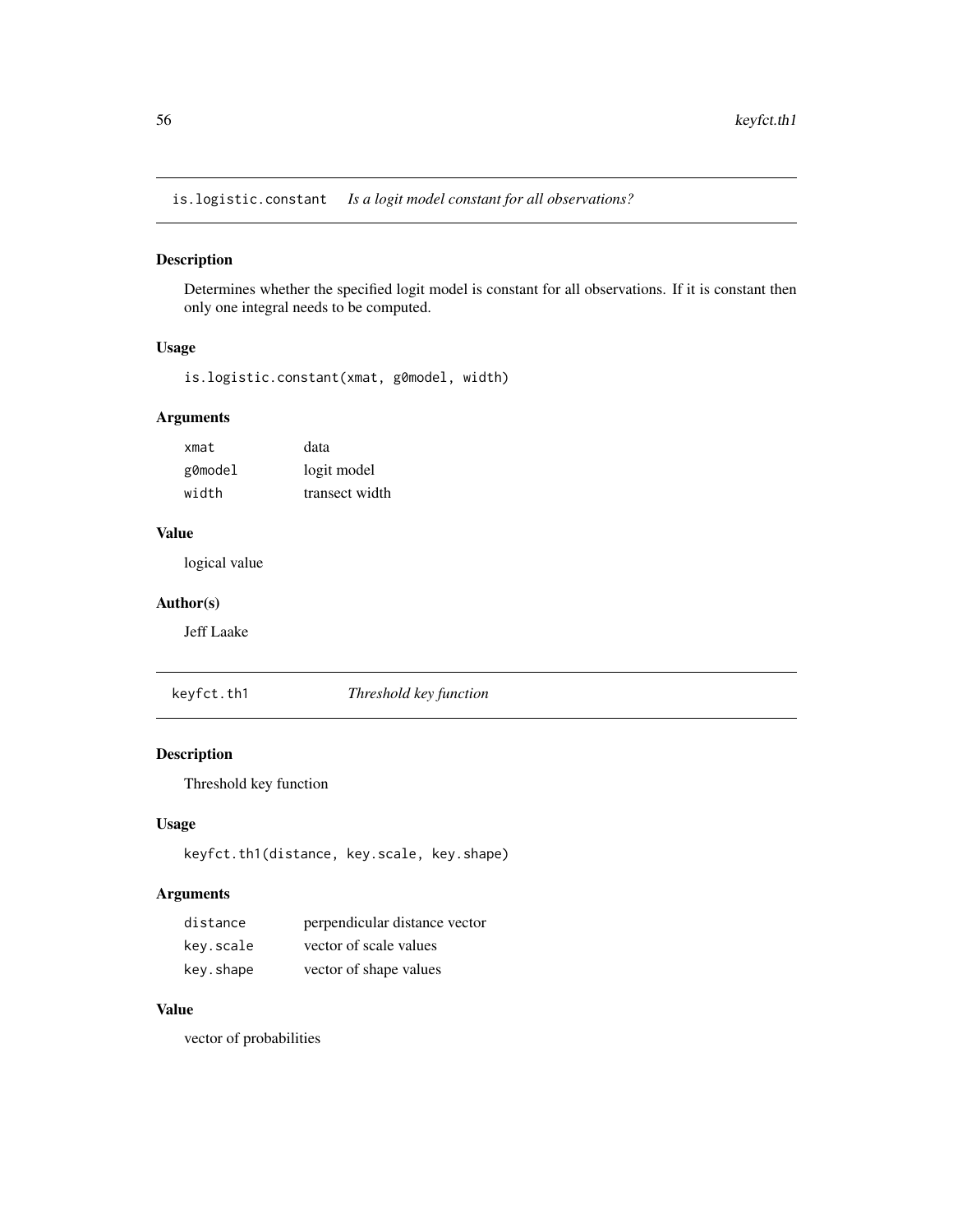Threshold key function

## Usage

keyfct.th2(distance, key.scale, key.shape)

#### Arguments

| distance  | perpendicular distance vector |
|-----------|-------------------------------|
| key.scale | vector of scale values        |
| key.shape | vector of shape values        |

## Value

vector of probabilities

lfbcvi *Black-capped vireo mark-recapture distance sampling analysis*

## Description

These data represent avian point count surveys conducted at 453 point sample survey locations on the 24,000 (approx) live-fire region of Fort Hood in central Texas. Surveys were conducted by independent double observers (2 per survey occasion) and as such we had a maximum of 3 paired survey histories, giving a maximum of 6 sample occasions (see MacKenzie et al. 2006, MacKenzie and Royle 2005, and Laake et al. 2011 for various sample survey design details). At each point, we surveyed for 5 minutes (technically broken into 3 time intervals of 2, 2, and 1 minutes; not used here) and we noted detections by each observer and collected distance to each observation within a set of distance bins (0-25, 25-50, 50-75, 75-100m) of the target species (Black-capped vireo's in this case) for each surveyor. Our primary focus was to use mark-recapture distance sampling methods to estimate density of Black-capped vireo's, and to estimate detection rates for the mark-recapture, distance, and composite model.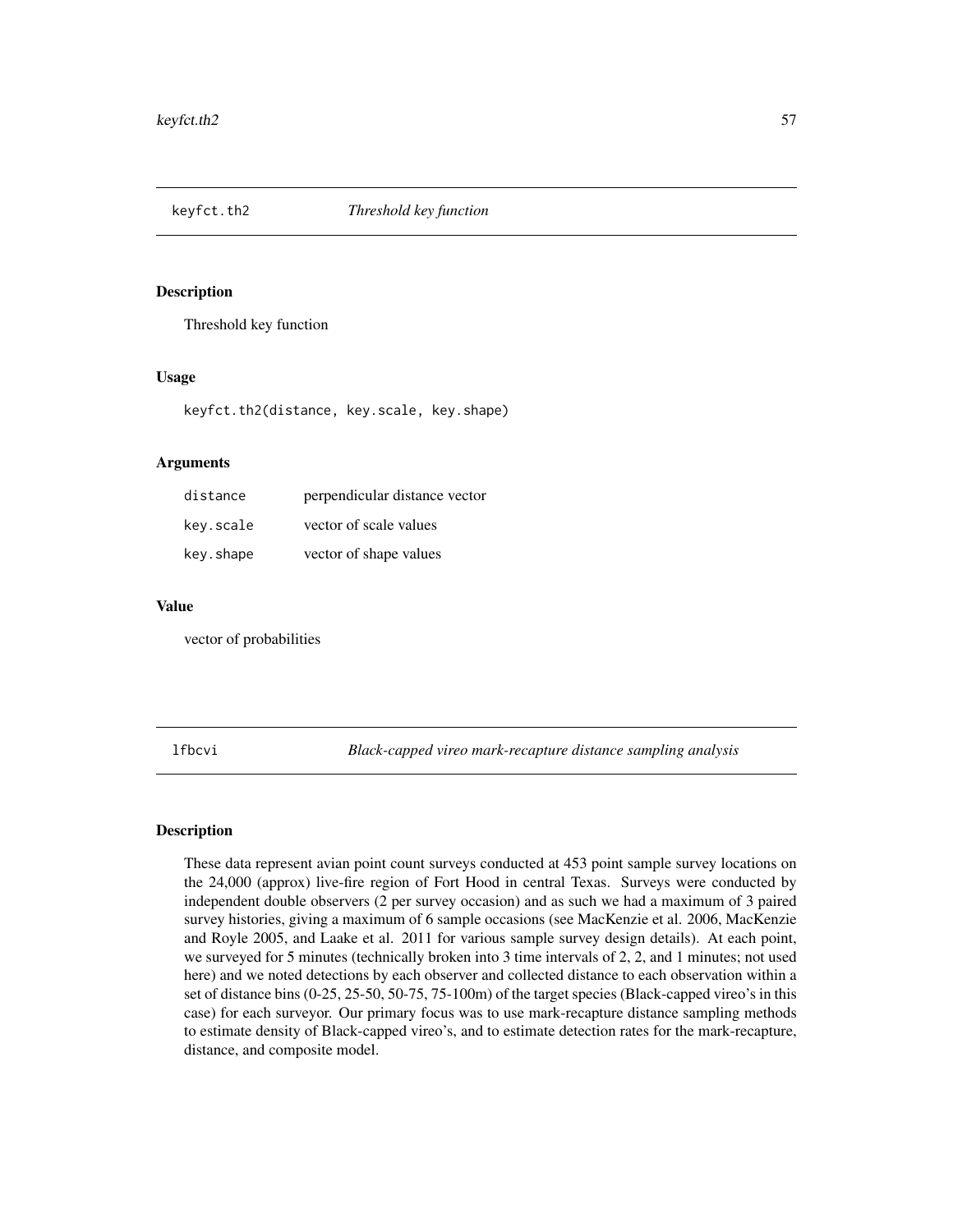#### Format

The format is a data frame with the following covariate metrics.

**PointID** Unique identifier for each sample location; locations are the same for both species

VisitNumber Visit number to the point

Species Species designation, either Golden-cheeked warbler (GW) or Black-capped Vireo (BV)

Distance Distance measure, which is either NA (representing no detection), or the median of the binned detection distances

**PairNumber** ID value indicating which observers were paired for that sampling occasion

**Observer** Observer ID, either primary $(1)$ , or secondary  $(2)$ 

**Detected** Detection of a bird, either  $1 =$  detected, or  $0 =$  not detected

Date Date of survey since 15 march 2011

Pred Predicted occupancy value for that survey hexagon based on Farrell et al. (2013)

Category Region.Label categorization, see mrds help file for details on data structure

Effort Amount of survey effort at the point

Day Number of days since 15 March 2011

ObjectID Unique ID for each paired observations

## Details

In addition to detailing the analysis used by Collier et al. (2013, In Review), this example documents the use of mrds for avian point count surveys and shows how density models can be incorporated with occupancy models to develop spatially explicit density surface maps. For those that are interested, for the distance sampling portion of our analysis, we used both conventional distance sampling (cds) and multiple covariate distance sampling (mcds) with uniform and half-normal key functions. For the mark-recapture portion of our analysis, we tended to use covariates for distance (median bin width), observer, and date of survey (days since 15 March 2011).

We combined our mrds density estimates via a Horvitz-Thompson styled estimator with the resource selection function gradient developed in Farrell et al.  $(2013)$  and estimated density on an  $\sim$ 3.14ha hexagonal grid across our study area, which provided a density gradient for the Fort Hood military installation. Because there was considerable data manipulation needed for each analysis to structure the data appropriately for use in mrds, rather than wrap each analysis in a single function, we have provided both the Golden-cheeked warbler and Black-capped vireo analyses in their full detail. The primary differences you will see will be changes to model structures and model outputs between the two species.

### Author(s)

Bret Collier and Jeff Laake

#### References

Farrell, S.F., B.A. Collier, K.L. Skow, A.M. Long, A.J. Campomizzi, M.L. Morrison, B. Hays, and R.N. Wilkins. 2013. Using LiDAR-derived structural vegetation characteristics to develop highresolution, small-scale, species distribution models for conservation planning. Ecosphere 43(3): 42. http://dx.doi.org/10.1890/ES12-000352.1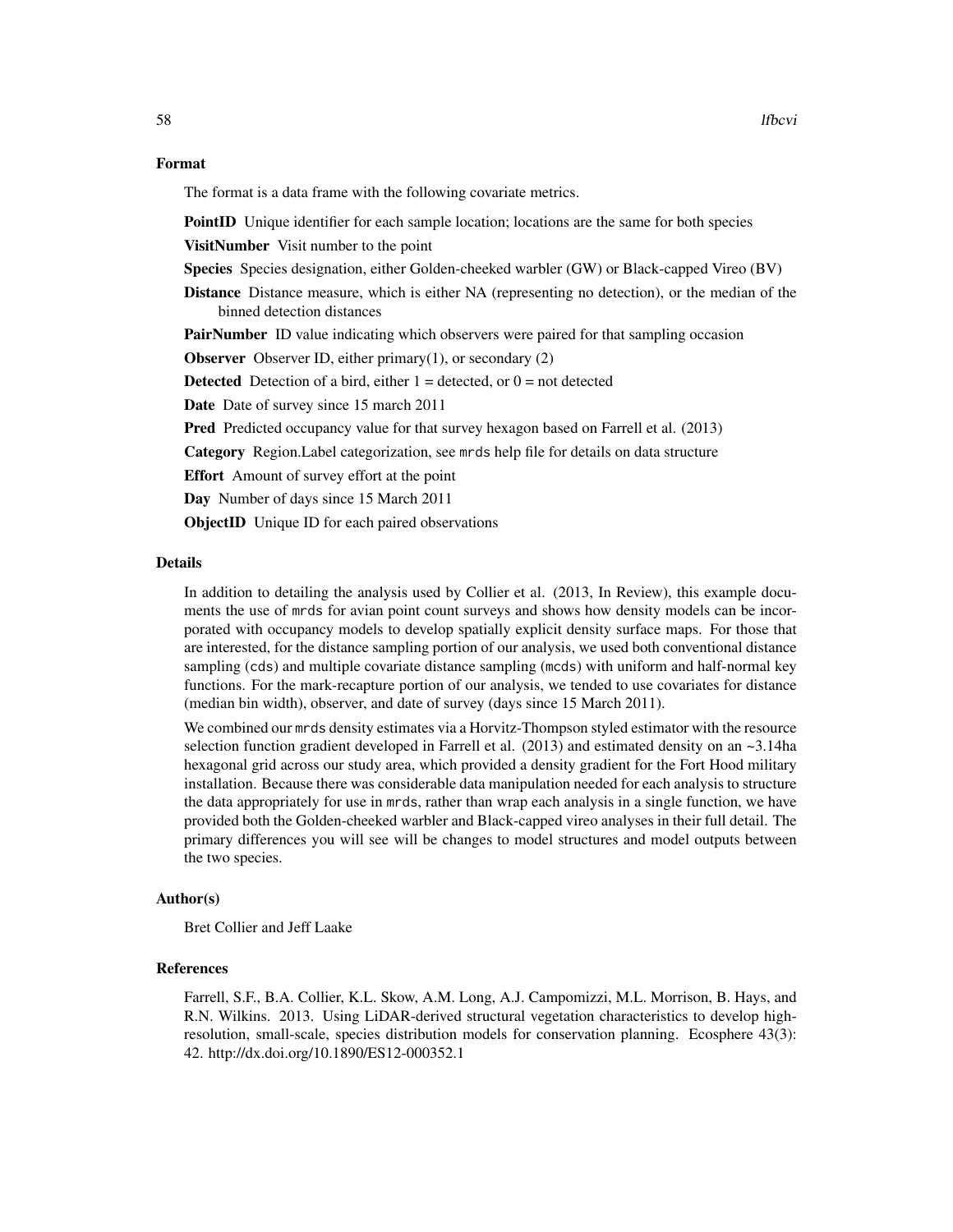#### lfbcvi 59

Laake, J.L., B.A. Collier, M.L. Morrison, and R.N. Wilkins. 2011. Point-based mark recapture distance sampling. Journal of Agricultural, Biological and Environmental Statistics 16: 389-408.

Collier, B.A., S.L. Farrell, K.L. Skow, A. M. Long, A.J. Campomizzi, K.B. Hays, J.L. Laake, M.L. Morrison, and R.N. Wilkins. 2013. Spatially explicit density of endangered avian species in a disturbed landscape. Auk, In Review.

## Examples

```
## Not run:
data(lfbcvi)
xy=cut(lfbcvi$Pred, c(-0.0001, .1, .2, .3, .4, .5, .6, .7, .8, .9, 1),
 labels=c("1", "2", "3", "4", "5", "6", "7", "8", "9", "10"))
x=data.frame(lfbcvi, New=xy)
# Note that I scaled the individual covariate of day-helps with
# convergence issues
bird.data <- data.frame(object=x$ObjectID, observer=x$Observer,
                        detected=x$Detected, distance=x$Distance,
                        Region.Label=x$New, Sample.Label=x$PointID,
                        Day=(x$Day/max(x$Day)))
# make observer a factor variable
bird.data$observer=factor(bird.data$observer)
# Jeff Laake suggested this snippet to quickly create distance medians
# which adds bin information to the bird.data dataframe
bird.data$distbegin=0
bird.data$distend=100
bird.data$distend[bird.data$distance==12.5]=25
bird.data$distbegin[bird.data$distance==37.5]=25
bird.data$distend[bird.data$distance==37.5]=50
bird.data$distbegin[bird.data$distance==62.5]=50
bird.data$distend[bird.data$distance==62.5]=75
bird.data$distbegin[bird.data$distance==87.5]=75
bird.data$distend[bird.data$distance==87.5]=100
# Removed all survey points with distance=NA for a survey event;
# hence no observations for use in ddf() but needed later
bird.data=bird.data[complete.cases(bird.data),]
# Manipulations on full dataset for various data.frame creation for
# use in density estimation using dht()
#Samples dataframe
xx=x
x=data.frame(PointID=x$PointID, Species=x$Species,
            Category=x$New, Effort=x$Effort)
x=x[!duplicated(x$PointID),]
point.num=table(x$Category)
samples=data.frame(PointID=x$PointID, Region.Label=x$Category,
```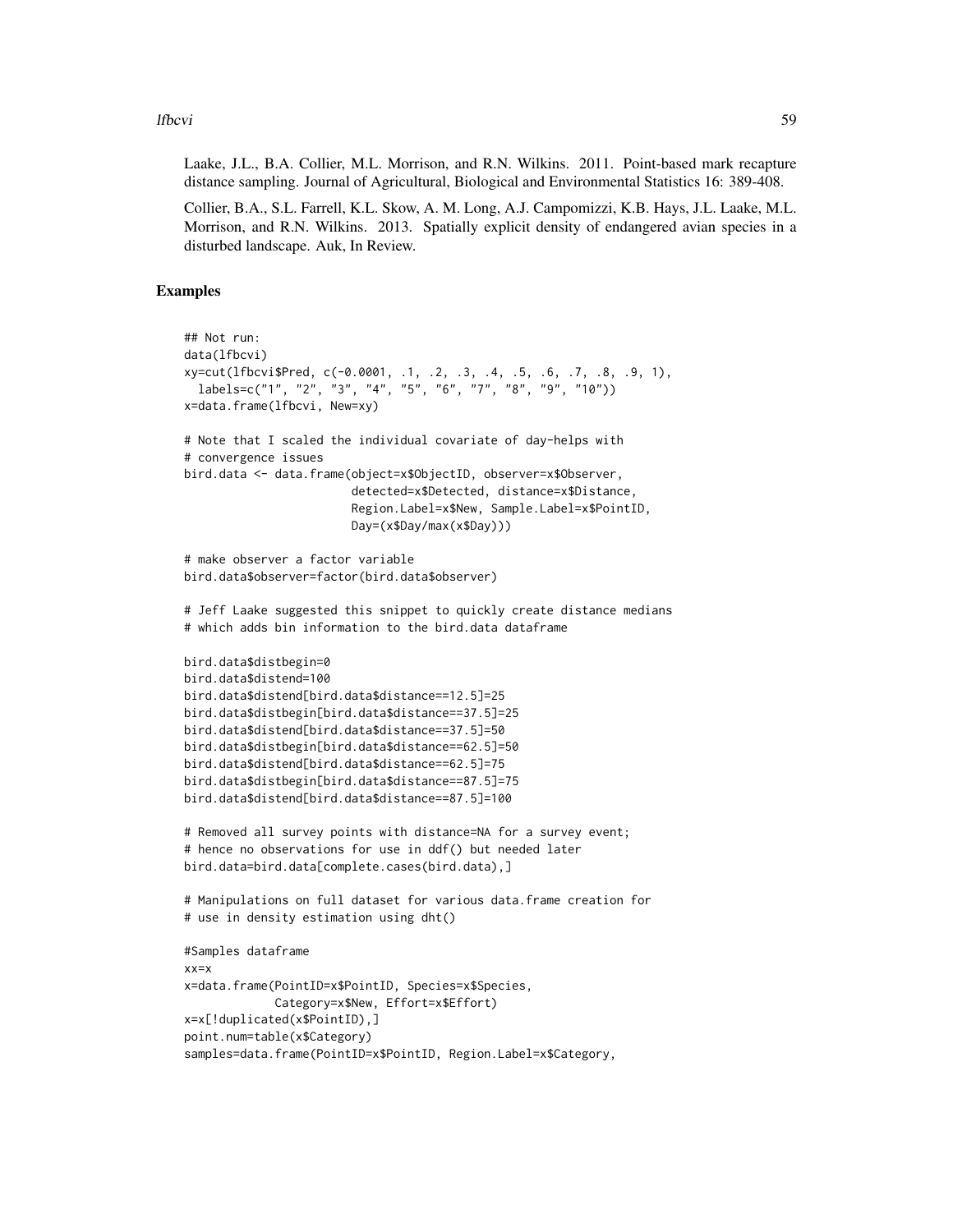```
Effort=x$Effort)
final.samples=data.frame(Sample.Label=samples$PointID,
                         Region.Label=samples$Region.Label,
                         Effort=samples$Effort)
#obs dataframe
obs=data.frame(ObjectID=xx$ObjectID, PointID=xx$PointID)
#used to get Region and Sample assigned to ObjectID
obs=merge(obs, samples, by=c("PointID", "PointID"))
obs=obs[!duplicated(obs$ObjectID),]
obs=data.frame(object=obs$ObjectID, Region.Label=obs$Region.Label,
               Sample.Label=obs$PointID)
region.data=data.frame(Region.Label=c(1, 2, 3,4,5,6,7,8,9, 10),
Area=c(point.num[1]*3.14, point.num[2]*3.14,
      point.num[3]*3.14, point.num[4]*3.14,
      point.num[5]*3.14, point.num[6]*3.14,
      point.num[7]*3.14, point.num[8]*3.14,
      point.num[9]*3.14, point.num[10]*3.14))
# Candidate Models
BY1 = ddf(dsmodel=~mcds(key="hn",formula=~1),
  mrmodel=~glm(~distance),
  data=bird.data,
  method="io",
  meta.data=list(binned=TRUE,point=TRUE,width=100,breaks=c(0,50,100)))
BV1FI=ddf(
  dsmodel=~mcds(key="hn",formula=~1),
  mrmodel=~glm(~distance),
  data=bird.data,
  method="io.fi",
  meta.data=list(binned=TRUE,point=TRUE,width=100,breaks=c(0,50,100)))
BV2=ddf(
  dsmodel=~mcds(key="hr",formula=~1),
  mrmodel=~glm(~distance),
  data=bird.data,
  method="io",
  meta.data=list(binned=TRUE,point=TRUE,width=100,breaks=c(0,50,100)))
BV3=ddf(
   dsmodel=~mcds(key="hn",formula=~1),
  mrmodel=~glm(~distance+observer),
  data=bird.data,
  method="io",
  meta.data=list(binned=TRUE, point=TRUE, width=100,breaks=c(0,50,100)))
BV3FI=ddf(
  dsmodel=~mcds(key="hn",formula=~1),
  mrmodel=~glm(~distance+observer),
  data=bird.data,
  method="io.fi",
  meta.data=list(binned=TRUE, point=TRUE, width=100,breaks=c(0,50,100)))
BV4=ddf(
```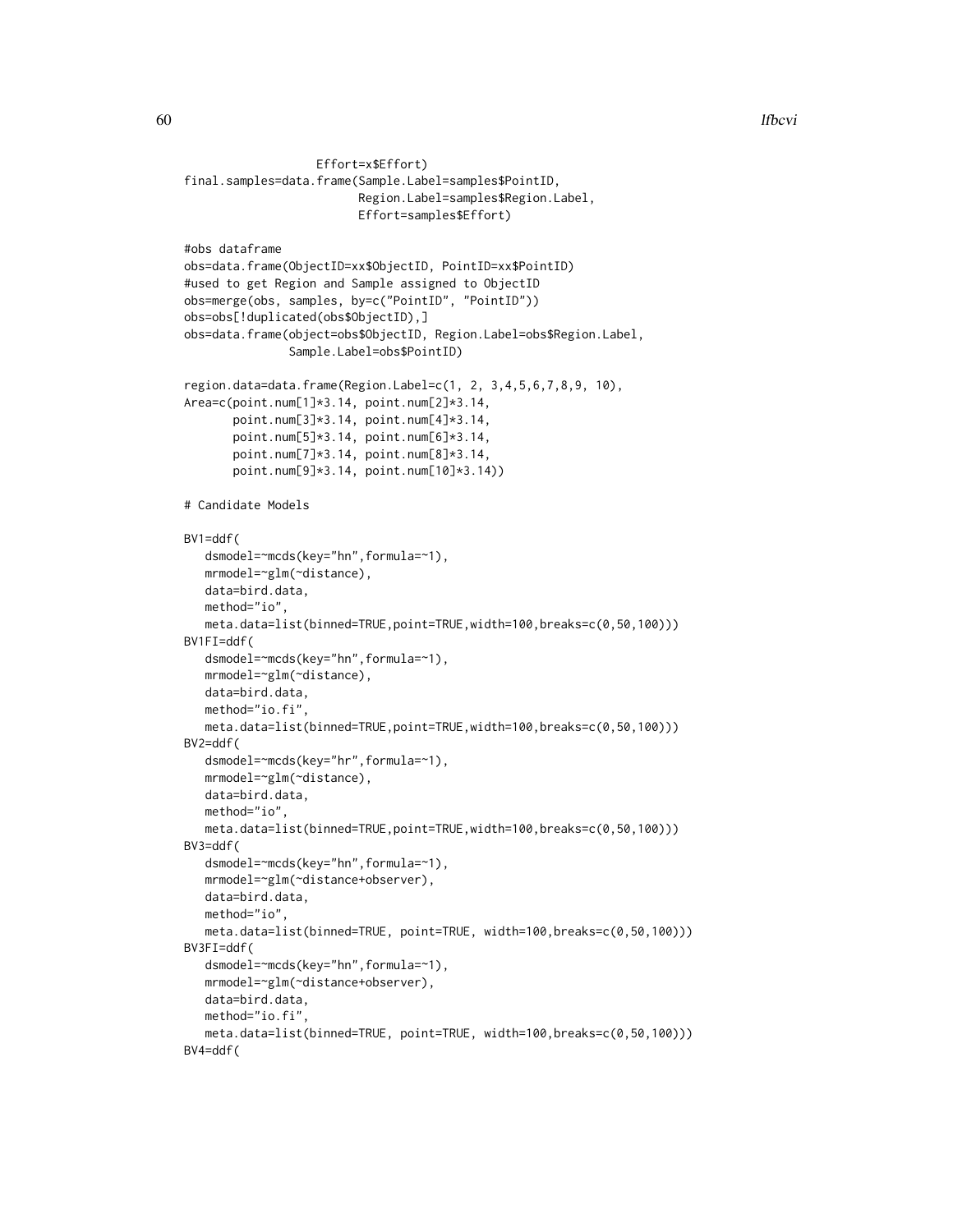## lfbcvi 61

```
dsmodel=~mcds(key="hr",formula=~1),
  mrmodel=~glm(~distance+observer),
  data=bird.data,
  method="io",
  meta.data=list(binned=TRUE, point=TRUE, width=100,breaks=c(0,50,100)))
BV5=ddf(
  dsmodel=~mcds(key="hn",formula=~1),
  mrmodel=~glm(~distance*observer),
  data=bird.data,
  method="io",
  meta.data=list(binned=TRUE, point=TRUE, width=100,breaks=c(0,50,100)))
BV5FI=ddf(
  dsmodel=~mcds(key="hn",formula=~1),
  mrmodel=~glm(~distance*observer),
  data=bird.data,
  method="io.fi",
  meta.data=list(binned=TRUE, point=TRUE, width=100,breaks=c(0,50,100)))
BV6=ddf(
  dsmodel=~mcds(key="hr",formula=~1),
  mrmodel=~glm(~distance*observer),
  data=bird.data,
  method="io",
  meta.data=list(binned=TRUE, point=TRUE, width=100,breaks=c(0,50,100)))
BV7=ddf(
  dsmodel=~cds(key="hn",formula=~1),
  mrmodel=~glm(~distance*Day),
  data=bird.data,
  method="io",
  meta.data=list(binned=TRUE, point=TRUE, width=100,breaks=c(0,50,100)))
BV7FI=ddf(
  dsmodel=~cds(key="hn",formula=~1),
  mrmodel=~glm(~distance*Day),
  data=bird.data,
  method="io.fi",
  meta.data=list(binned=TRUE, point=TRUE, width=100,breaks=c(0,50,100)))
BV8=ddf(
  dsmodel=~cds(key="hr",formula=~1),
  mrmodel=~glm(~distance*Day),
  data=bird.data,
  method="io",
  meta.data=list(binned=TRUE, point=TRUE, width=100,breaks=c(0,50,100)))
BV9=ddf(
  dsmodel=~mcds(key="hn",formula=~1),
  mrmodel=~glm(~distance*observer*Day),
  data=bird.data,
  method="io",
  meta.data=list(binned=TRUE, point=TRUE, width=100,breaks=c(0,50,100)))
BV9FI=ddf(
  dsmodel=~mcds(key="hn",formula=~1),
  mrmodel=~glm(~distance*observer*Day),
  data=bird.data,
  method="io.fi"
  meta.data=list(binned=TRUE, point=TRUE, width=100,breaks=c(0,50,100)))
```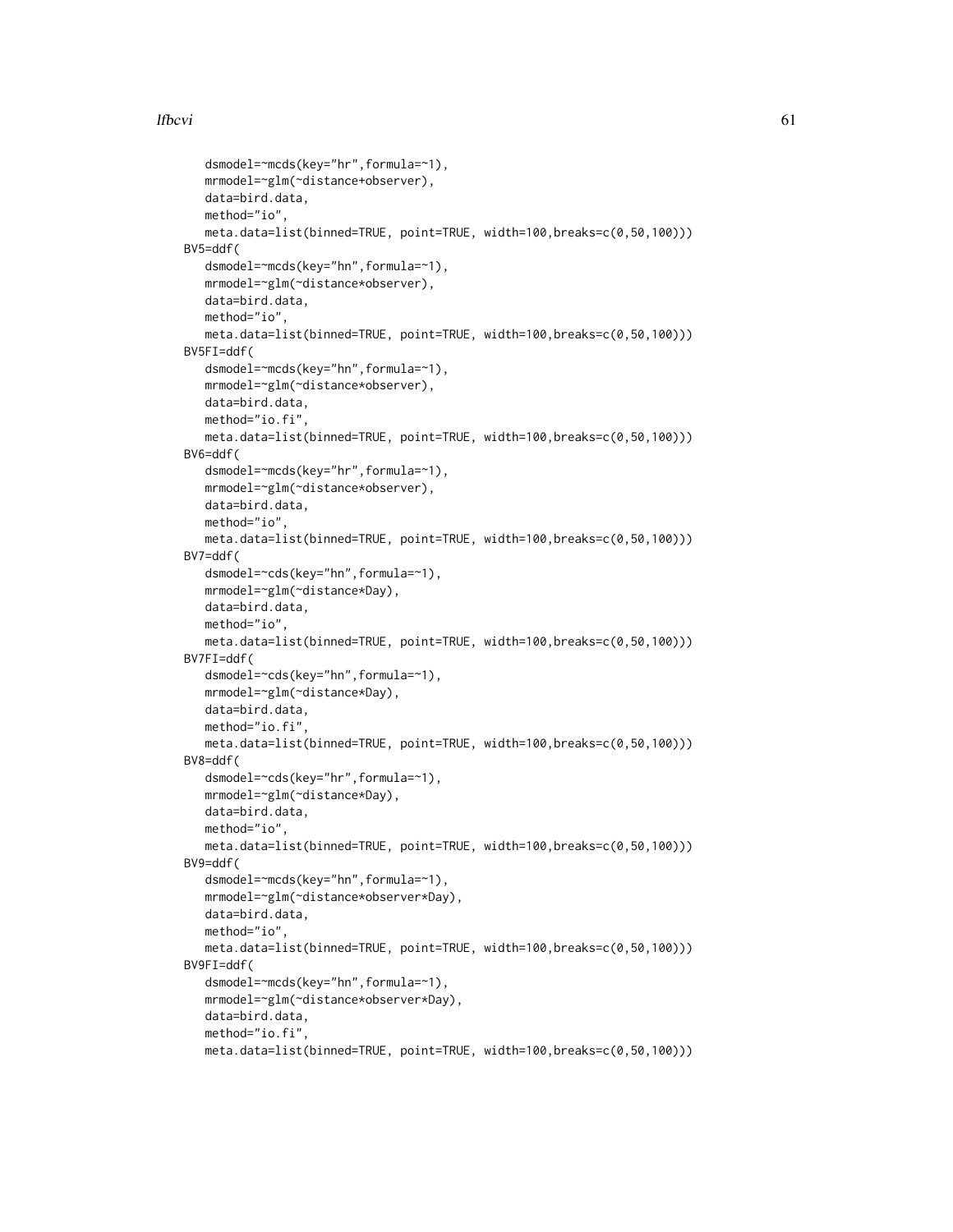```
62 lfbcvi
```

```
BV10=ddf(
   dsmodel=~mcds(key="hr",formula=~1),
   mrmodel=~glm(~distance*observer*Day),
   data=bird.data,
   method="io",
   meta.data=list(binned=TRUE, point=TRUE, width=100,breaks=c(0,50,100)))
#BV.DS=ddf(
# dsmodel=~mcds(key="hn",formula=~1),
# data=bird.data,
# method="ds",
# meta.data=list(binned=TRUE, point=TRUE, width=100,breaks=c(0,50,100)))
#AIC table building code.
AIC = c(BV1$criterion, BV1FI$criterion, BV2$criterion, BV3$criterion,
        BV3FI$criterion, BV4$criterion, BV5$criterion, BV5FI$criterion,
        BV6$criterion, BV7$criterion, BV7FI$criterion, BV8$criterion,
        BV9$criterion, BV9FI$criterion, BV10$criterion)
#creates a set of row names for me to check my grep() call below
rn = c("BV1", "BV1FI", "BV2", "BV3", "BV3FI", "BV4", "BV5", "BV5FI",
       "BV6", "BV7", "BV7FI", "BV8", "BV9", "BV9FI", "BV10")
#Number parameters
k = c(length(BV1$par), length(BV1FI$par), length(BV2$par),
      length(BV3$par), length(BV3FI$par), length(BV4$par),
      length(BV5$par),length(BV5FI$par), length(BV6$par),
      length(BV7$par), length(BV7FI$par), length(BV8$par),
#build AIC table
AIC.table=data.frame(AIC = AIC, rn=rn, k=k, dAIC = abs(min(AIC)-AIC) ,
                     likg=exp(-.5*(abs(min(AIC)-AIC))))
#row.names(AIC.table)=grep("BV", ls(), value=TRUE)
AIC.table=AIC.table[with(AIC.table, order(-likg, -dAIC, AIC, k)),]
AIC.table=data.frame(AIC.table, wi=AIC.table$likg/sum(AIC.table$likg))
AIC.table
# Model average N_hat_covered estimates
# not very clean, but I wanted to show full process, need to use
# collect.models and model.table here later on
estimate <- c(BV1$Nhat, BV1FI$Nhat, BV2$Nhat, BV3$Nhat, BV3FI$Nhat,
              BV4$Nhat, BV5$Nhat, BV5FI$Nhat, BV6$Nhat, BV7$Nhat,
              BV7FI$Nhat, BV8$Nhat, BV9$Nhat, BV9FI$Nhat, BV10$Nhat)
AIC.values=AIC
# had to use str() to extract here as Nhat.se is calculated in
# mrds:::summary.io, not in ddf(), so it takes a bit
std.err <- c(summary(BV1)$Nhat.se, summary(BV1FI)$Nhat.se,
             summary(BV2)$Nhat.se, summary(BV3)$Nhat.se,
             summary(BV3FI)$Nhat.se, summary(BV4)$Nhat.se,
             summary(BV5)$Nhat.se, summary(BV5FI)$Nhat.se,
             summary(BV6)$Nhat.se, summary(BV7)$Nhat.se,
             summary(BV7FI)$Nhat.se,summary(BV8)$Nhat.se,
```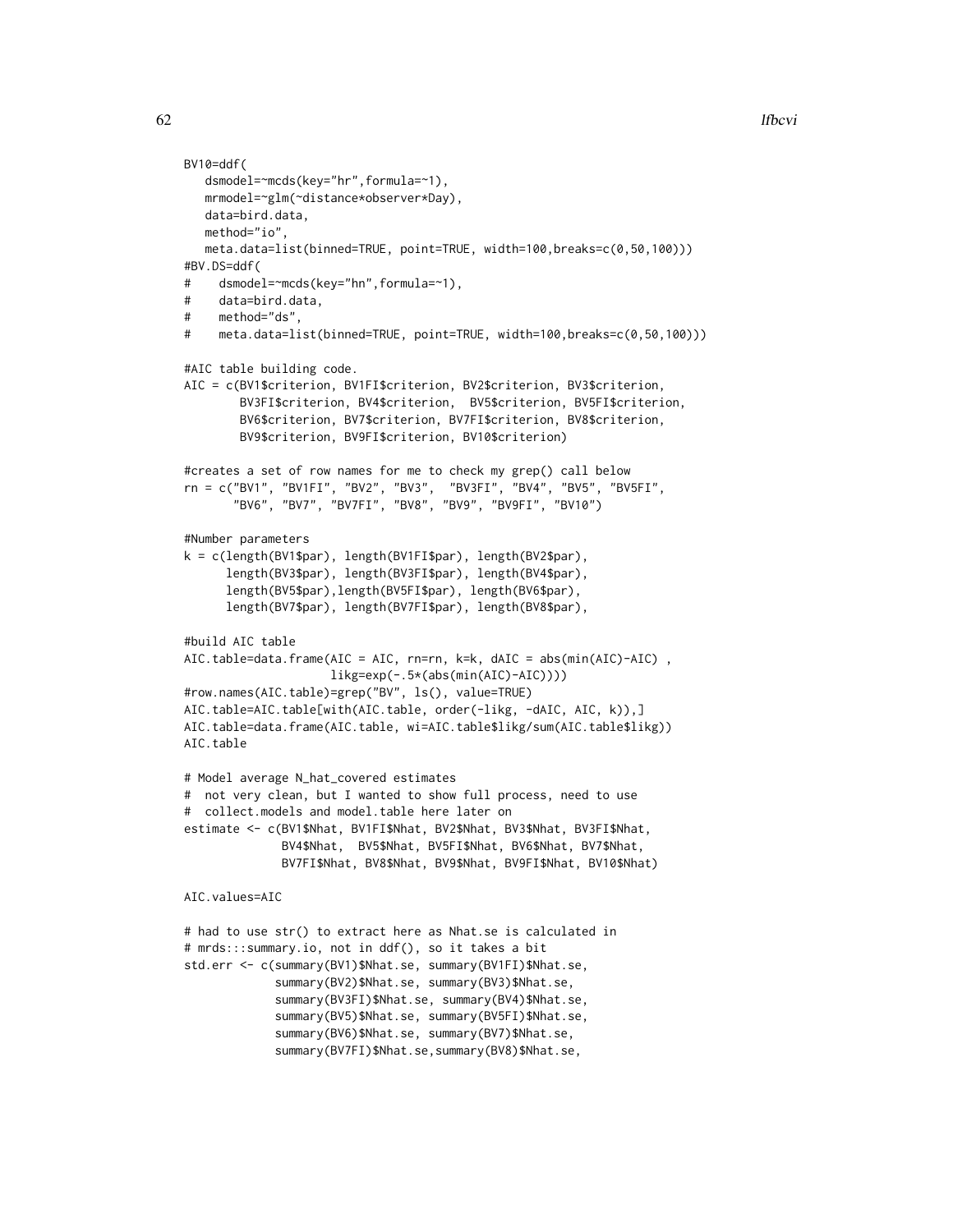#### lfgcwa 63

```
summary(BV9)$Nhat.se, summary(BV9FI)$Nhat.se,
             summary(BV10)$Nhat.se)
## End(Not run)
## Not run:
#Not Run
#requires RMark
library(RMark)
#uses model.average structure to model average real abundance estimates for
#covered area of the surveys
 mmi.list=list(estimate=estimate, AIC=AIC.values, se=std.err)
 model.average(mmi.list, revised=TRUE)
#Not Run
#Summary for the top 2 models
#summary(BV5, se=TRUE)
#summary(BV5FI, se=TRUE)
#Not Run
#Best Model
#best.model=AIC.table[1,]
#Not Run
#GOF for models
#ddf.gof(BV5, breaks=c(0, 25, 50, 75, 100))
#Not Run
#Density estimation across occupancy categories
#out.BV=dht(BV5, region.data, final.samples, obs, se=TRUE,
# options=list(convert.units=.01))
#Plot--Not Run
#Composite Detection Function
#plot(BV5, which=3, showpoints=FALSE, angle=0, density=0, col="black", lwd=3,
# main="Black-capped Vireo",xlab="Distance (m)", las=1, cex.axis=1.25,
# cex.lab=1.25)
## End(Not run)
```
lfgcwa *Golden-cheeked warbler mark-recapture distance sampling analysis*

#### Description

These data represent avian point count surveys conducted at 453 point sample survey locations on the 24,000 (approx) live-fire region of Fort Hood in central Texas. Surveys were conducted by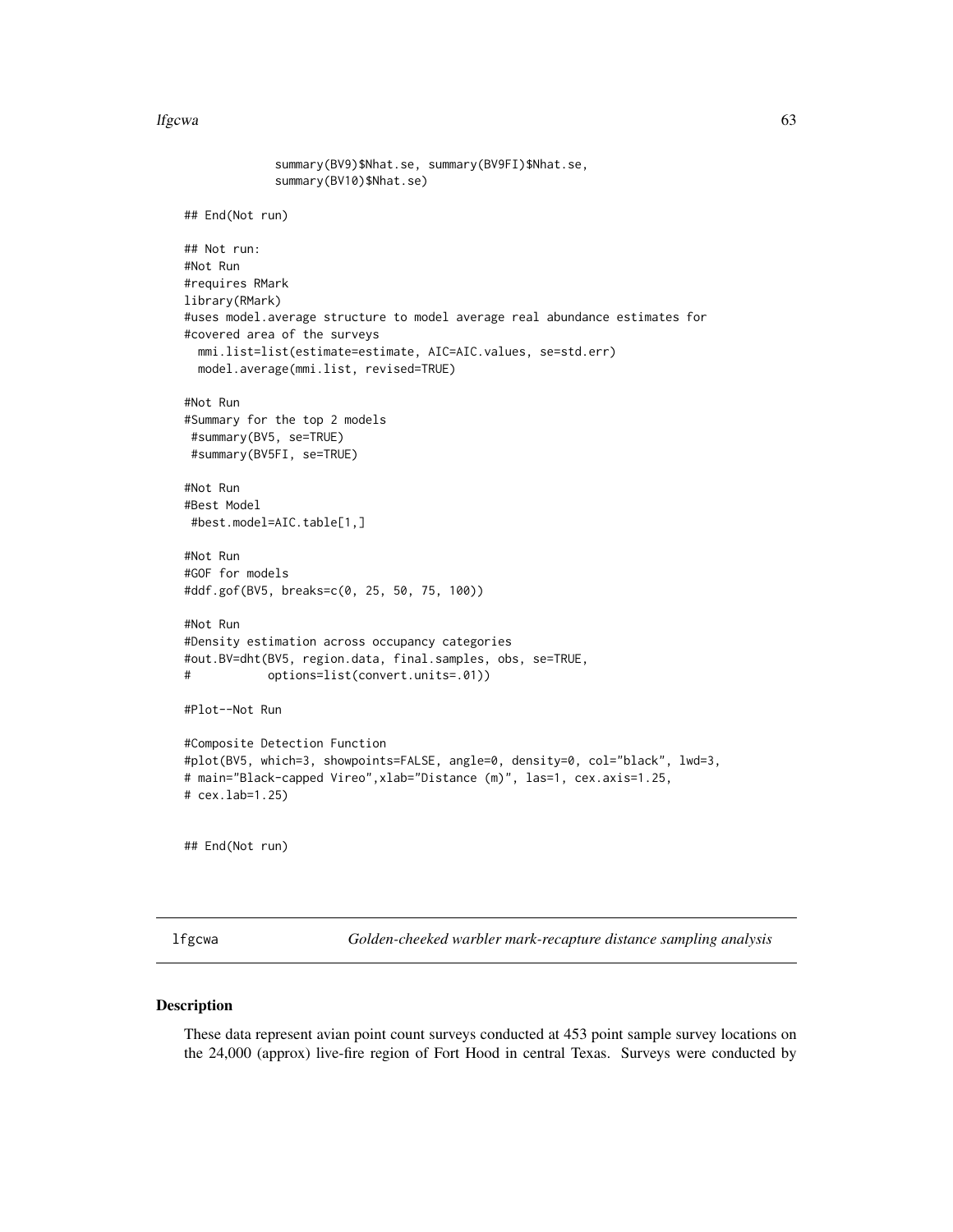independent double observers (2 per survey occasion) and as such we had a maximum of 3 paired survey histories, giving a maximum of 6 sample occasions (see MacKenzie et al. 2006, MacKenzie and Royle 2005, and Laake et al. 2011 for various sample survey design details). At each point, we surveyed for 5 minutes (technically broken into 3 time intervals of 2, 2, and 1 minutes; not used here) and we noted detections by each observer and collected distance to each observation within a set of distance bins (0-50, 50-100m; Laake et al. 2011) of the target species (Golden-cheeked warblers in this case) for each surveyor. Our primary focus was to use mark-recapture distance sampling methods to estimate density of Golden-cheeked warblers, and to estimate detection rates for the mark-recapture, distance, and composite model.

#### Format

The format is a data frame with the following covariate metrics.

**PointID** Unique identifier for each sample location; locations are the same for both species

VisitNumber Visit number to the point

Species Species designation, either Golden-cheeked warbler (GW) or Black-capped Vireo (BV)

Distance Distance measure, which is either NA (representing no detection), or the median of the binned detection distances

**PairNumber** ID value indicating which observers were paired for that sampling occasion

**Observer** Observer ID, either primary $(1)$ , or secondary  $(2)$ 

**Detected** Detection of a bird, either  $1 =$  detected, or  $0 =$  not detected

Date Date of survey since 15 March 2011, numeric value

**Pred** Predicted occupancy value for that survey hexagon based on Farrell et al. (2013)

Category Region.Label categorization, see R package mrds help file for details on data structure

Effort Amount of survey effort at the point

Day Number of days since 15 March 2011, numeric value

**ObjectID** Unique ID for each paired observations

#### Details

In addition to detailing the analysis used by Collier et al. (2013, In Review), this example documents the use of mrds for avian point count surveys and shows how density models can be incorporated with occupancy models to develop spatially explicit density surface maps. For those that are interested, for the distance sampling portion of our analysis, we used both conventional distance sampling (cds) and multiple covariate distance sampling (mcds) with uniform and half-normal key functions. For the mark-recapture portion of our analysis, we tended to use covariates for distance (median bin width), observer, and date of survey (days since 15 March 2011).

We combined our mrds density estimates via a Horvitz-Thompson styled estimator with the resource selection function gradient developed in Farrell et al. (2013) and estimated density on an ~3.14ha hexagonal grid across our study area, which provided a density gradient for Fort Hood. Because there was considerable data manipulation needed for each analysis to structure the data appropriately for use in mrds, rather than wrap each analysis in a single function, we have provided both the Golden-cheeked warbler and Black-capped vireo analyses in their full detail. The primary differences you will see will be changes to model structures and model outputs between the two species.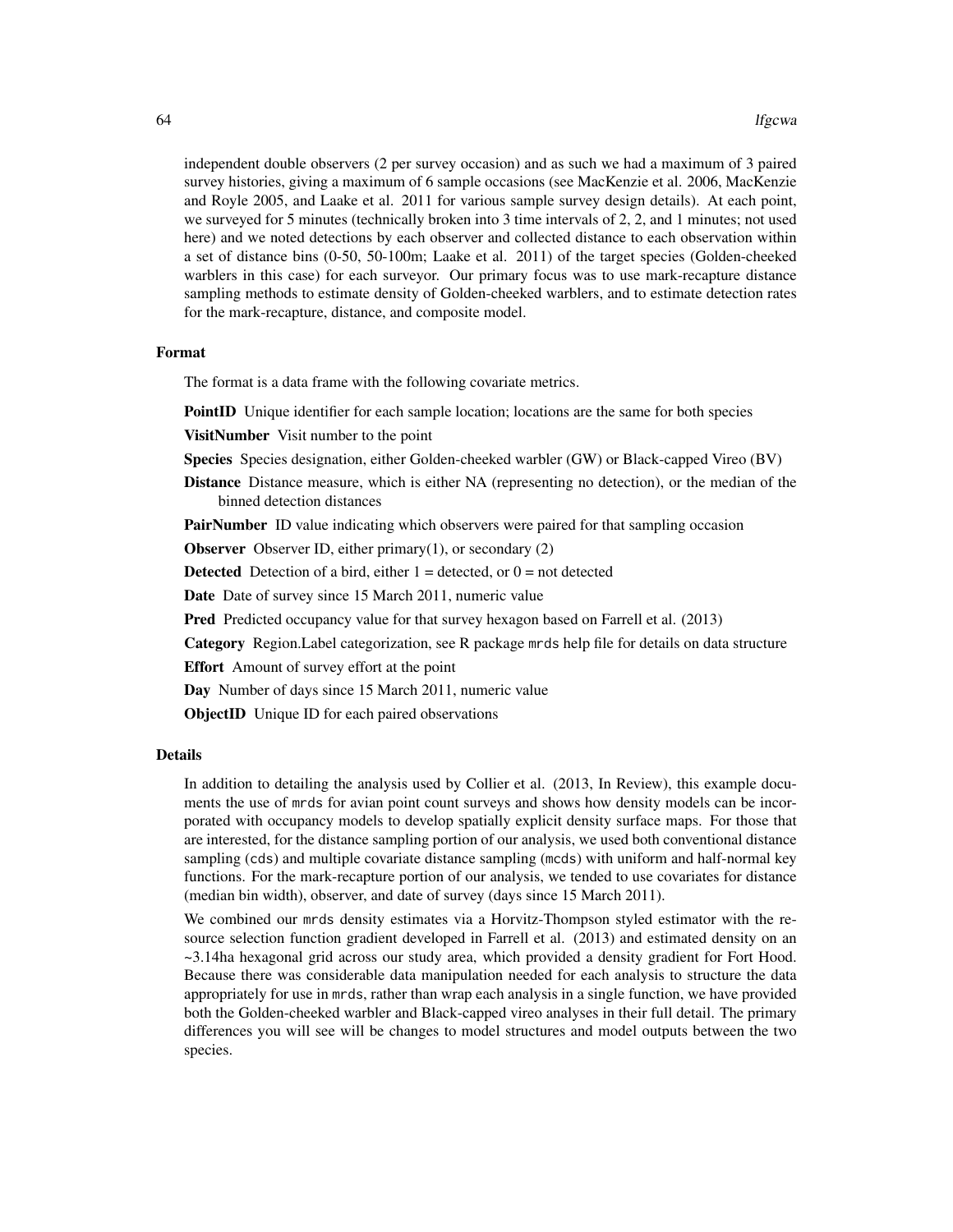#### lfgcwa 65

### Author(s)

Bret Collier and Jeff Laake

#### References

Farrell, S.F., B.A. Collier, K.L. Skow, A.M. Long, A.J. Campomizzi, M.L. Morrison, B. Hays, and R.N. Wilkins. 2013. Using LiDAR-derived structural vegetation characteristics to develop highresolution, small-scale, species distribution models for conservation planning. Ecosphere 43(3): 42. http://dx.doi.org/10.1890/ES12-000352.1

Laake, J.L., B.A. Collier, M.L. Morrison, and R.N. Wilkins. 2011. Point-based mark recapture distance sampling. Journal of Agricultural, Biological and Environmental Statistics 16: 389-408.

Collier, B.A., S.L. Farrell, K.L. Skow, A.M. Long, A.J. Campomizzi, K.B. Hays, J.L. Laake, M.L. Morrison, and R.N. Wilkins. 2013. Spatially explicit density of endangered avian species in a disturbed landscape. Auk, In Review.

#### Examples

```
## Not run:
data(lfgcwa)
xy <- cut(lfgcwa$Pred, c(-0.0001, .1, .2, .3, .4, .5, .6, .7, .8, .9, 1),
 labels=c("1", "2", "3", "4", "5", "6", "7", "8", "9", "10"))
x <- data.frame(lfgcwa, New=xy)
# Note that I scaled the individual covariate of day-helps with
# convergence issues
bird.data <- data.frame(object=x$ObjectID, observer=x$Observer,
                        detected=x$Detected, distance=x$Distance,
                        Region.Label=x$New, Sample.Label=x$PointID,
                        Day=(x$Day/max(x$Day)))
# make observer a factor variable
bird.data$observer=factor(bird.data$observer)
# Jeff Laake suggested this snippet to quickly create distance medians
# which adds bin information to the \code{bird.data} dataframe
bird.data$distbegin=0
bird.data$distend=100
bird.data$distend[bird.data$distance==12.5]=50
bird.data$distbegin[bird.data$distance==37.5]=0
bird.data$distend[bird.data$distance==37.5]=50
bird.data$distbegin[bird.data$distance==62.5]=50
bird.data$distend[bird.data$distance==62.5]=100
bird.data$distbegin[bird.data$distance==87.5]=50
bird.data$distend[bird.data$distance==87.5]=100
# Removed all survey points with distance=NA for a survey event;
# hence no observations for use in \code{ddf()} but needed later
bird.data=bird.data[complete.cases(bird.data),]
```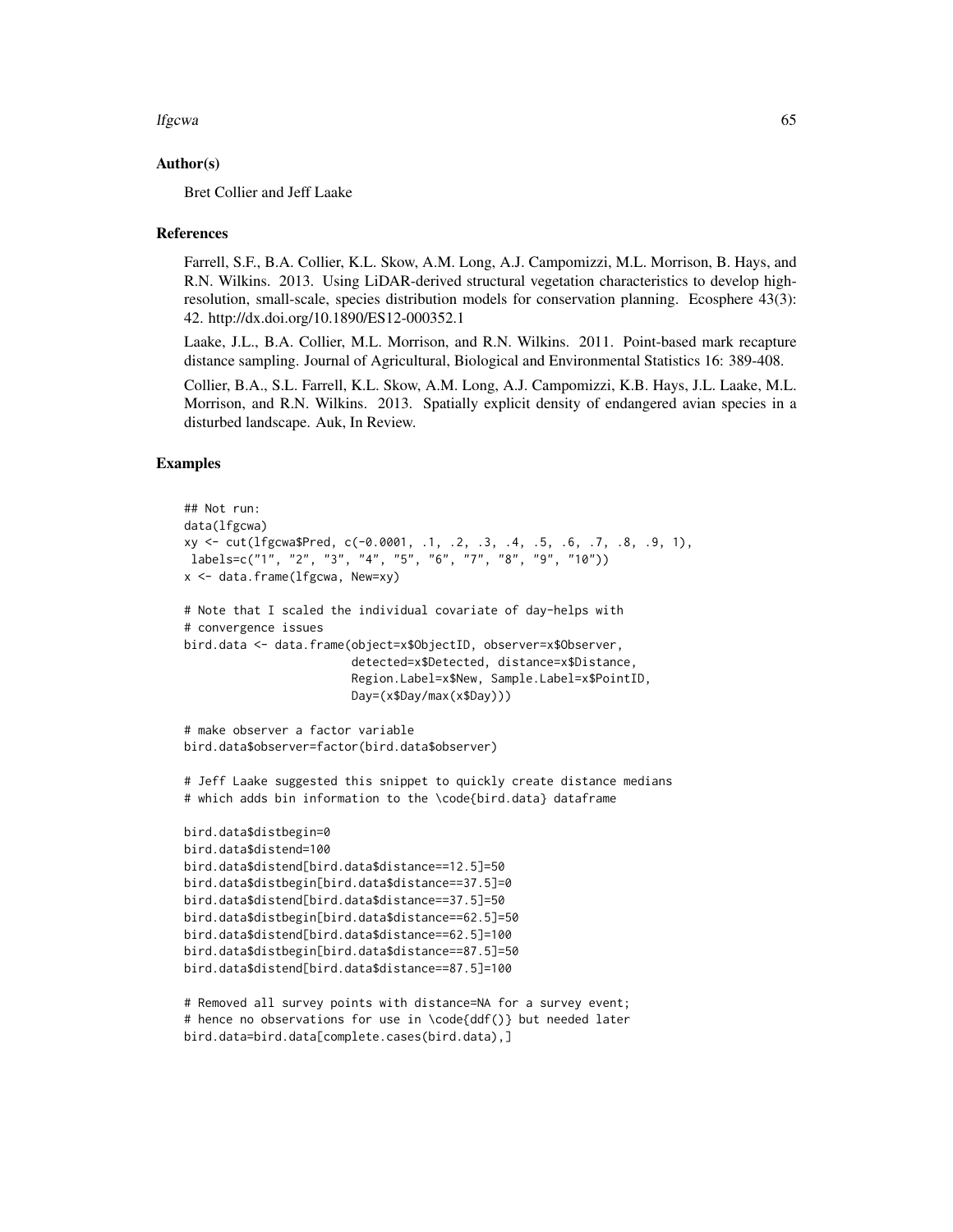```
# Manipulations on full dataset for various data.frame creation
# for use in density estimation using \code{dht()}
# Samples dataframe
xx < - xx <- data.frame(PointID=x$PointID, Species=x$Species,
                Category=x$New, Effort=x$Effort)
x <- x[!duplicated(x$PointID),]
point.num <- table(x$Category)
samples <- data.frame(PointID=x$PointID, Region.Label=x$Category,
                      Effort=x$Effort)
final.samples=data.frame(Sample.Label=samples$PointID,
                         Region.Label=samples$Region.Label,
                         Effort=samples$Effort)
# obs dataframe
obs <- data.frame(ObjectID=xx$ObjectID, PointID=xx$PointID)
# used to get Region and Sample assigned to ObjectID
obs <- merge(obs, samples, by=c("PointID", "PointID"))
obs <- obs[!duplicated(obs$ObjectID),]
obs <- data.frame(object=obs$ObjectID, Region.Label=obs$Region.Label,
                  Sample.Label=obs$PointID)
#Region.Label dataframe
region.data <- data.frame(Region.Label=c(1,2,3,4,5,6,7,8,9),
                          Area=c(point.num[1]*3.14,
                                 point.num[2]*3.14,
                                 point.num[3]*3.14,
                                 point.num[4]*3.14,
                                 point.num[5]*3.14,
                                 point.num[6]*3.14,
                                 point.num[7]*3.14,
                                 point.num[8]*3.14,
                                 point.num[9]*3.14))
# Candidate Models
GW1=ddf(
   dsmodel=~cds(key="unif", adj.series="cos", adj.order=1,adj.scale="width"),
   mrmodel=~glm(~distance),
   data=bird.data,
   method="io",
   meta.data=list(binned=TRUE,point=TRUE,width=100,breaks=c(0,50,100)))
GW2=ddf(
   dsmodel=~cds(key="unif", adj.series="cos", adj.order=1,adj.scale="width"),
   mrmodel=~glm(~distance+observer),
   data=bird.data,
   method="io",
   meta.data=list(binned=TRUE,point=TRUE,width=100,breaks=c(0,50,100)))
GW3=ddf(
   dsmodel=~cds(key="unif", adj.series="cos", adj.order=1,adj.scale="width"),
   mrmodel=~glm(~distance*observer),
   data=bird.data,
```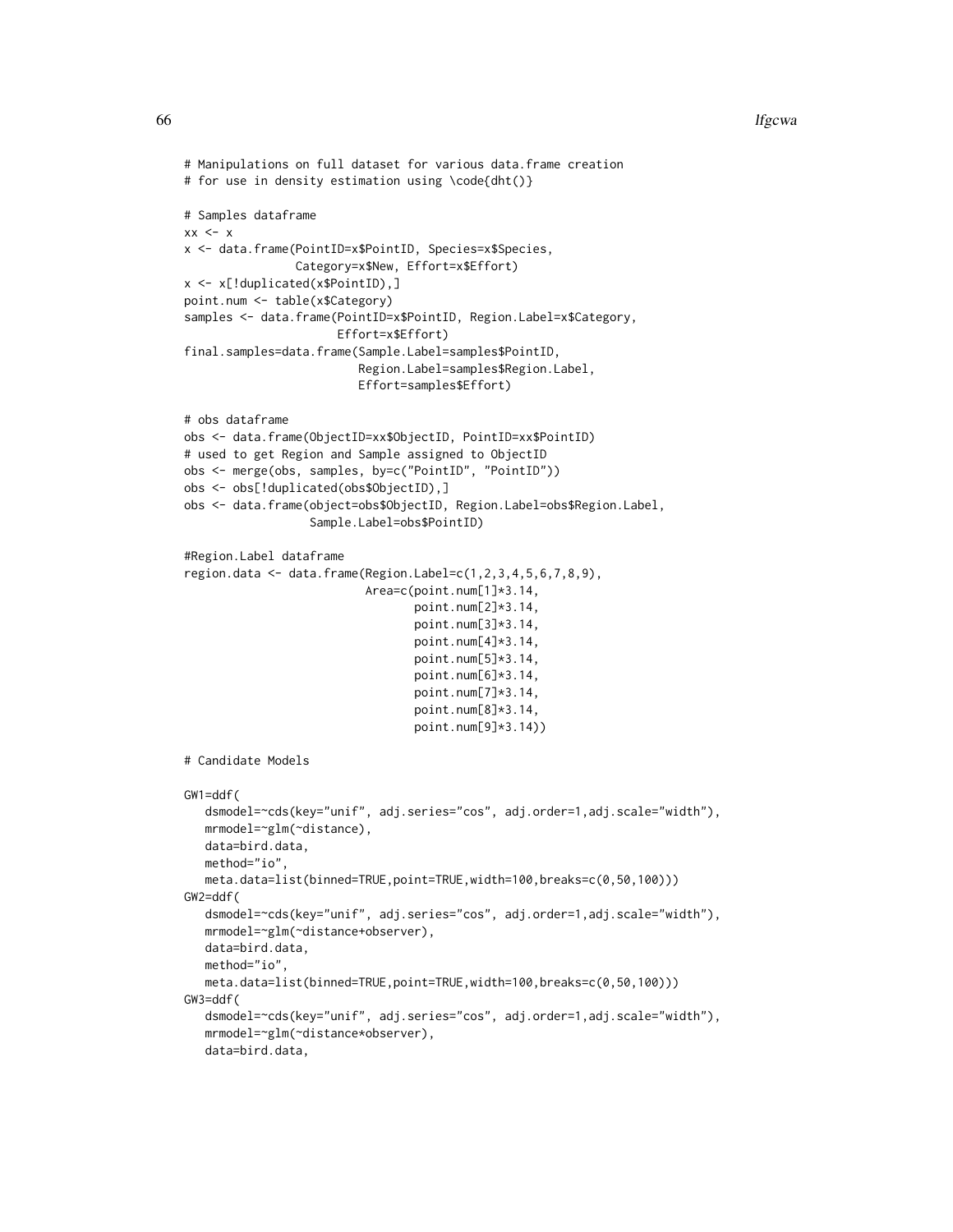## lfgcwa 67

```
method="io",
  meta.data=list(binned=TRUE,point=TRUE,width=100,breaks=c(0,50,100)))
GW4=ddf(
  dsmodel=~mcds(key="hn",formula=~1),
  mrmodel=~glm(~distance),
  data=bird.data,
  method="io",
  meta.data=list(binned=TRUE,point=TRUE,width=100,breaks=c(0,50,100)))
GW4FI=ddf(
  dsmodel=~mcds(key="hn",formula=~1),
  mrmodel=~glm(~distance),
  data=bird.data,
  method="io.fi",
  meta.data=list(binned=TRUE,point=TRUE,width=100,breaks=c(0,50,100)))
GW5=ddf(
   dsmodel=~mcds(key="hn",formula=~1),
  mrmodel=~glm(~distance+observer),
  data=bird.data,
  method="io",
  meta.data=list(binned=TRUE, point=TRUE, width=100,breaks=c(0,50,100)))
GW5FI=ddf(
  dsmodel=~mcds(key="hn",formula=~1),
  mrmodel=~glm(~distance+observer),
  data=bird.data,
  method="io.fi",
  meta.data=list(binned=TRUE, point=TRUE, width=100,breaks=c(0,50,100)))
GW6=ddf(
  dsmodel=~mcds(key="hn",formula=~1),
  mrmodel=~glm(~distance*observer),
  data=bird.data,
  method="io",
  meta.data=list(binned=TRUE, point=TRUE, width=100,breaks=c(0,50,100)))
GW6FI=ddf(
  dsmodel=~mcds(key="hn",formula=~1),
  mrmodel=~glm(~distance*observer),
  data=bird.data.
  method="io.fi",
  meta.data=list(binned=TRUE, point=TRUE, width=100,breaks=c(0,50,100)))
GW7=ddf(
   dsmodel=~cds(key="hn",formula=~1),
  mrmodel=~glm(~distance*Day),
  data=bird.data,
  method="io",
  meta.data=list(binned=TRUE, point=TRUE, width=100,breaks=c(0,50,100)))
GW7FI=ddf(
  dsmodel=~cds(key="hn",formula=~1),
  mrmodel=~glm(~distance*Day),
  data=bird.data,
  method="io.fi",
  meta.data=list(binned=TRUE, point=TRUE, width=100,breaks=c(0,50,100)))
GW8=ddf(
  dsmodel=~mcds(key="hn",formula=~1),
  mrmodel=~glm(~distance*observer*Day),
```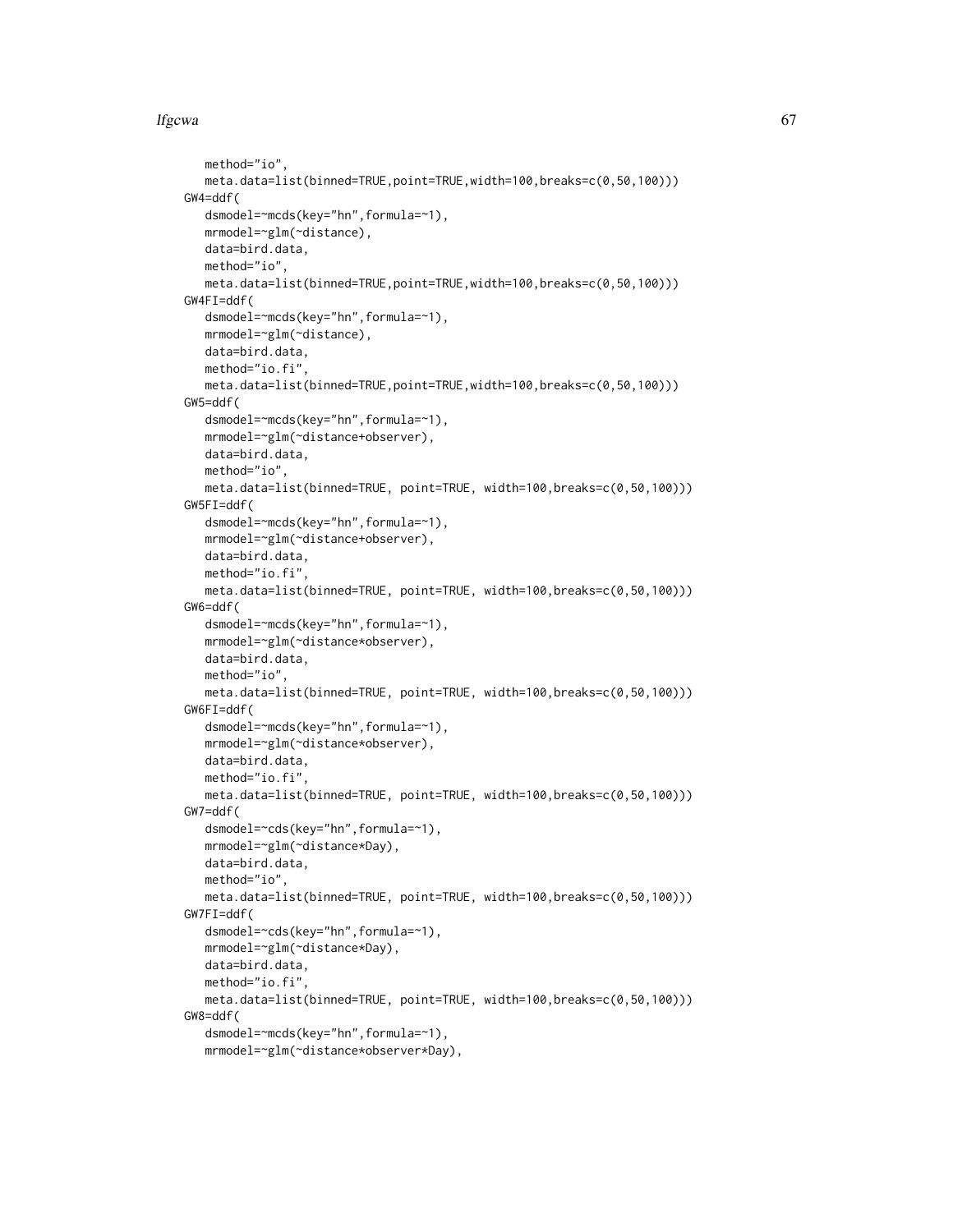#### 68 lfgcwa and the state of the state of the state of the state of the state of the state of the state of the state of the state of the state of the state of the state of the state of the state of the state of the state of

```
data=bird.data,
   method="io",
   meta.data=list(binned=TRUE, point=TRUE, width=100,breaks=c(0,50,100)))
GW8FI=ddf(
   dsmodel=~mcds(key="hn",formula=~1),
   mrmodel=~glm(~distance*observer*Day),
   data=bird.data,
   method="io.fi",
   meta.data=list(binned=TRUE, point=TRUE, width=100,breaks=c(0,50,100)))
#GWDS=ddf(
# dsmodel=~mcds(key="hn",formula=~1),
# data=bird.data,
# method="ds",
# meta.data=list(binned=TRUE, point=TRUE, width=100,breaks=c(0,50,100)))
#### GCWA Summary Metrics
#AIC table building code, not exactly elegant, but I did not
want to add more package dependencies
AIC = c(GW1$criterion, GW2$criterion, GW3$criterion, GW4$criterion,
        GW4FI$criterion, GW5$criterion, GW5FI$criterion,
        GW6$criterion, GW6FI$criterion, GW7$criterion, GW7FI$criterion,
        GW8$criterion, GW8FI$criterion)
#creates a set of row names for me to check my grep() call below
rn <- c("GW1", "GW2", "GW3", "GW4", "GW4FI", "GW5", "GW5FI", "GW6",
        "GW6FI", "GW7","GW7FI", "GW8", "GW8FI")
# number of parameters for each model
k <- c(length(GW1$par), length(GW2$par), length(GW3$par), length(GW4$par),
       length(GW4FI$par), length(GW5$par), length(GW5FI$par),
       length(GW6$par), length(GW6FI$par), length(GW7$par),
       length(GW7FI$par), length(GW8$par), length(GW8FI$par))
# build AIC table and
AIC.table <- data.frame(AIC = AIC, rn=rn, k=k, dAIC = abs(min(AIC)-AIC),
                        likg = exp(-.5*(abs(min(AIC)-AIC))))# row.names(AIC.table)=grep("GW", ls(), value=TRUE)
AIC.table <- AIC.table[with(AIC.table, order(-likg, -dAIC, AIC, k)),]
AIC.table <- data.frame(AIC.table, wi=AIC.table$likg/sum(AIC.table$likg))
AIC.table
# Model average N_hat_covered estimates
# not very clean, but I wanted to show full process, need to use
# collect.models and model.table here
estimate <- c(GW1$Nhat, GW2$Nhat, GW3$Nhat, GW4$Nhat, GW4FI$Nhat,
              GW5$Nhat, GW5FI$Nhat, GW6$Nhat, GW6FI$Nhat, GW7$Nhat,
              GW7FI$Nhat, GW8$Nhat, GW8FI$Nhat)
AIC.values <- AIC
```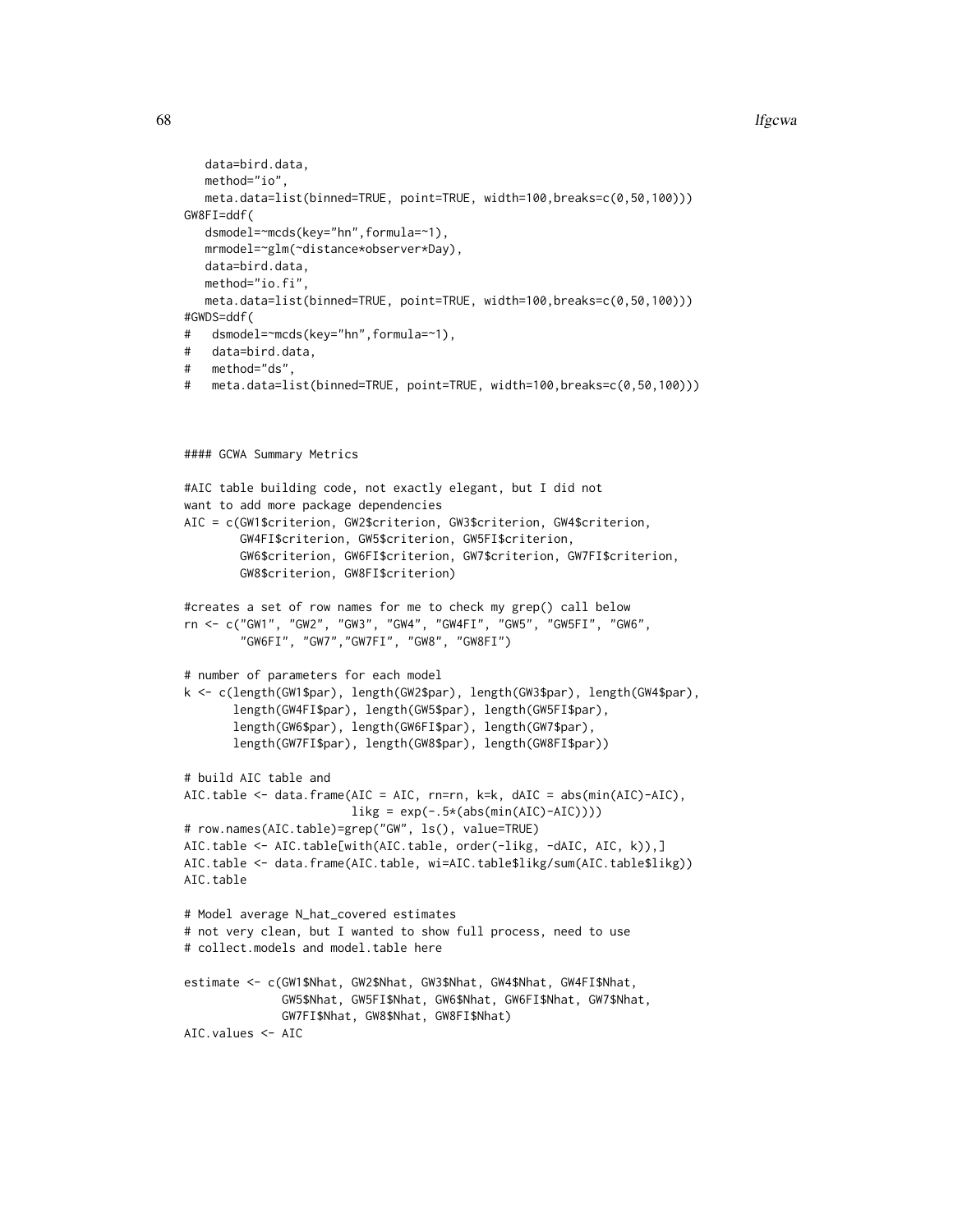#### lfgcwa 69

```
# Nhat.se is calculated in mrds:::summary.io, not in ddf(), so
# it takes a bit to pull out
std.err <- c(summary(GW1)$Nhat.se, summary(GW2)$Nhat.se,
             summary(GW3)$Nhat.se,summary(GW4)$Nhat.se,
             summary(GW4FI)$Nhat.se, summary(GW5)$Nhat.se,
             summary(GW5FI)$Nhat.se, summary(GW6)$Nhat.se,
             summary(GW6FI)$Nhat.se, summary(GW7)$Nhat.se,
             summary(GW7FI)$Nhat.se,summary(GW8)$Nhat.se,
             summary(GW8FI)$Nhat.se)
## End(Not run)
## Not run:
#Not Run
#requires RMark
library(RMark)
#uses model.average structure to model average real abundance estimates for
#covered area of the surveys
mmi.list=list(estimate=estimate, AIC=AIC.values, se=std.err)
model.average(mmi.list, revised=TRUE)
#Not Run
#Best Model FI
#best.modelFI=AIC.table[1,]
#best.model
#Best Model PI
#best.modelPI=AIC.table[2,]
#best.modelPI
#Not Run
#summary(GW7FI, se=TRUE)
#summary(GW7, se=TRUE)
#Not Run
#GOF for models
#ddf.gof(GW7, breaks=c(0,50,100))
#Not Run
#Density estimation across occupancy categories
#out.GW=dht(GW7, region.data, final.samples, obs, se=TRUE,
           options=list(convert.units=.01))
#Plots--Not Run
#Composite Detection Function examples
#plot(GW7, which=3, showpoints=FALSE, angle=0, density=0,
# col="black", lwd=3, main="Golden-cheeked Warbler",
# xlab="Distance (m)", las=1, cex.axis=1.25, cex.lab=1.25)
#Conditional Detection Function
#dd=expand.grid(distance=0:100,Day=(4:82)/82)
#dmat=model.matrix(~distance*Day,dd)
#dd$p=plogis(model.matrix(~distance*Day,dd)%*%coef(GW7$mr)$estimate)
#dd$Day=dd$Day*82
#with(dd[dd$Day==12,],plot(distance,p,ylim=c(0,1), las=1,
```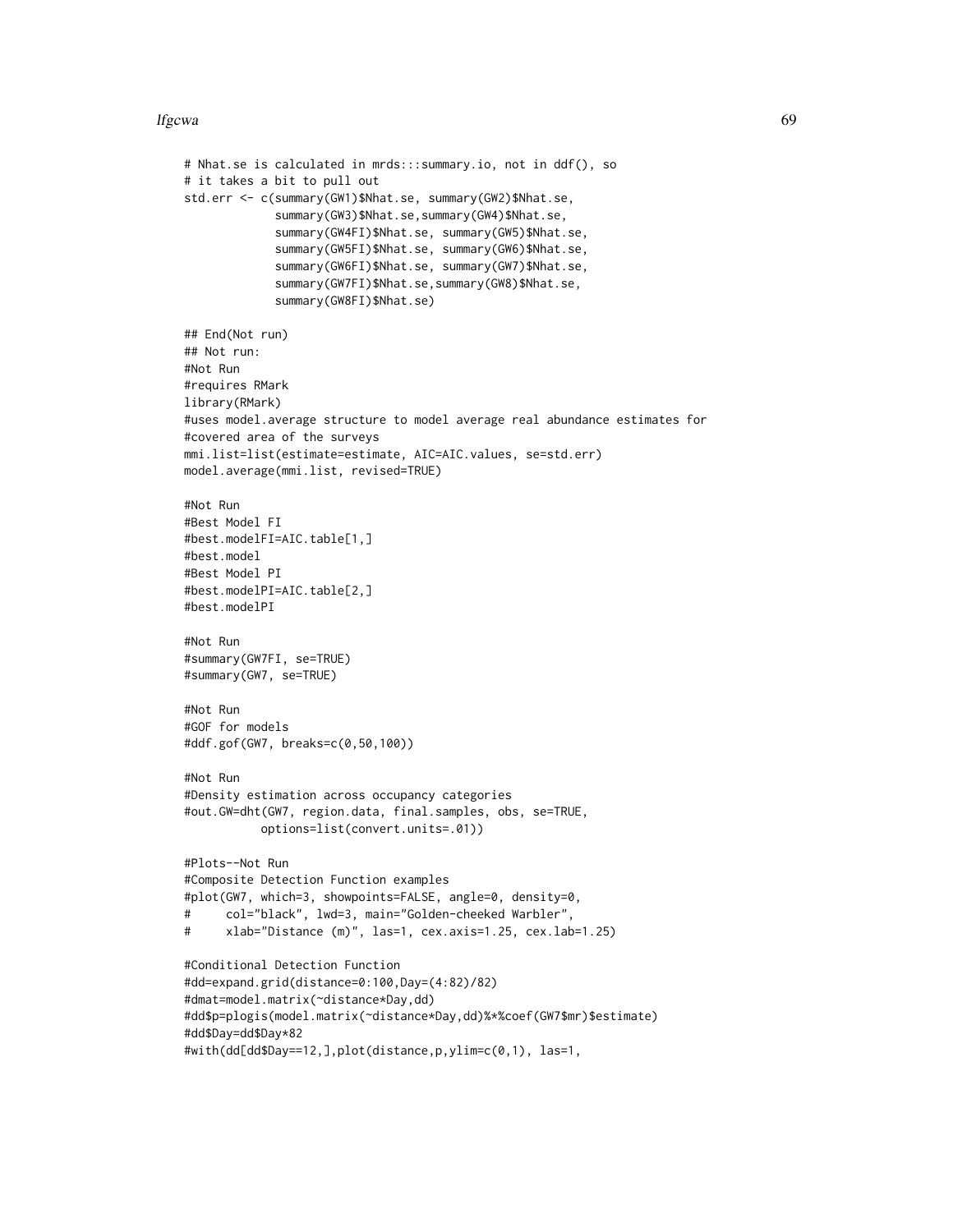```
# ylab="Detection probability", xlab="Distance (m)",
# type="l",lty=1, lwd=3, bty="l", cex.axis=1.5, cex.lab=1.5))
#with(dd[dd$Day==65,],lines(distance,p,lty=2, lwd=3))
#ch=paste(bird.data$detected[bird.data$observer==1],
# bird.data$detected[bird.data$observer==2],
# sep="")
#tab=table(ch,cut(82*bird.data$Day[bird.data$observer==1],c(0,45,83)),
# cut(bird.data$distance[bird.data$observer==1],c(0,50,100)))
#tabmat=cbind(colMeans(rbind(tab[3,,1]/colSums(tab[2:3,,1],
                           tab[3,1]/colSums(tab[c(1,3),1]))),# colMeans(rbind(tab[3,,2]/colSums(tab[2:3,,2],
# tab[3,,2]/colSums(tab[c(1,3),,2])))))
#colnames(tabmat)=c("0-50","51-100")
#points(c(25,75),tabmat[1,],pch=1, cex=1.5)
#points(c(25,75),tabmat[2,],pch=2, cex=1.5)
# Another alternative plot using barplot instead of points
# (this is one in paper)
#ch=paste(bird.data$detected[bird.data$observer==1],
# bird.data$detected[bird.data$observer==2],
#sep="")
#tab=table(ch,cut(82*bird.data$Day[bird.data$observer==1],c(0,45,83)),
# cut(bird.data$distance[bird.data$observer==1],c(0,50,100)))
#tabmat=cbind(colMeans(rbind(tab[3,,1]/colSums(tab[2:3,,1],
                           tab[3,1]/colSums(tab[c(1,3),1]))),#colMeans(rbind(tab[3,,2]/colSums(tab[2:3,,2],
# tab[3,,2]/colSums(tab[c(1,3),,2])))))
#colnames(tabmat)=c("0-50","51-100")
#par(mfrow=c(2, 1), mai=c(1,1,1,1))
#with(dd[dd$Day==12,],
# plot(distance,p,ylim=c(0,1), las=1,
# ylab="Detection probability", xlab="",
          type="l",lty=1, lwd=4, bty="l", cex.axis=1.5, cex.lab=1.5))
#segments(0, 0, .0, tabmat[1,1], lwd=3)
#segments(0, tabmat[1,1], 50, tabmat[1,1], lwd=4)
#segments(50, tabmat[1,1], 50, 0, lwd=4)
#segments(50, tabmat[1,2], 100, tabmat[1,2], lwd=4)
#segments(0, tabmat[1,1], 50, tabmat[1,1], lwd=4)
#segments(100, tabmat[1,2], 100, 0, lwd=4)
#mtext("a",line=-1, at=90)
#with(dd[dd$Day==65,],
# plot(distance,p,ylim=c(0,1), las=1, ylab="Detection probability",
# xlab="Distance", type="l",lty=1,
# lwd=4, bty="l", cex.axis=1.5, cex.lab=1.5))
#segments(0, 0, .0, tabmat[2,1], lwd=4)
#segments(0, tabmat[2,1], 50, tabmat[2,1], lwd=4)
#segments(50, tabmat[2,1], 50, 0, lwd=4)
#segments(50, tabmat[2,2], 50, tabmat[2,1], lwd=4)
#segments(50, tabmat[2,2], 100, tabmat[2,2], lwd=4)
#segments(100, tabmat[2,2], 100, 0, lwd=4)
#mtext("b",line=-1, at=90)
```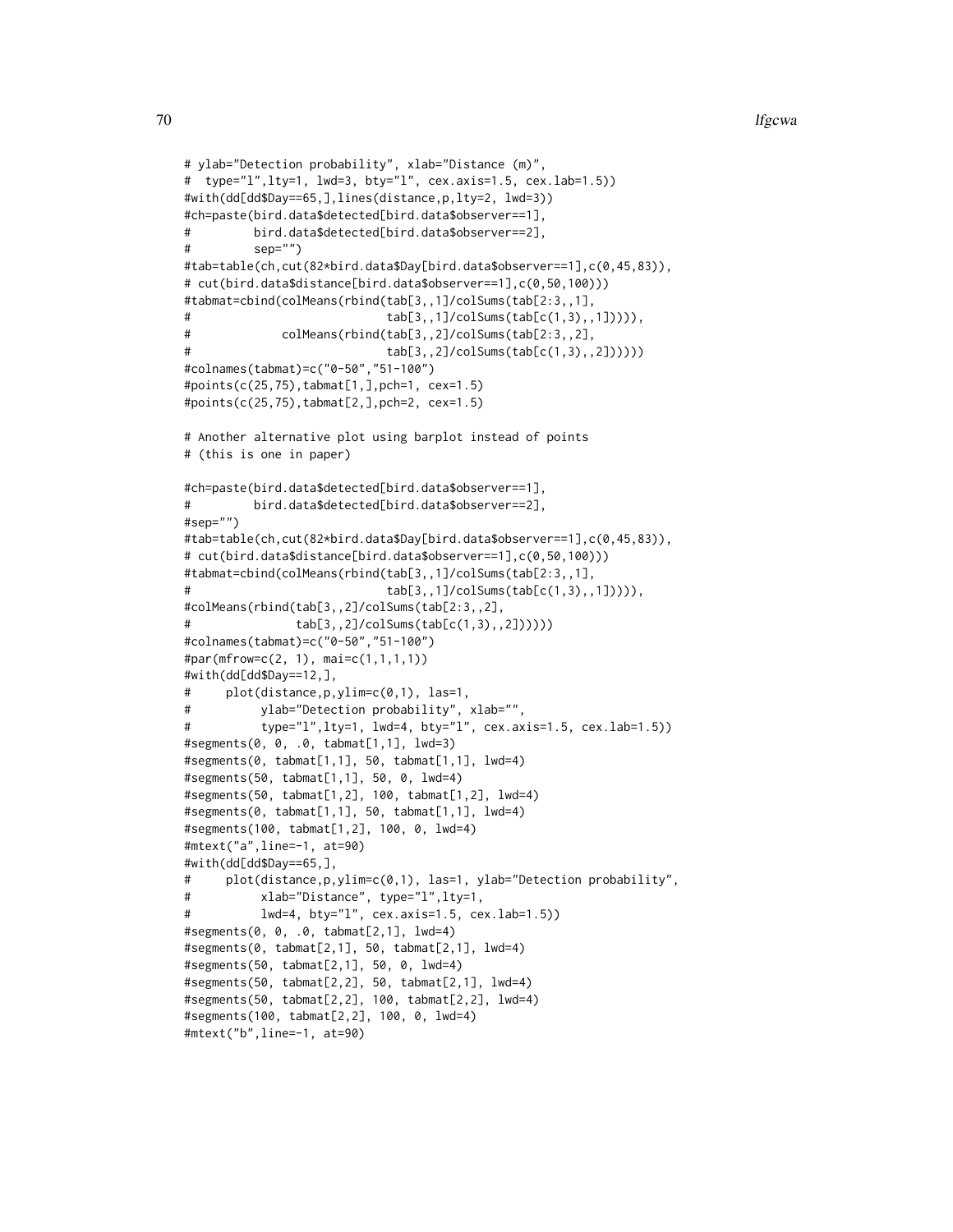## logisticbyx 71

## End(Not run)

logisticbyx *Logistic as a function of covariates*

## Description

treats logistic as a function of covariates; for a given covariate combination it computes function at with those covariate values at a range of distances

#### Usage

logisticbyx(distance, x, models, beta, point)

## Arguments

| distance | vector of distance values      |
|----------|--------------------------------|
| x        | covariate data                 |
| models   | model list                     |
| beta     | logistic parameters            |
| point    | TRUE if a point transect model |

## Value

vector of probabilities

## Author(s)

Jeff Laake

logisticbyz *Logistic as a function of distance*

## Description

Treats logistic as a function of distance; for a given distance it computes function at all covariate values in data.

## Usage

logisticbyz(x, distance, models, beta)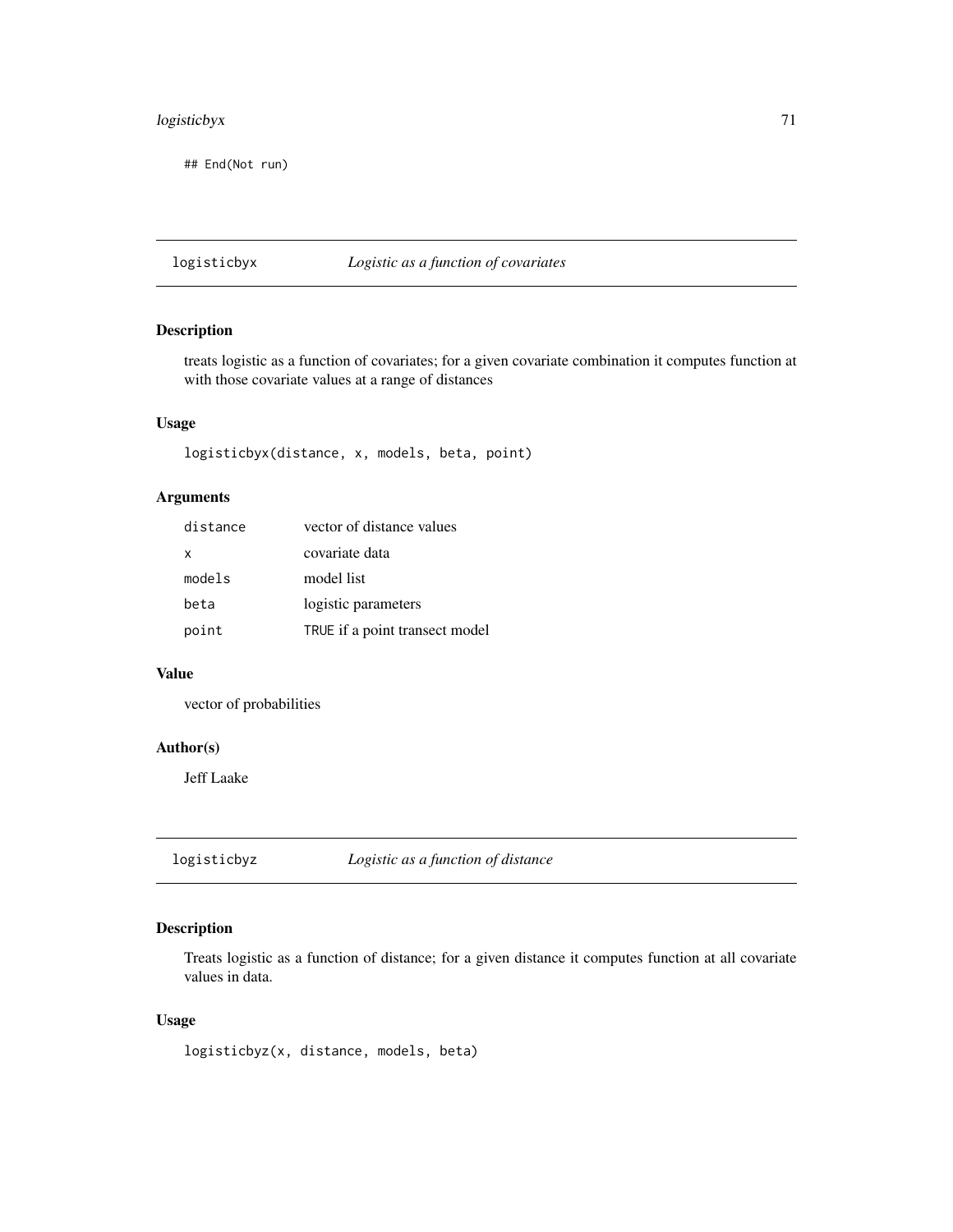# Arguments

| x        | covariate data        |
|----------|-----------------------|
| distance | single distance value |
| models   | model list            |
| beta     | logistic parameters   |

# Value

vector of probabilities

# Author(s)

Jeff Laake

logisticdetfct *Logistic detection function*

# Description

Logistic detection function

# Usage

logisticdetfct(distance, theta, w, std = FALSE)

# Arguments

| distance | perpendicular distance vector                                                                                                                                                                                 |
|----------|---------------------------------------------------------------------------------------------------------------------------------------------------------------------------------------------------------------|
| theta    | scale parameters                                                                                                                                                                                              |
| W        | scale covariate matrix                                                                                                                                                                                        |
| std      | if TRUE uses scale=1                                                                                                                                                                                          |
|          | The routine returns a vector of probabilities that the observation were detected<br>given they were at the specified distance and assuming that $g(0)=1$ (ie a standard<br>line transect detection function). |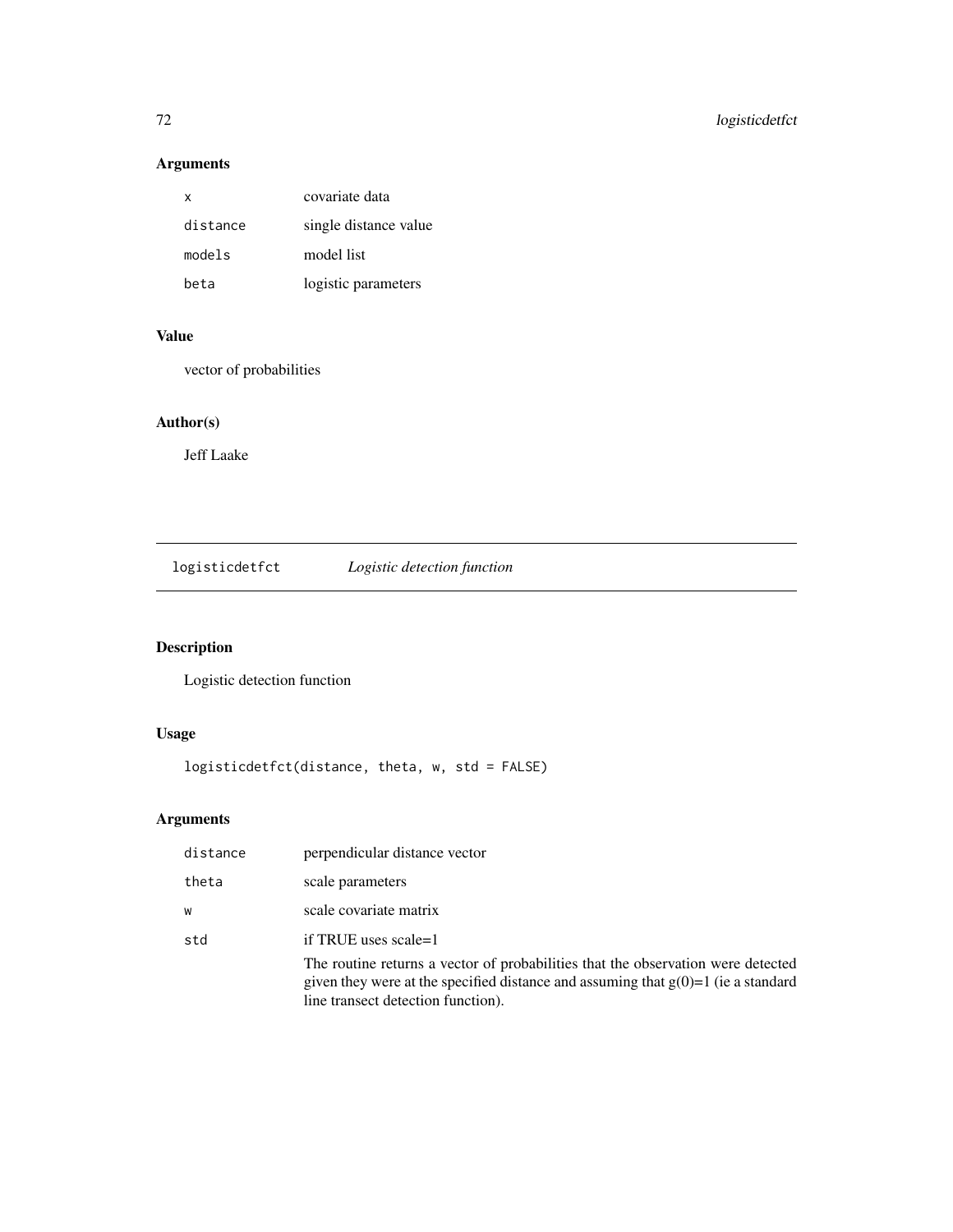<span id="page-72-0"></span>

Treats logistic for duplicates as a function of covariate z; for a given z it computes the function at with those covariate values at a range of distances.

# Usage

```
logisticdupbyx(distance, x1, x2, models, beta, point)
```
# Arguments

| distance       | vector of distance values    |
|----------------|------------------------------|
| x1             | covariate data for fct 1     |
| x <sub>2</sub> | covariate data for fct 2     |
| models         | model list                   |
| beta           | logistic parameters          |
| point          | TRUE for point transect data |

# Value

vector of probabilities

#### Author(s)

Jeff Laake

logisticdupbyx\_fast *Logistic for duplicates as a function of covariates (fast)*

# Description

As [logisticdupbyx](#page-72-0), but faster when distance is a covariate (but no interactions with distance occur.

## Usage

```
logisticdupbyx_fast(distance, x1, x2, models, beta, point, beta_distance)
```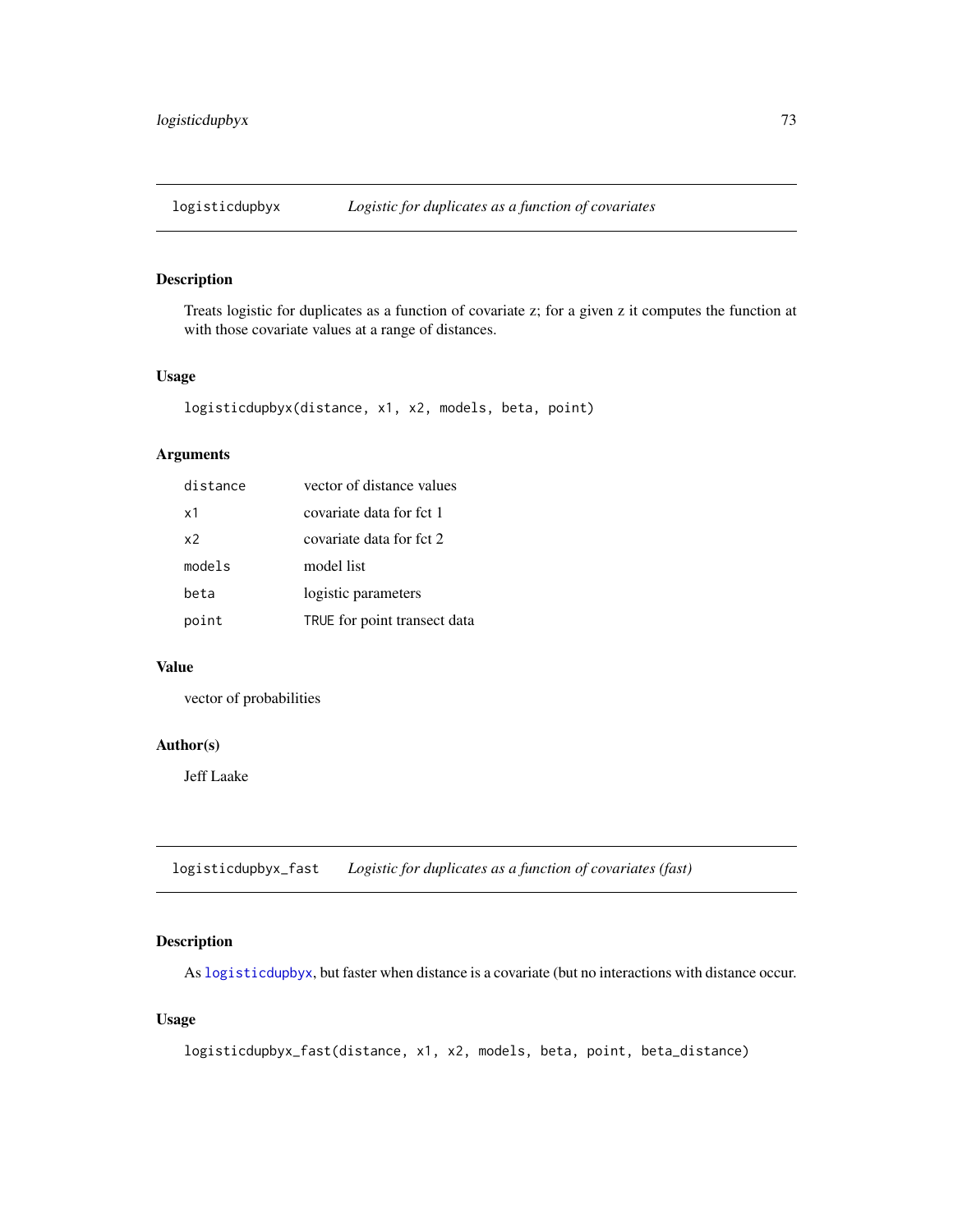# Arguments

| distance       | vector of distance values                |
|----------------|------------------------------------------|
| $\times$ 1     | linear predictor for 1, without distance |
| x <sub>2</sub> | linear predictor for 2, without distance |
| models         | model list                               |
| beta           | logistic parameters                      |
| point          | TRUE for point transect data             |
| beta_distance  | parameter for distance                   |

# Author(s)

David L Miller

logit *Logit function*

# Description

Computes logit transformation.

# Usage

logit(p)

# Arguments

p probability

# Value

logit(p) returns [log(p/(1-p)]

# Author(s)

Jeff Laake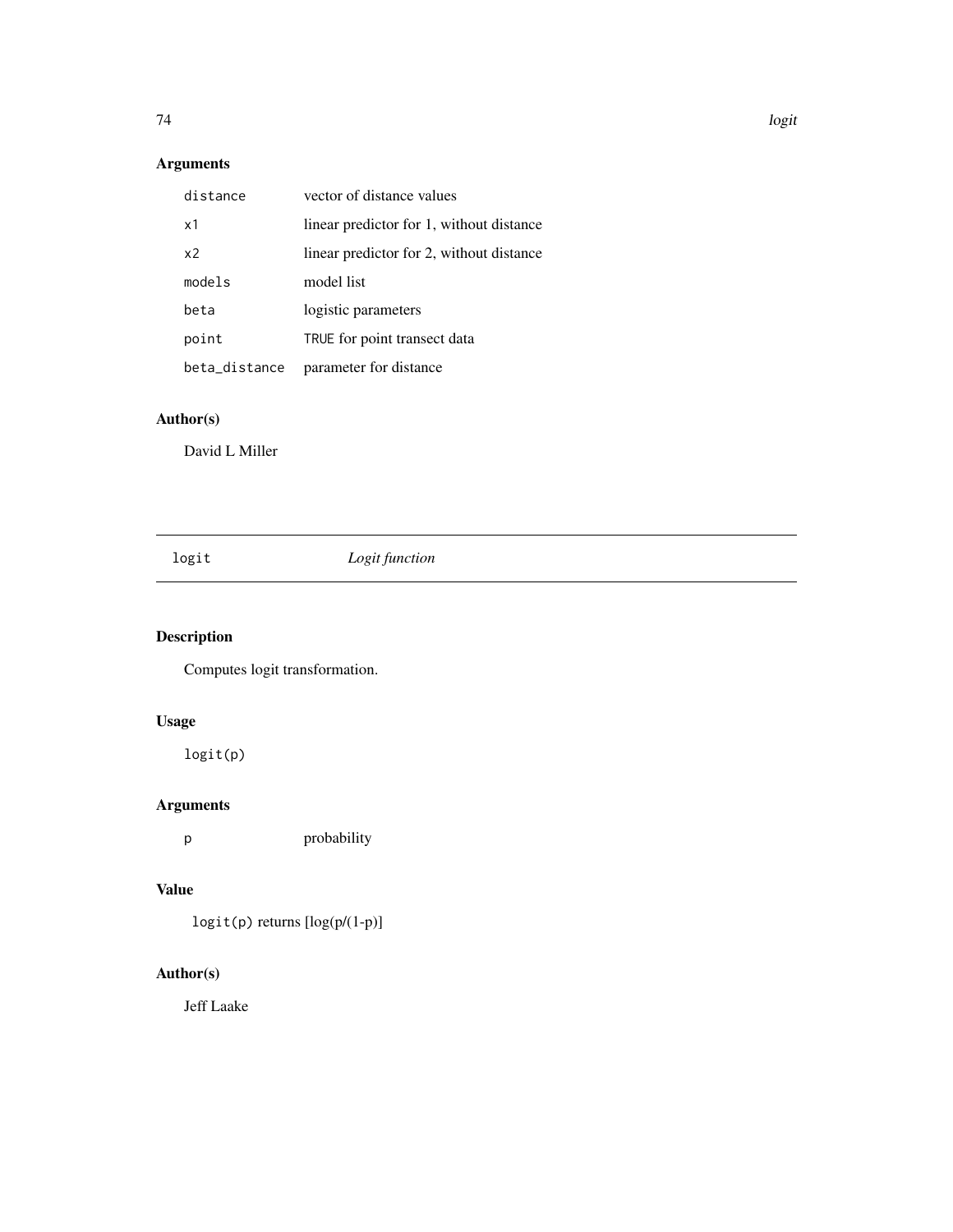Creates model formula list for multiple covariate distance sampling using values supplied in call to [ddf](#page-17-0)

# Usage

```
mcds(formula = NULL, key = NULL, adj.series = NULL, adj.order = c(NULL),
  adj.scale = "width", adj.exp = FALSE, shape.formula = \sim1)
```
# Arguments

| formula       | formula for scale function                                                                                                                     |
|---------------|------------------------------------------------------------------------------------------------------------------------------------------------|
| key           | string identifying key function (currently either "hn" (half-normal), "hr" (hazard-<br>rate), "unif" (uniform) or "gamma" (gamma distribution) |
| adj.series    | string identifying adjustment functions cos (Cosine), herm (Hermite polynomi-<br>als), poly (simple polynomials) or NULL                       |
| adj.order     | vector of order of adjustment terms to include                                                                                                 |
| adj.scale     | whether to scale the adjustment terms by "width" or "scale"                                                                                    |
| adj.exp       | if TRUE uses $exp(adj)$ for adjustment to keep $f(x) > 0$                                                                                      |
| shape.formula | formula for shape function                                                                                                                     |

## Value

A formula list used to define the detection function model

| fct           | string "mcds"                  |
|---------------|--------------------------------|
| key           | key function string            |
| adj.series    | adjustment function string     |
| adj.order     | adjustment function orders     |
| adj.scale     | adjustment function scale type |
| formula       | formula for scale function     |
| shape.formula | formula for shape function     |

# Author(s)

Jeff Laake; Dave Miller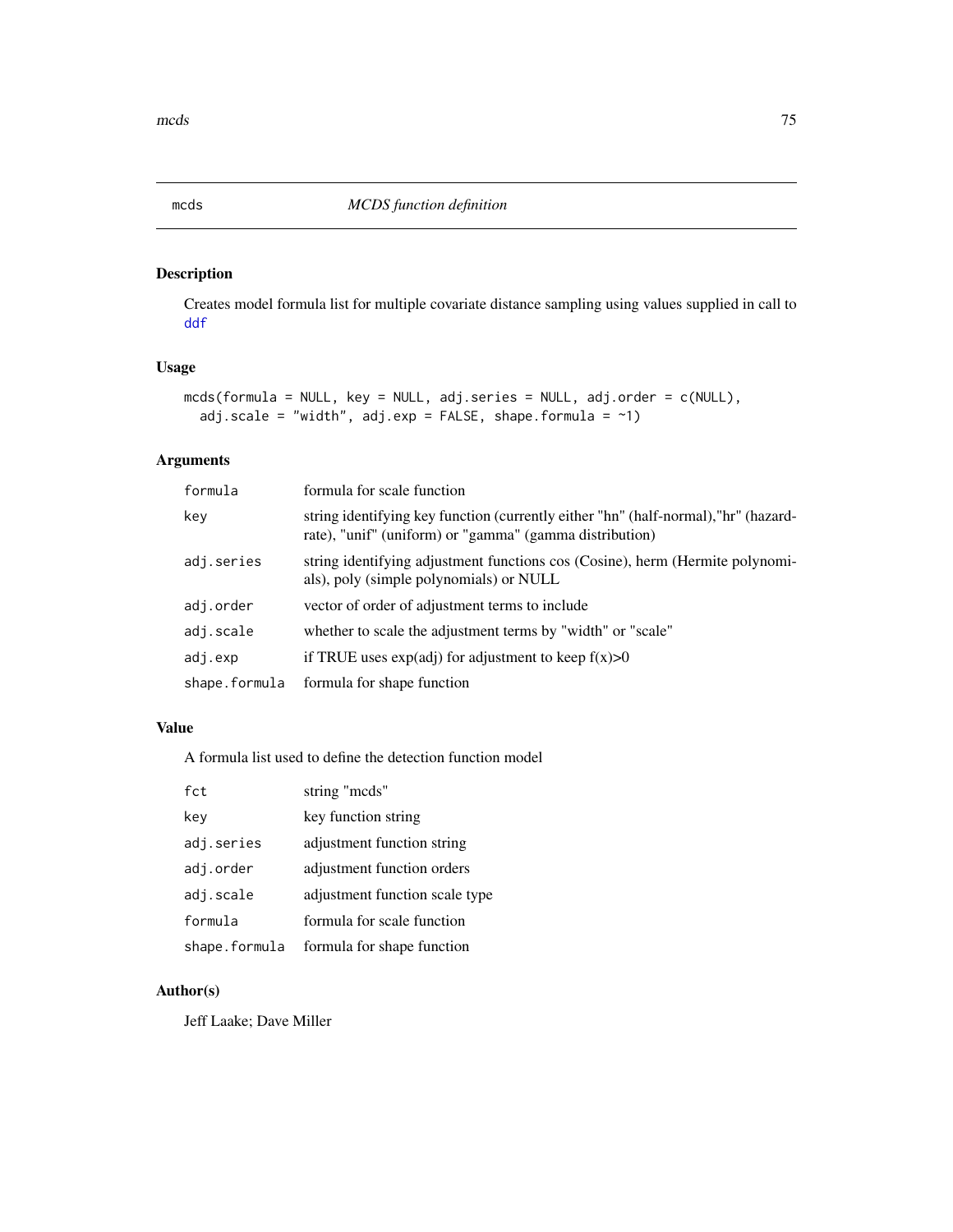Occasionally when fitting an 'mrds' model one can run into optimisation issues. In general such problems can be quite complex so these "quick fixes" may not work. If you come up against problems that are not fixed by these tips, or you feel the results are dubious please go ahead and contact the package authors.

#### Debug mode

One can obtain debug output at each stage of the optimisation using the showit option. This is set via control, so adding control=list(showit=3) gives the highest level of debug output (setting showit to 1 or 2 gives less output).

#### Re-scaling covariates

Sometimes convergence issues in covariate (MCDS) models are caused by values of the covariate being very large, so a rescaling of that covariate is then necessary. Simply scaling by the standard deviation of the covariate can help (e.g. dat\$size.scaled <- dat\$scale/sd(dat\$scale) for a covariate size, then including size. scaled in the model instead of size).

It is important to note that one needs to use the original covariate (size) when computing Horvitz-Thompson estimates of population size if the group size is used in that estimate. i.e. use the unscaled size in the numerator of the H-T estimator.

#### Initial values

Initial (or starting) values can be set via the initial element of the control list. initial is a list itself with elements scale, shape and adjustment, corresponding to the associated parameters. If a model has covariates then the scale or shape elements will be vectors with parameter initial values in the same order as they are specific in the model formula (using showit is a good check they are in the correct order). Adjustment starting values are in order of the order of that term (cosine order 2 is before cosine order 3 terms).

One way of obtaining starting values is to fit a simpler model first (say with fewer covariates or adjustments) and then use the starting values from this simpler model for the corresponding parameters.

Another alternative to obtain starting values is to fit the model (or some submodel) using Distance for Windows. Note that Distance reports the scale parameter (or intercept in a covariate model) on the exponential sclale, so one must log this before supplying it to ddf.

#### Bounds

One can change the upper and lower bounds for the parameters. These specify the largest and smallest values individual parameters can be. By placing these constraints on the parameters, it is possible to "temper" the optimisation problem, making fitting possible.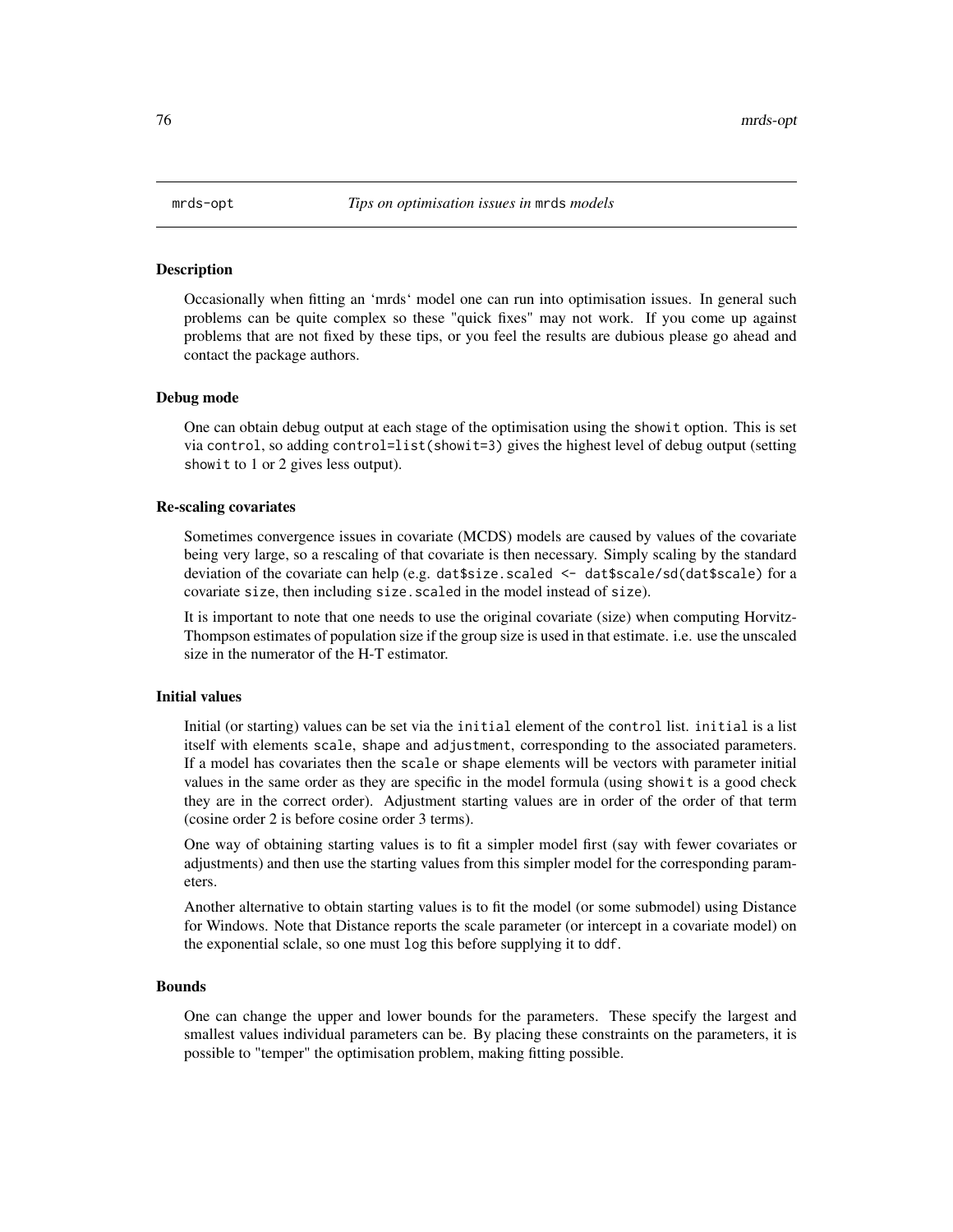#### NCovered 277

Again, one uses the control list, the elements upperbounds and lowerbounds. In this case, each of upperbounds and lowerbounds are vectors, which one can think of as each of the vectors scale, shape and adjustment from the "Initial values" section above, concatenated in that order. If one does not occur (e.g. no shape parameter) then it is simple omitted from the vector.

# Author(s)

David L. Miller <dave@ninepointeightone.net>

NCovered *Compute estimated abundance in covered (sampled) region*

## Description

Generic function that computes abundance within the covered region. It calls method (class) specific functions for the computation.

## Usage

 $NCovered(par, model = NULL, group = TRUE)$ 

# Arguments

| par   | parameter values (used when computing derivatives wrt parameter uncertainty);<br>if NULL parameter values in model are used |
|-------|-----------------------------------------------------------------------------------------------------------------------------|
| model | ddf model object                                                                                                            |
| group | if TRUE computes group abundance and if FALSE individual abundance                                                          |

# Value

abundance estimate

#### Author(s)

Jeff Laake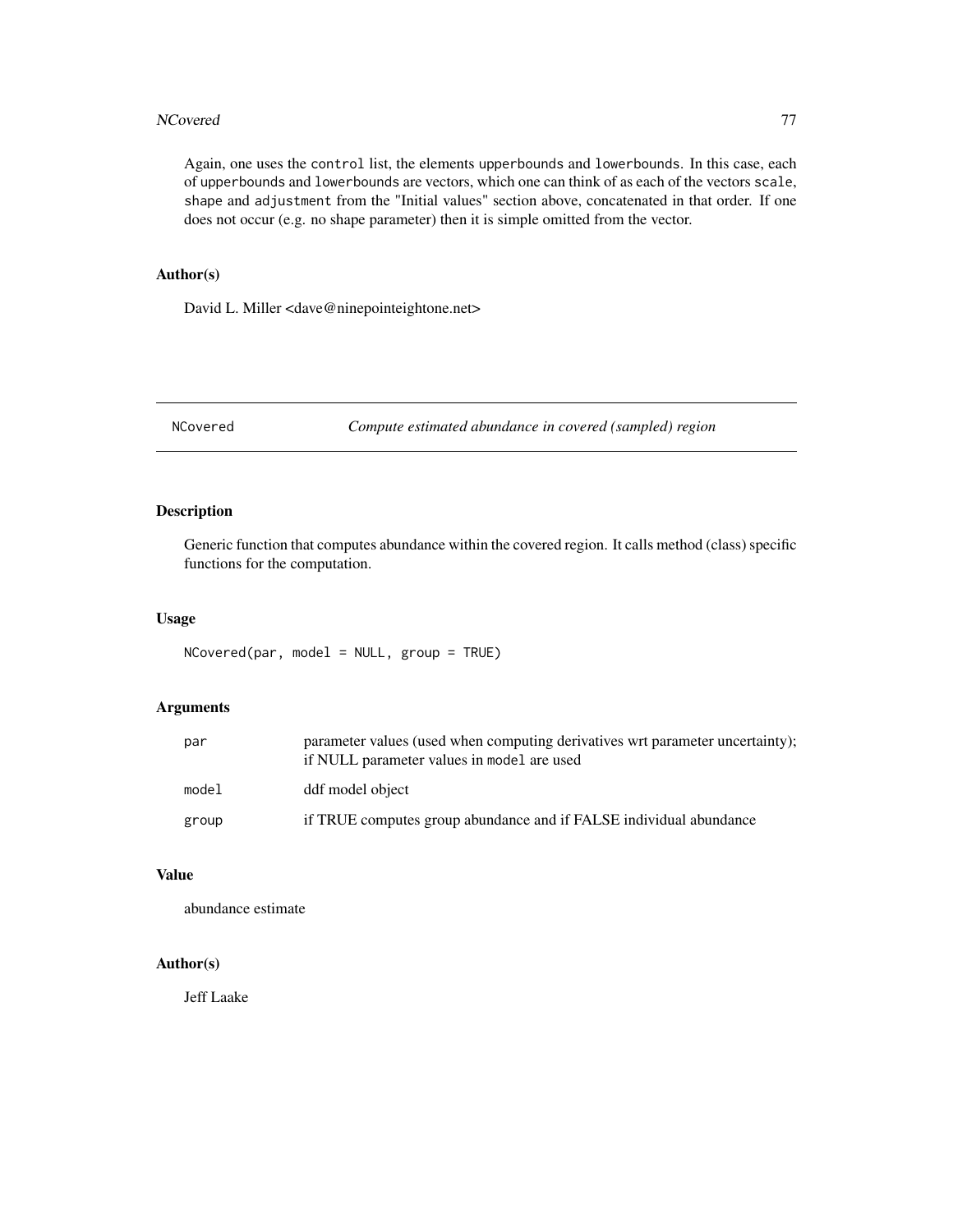nlminb\_wrapper *Wrapper around* nlminb

# Description

This is a wrapper around nlminb to use scaling, as this is not available (nor will it be) in [optimx](#page-0-0).

# Usage

```
nlminb_wrapper(par, ll, ugr = NULL, lower = NULL, upper = NULL, mcontrol,
 hess = NULL, ddfobj, data, ...)
```
# Arguments

| par      | starting parameters                     |
|----------|-----------------------------------------|
| 11       | log likelihood function                 |
| ugr      | gradent function                        |
| lower    | lower bounds on parameters              |
| upper    | upper bounds on parameters              |
| mcontrol | control options                         |
| hess     | hessian function                        |
| ddfobi   | detection function specification object |
| data     | the data                                |
| .        | anything else to pass to 11             |

# Value

optimx object

#### Author(s)

David L Miller, modified from optimx.run by JC Nash, R Varadhan, G Grothendieck.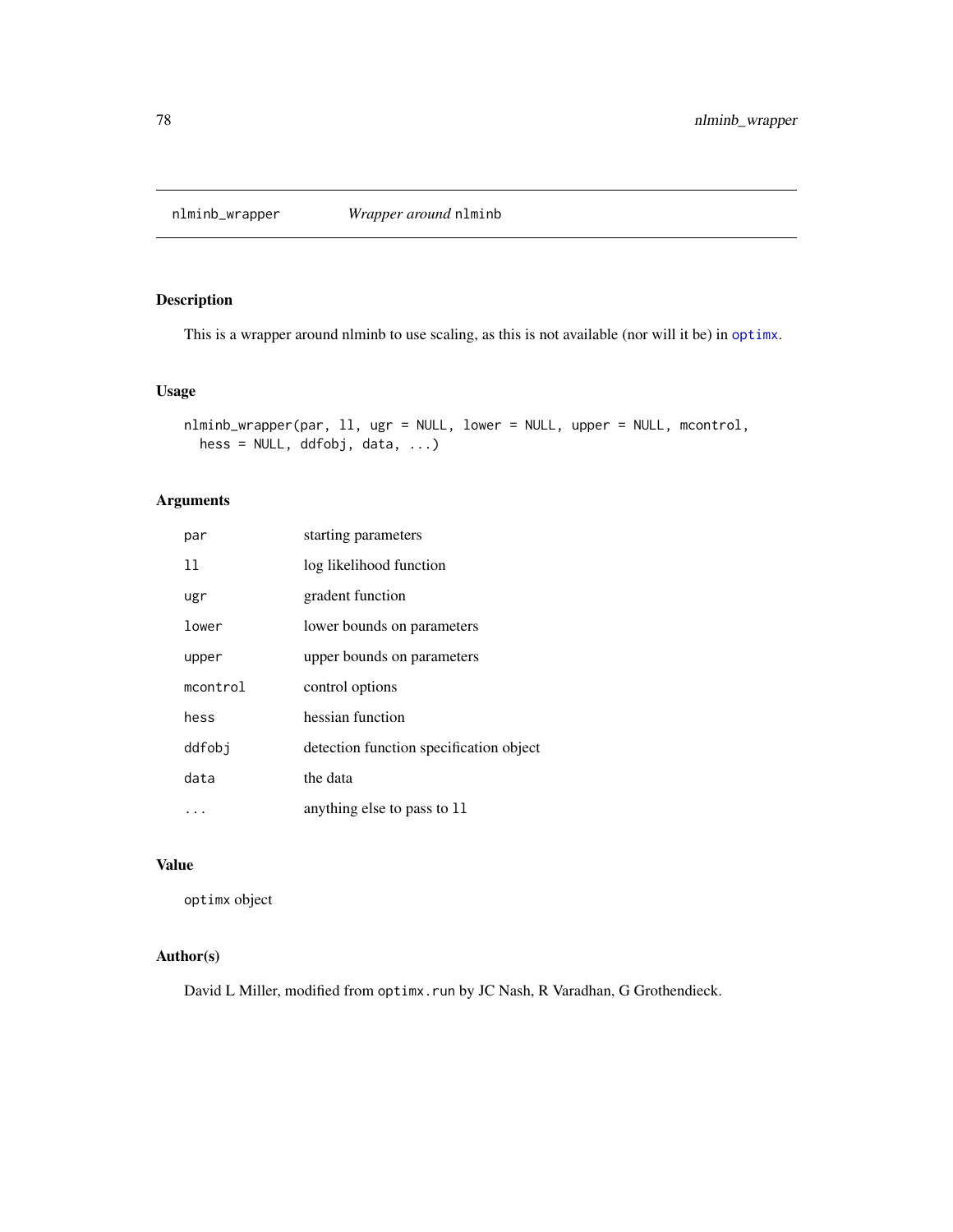Computes detection probability for detection function computed from mark-recapture data with possibly different link functions.

# Usage

p.det(dpformula, dplink, dppars, dpdata)

# Arguments

| dpformula | formula for detection function             |
|-----------|--------------------------------------------|
| dplink    | link function ("logit","loglog","cloglog") |
| dppars    | parameter vector                           |
| dpdata    | double platform data                       |

# Value

vector of predicted detection probabilities

## Author(s)

?????

| parse.optimx | Parse optimx results and present a nice object |  |
|--------------|------------------------------------------------|--|
|              |                                                |  |

# Description

Take the resulting object from a call to optimx and make it into an object that mrds wants to talk to.

# Usage

```
parse.optimx(lt, lnl.last, par.last)
```
# Arguments

| 1t       | an optimx object                 |
|----------|----------------------------------|
| lnl.last | last value of the log likelihood |
| par.last | last value of the parameters     |

# Value

lt object that can be used later on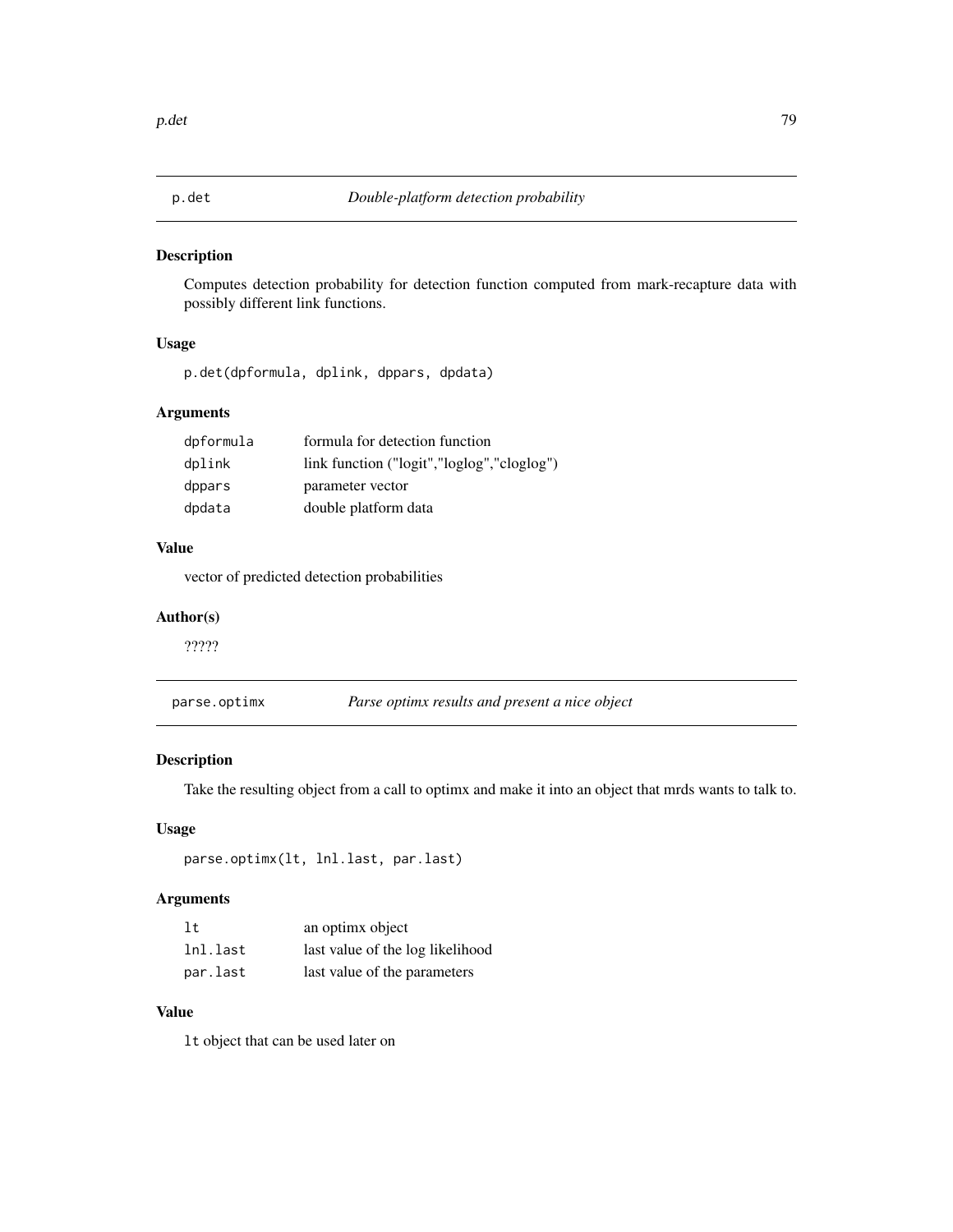```
pdot.dsr.integrate.logistic
```
*Compute probability that a object was detected by at least one observer*

# Description

Computes probability that a object was detected by at least one observer (pdot or p\_.) for a logistic detection function that contains distance.

## Usage

pdot.dsr.integrate.logistic(right, width, beta, x, integral.numeric, BT, models, GAM = FALSE, rem = FALSE, point = FALSE)

# Arguments

| right            | either an integration range for binned data (vector of 2) or the rightmost value<br>for integration (from 0 to right)                                                                                                                                                                                                       |
|------------------|-----------------------------------------------------------------------------------------------------------------------------------------------------------------------------------------------------------------------------------------------------------------------------------------------------------------------------|
| width            | transect width                                                                                                                                                                                                                                                                                                              |
| beta             | parameters of logistic detection function                                                                                                                                                                                                                                                                                   |
| X                | data matrix                                                                                                                                                                                                                                                                                                                 |
| integral.numeric |                                                                                                                                                                                                                                                                                                                             |
|                  | set to TRUE unless data are binned (done in this fct) or the model is such that dis-<br>tance is not linear (eg distance $\alpha$ 2), If integral numeric is FALSE it will compute<br>the integral analytically. It should only be FALSE if is linear logistic function is<br>TRUE.                                         |
| BT               | FALSE except for the trial configuration; BT stands for Buckland-Turnock who<br>initially proposed a trial configuration for dual observers                                                                                                                                                                                 |
| models           | list of models including g0model                                                                                                                                                                                                                                                                                            |
| GAM              | Not used at present. The idea was to be able to use a GAM for $g(0)$ portion of<br>detection function; shoudl always be F                                                                                                                                                                                                   |
| rem              | only TRUE for the removal configuration but not used and could be removed if<br>pulled from the function calls. Originally thought the pdot integral would differ<br>but it is the same as the io formula. The only thing that differes with removal is<br>that $p(2 1)=1$ . Observer 2 sees everything seen by observer 1, |
| point            | TRUE for point transects                                                                                                                                                                                                                                                                                                    |

# Author(s)

Jeff Laake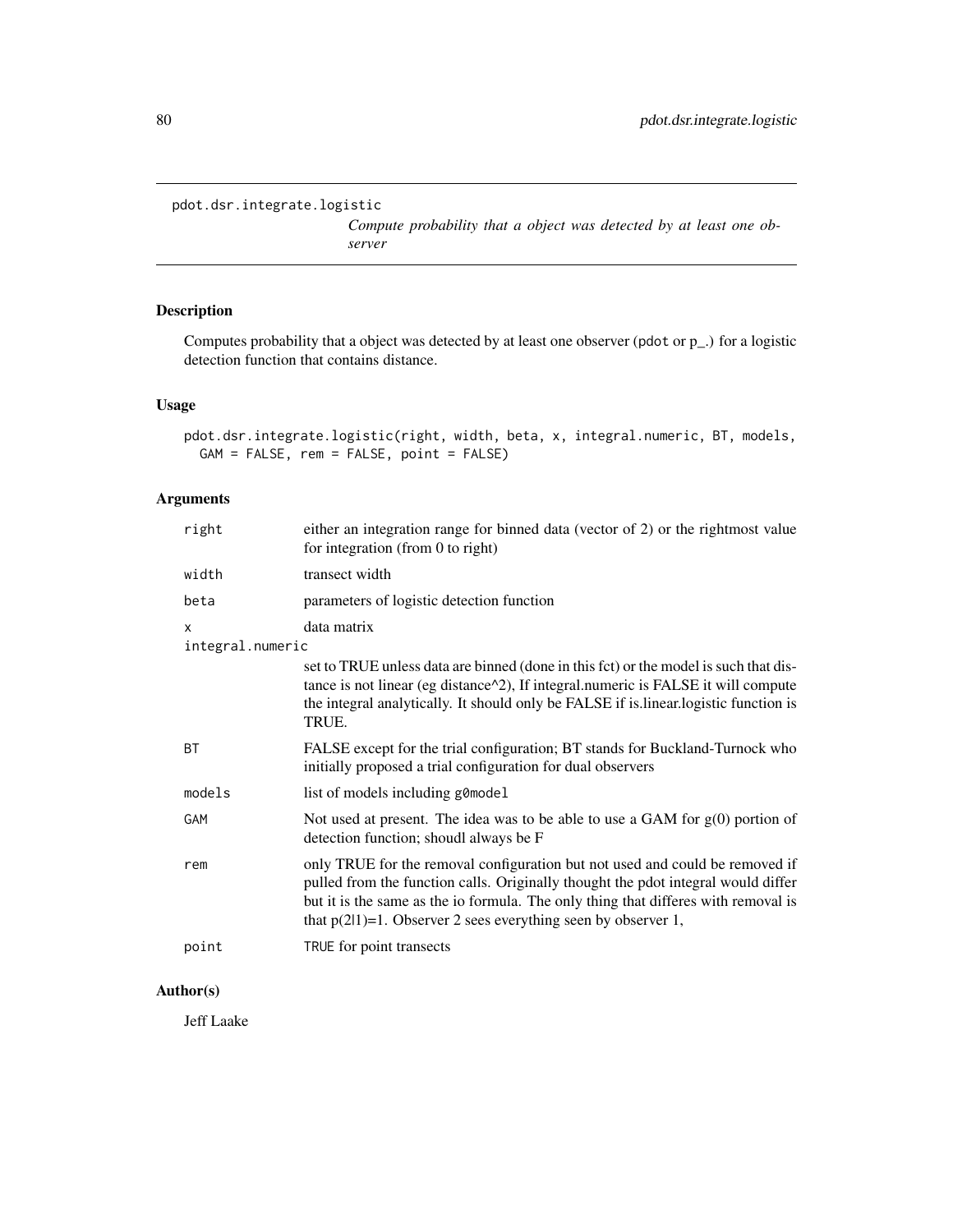<span id="page-80-0"></span>plot.det.tables *Observation detection tables*

#### Description

Plot the tables created by det. tables. Produces a series of tables for dual observer data that shows the number missed and detected for each observer within defined distance classes.

# Usage

```
## S3 method for class 'det.tables'
plot(x, which = 1:6, angle = -45, density = 20,
 coll = "black", col2 = "blue", new = TRUE, ...)
```
#### Arguments

| x          | object returned by det. tables                                                |
|------------|-------------------------------------------------------------------------------|
| which      | items in x to plot (vector with values in $1:6$ )                             |
| angle      | shading angle for hatching                                                    |
| density    | shading density for hatching                                                  |
| col1       | plotting colour for observer 1 detections                                     |
| col2       | plotting colour for observer 2 detections within observer 1 subset detections |
| new        | if TRUE new plotting window for each plot                                     |
| $\ddots$ . | other graphical parameters, passed to plotting functions                      |
|            |                                                                               |

## Value

Just plots.

#### Author(s)

Jeff Laake

## Examples

```
data(book.tee.data)
region <- book.tee.data$book.tee.region
egdata <- book.tee.data$book.tee.dataframe
samples <- book.tee.data$book.tee.samples
obs <- book.tee.data$book.tee.obs
xx <- ddf(mrmodel=~glm(formula=~distance*observer),
          dsmodel = \negmcds(key = "hn", formula = \negsex),
          data = egdata, method = "io", meta.data = list(width = 4))
tabs \leq det.tables(xx, breaks=c(0,.5,1,2,3,4))
par(mfrow=c(2,3))
plot(tabs,which=1:6,new=FALSE)
```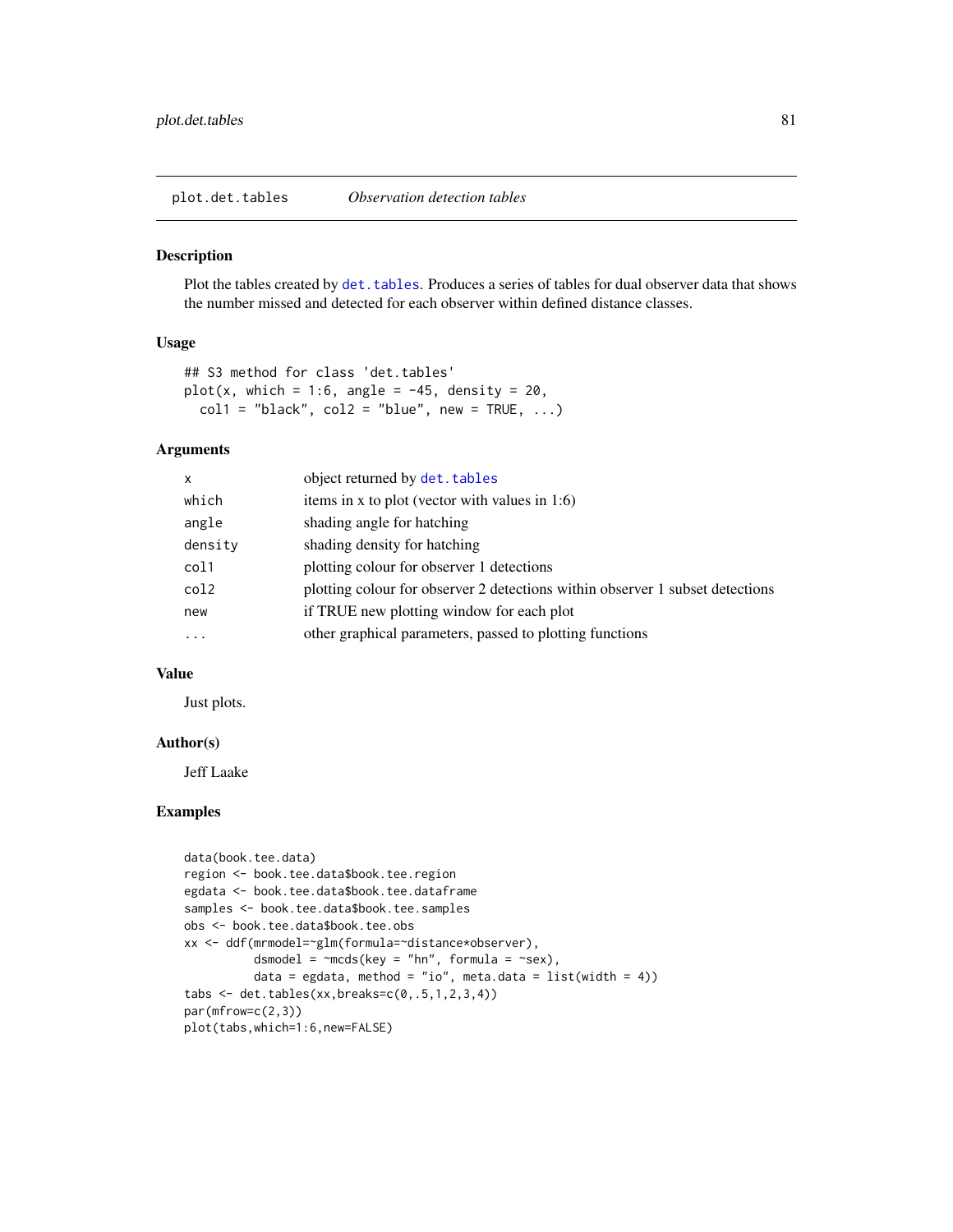<span id="page-81-0"></span>

Plots the fitted detection function(s) with a histogram of the observed distances to compare visually the fitted model and data.

## Usage

```
## S3 method for class 'ds'
plot(x, which = 2, breaks = NULL, nc = NULL,jitter.v = rep(0, 3), showpoints = TRUE, subset = NULL,pl.col = "black", bw.col = grey(0), black.white = FALSE,
 pl.den = rep(20, 1), pl.ang = rep(-45, 1), main = NULL, pages = 0,pdf = FALSE, ylim = NULL, xlab = "Distance", ...)
```

| x           | fitted model from ddf.                                                                                                                                                                                                                                                              |
|-------------|-------------------------------------------------------------------------------------------------------------------------------------------------------------------------------------------------------------------------------------------------------------------------------------|
| which       | index to specify which plots should be produced:                                                                                                                                                                                                                                    |
| 1<br>2      | histogram of observed distances<br>histogram of observed distanes with fitted line and points (default)                                                                                                                                                                             |
| breaks      | user defined breakpoints                                                                                                                                                                                                                                                            |
| nc          | number of equal width bins for histogram                                                                                                                                                                                                                                            |
| jitter.v    | scaling option for plotting points. Jitter is applied to points by multiplying the<br>fitted value by a random draw from a normal distribution with mean 1 and sd<br>jitter. $v[j]$ . Where j=1, 2 corresponds to observer j and j=3 corresponds to<br>pooled/duplicate detections. |
| showpoints  | logical variable; if TRUE plots predicted value for each observation.                                                                                                                                                                                                               |
| subset      | subset of data to plot.                                                                                                                                                                                                                                                             |
| pl.col      | colours plotting colours for obs 1, obs 2 detections.                                                                                                                                                                                                                               |
| bw.col      | grayscale plotting colours for obs 1, obs 2 detections.                                                                                                                                                                                                                             |
| black.white | logical variable; if TRUE plots are grayscale.                                                                                                                                                                                                                                      |
| pl.den      | shading density for plots of obs 1, obs 2 detections.                                                                                                                                                                                                                               |
| pl.ang      | shading angle for plots of obs 1, obs 2 detections.                                                                                                                                                                                                                                 |
| main        | user-specfied plot title.                                                                                                                                                                                                                                                           |
| pages       | the number of pages over which to spread the plots. For example, if pages=1<br>then all plots will be displayed on one page. Default is 0, which prompts the<br>user for the next plot to be displayed.                                                                             |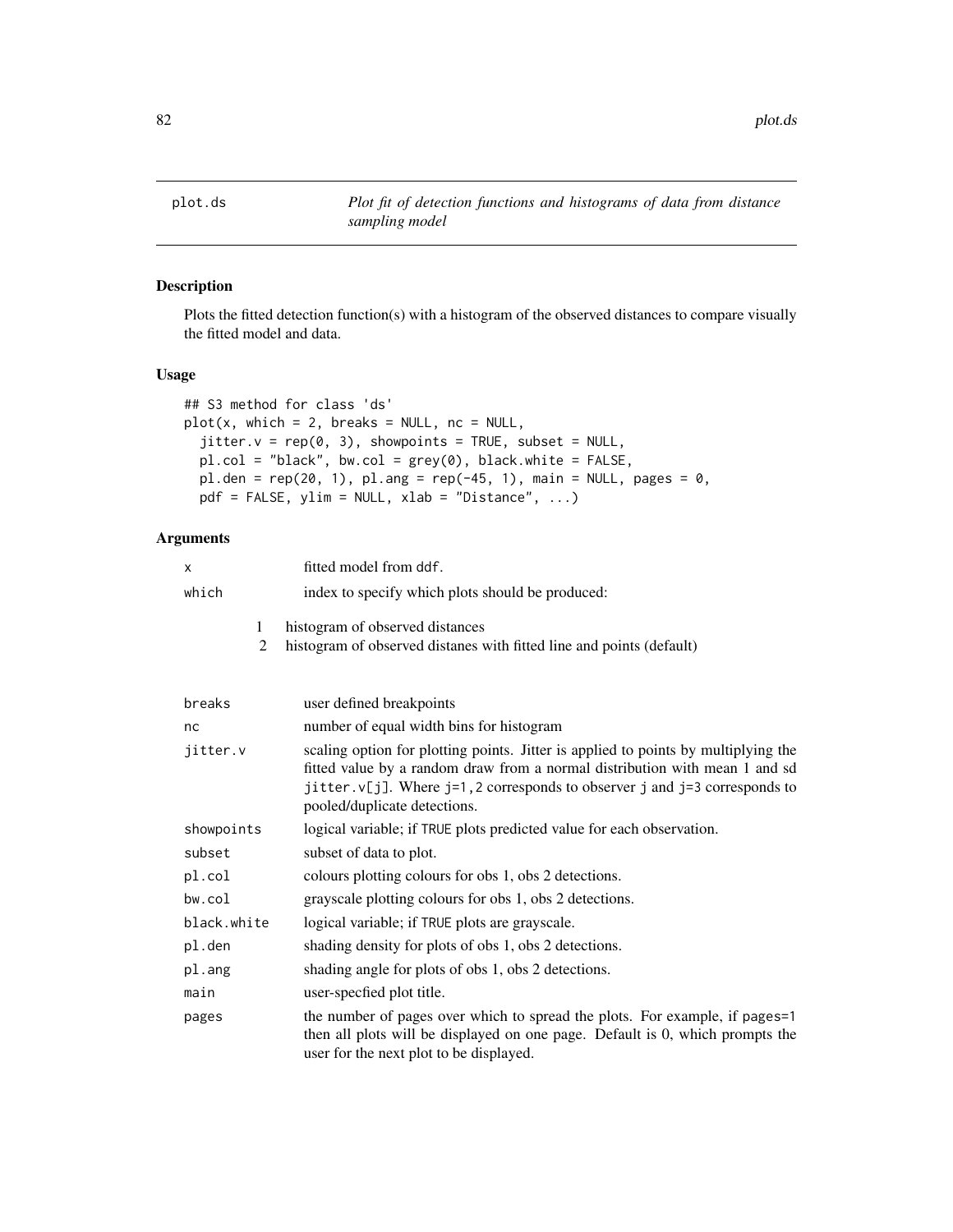#### plot.ds 83

| pdf      | plot the histogram of distances with the PDF of the probability of detection<br>overlaid. Ignored (with warning) for line transect models. |
|----------|--------------------------------------------------------------------------------------------------------------------------------------------|
| vlim     | user-specified y axis limits.                                                                                                              |
| xlab     | label for the x axis.                                                                                                                      |
| $\cdots$ | other graphical parameters, passed to the plotting functions (plot, hist, lines,<br>points, etc).                                          |

## Details

The structure of the histogram can be controlled by the user-defined arguments nc or breaks. The observation specific detection probabilities along with the line representing the fitted average detection probability.

It is not intended for the user to call plot.ds but its arguments are documented here. Instead the generic plot command should be used and it will call the appropriate function based on the class of the ddf object.

#### Value

Just plots.

# Author(s)

Jeff Laake, Jon Bishop, David Borchers, David L Miller

#### Examples

```
# fit a model to the tee data
data(book.tee.data)
egdata <- book.tee.data$book.tee.dataframe
xx <- ddf(dsmodel=~mcds(key="hn", formula=~sex),
          data=egdata[egdata$observer==1, ],
          method="ds", meta.data=list(width=4))
# not showing predicted probabilities
plot(xx, breaks=c(0, 0.5, 1, 2, 3, 4), showpoints=FALSE)
# two subsets
plot(xx, breaks=c(0, 0.5, 1, 2, 3, 4), subset=sex==0)
plot(xx, breaks=c(0, 0.5, 1, 2, 3, 4), subset=sex==1)
# put both plots on one page
plot(xx, breaks=c(0, 0.5, 1, 2, 3, 4), pages=1, which=1:2)
```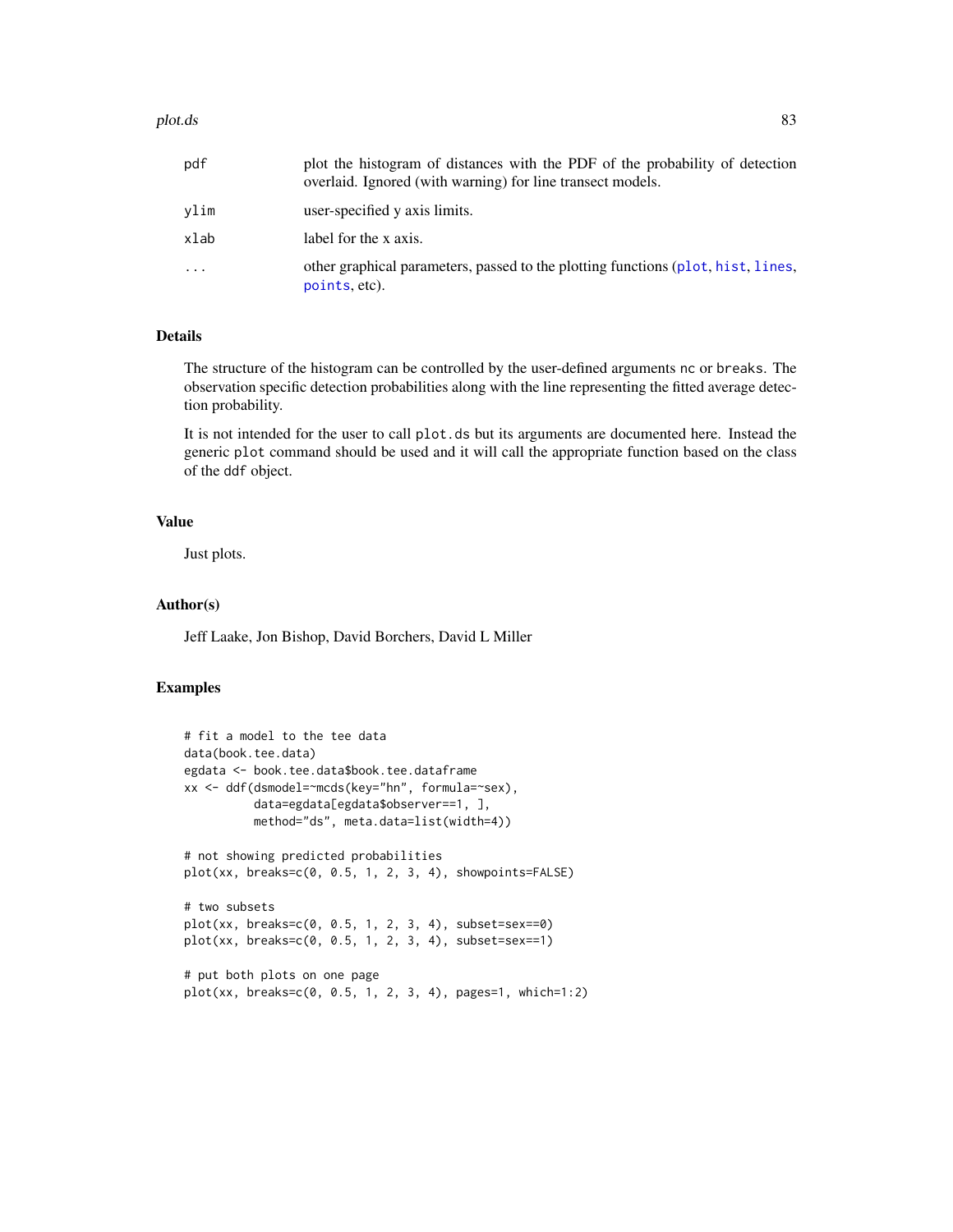84 plot.io

plot.io *Plot fit of detection functions and histograms of data from distance sampling independent observer (*io*) model*

#### Description

Plots the fitted detection functions for a distance sampling model and histograms of the distances (for unconditional detection functions) or proportion of observations detected within distance intervals (for conditional detection functions) to compare visually the fitted model and data.

## Usage

```
## S3 method for class 'io'
plot(x, which = 1:6, breaks = NULL, nc = NULL,maintitle = "", showlines = TRUE, showpoints = TRUE, ylim = c(\theta, 1),
  angle = -45, density = 20, col = "black", jitter = NULL,
  divisions = 25, pages = 0, xlab = "Distance",
 ylab = "Detection probability", subtitle = TRUE, \ldots)
```

| X          | fitted model from ddf                                                                                                                                                                                                                                                                                                                                     |  |
|------------|-----------------------------------------------------------------------------------------------------------------------------------------------------------------------------------------------------------------------------------------------------------------------------------------------------------------------------------------------------------|--|
| which      | index to specify which plots should be produced.                                                                                                                                                                                                                                                                                                          |  |
|            | $\mathbf{1}$<br>Plot primary unconditional detection function<br>Plot secondary unconditional detection function<br>2<br>3<br>Plot pooled unconditional detection function<br>Plot duplicate unconditional detection function<br>$\overline{4}$<br>Plot primary conditional detection function<br>5<br>Plot secondary conditional detection function<br>6 |  |
|            | Note that the order of which is ignored and plots are produced in the above order.                                                                                                                                                                                                                                                                        |  |
| breaks     | user define breakpoints                                                                                                                                                                                                                                                                                                                                   |  |
| nc         | number of equal-width bins for histogram                                                                                                                                                                                                                                                                                                                  |  |
| maintitle  | main title line for each plot                                                                                                                                                                                                                                                                                                                             |  |
| showlines  | logical variable; if TRUE a line representing the average detection probability is<br>plotted                                                                                                                                                                                                                                                             |  |
| showpoints | logical variable; if TRUE plots predicted value for each observation                                                                                                                                                                                                                                                                                      |  |
| ylim       | range of y axis; defaults to $(0,1)$                                                                                                                                                                                                                                                                                                                      |  |
| angle      | shading angle for hatching                                                                                                                                                                                                                                                                                                                                |  |
| density    | shading density for hatching                                                                                                                                                                                                                                                                                                                              |  |
| col        | plotting colour                                                                                                                                                                                                                                                                                                                                           |  |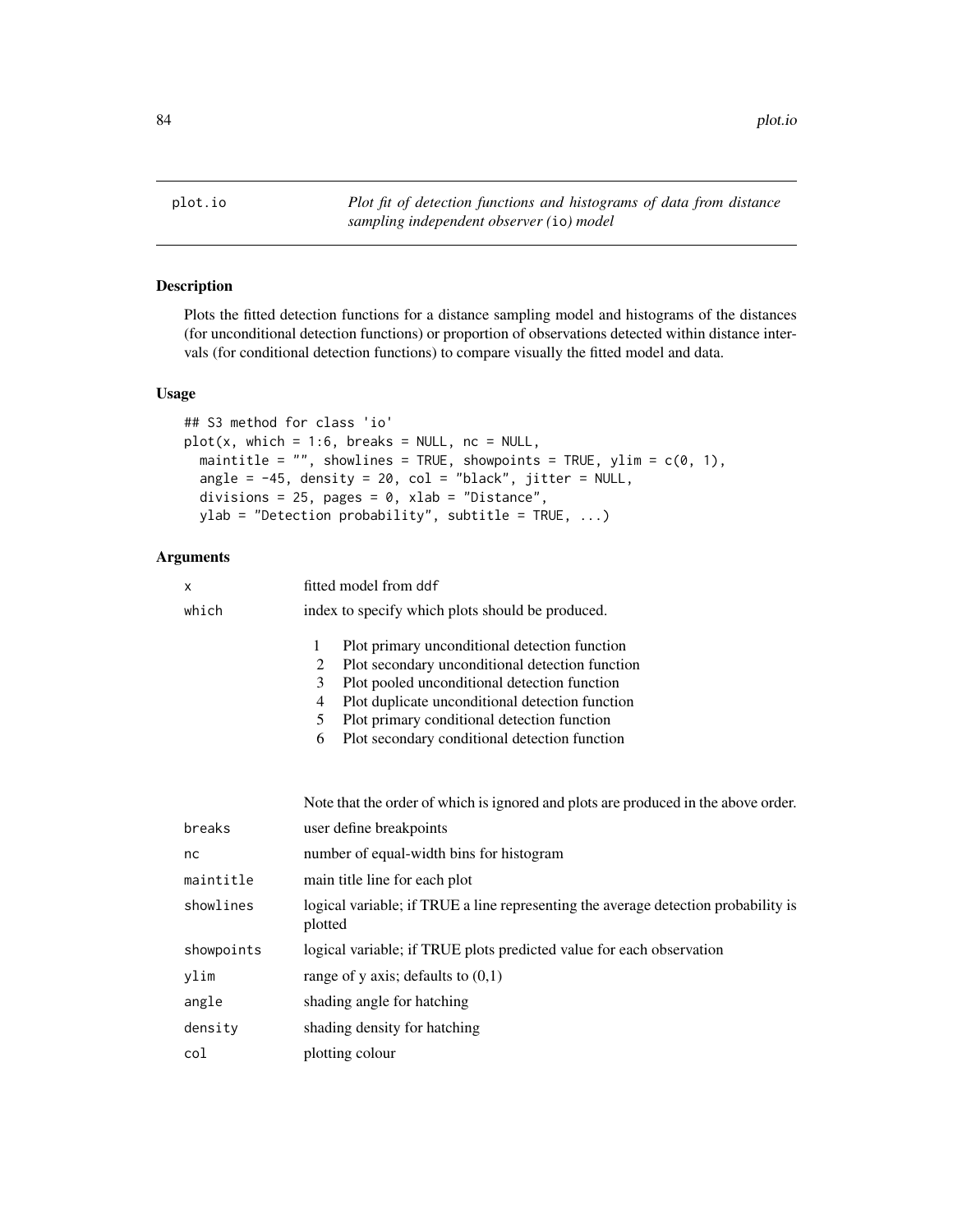#### plot.io and the set of the set of the set of the set of the set of the set of the set of the set of the set of

| jitter    | scaling option for plotting points. Jitter is applied to points by multiplying the<br>fitted value by a random draw from a normal distribution with mean 1 and sd<br><i>jitter.</i>                     |
|-----------|---------------------------------------------------------------------------------------------------------------------------------------------------------------------------------------------------------|
| divisions | number of divisions for averaging line values; $\text{default} = 25$                                                                                                                                    |
| pages     | the number of pages over which to spread the plots. For example, if pages=1<br>then all plots will be displayed on one page. Default is 0, which prompts the<br>user for the next plot to be displayed. |
| xlab      | label for x-axis                                                                                                                                                                                        |
| vlab      | label for y-axis                                                                                                                                                                                        |
| subtitle  | if TRUE, shows plot type as sub-title                                                                                                                                                                   |
|           | other graphical parameters, passed to the plotting functions (plot, hist, lines,<br>points, etc)                                                                                                        |

# Details

The structure of the histogram can be controlled by the user-defined arguments nc or breaks. The observation specific detection probabilities along with the line representing the fitted average detection probability.

It is not intended for the user to call plot.io.fi but its arguments are documented here. Instead the generic plot command should be used and it will call the appropriate function based on the class of the ddf object.

#### Value

Just plots

## Author(s)

Jeff Laake, Jon Bishop, David Borchers, David L Miller

#### Examples

```
library(mrds)
data(book.tee.data)
egdata <- book.tee.data$book.tee.dataframe
result.io <- ddf(dsmodel=~cds(key = "hn"), mrmodel=~glm(~distance),
                 data=egdata, method="io", meta.data=list(width=4))
# just plot everything
plot(result.io)
# Plot primary and secondary unconditional detection functions on one page
# and primary and secondary conditional detection functions on another
```
plot(result.io,which=c(1,2,5,6),pages=2)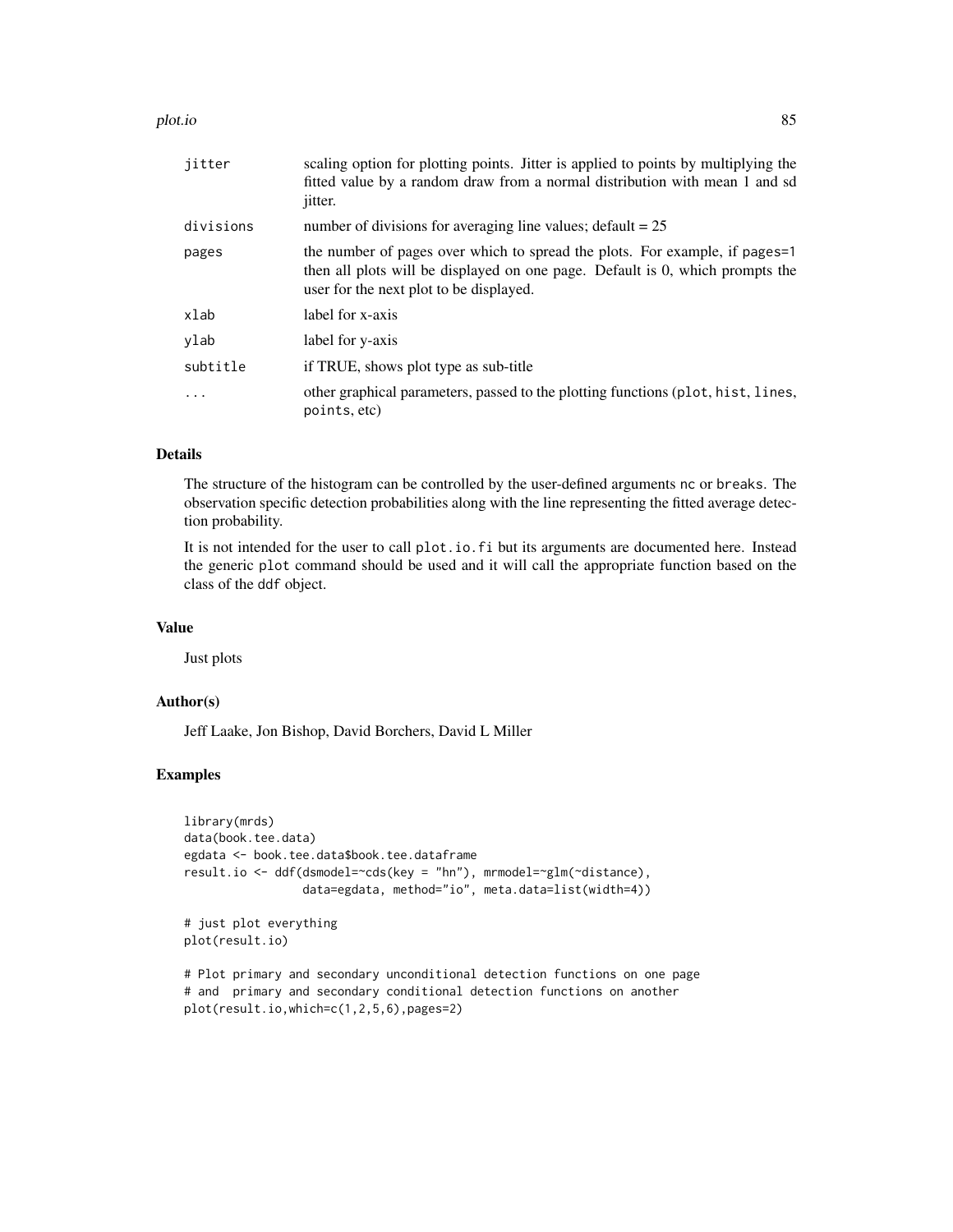Plots the fitted detection functions for a distance sampling model and histograms of the distances (for unconditional detection functions) or proportion of observations detected within distance intervals (for conditional detection functions) to compare visually the fitted model and data.

#### Usage

```
## S3 method for class 'io.fi'
plot(x, which = 1:6, breaks = NULL, nc = NULL,maintitle = "", showlines = TRUE, showpoints = TRUE, ylim = c(0, 1),
  angle = -45, density = 20, col = "black", jitter = NULL,
  divisions = 25, pages = 0, xlab = "Distance",
 ylab = "Detection probability", subtitle = TRUE, \ldots)
```

| x          | fitted model from ddf                                                                                                                                                                                                                                                                                                             |  |
|------------|-----------------------------------------------------------------------------------------------------------------------------------------------------------------------------------------------------------------------------------------------------------------------------------------------------------------------------------|--|
| which      | index to specify which plots should be produced.                                                                                                                                                                                                                                                                                  |  |
|            | Plot primary unconditional detection function<br>1<br>Plot secondary unconditional detection function<br>2<br>Plot pooled unconditional detection function<br>3<br>Plot duplicate unconditional detection function<br>4<br>Plot primary conditional detection function<br>5<br>Plot secondary conditional detection function<br>6 |  |
|            | Note that the order of which is ignored and plots are produced in the above order.                                                                                                                                                                                                                                                |  |
| breaks     | user define breakpoints                                                                                                                                                                                                                                                                                                           |  |
| nc         | number of equal-width bins for histogram                                                                                                                                                                                                                                                                                          |  |
| maintitle  | main title line for each plot                                                                                                                                                                                                                                                                                                     |  |
| showlines  | logical variable; if TRUE a line representing the average detection probability is<br>plotted                                                                                                                                                                                                                                     |  |
| showpoints | logical variable; if TRUE plots predicted value for each observation                                                                                                                                                                                                                                                              |  |
| ylim       | range of y axis; defaults to $(0,1)$                                                                                                                                                                                                                                                                                              |  |
| angle      | shading angle for hatching                                                                                                                                                                                                                                                                                                        |  |
| density    | shading density for hatching                                                                                                                                                                                                                                                                                                      |  |
| col        | plotting colour                                                                                                                                                                                                                                                                                                                   |  |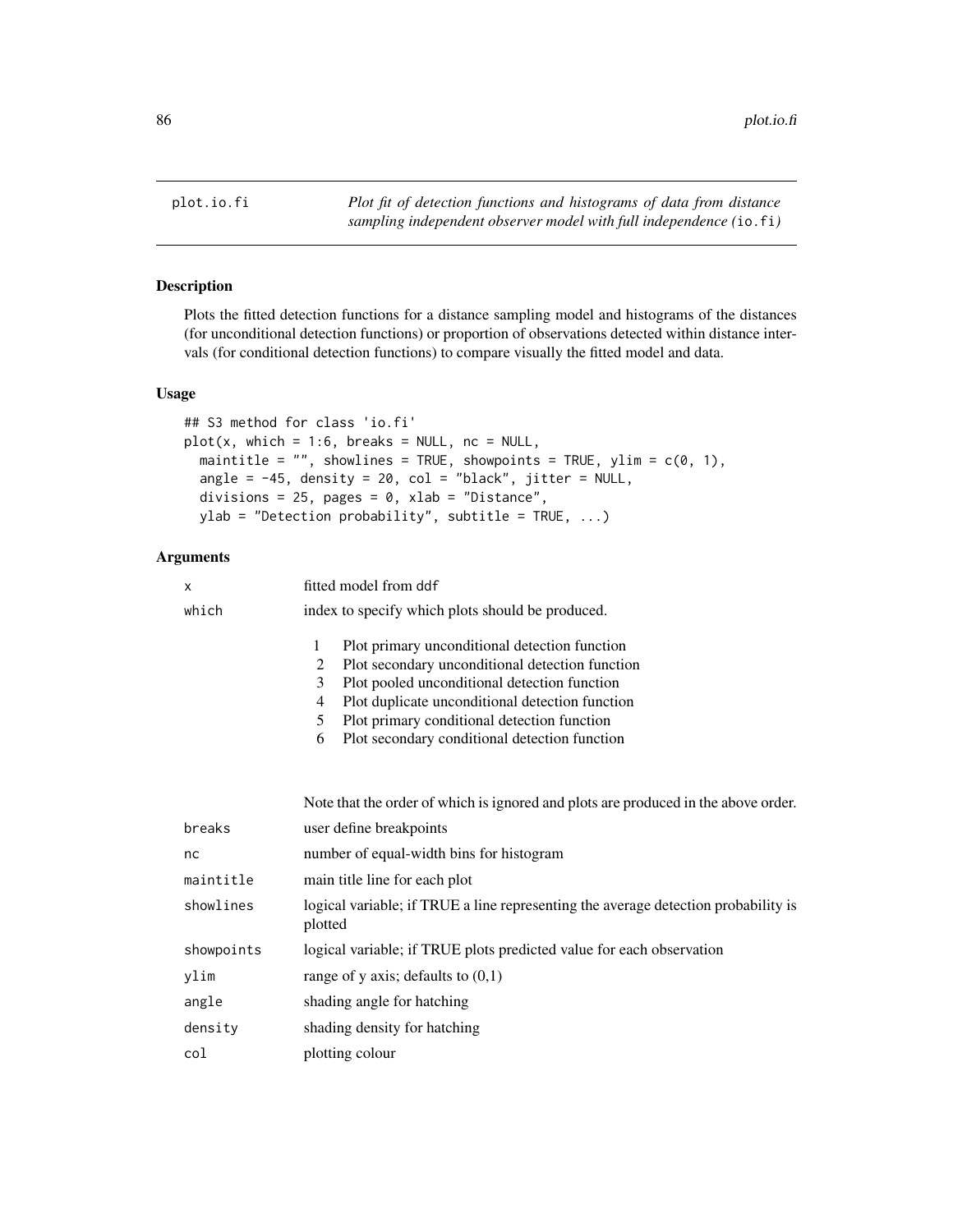#### plot.io.fi 87 and 87 and 87 and 887 and 887 and 887 and 887 and 887 and 887 and 887 and 887 and 887 and 887 and 887 and 887 and 887 and 887 and 887 and 887 and 887 and 887 and 887 and 887 and 888 and 888 and 888 and 888 an

| jitter    | scaling option for plotting points. Jitter is applied to points by multiplying the<br>fitted value by a random draw from a normal distribution with mean 1 and sd<br><i>jitter.</i>                     |
|-----------|---------------------------------------------------------------------------------------------------------------------------------------------------------------------------------------------------------|
| divisions | number of divisions for averaging line values; $\text{default} = 25$                                                                                                                                    |
| pages     | the number of pages over which to spread the plots. For example, if pages=1<br>then all plots will be displayed on one page. Default is 0, which prompts the<br>user for the next plot to be displayed. |
| xlab      | label for x-axis                                                                                                                                                                                        |
| ylab      | label for y-axis                                                                                                                                                                                        |
| subtitle  | if TRUE, shows plot type as sub-title                                                                                                                                                                   |
|           | other graphical parameters, passed to the plotting functions (plot, hist, lines,<br>points, etc)                                                                                                        |

# Details

The structure of the histogram can be controlled by the user-defined arguments nc or breaks. The observation specific detection probabilities along with the line representing the fitted average detection probability.

It is not intended for the user to call plot.io.fi but its arguments are documented here. Instead the generic plot command should be used and it will call the appropriate function based on the class of the ddf object.

#### Value

Just plots.

## Author(s)

Jeff Laake, Jon Bishop, David Borchers, David L Miller

plot(result.io.fi,which=c(1,2,5,6),pages=2)

#### Examples

```
library(mrds)
data(book.tee.data)
egdata <- book.tee.data$book.tee.dataframe
result.io.fi <- ddf(mrmodel=~glm(~distance), data = egdata, method = "io.fi",
             meta.data = list(width = 4)# just plot everything
plot(result.io.fi)
# Plot primary and secondary unconditional detection functions on one page
# and primary and secondary conditional detection functions on another
```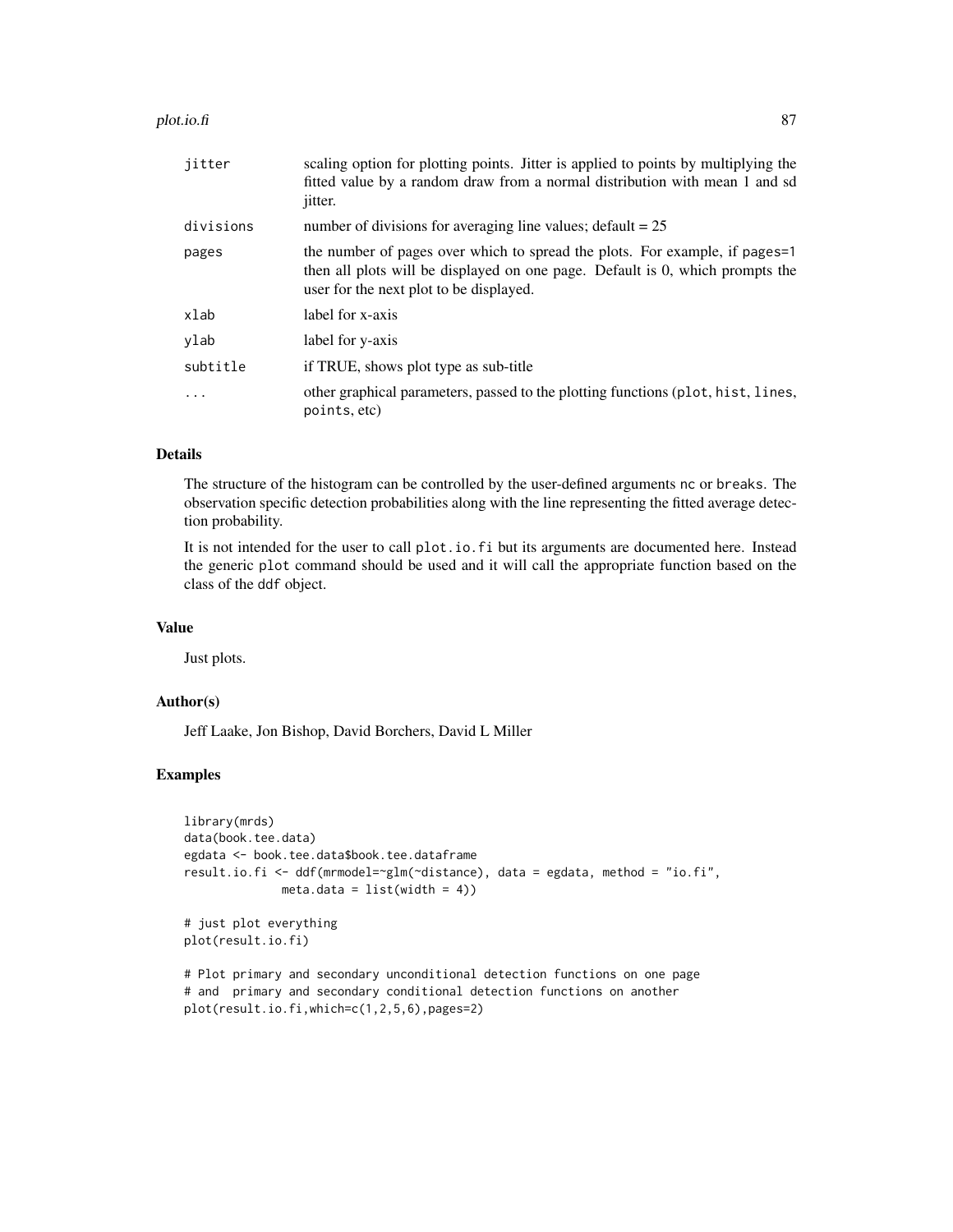This function does the paging, using devAskNewPage(). This means we can just call plots and R will make the prompt for us Warning, this function has side effects! It modifies devAskNewPage!

#### Usage

## S3 method for class 'layout' plot(which, pages)

#### Arguments

| which | which plots are to be created             |
|-------|-------------------------------------------|
| pages | number of pages to span the plots accross |

#### Details

Code is stolen and modified from plot.R in mgcv by Simon Wood

#### Author(s)

David L. Miller, based on code by Simon N. Wood

| plot.rem | Plot fit of detection functions and histograms of data from removal |
|----------|---------------------------------------------------------------------|
|          | distance sampling model                                             |

#### Description

Plots the fitted detection functions for a distance sampling model and histograms of the distances (for unconditional detection functions) or proportion of observations detected within distance intervals (for conditional detection functions) to compare visually the fitted model and data.

#### Usage

```
## S3 method for class 'rem'
plot(x, which = 1:3, breaks = NULL, nc = NULL,maintitle = ", showlines = TRUE, showpoints = TRUE, ylim = c(0, 1),
  angle = -45, density = 20, col = "black", jitter = NULL,
  divisions = 25, pages = 0, xlab = "Distance",
  ylab = "Detection probability", subtitle = TRUE, ...)
```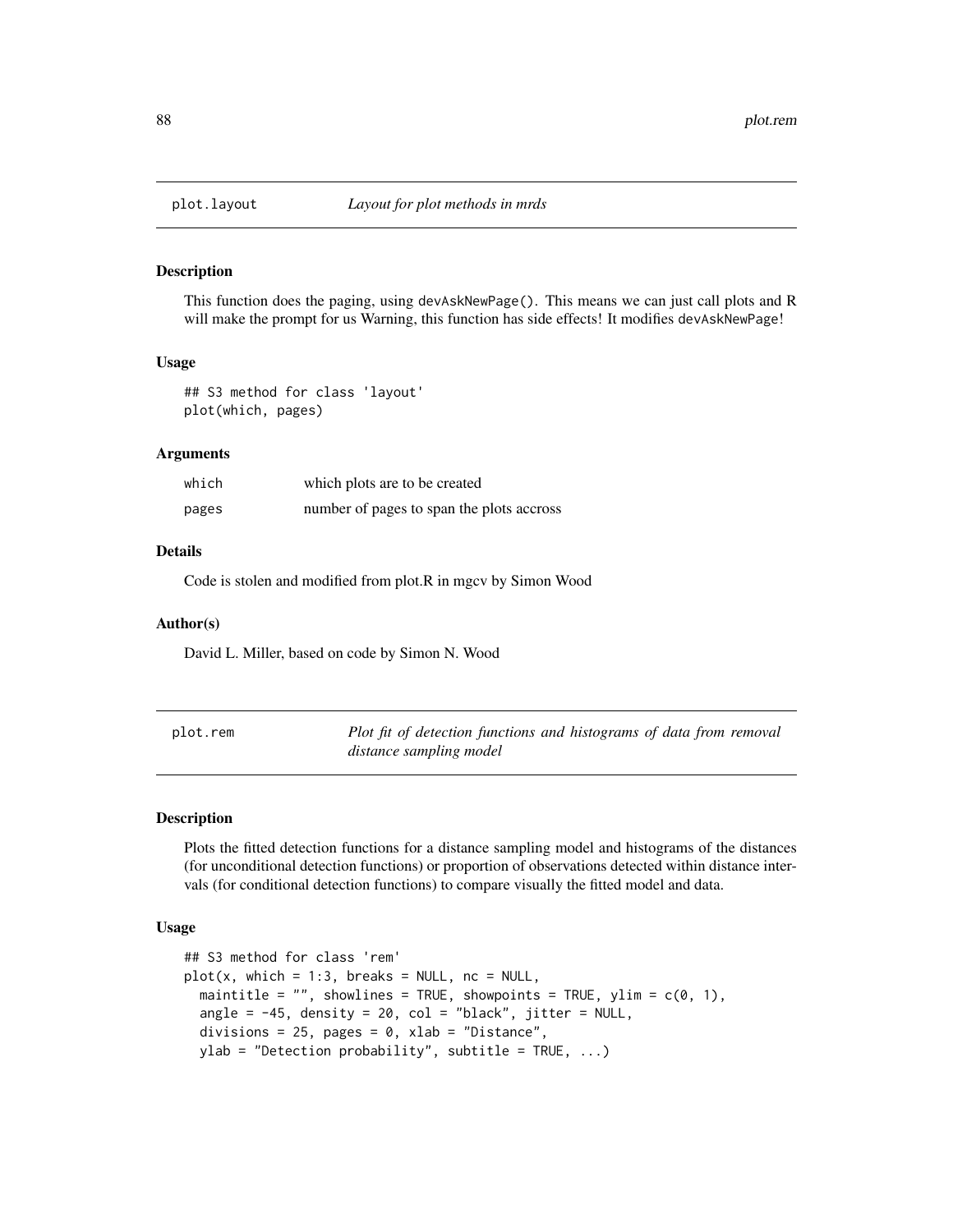#### plot.rem 89

#### Arguments

| x          | fitted model from ddf                                                                                                                                                                                   |
|------------|---------------------------------------------------------------------------------------------------------------------------------------------------------------------------------------------------------|
| which      | index to specify which plots should be produced.                                                                                                                                                        |
|            | $\mathbf{1}$<br>Plot primary unconditional detection function<br>Plot pooled unconditional detection function<br>$\overline{c}$<br>3<br>Plot conditional (1 2) detection function                       |
| breaks     | user define breakpoints                                                                                                                                                                                 |
| nc         | number of equal-width bins for histogram                                                                                                                                                                |
| maintitle  | main title line for each plot                                                                                                                                                                           |
| showlines  | logical variable; if TRUE a line representing the average detection probability is<br>plotted                                                                                                           |
| showpoints | logical variable; if TRUE plots predicted value for each observation                                                                                                                                    |
| ylim       | range of y axis; defaults to $(0,1)$                                                                                                                                                                    |
| angle      | shading angle for hatching                                                                                                                                                                              |
| density    | shading density for hatching                                                                                                                                                                            |
| col        | plotting colour                                                                                                                                                                                         |
| jitter     | scaling option for plotting points. Jitter is applied to points by multiplying the<br>fitted value by a random draw from a normal distribution with mean 1 and sd<br>jitter.                            |
| divisions  | number of divisions for averaging line values; $default = 25$                                                                                                                                           |
| pages      | the number of pages over which to spread the plots. For example, if pages=1<br>then all plots will be displayed on one page. Default is 0, which prompts the<br>user for the next plot to be displayed. |
| xlab       | label for x-axis                                                                                                                                                                                        |
| ylab       | label for y-axis                                                                                                                                                                                        |
| subtitle   | if TRUE, shows plot type as sub-title                                                                                                                                                                   |
| $\cdots$   | other graphical parameters, passed to the plotting functions (plot, hist, lines,<br>points, etc)                                                                                                        |

## Details

The structure of the histogram can be controlled by the user-defined arguments nc or breaks. The observation specific detection probabilities along with the line representing the fitted average detection probability.

It is not intended for the user to call plot.rem but its arguments are documented here. Instead the generic plot command should be used and it will call the appropriate function based on the class of the ddf object.

# Author(s)

Jeff Laake, Jon Bishop, David Borchers, David L Miller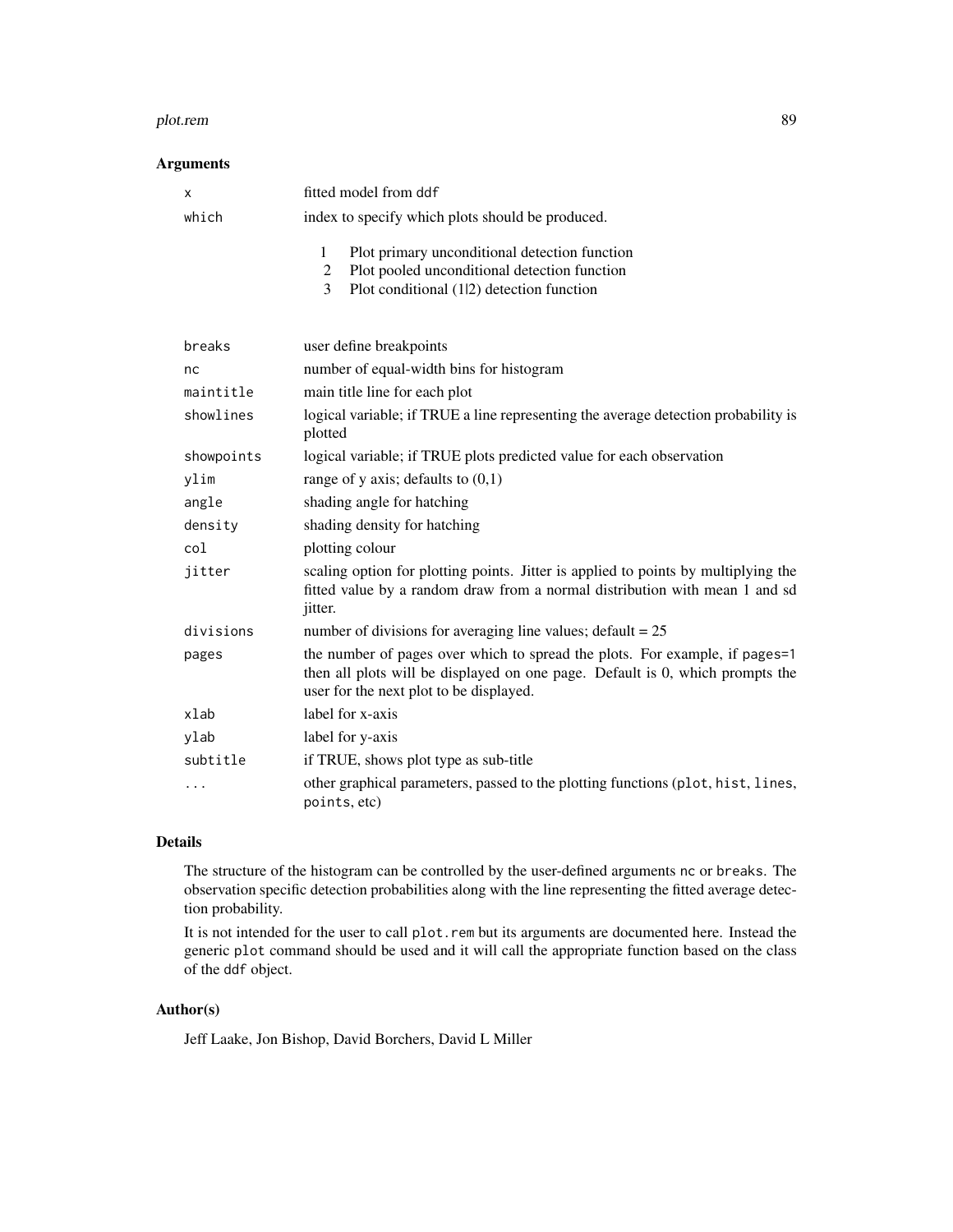plot.rem.fi *Plot fit of detection functions and histograms of data from removal distance sampling model*

#### Description

Plots the fitted detection functions for a distance sampling model and histograms of the distances (for unconditional detection functions) or proportion of observations detected within distance intervals (for conditional detection functions) to compare visually the fitted model and data.

#### Usage

```
## S3 method for class 'rem.fi'
plot(x, which = 1:3, breaks = NULL, nc = NULL,maintitle = "", showlines = TRUE, showpoints = TRUE, ylim = c(0, 1),
  angle = -45, density = 20, col = "black", jitter = NULL,
  divisions = 25, pages = 0, xlab = "Distance",
 ylab = "Detection probability", subtitle = TRUE, ...)
```

| X          | fitted model from ddf                                                                                                                                                       |
|------------|-----------------------------------------------------------------------------------------------------------------------------------------------------------------------------|
| which      | index to specify which plots should be produced.                                                                                                                            |
|            | $\mathbf{1}$<br>Plot primary unconditional detection function<br>Plot pooled unconditional detection function<br>2<br>3<br>Plot conditional (12) detection function         |
| breaks     | user defined breakpoints                                                                                                                                                    |
| nc         | number of equal-width bins for histogram                                                                                                                                    |
| maintitle  | main title line for each plot                                                                                                                                               |
| showlines  | logical variable; if TRUE a line representing the average detection probability is<br>plotted                                                                               |
| showpoints | logical variable; if TRUE plots predicted value for each observation                                                                                                        |
| ylim       | range of y axis; defaults to $(0,1)$                                                                                                                                        |
| angle      | shading angle for hatching                                                                                                                                                  |
| density    | shading density for hatching                                                                                                                                                |
| col        | plotting colour                                                                                                                                                             |
| jitter     | scaling option for plotting points. Jitter is applied to points by multiplying the<br>fitted value by a random draw from a normal distribution with mean 1 and sd<br>jitter |
| divisions  | number of divisions for averaging line values; $\text{default} = 25$                                                                                                        |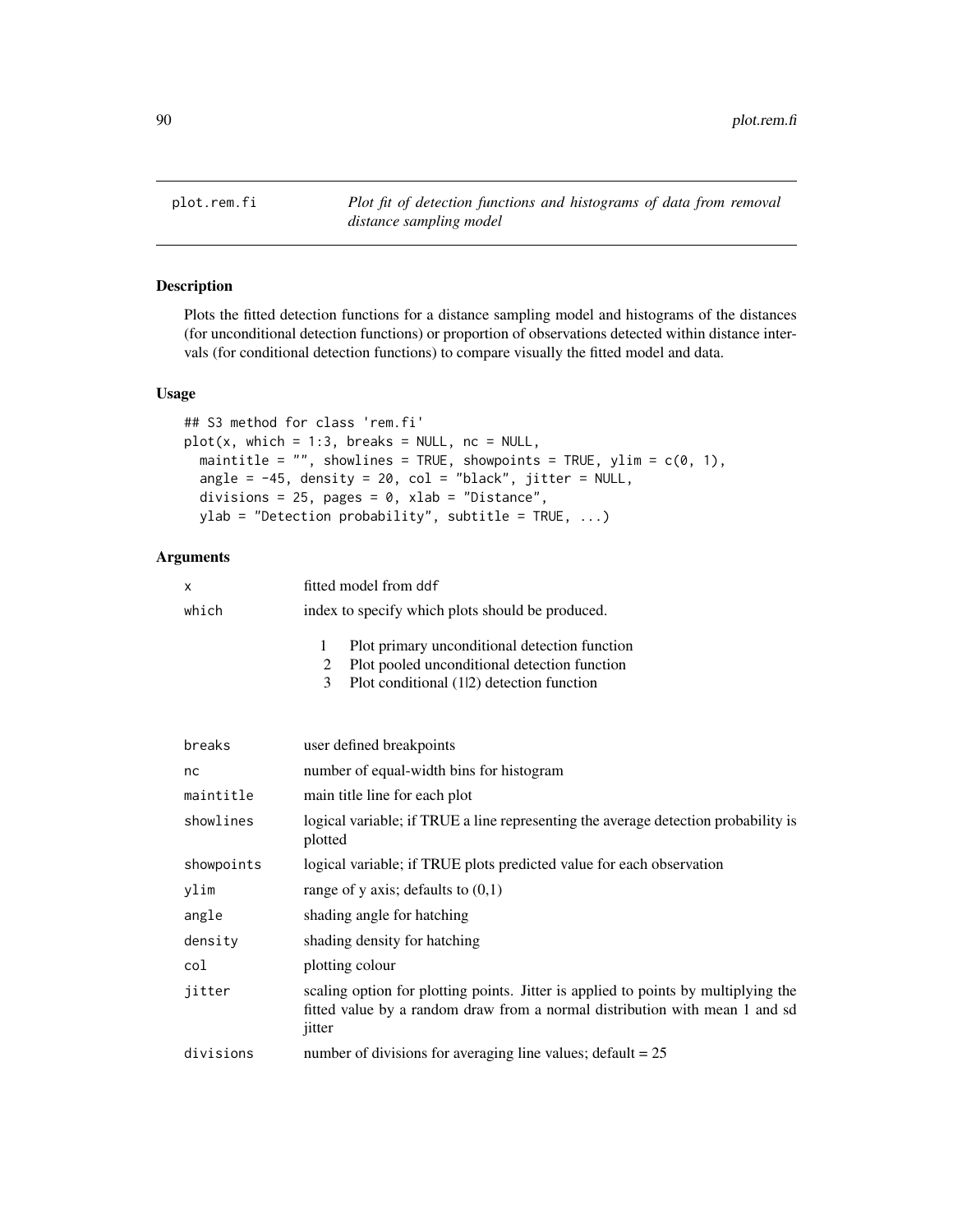#### plot.trial 91

| pages                   | the number of pages over which to spread the plots. For example, if pages=1<br>then all plots will be displayed on one page. Default is 0, which prompts the<br>user for the next plot to be displayed. |
|-------------------------|---------------------------------------------------------------------------------------------------------------------------------------------------------------------------------------------------------|
| xlab                    | label for x-axis                                                                                                                                                                                        |
| ylab                    | label for y-axis                                                                                                                                                                                        |
| subtitle                | if TRUE, shows plot type as sub-title                                                                                                                                                                   |
| $\cdot$ $\cdot$ $\cdot$ | other graphical parameters, passed to the plotting functions (plot, hist, lines,<br>points, etc)                                                                                                        |

## Details

The structure of the histogram can be controlled by the user-defined arguments nc or breaks. The observation specific detection probabilities along with the line representing the fitted average detection probability.

It is not intended for the user to call plot.rem.fi but its arguments are documented here. Instead the generic plot command should be used and it will call the appropriate function based on the class of the ddf object.

#### Author(s)

Jeff Laake, Jon Bishop, David Borchers, David L Miller

| plot.trial | Plot fit of detection functions and histograms of data from distance |
|------------|----------------------------------------------------------------------|
|            | sampling trial observer model                                        |

# Description

Plots the fitted detection functions for a distance sampling model and histograms of the distances (for unconditional detection functions) or proportion of observations detected within distance intervals (for conditional detection functions) to compare visually the fitted model and data.

#### Usage

```
## S3 method for class 'trial'
plot(x, which = 1:2, breaks = NULL, nc = NULL,maintitle = ", showlines = TRUE, showpoints = TRUE, ylim = c(0, 1),
 angle = -45, density = 20, col = "black", jitter = NULL,
 divisions = 25, pages = 0, xlab = "Distance",
 ylab = "Detection probability", subtitle = TRUE, ...)
```

| $\boldsymbol{\mathsf{x}}$ | fitted model from ddf                            |
|---------------------------|--------------------------------------------------|
| which                     | index to specify which plots should be produced. |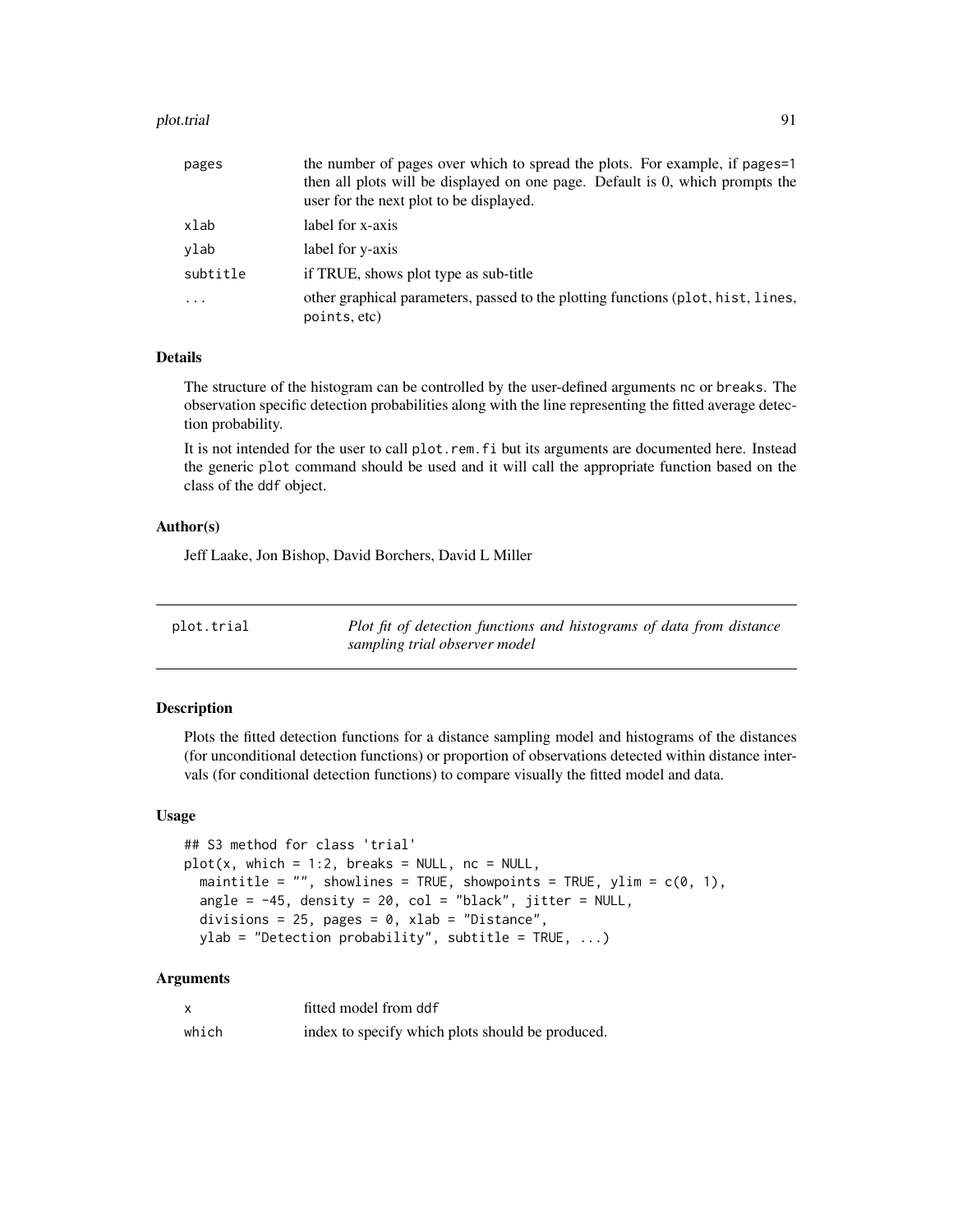#### 92 plot.trial

# 1 Unconditional detection function for observer 1

2 Conditional detection function plot (1|2)

| breaks     | user define breakpoints                                                                                                                                                                                 |
|------------|---------------------------------------------------------------------------------------------------------------------------------------------------------------------------------------------------------|
| nc         | number of equal-width bins for histogram                                                                                                                                                                |
| maintitle  | main title line for each plot                                                                                                                                                                           |
| showlines  | logical variable; if TRUE a line representing the average detection probability is<br>plotted                                                                                                           |
| showpoints | logical variable; if TRUE plots predicted value for each observation                                                                                                                                    |
| ylim       | range of y axis; defaults to $(0,1)$                                                                                                                                                                    |
| angle      | shading angle for hatching                                                                                                                                                                              |
| density    | shading density for hatching                                                                                                                                                                            |
| col        | plotting colour                                                                                                                                                                                         |
| jitter     | scaling option for plotting points. Jitter is applied to points by multiplying the<br>fitted value by a random draw from a normal distribution with mean 1 and sd<br>jitter.                            |
| divisions  | number of divisions for averaging line values; $\text{default} = 25$                                                                                                                                    |
| pages      | the number of pages over which to spread the plots. For example, if pages=1<br>then all plots will be displayed on one page. Default is 0, which prompts the<br>user for the next plot to be displayed. |
| xlab       | label for x-axis                                                                                                                                                                                        |
| ylab       | label for y-axis                                                                                                                                                                                        |
| subtitle   | if TRUE, shows plot type as sub-title                                                                                                                                                                   |
|            | other graphical parameters, passed to the plotting functions (plot, hist, lines,<br>points, etc)                                                                                                        |

# Details

The structure of the histogram can be controlled by the user-defined arguments nc or breaks. The observation specific detection probabilities along with the line representing the fitted average detection probability.

It is not intended for the user to call plot.io.fi but its arguments are documented here. Instead the generic plot command should be used and it will call the appropriate function based on the class of the ddf object.

## Author(s)

Jeff Laake, Jon Bishop, David Borchers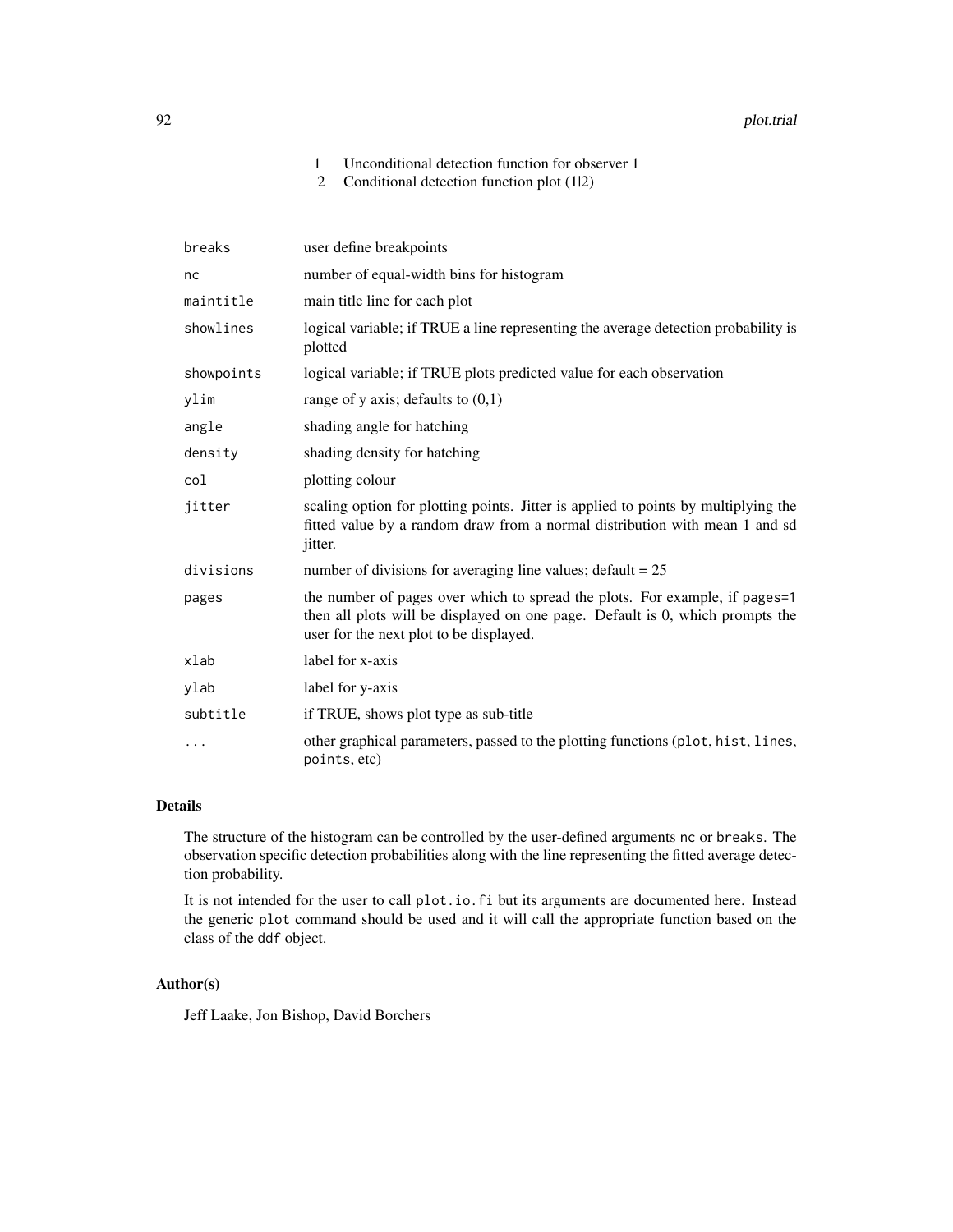plot.trial.fi *Plot fit of detection functions and histograms of data from distance sampling trial observer model*

#### Description

Plots the fitted detection functions for a distance sampling model and histograms of the distances (for unconditional detection functions) or proportion of observations detected within distance intervals (for conditional detection functions) to compare visually the fitted model and data.

## Usage

```
## S3 method for class 'trial.fi'
plot(x, which = 1:2, breaks = NULL, nc = NULL,maintitle = "", showlines = TRUE, showpoints = TRUE, ylim = c(0, 1),
  angle = -45, density = 20, col = "black", jitter = NULL,
  divisions = 25, pages = 0, xlab = "Distance",
 ylab = "Detection probability", subtitle = TRUE, \ldots)
```

| X          | fitted model from ddf                                                                                                                                                               |  |  |
|------------|-------------------------------------------------------------------------------------------------------------------------------------------------------------------------------------|--|--|
| which      | index to specify which plots should be produced.                                                                                                                                    |  |  |
|            | 1<br>Unconditional detection function for observer 1<br>2<br>Conditional detection function plot (12)                                                                               |  |  |
| breaks     | user define breakpoints                                                                                                                                                             |  |  |
| nc         | number of equal-width bins for histogram                                                                                                                                            |  |  |
| maintitle  | main title line for each plot                                                                                                                                                       |  |  |
| showlines  | logical variable; if TRUE a line representing the average detection probability is<br>plotted                                                                                       |  |  |
| showpoints | logical variable; if TRUE plots predicted value for each observation                                                                                                                |  |  |
| ylim       | range of y axis; defaults to $(0,1)$                                                                                                                                                |  |  |
| angle      | shading angle for hatching                                                                                                                                                          |  |  |
| density    | shading density for hatching                                                                                                                                                        |  |  |
| col        | plotting colour                                                                                                                                                                     |  |  |
| jitter     | scaling option for plotting points. Jitter is applied to points by multiplying the<br>fitted value by a random draw from a normal distribution with mean 1 and sd<br><i>jitter.</i> |  |  |
| divisions  | number of divisions for averaging line values; $\text{default} = 25$                                                                                                                |  |  |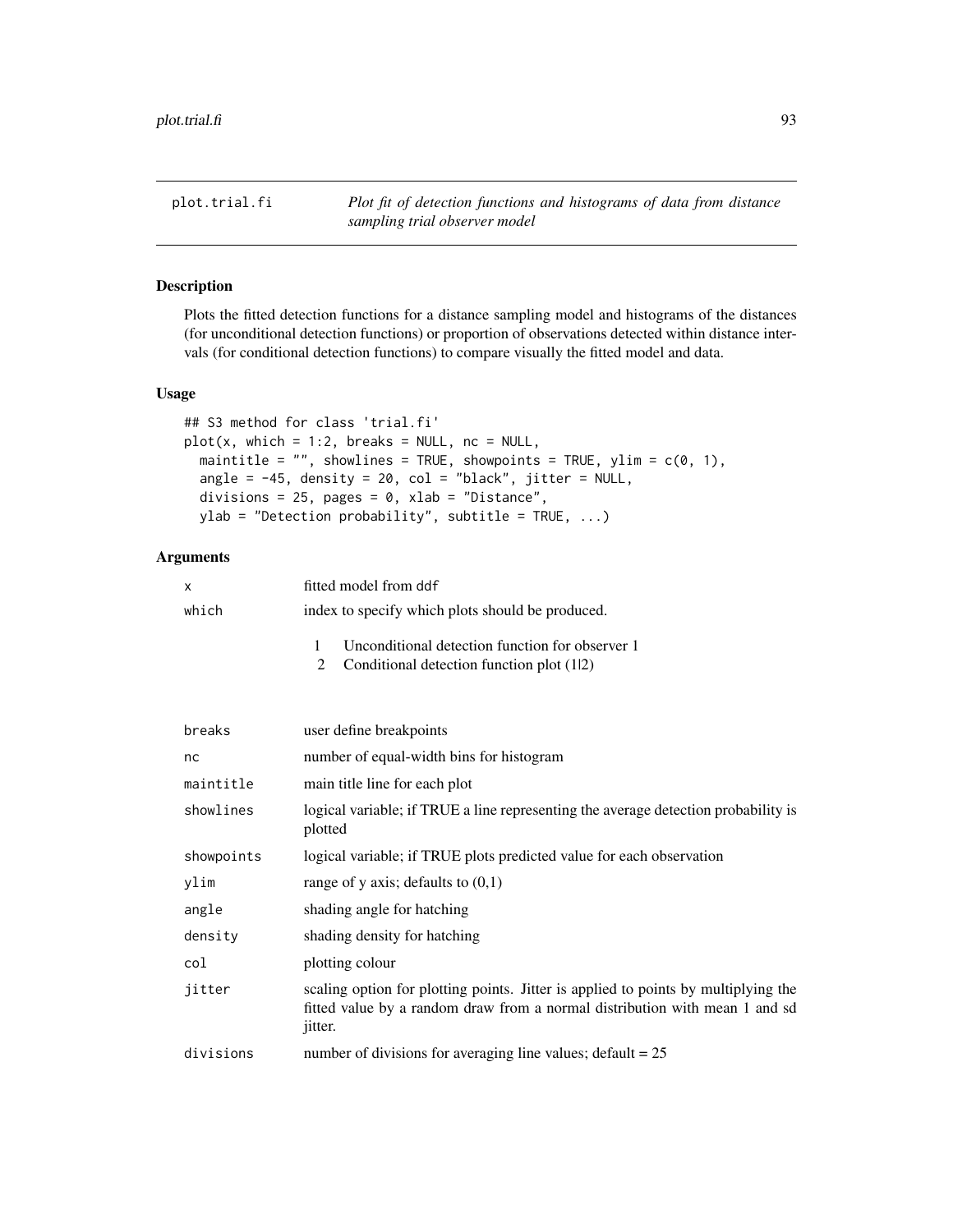| the number of pages over which to spread the plots. For example, if pages=1<br>then all plots will be displayed on one page. Default is 0, which prompts the<br>user for the next plot to be displayed. |
|---------------------------------------------------------------------------------------------------------------------------------------------------------------------------------------------------------|
| label for x-axis                                                                                                                                                                                        |
| label for y-axis                                                                                                                                                                                        |
| if TRUE, shows plot type as sub-title                                                                                                                                                                   |
| other graphical parameters, passed to the plotting functions (plot, hist, lines,<br>points, etc)                                                                                                        |
|                                                                                                                                                                                                         |

# Details

The structure of the histogram can be controlled by the user-defined arguments nc or breaks. The observation specific detection probabilities along with the line representing the fitted average detection probability.

It is not intended for the user to call plot.io.fi but its arguments are documented here. Instead the generic plot command should be used and it will call the appropriate function based on the class of the ddf object.

#### Author(s)

Jeff Laake, Jon Bishop, David Borchers

plot\_cond *Plot conditional detection function from distance sampling model*

#### Description

Plot proportion of observations detected within distance intervals (for conditional detection functions) to compare visually the fitted model and data. Internal function called by plot methods.

#### Usage

```
plot_cond(obs, xmat, gxvalues, model, nc, breaks, finebr, showpoints, showlines,
 maintitle, ylim, angle = -45, density = 20, col = "black",
  jitter = NULL, xlab = "Distance", ylab = "Detection probability",
  subtitle = TRUE, ...
```

| obs      | obsever code                                   |
|----------|------------------------------------------------|
| xmat     | processed data                                 |
| gxvalues | detection function values for each observation |
| model    | fitted model from ddf                          |
| nc       | number of equal-width bins for histogram       |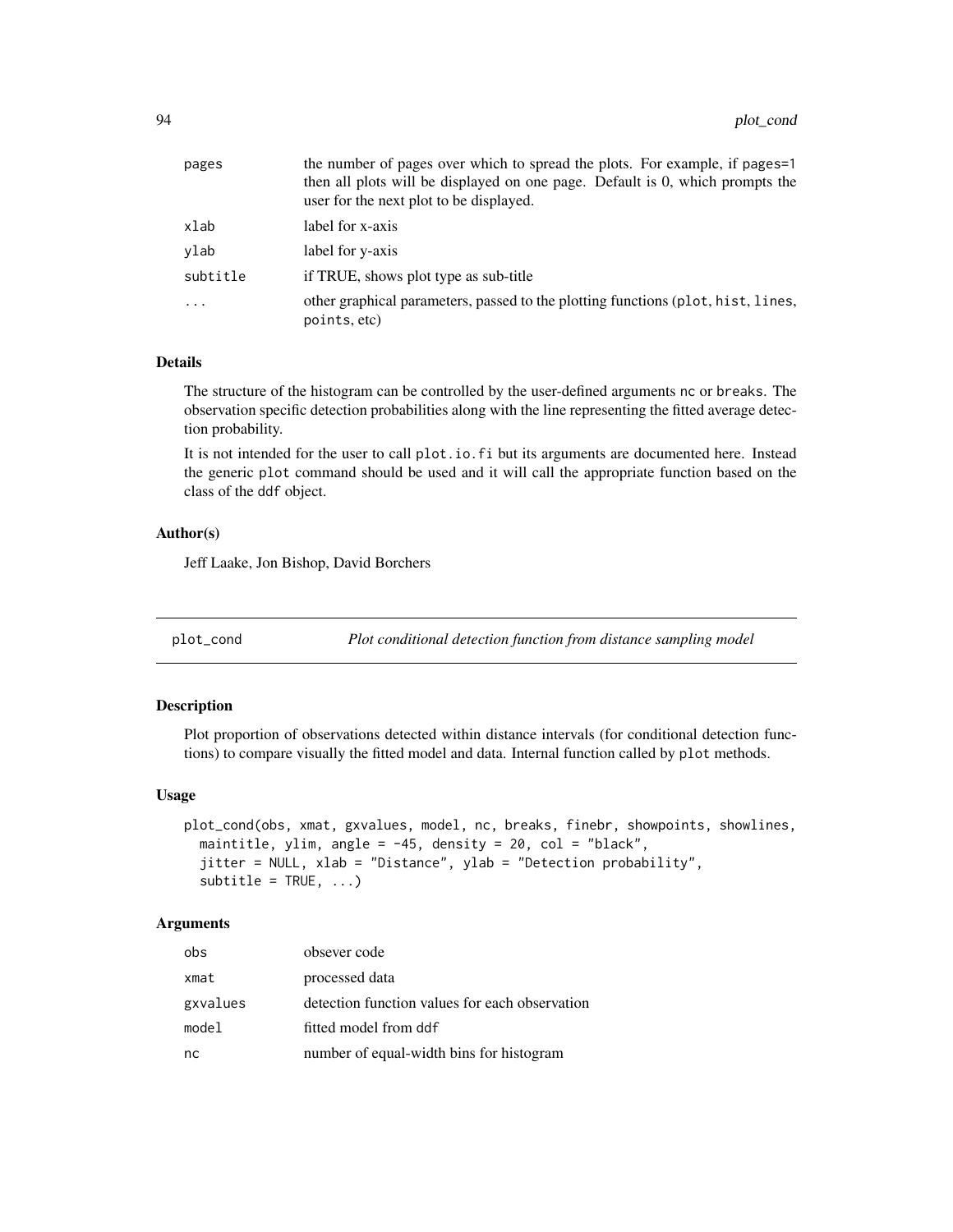# plot\_uncond 95

| breaks     | user define breakpoints                                                                                                                                                      |
|------------|------------------------------------------------------------------------------------------------------------------------------------------------------------------------------|
| finebr     | fine break values over which line is averaged                                                                                                                                |
| showpoints | logical variable; if TRUE plots predicted value for each observation                                                                                                         |
| showlines  | logical variable; if TRUE plots average predicted value line                                                                                                                 |
| maintitle  | main title line for each plot                                                                                                                                                |
| ylim       | range of y axis (default $c(0,1)$ )                                                                                                                                          |
| angle      | shading angle for hatching                                                                                                                                                   |
| density    | shading density for hatching                                                                                                                                                 |
| col        | plotting colour                                                                                                                                                              |
| jitter     | scaling option for plotting points. Jitter is applied to points by multiplying the<br>fitted value by a random draw from a normal distribution with mean 1 and sd<br>jitter. |
| xlab       | label for x-axis                                                                                                                                                             |
| ylab       | label for y-axis                                                                                                                                                             |
| subtitle   | if TRUE, shows plot type as sub-title                                                                                                                                        |
| .          | other graphical parameters, passed to the plotting functions (plot, hist, lines,<br>points, etc)                                                                             |

## Author(s)

Jeff Laake, Jon Bishop, David Borchers

plot\_uncond *Plot unconditional detection function from distance sampling model*

# Description

Plots unconditional detection function for observer=obs observations overlays histrogram, average detection function and values for individual observations data. Internal function called by plot methods.

#### Usage

```
plot_uncond(model, obs, xmat, gxvalues, nc, finebr, breaks, showpoints,
  showlines, maintitle, ylim, return.lines = FALSE, angle = -45,
  density = 20, col = "black", jitter = NULL, xlab = "Distance",
 ylab = "Detection probability", subtitle = TRUE, ...)
```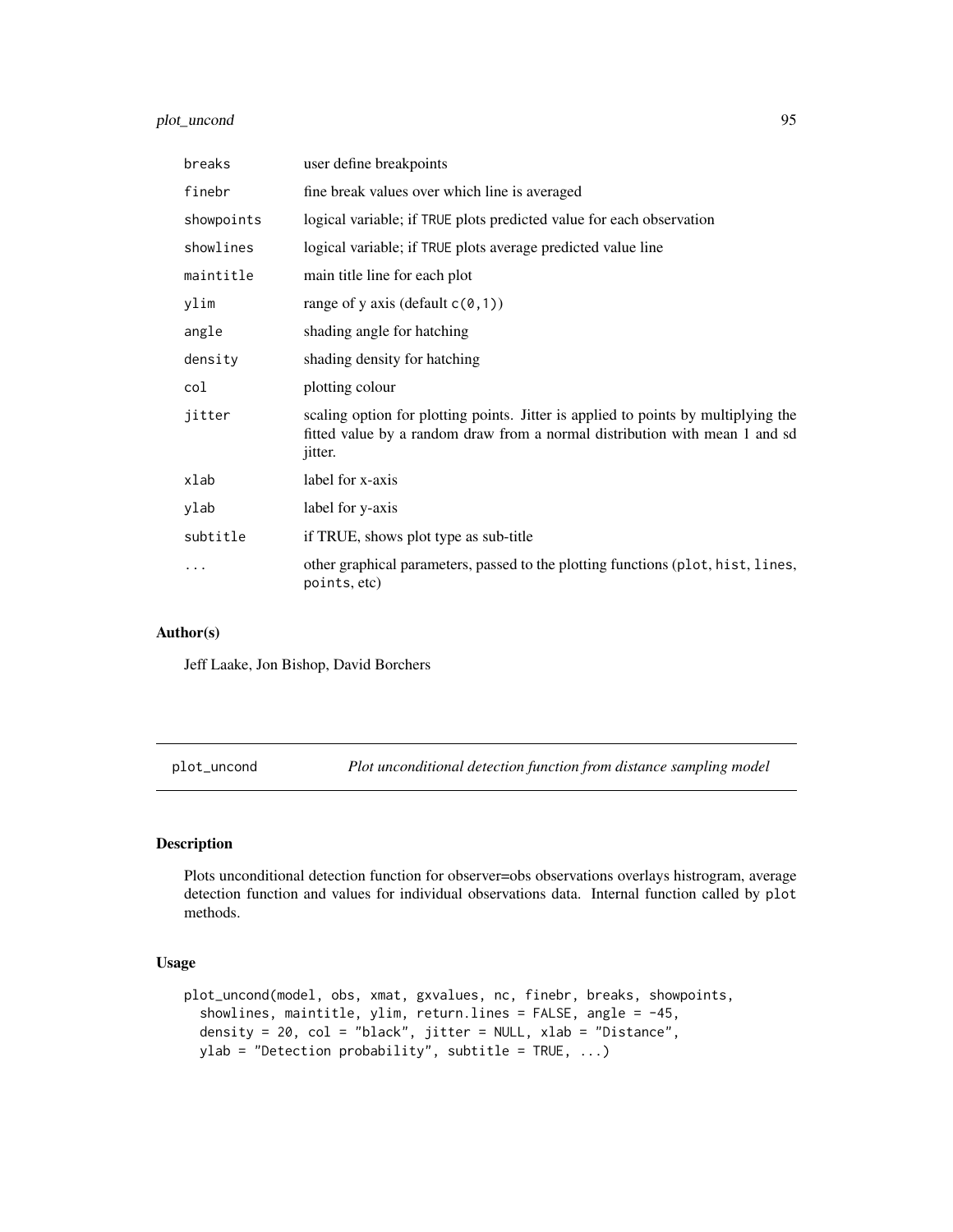# Arguments

| mode1        | fitted model from ddf                                                                                                                                                        |
|--------------|------------------------------------------------------------------------------------------------------------------------------------------------------------------------------|
| obs          | value of observer for plot                                                                                                                                                   |
| xmat         | processed data                                                                                                                                                               |
| gxvalues     | detection function values for each observation                                                                                                                               |
| nc           | number of equal-width bins for histogram                                                                                                                                     |
| finebr       | fine break values over which line is averaged                                                                                                                                |
| breaks       | user define breakpoints                                                                                                                                                      |
| showpoints   | logical variable; if TRUE plots predicted value for each observation                                                                                                         |
| showlines    | logical variable; if TRUE plots average predicted value line                                                                                                                 |
| maintitle    | main title line for each plot                                                                                                                                                |
| ylim         | range of y axis; defaults to $(0,1)$                                                                                                                                         |
| return.lines | if TRUE, returns values for line                                                                                                                                             |
| angle        | shading angle for hatching                                                                                                                                                   |
| density      | shading density for hatching                                                                                                                                                 |
| col          | plotting colour                                                                                                                                                              |
| jitter       | scaling option for plotting points. Jitter is applied to points by multiplying the<br>fitted value by a random draw from a normal distribution with mean 1 and sd<br>jitter. |
| xlab         | label for x-axis                                                                                                                                                             |
| ylab         | label for y-axis                                                                                                                                                             |
| subtitle     | if TRUE, shows plot type as sub-title                                                                                                                                        |
|              | other graphical parameters, passed to the plotting functions (plot, hist, lines,<br>points, etc)                                                                             |

# Value

if return.lines==TRUE returns dataframe average.line otherwise just plots

# Author(s)

Jeff Laake, Jon Bishop, David Borchers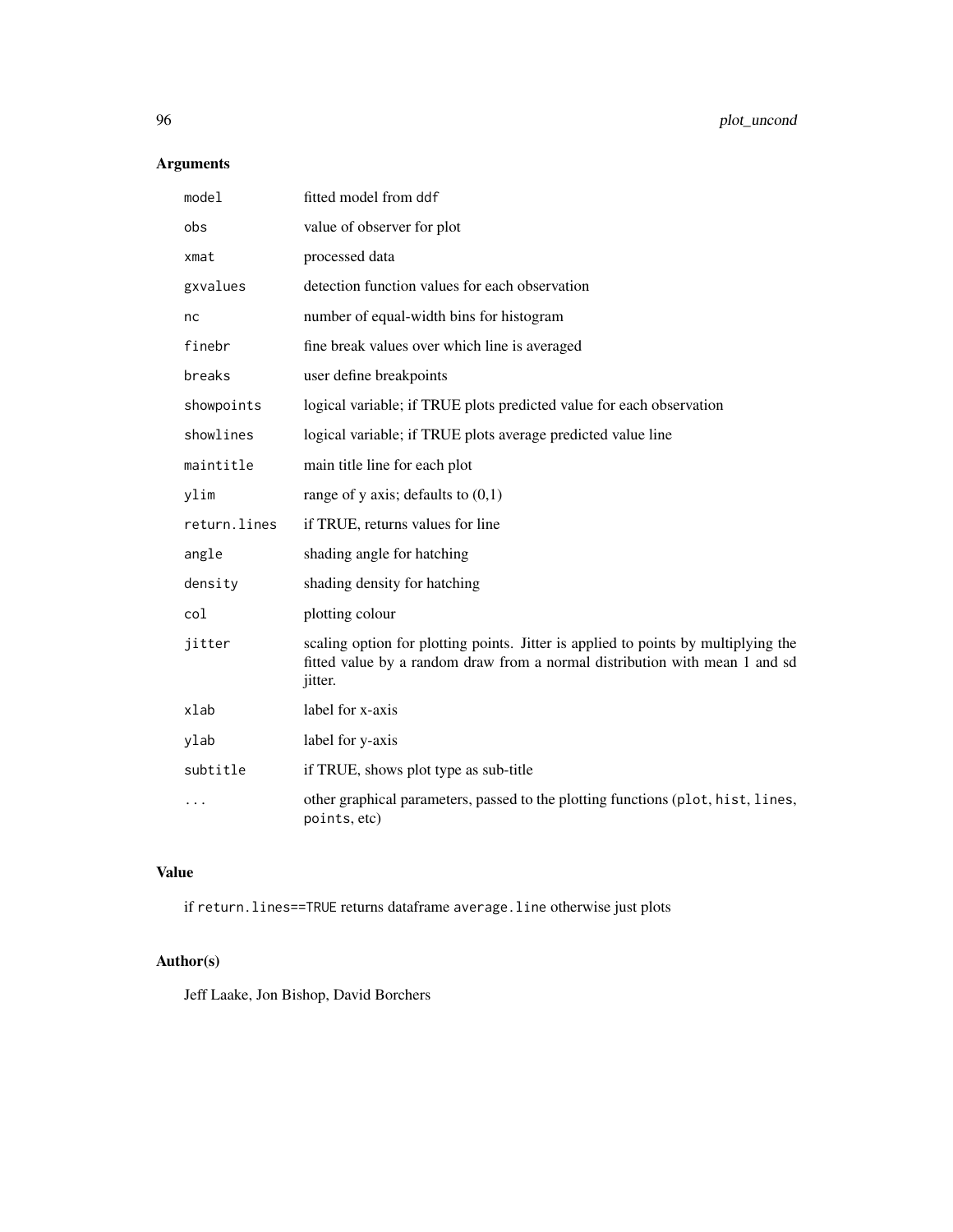Predict detection probabilities (or effective strip widths/effective areas of detection) from a fitted distance sampling model using either the original data (i.e. "fitted" values) or using new data.

#### Usage

```
## S3 method for class 'ds'
predict(object, newdata, compute=FALSE, int.range=NULL, esw=FALSE, ...)
       ## S3 method for class 'io.fi'
predict(object, newdata, compute=FALSE, int.range=NULL, integrate=FALSE, ...)
       ## S3 method for class 'io'
predict(object, newdata, compute=FALSE, int.range=NULL, ...)
       ## S3 method for class 'trial'
predict(object, newdata, compute=FALSE, int.range=NULL, ...)
       ## S3 method for class 'trial.fi'
predict(object, newdata, compute=FALSE, int.range=NULL, integrate=FALSE, ...)
       ## S3 method for class 'rem'
predict(object, newdata, compute=FALSE, int.range=NULL, ...)
       ## S3 method for class 'rem.fi'
predict(object, newdata, compute=FALSE, int.range=NULL, integrate=FALSE, ...)
```
#### Arguments

| object    | ddf model object.                                                                                                                                                                                                                                                                                                              |
|-----------|--------------------------------------------------------------------------------------------------------------------------------------------------------------------------------------------------------------------------------------------------------------------------------------------------------------------------------|
| newdata   | new data. frame for prediction, this must include a column called "distance".                                                                                                                                                                                                                                                  |
| compute   | if TRUE compute values and don't use the fitted values stored in the model object.                                                                                                                                                                                                                                             |
| int.range | integration range for variable range analysis; either vector or 2 column matrix.                                                                                                                                                                                                                                               |
| esw       | if TRUE, returns effective strip half-width (or effective area of detection for point<br>transect models) integral from 0 to the truncation distance (width) of $p(y)dy$ ;<br>otherwise it returns the integral from 0 to truncation width of $p(y)\pi(y)$ where<br>$\pi(y) = 1/w$ for lines and $\pi(y) = 2r/w^2$ for points. |
| $\ddots$  | for S3 consistency                                                                                                                                                                                                                                                                                                             |
| integrate | for $\star$ . Fi methods, see Details below.                                                                                                                                                                                                                                                                                   |

#### Details

The first 4 arguments are the same in each predict function. The latter 2 are specific to certain functions. For line transects, the effective strip half-width (esw=TRUE) is the integral of the fitted detection function over either 0 to W or the specified int. range. The predicted detection probability is the average probability which is simply the integral divided by the distance range. For point transect models, esw=TRUE calculates the effective area of detection (commonly referred to as "nu", this is the integral of  $2$ /width<sup>2</sup> \* rg(r).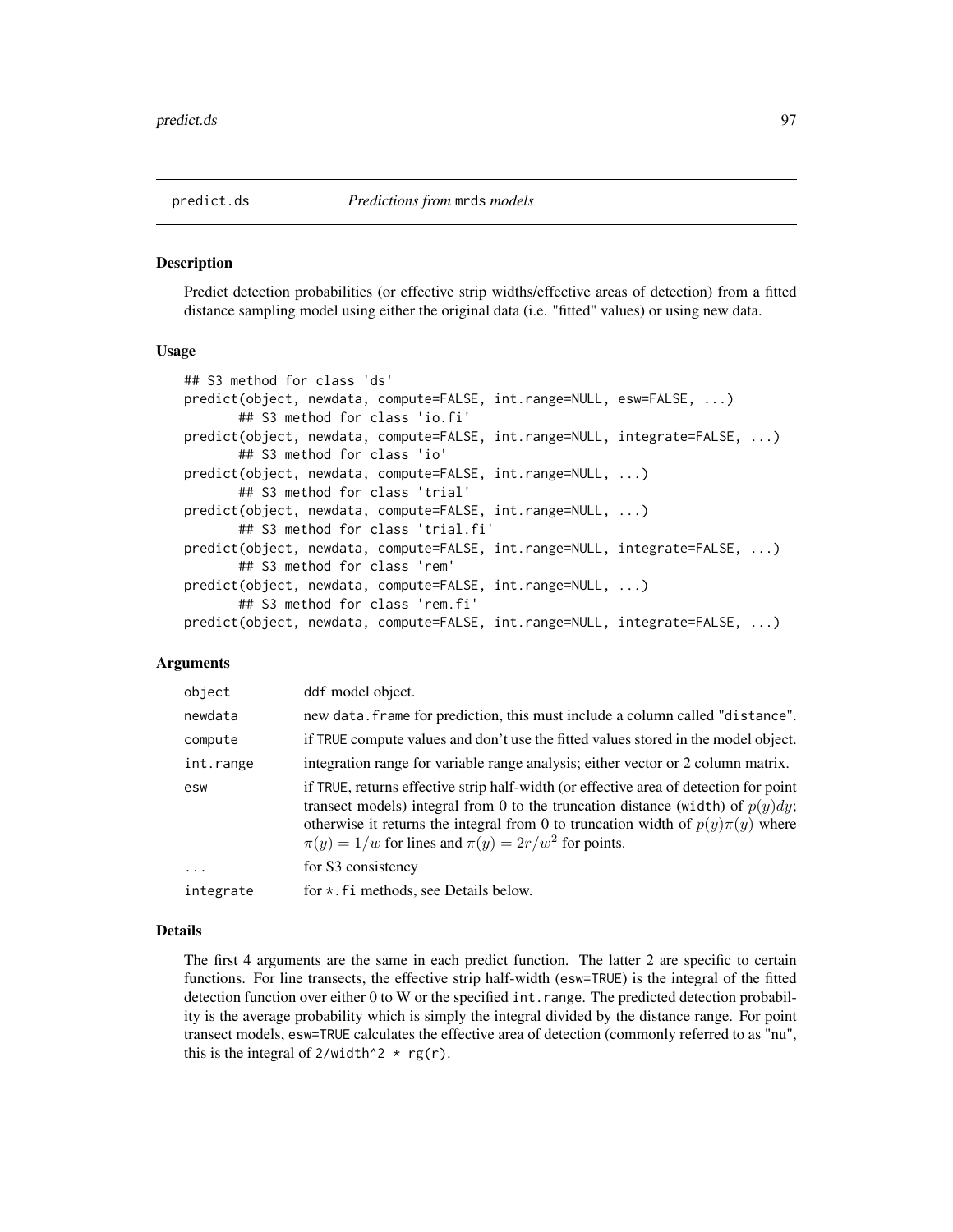Fitted detection probabilities are stored in the model object and these are returned unless compute=TRUE or newdata is specified. compute=TRUE is used to estimate numerical derivatives for use in delta method approximations to the variance.

For method="io.fi" or method="trial.fi" if integrate=FALSE, predict returns the value of the conditional detection probability and if integrate=TRUE, it returns the average conditional detection probability by integrating over x (distance) with respect to a uniform distribution.

Note that the ordering of the returned results when no new data is supplied (the "fitted" values) will not necessarily be the same as the data supplied to [ddf](#page-17-0), the data (and hence results from predict) will be sorted by object ID (object) then observer ID (observer).

#### Value

For all but the exceptions below, the value is a list with a single element: fitted, a vector of average detection probabilities or esw values for each observation in the original data ornewdata

For predict.io.fi,predict.trial.fi,predict.rem.fi with integrate=TRUE, the value is a list with one element: fitted, which is a vector of integrated (average) detection probabilities for each observation in the original data or newdata.

For predict.io.fi, predict.trial.fi, or predict.rem.fi with integrate=FALSE, the value is a list with the following elements:

- fitted  $p(y)$  values
- p1  $p_{1|2}(y)$ , conditional detection probability for observer 1
- $p_2$   $p_{2|1}(y)$ , conditional detection probability for observer 2
- fitted  $p_1(y) = p_{1|2}(y) + p_{2|1}(y) p_{1|2}(y) * p_{2|1}(y)$ , conditional detection probability of being seen by either observer

#### Note

Each function is called by the generic function predict for the appropriate ddf model object. They can be called directly by the user, but it is typically safest to use predict which calls the appropriate function based on the type of model.

#### Author(s)

Jeff Laake, David L Miller

## See Also

[ddf](#page-17-0), [summary.ds](#page-121-0), [plot.ds](#page-81-0)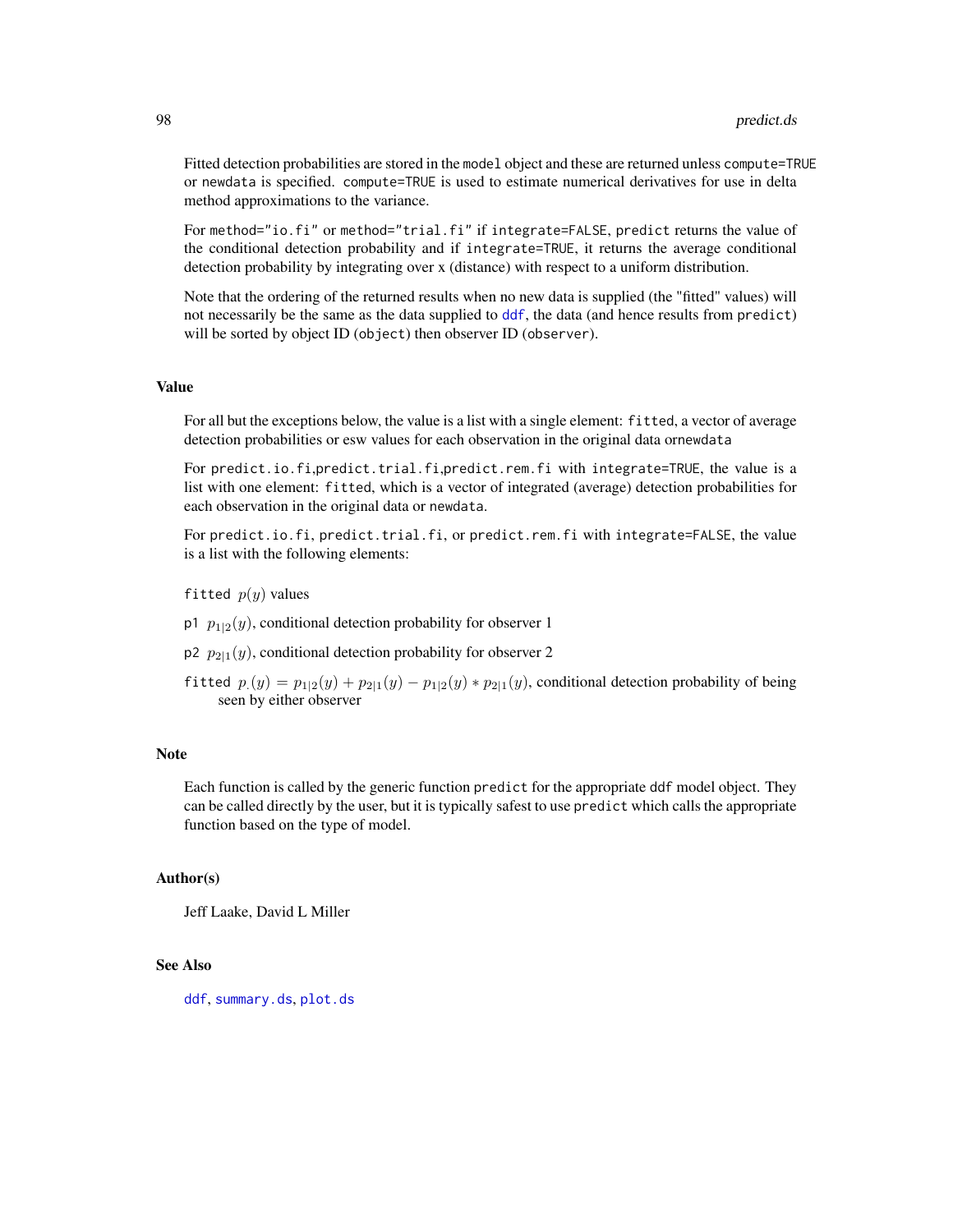Simply prints out summary of the model which was fitted. For more detailed information see [summary](#page-0-0).

#### Usage

```
## S3 method for class 'ddf'
print(x, \ldots)
```
# Arguments

|          | a ddf object                                   |
|----------|------------------------------------------------|
| $\cdots$ | not passed through, just for S3 compatibility. |

# Author(s)

David L. Miller

| print.ddf.gof |  | Prints results of goodness of fit tests for detection functions |
|---------------|--|-----------------------------------------------------------------|
|               |  |                                                                 |

# Description

Provides formatted output for results of goodness of fit tests: chi-square, Kolmogorv-Smirnov and Cramer-von Mises test as approrpriate.

## Usage

## S3 method for class 'ddf.gof'  $print(x, \ldots)$ 

# Arguments

|          | result of call to ddf.gof                      |
|----------|------------------------------------------------|
| $\cdots$ | unused unspecified arguments for generic print |

#### Value

None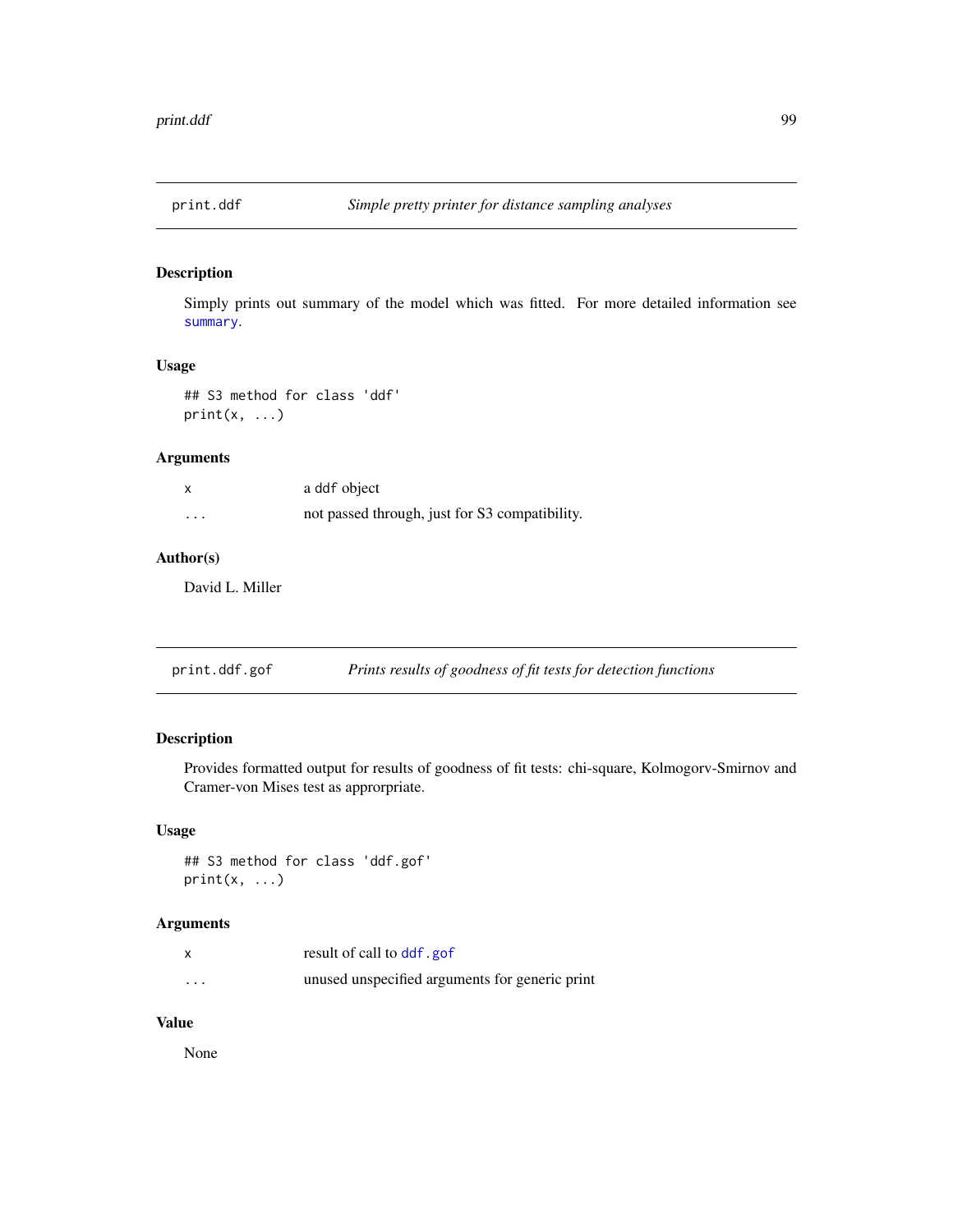# Author(s)

Jeff Laake

# See Also

[ddf.gof](#page-23-0)

print.det.tables *Print results of observer detection tables*

# Description

Provides formatted output for detection tables

# Usage

## S3 method for class 'det.tables'  $print(x, \ldots)$ 

# Arguments

|         | result of call to ddf                          |
|---------|------------------------------------------------|
| $\cdot$ | unused unspecified arguments for generic print |

# Value

None

# Author(s)

Jeff Laake

# See Also

[plot.det.tables](#page-80-0)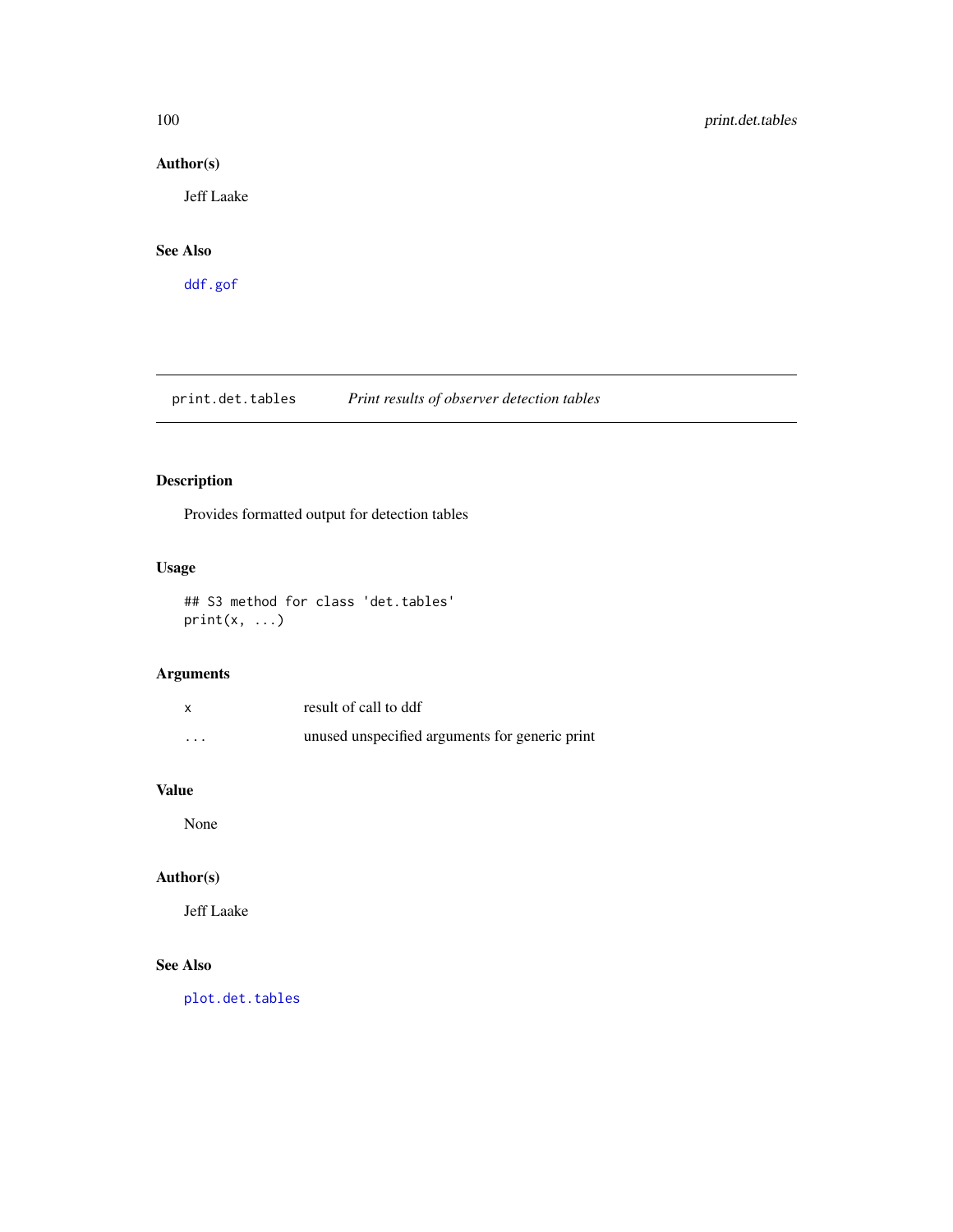Outputs summary statistics, abundance and density by region (if any) and optionally a correlation matrix if more than one region.

#### Usage

```
## S3 method for class 'dht'
print(x, cor = FALSE, bysample = FALSE, vematics = FALSE,...)
```
# Arguments

| X          | dht object that results from call to dht for a specific ddf object |
|------------|--------------------------------------------------------------------|
| cor        | if TRUE outputs correlation matrix of estimates                    |
| bysample   | if TRUE, prints results for each sample                            |
| vcmatrices | if TRUE, prints variance-covariance matrices                       |
|            | unspecified and unused arguments for S3 consistency                |

# Value

None

# Author(s)

Jeff Laake

## See Also

[dht](#page-37-0)

print.summary.ds *Print summary of distance detection function model object*

# Description

Provides a brief summary of data and fitted detection probability model parameters, model selection criterion, and optionally abundance in the covered (sampled) region and its standard error. What is printed depends on the corresponding call to summary.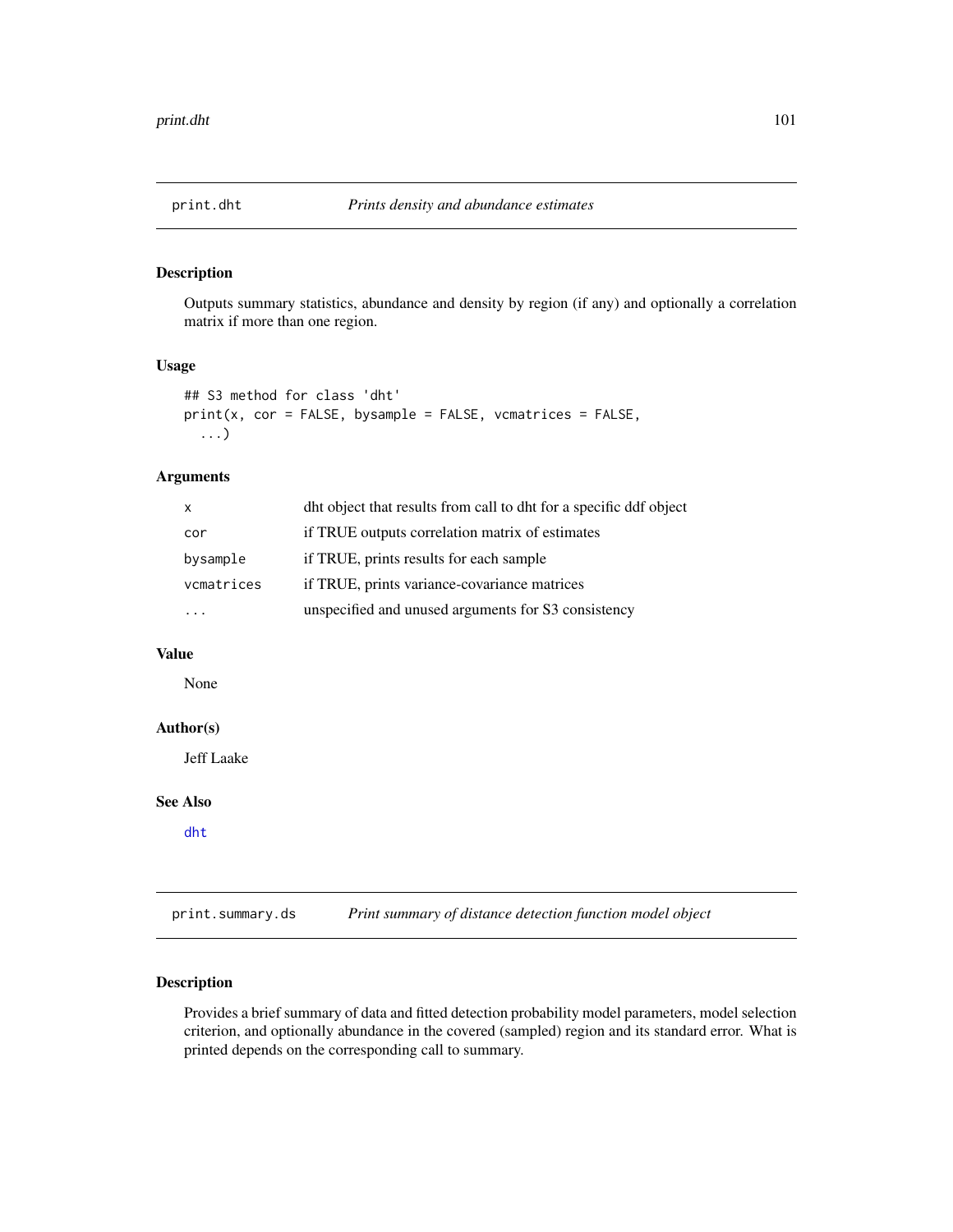## Usage

```
## S3 method for class 'summary.ds'
print(x, \ldots)
```
# Arguments

|          | a summary of ddf model object                       |
|----------|-----------------------------------------------------|
| $\cdots$ | unspecified and unused arguments for S3 consistency |

#### Author(s)

Jeff Laake

#### See Also

[summary.ds](#page-121-0)

print.summary.io *Print summary of distance detection function model object*

# Description

Provides a brief summary of data and fitted detection probability model parameters, model selection criterion, and optionally abundance in the covered (sampled) region and its standard error. What is printed depends on the corresponding call to summary.

# Usage

```
## S3 method for class 'summary.io'
print(x, \ldots)
```
#### Arguments

|          | a summary of ddf model object                       |
|----------|-----------------------------------------------------|
| $\cdots$ | unspecified and unused arguments for S3 consistency |

# Author(s)

Jeff Laake

### See Also

[summary.io](#page-122-0)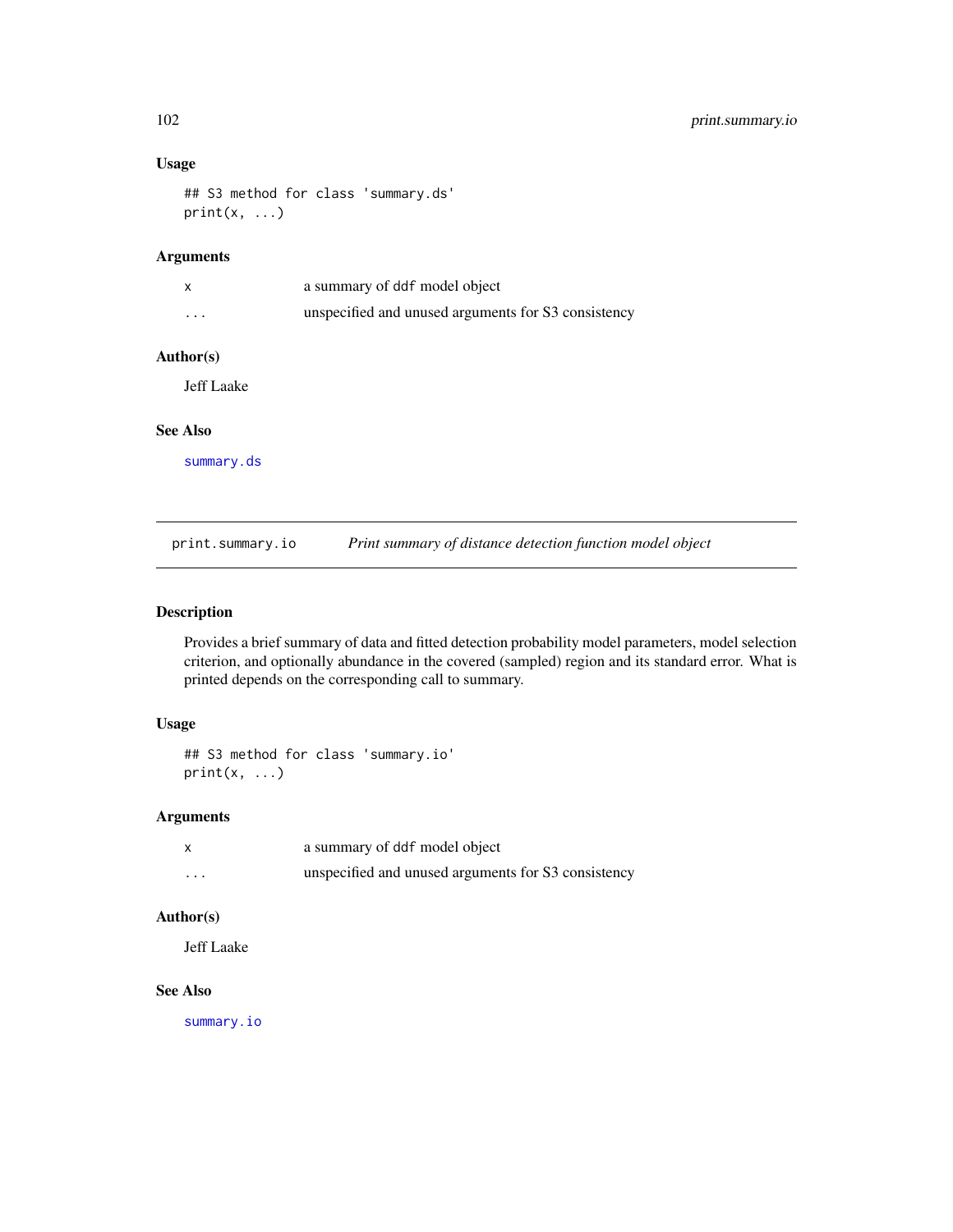print.summary.io.fi *Print summary of distance detection function model object*

## Description

Provides a brief summary of data and fitted detection probability model parameters, model selection criterion, and optionally abundance in the covered (sampled) region and its standard error. What is printed depends on the corresponding call to summary.

#### Usage

```
## S3 method for class 'summary.io.fi'
print(x, \ldots)
```
#### Arguments

|          | a summary of ddf model object                       |
|----------|-----------------------------------------------------|
| $\cdots$ | unspecified and unused arguments for S3 consistency |

## Author(s)

Jeff Laake

#### See Also

[summary.io.fi](#page-123-0)

print.summary.rem *Print summary of distance detection function model object*

#### Description

Provides a brief summary of data and fitted detection probability model parameters, model selection criterion, and optionally abundance in the covered (sampled) region and its standard error. What is printed depends on the corresponding call to summary.

#### Usage

```
## S3 method for class 'summary.rem'
print(x, \ldots)
```

|          | a summary of ddf model object                       |
|----------|-----------------------------------------------------|
| $\cdots$ | unspecified and unused arguments for S3 consistency |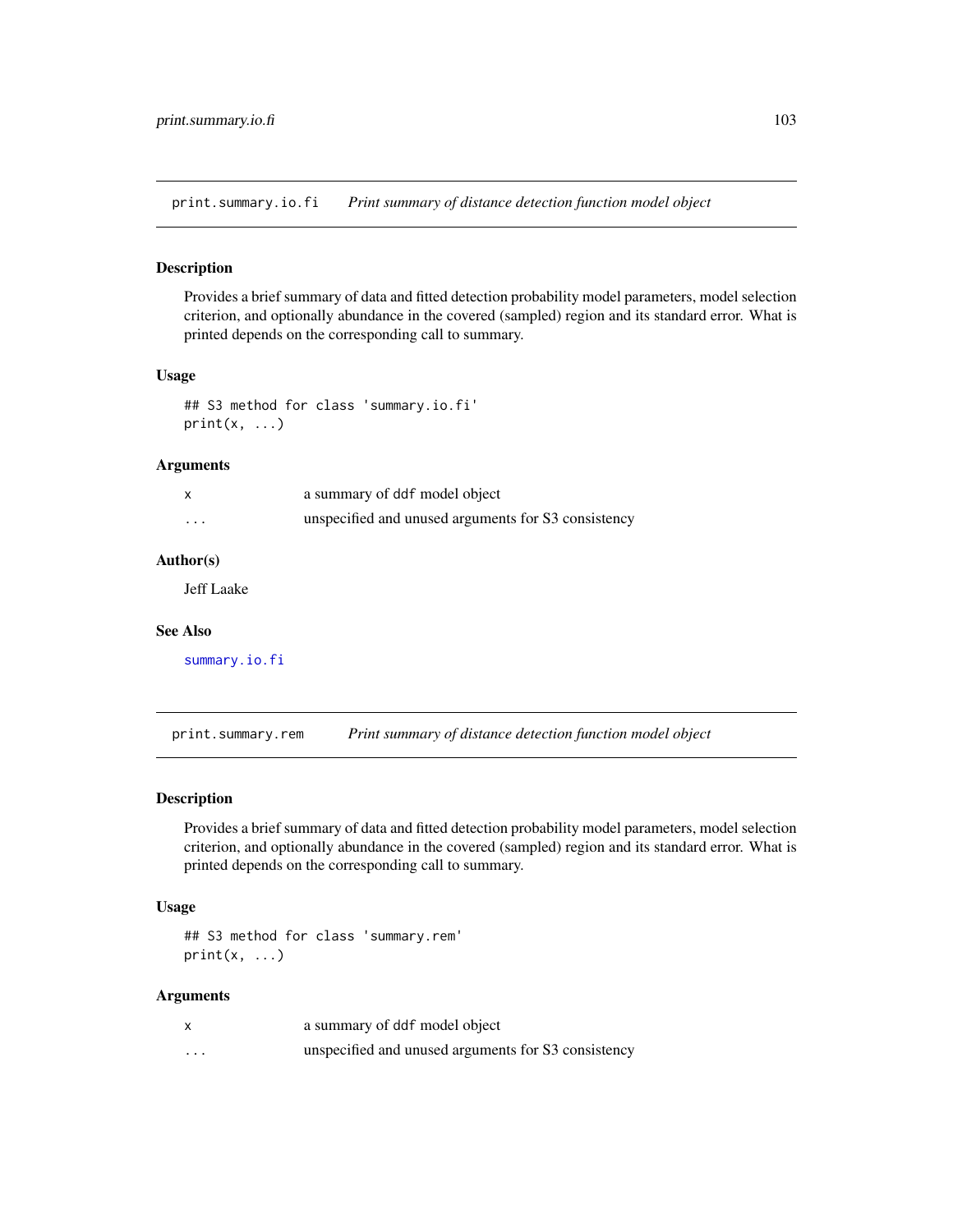#### Author(s)

Jeff Laake

### See Also

[summary.rem](#page-124-0)

print.summary.rem.fi *Print summary of distance detection function model object*

# Description

Provides a brief summary of data and fitted detection probability model parameters, model selection criterion, and optionally abundance in the covered (sampled) region and its standard error. What is printed depends on the corresponding call to summary.

#### Usage

## S3 method for class 'summary.rem.fi'  $print(x, \ldots)$ 

## Arguments

| $\mathsf{x}$ | a summary of ddf model object                       |
|--------------|-----------------------------------------------------|
| $\cdots$     | unspecified and unused arguments for S3 consistency |

# Author(s)

Jeff Laake

#### See Also

[summary.rem.fi](#page-125-0)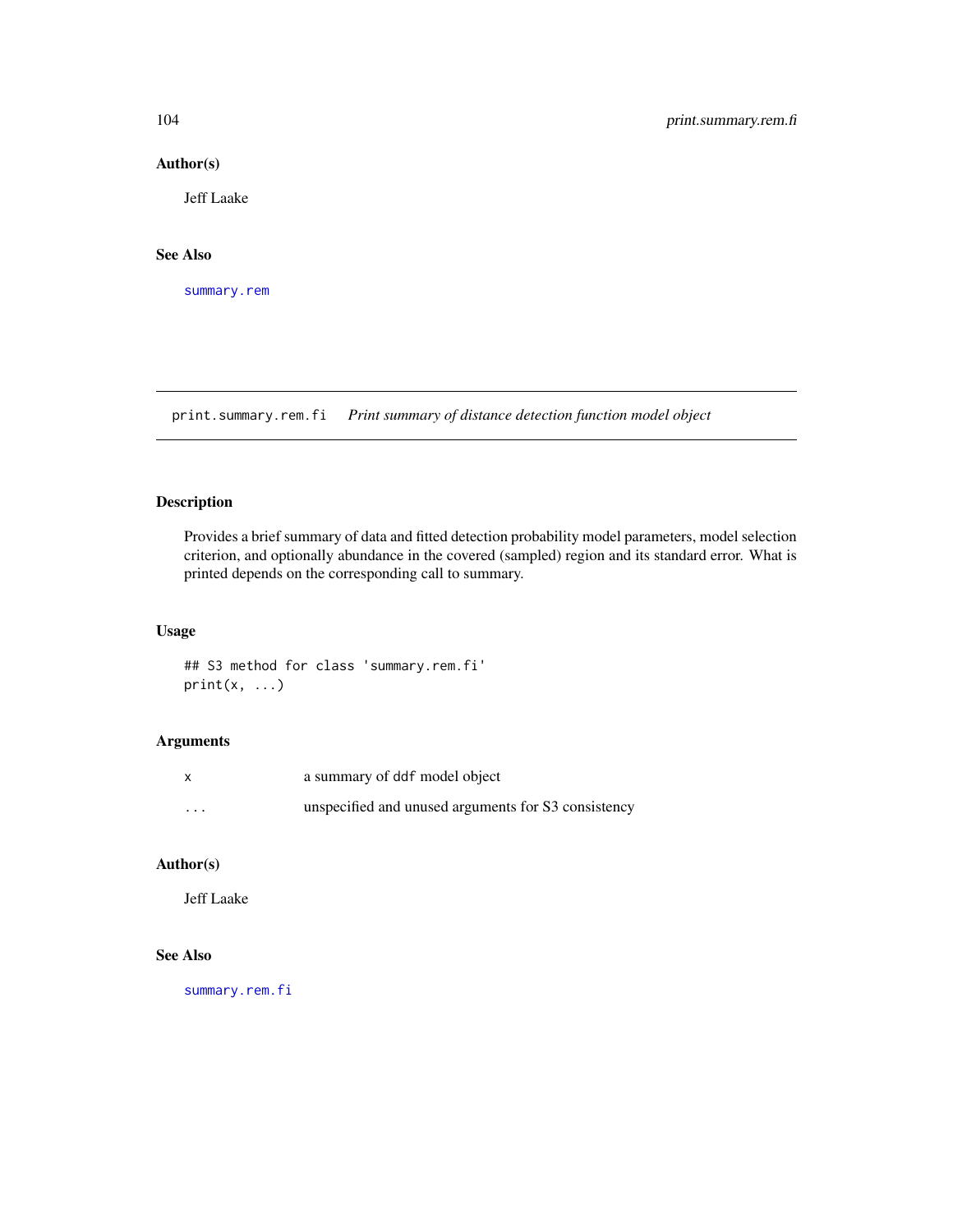print.summary.trial *Print summary of distance detection function model object*

#### Description

Provides a brief summary of data and fitted detection probability model parameters, model selection criterion, and optionally abundance in the covered (sampled) region and its standard error. What is printed depends on the corresponding call to summary.

#### Usage

```
## S3 method for class 'summary.trial'
print(x, \ldots)
```
#### Arguments

|          | a summary of ddf model object                       |
|----------|-----------------------------------------------------|
| $\cdots$ | unspecified and unused arguments for S3 consistency |

#### Author(s)

Jeff Laake

#### See Also

[summary.trial](#page-126-0)

print.summary.trial.fi

*Print summary of distance detection function model object*

#### Description

Provides a brief summary of data and fitted detection probability model parameters, model selection criterion, and optionally abundance in the covered (sampled) region and its standard error. What is printed depends on the corresponding call to summary.

#### Usage

```
## S3 method for class 'summary.trial.fi'
print(x, \ldots)
```

|          | a summary of ddf model object                       |
|----------|-----------------------------------------------------|
| $\cdots$ | unspecified and unused arguments for S3 consistency |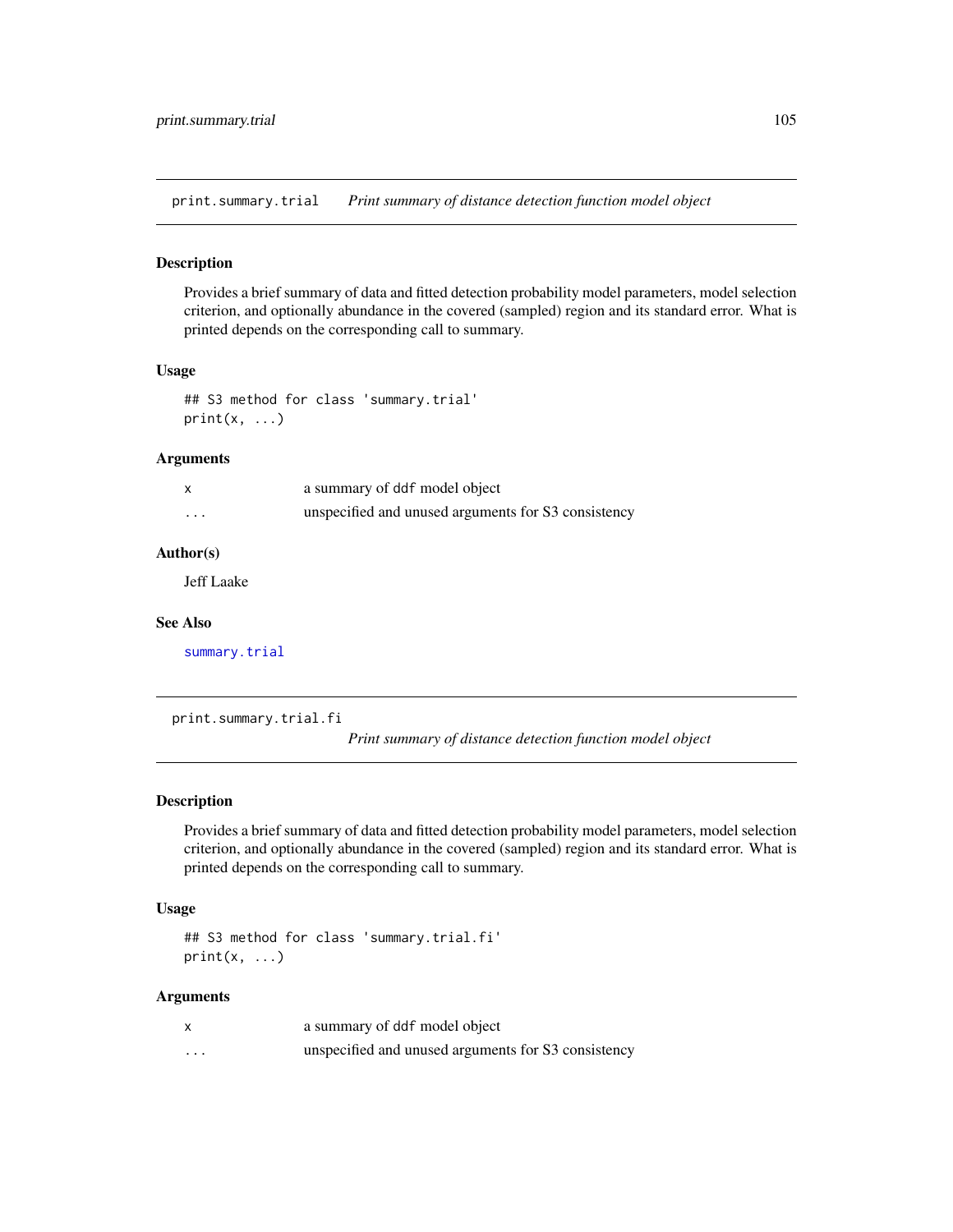## Author(s)

Jeff Laake

#### See Also

[summary.trial.fi](#page-127-0)

prob.deriv *Derivatives for variance of average p and average p(0) variance*

# Description

Used in call to DeltaMethod from prob.se to get first derivatives

## Usage

```
prob.deriv(par, model, parfct, observer = NULL, fittedmodel = NULL)
```
# Arguments

| par         | detection function parameter values                                                                                                                                                                               |
|-------------|-------------------------------------------------------------------------------------------------------------------------------------------------------------------------------------------------------------------|
| model       | ddf model object                                                                                                                                                                                                  |
| parfct      | function of detection probabilities; currently only average (over covariates) de-<br>tection probability p integrated over distance or average (over covariates) detec-<br>tion probability at distance 0; $p(0)$ |
| observer    | 1,2,3 for primary, secondary, or duplicates for average $p(0)$ ; passed to fct                                                                                                                                    |
| fittedmodel | full fitted ddf model when trial. fi or io. fi is called from trial or io re-<br>spectively                                                                                                                       |

## Details

Need to add equations here as I do not think they exist in any of the texts. These should probably be checked with simulation.

# Value

Vector of values from fct at specified parameter values

## Author(s)

Jeff Laake

#### See Also

prob.se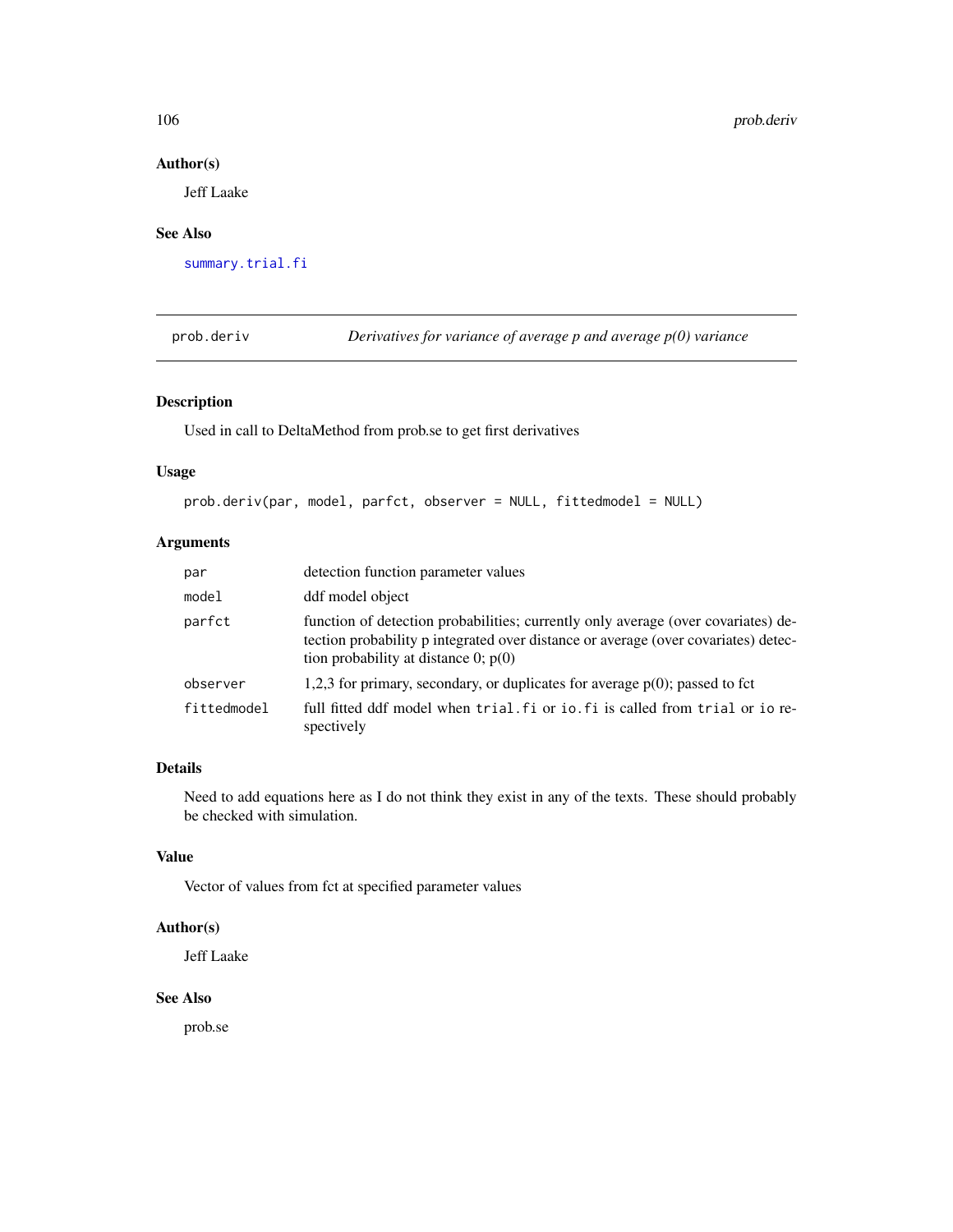Computes components of variance for average  $p=n/N$  and average  $p(0)$  with weights based on empirical covariate distribution, if it contains covariates.

# Usage

```
prob.se(model, fct, vcov, observer = NULL, fittedmodel = NULL)
```
# Arguments

| model       | ddf model object                                                                                                                                                                                                  |
|-------------|-------------------------------------------------------------------------------------------------------------------------------------------------------------------------------------------------------------------|
| fct         | function of detection probabilities; currently only average (over covariates) de-<br>tection probability p integrated over distance or average (over covariates) detec-<br>tion probability at distance 0; $p(0)$ |
| <b>VCOV</b> | variance-covariance matrix of parameter estimates                                                                                                                                                                 |
| observer    | 1,2,3 for primary, secondary, or duplicates for average $p(0)$ ; passed to fct                                                                                                                                    |
| fittedmodel | full fitted ddf model when trial. Fi or io. Fi is called from trial or io re-<br>spectively                                                                                                                       |

# Details

Need to add equations here as I do not think they exist in any of the texts. These should probably be checked with simulation.

#### Value

| var     | variance                                               |
|---------|--------------------------------------------------------|
| partial | partial derivatives of parameters with respect to fct. |
| covar   | covariance of n and average p or $p(0)$                |

# Author(s)

Jeff Laake

## See Also

prob.deriv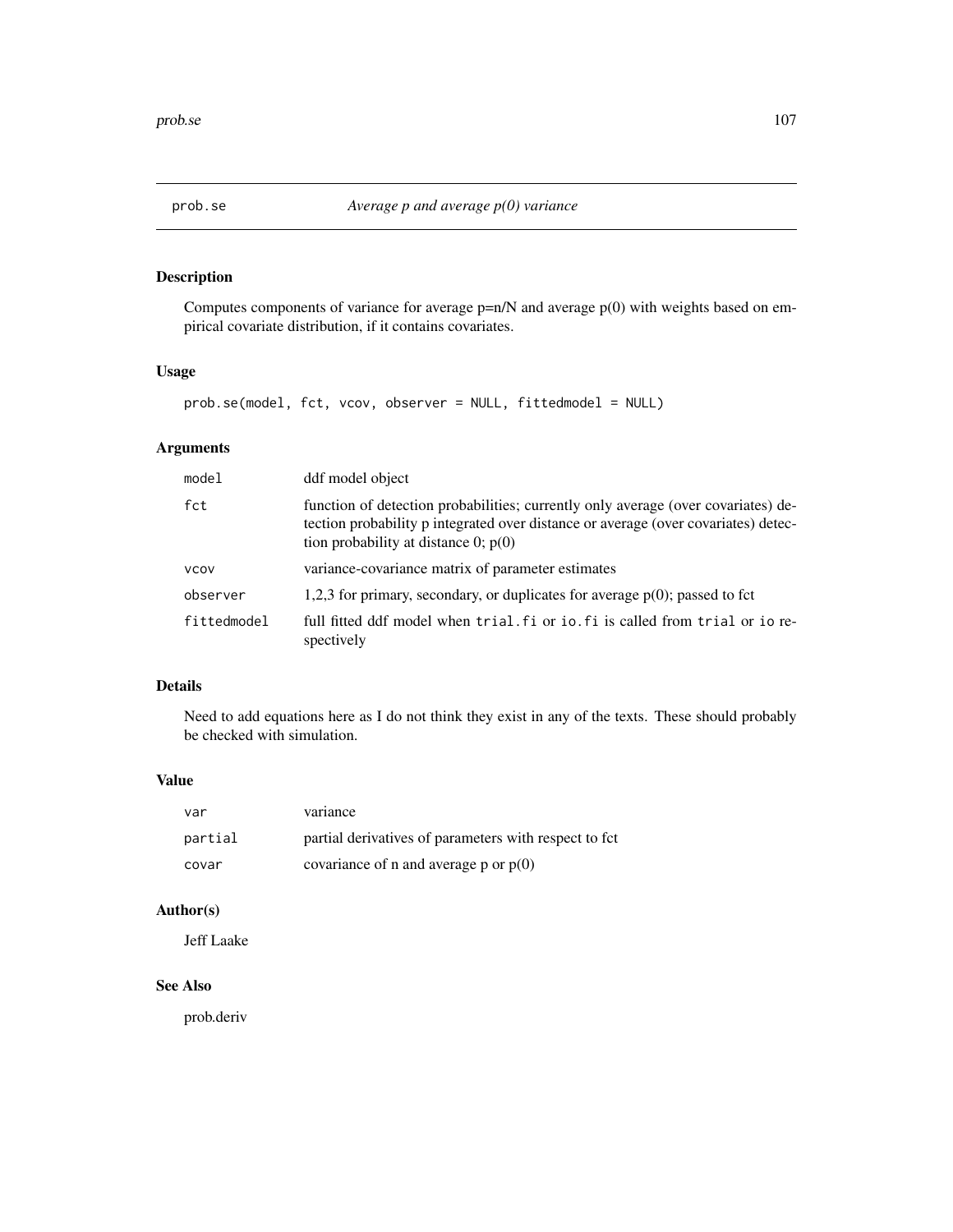Sets up dataframe and does some basic error checking. Adds needed fields to dataframe and to meta.data.

#### Usage

process.data(data, meta.data = list(), check = TRUE)

#### Arguments

| data      | dataframe object                                                                 |
|-----------|----------------------------------------------------------------------------------|
| meta.data | meta.data options; see ddf for a description                                     |
| check     | if TRUE check data for errors in the mrds structure: for method="ds" check=FALSE |

#### Details

The function does a number of error checking tasks, creating fields and adding to meta.data including:

1) If check=TRUE, check to make sure the record structure is okay for mrds data. The number of primary records (observer=1) must equal the number of secondary records (observer=2). Also, a field in the dataframe is created timesseen which counts the number of times an object was detected  $0,1,2$ ; if timesseen=0 then the record is tossed from the analysis. Also if there are differences in the data (distance, size, covariates) for observer 1 and 2 a warning is issued that the analysis may fail. The code assumes these values are the same for both observers.

2) Based on the presence of fields distbegin and distend, a determination is made of whether the data analysis should be based on binned distances and a field binned is created, which is TRUE if the distance for the observation is binned. By assigning for each observation this allows an analysis of a mixture of binned and unbinned distances.

4) Data are restricted such that distances are not greater than width and not less than left if those values are specified in meta.data. If they are not specified then left defaults to 0 and width defaults to the largest distance measurement.

5) Determine if an integration range (int.begin and int.end has been specified for the observations. If it has, add the structure to meta.data. The integration range is typically used for aerial surveys in which the altitude varies such that the strip width (left to width) changes with a change in altitude.

6) Fields defined as factors are cleaned up such that any unused levels are eliminated.

7) If the restrictions placed on the data, eliminated all of the data, the function stops with an error message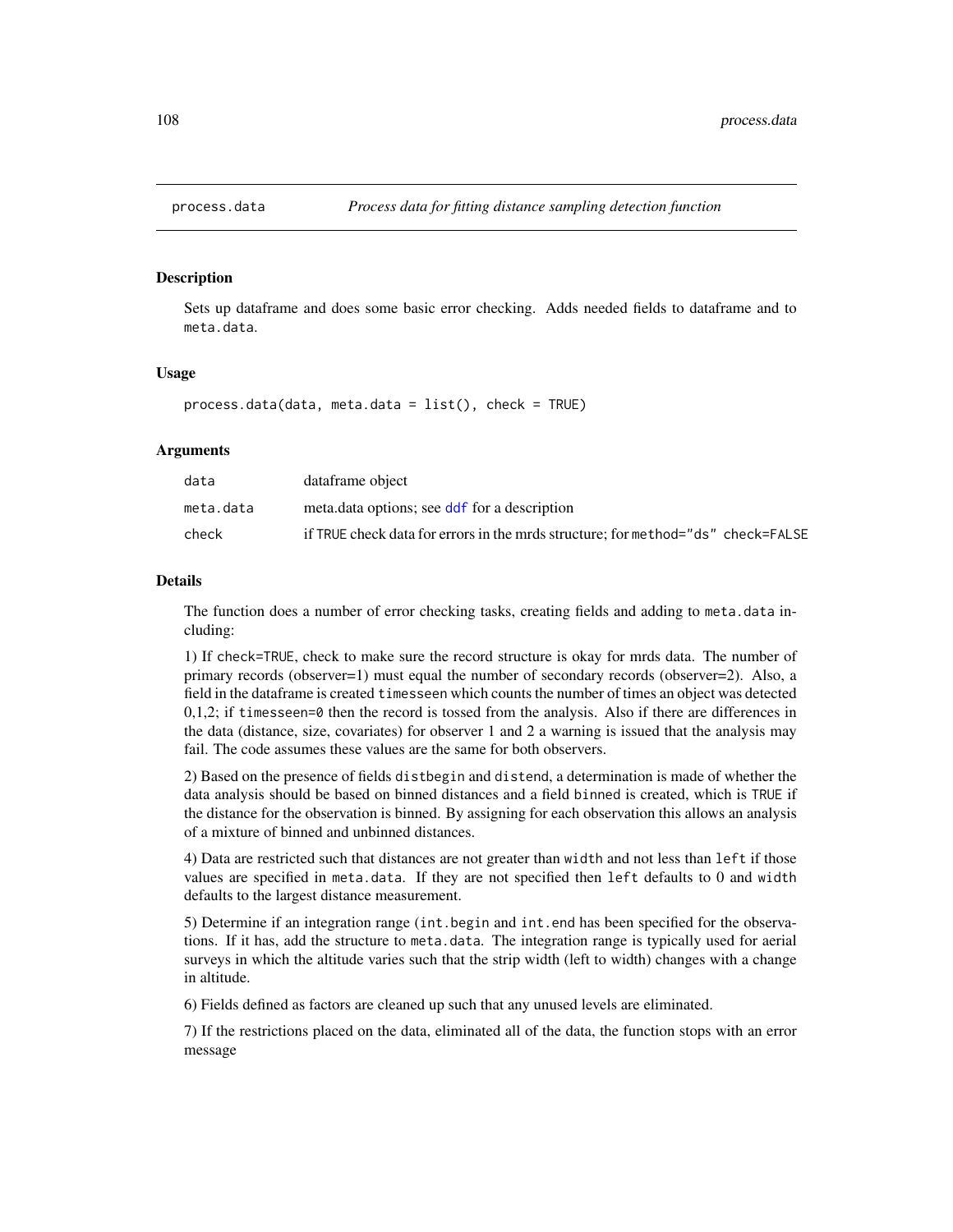#### <span id="page-108-0"></span>pronghorn 109

# Value

| xmat      | processed data. frame with added fields |
|-----------|-----------------------------------------|
| meta.data | meta.data list                          |

#### Author(s)

Jeff Laake

pronghorn *Pronghorn aerial survey data from Wyoming*

### Description

Detections of pronghorn from fixed-wing aerial surveys in Southeastern Wyoming using four angular bins defined by strut marks. Illustrates data where altitude above ground level (AGL) varies during the survey.

# Format

A data frame with 660 observations on the following 5 variables.

STRATUM a numeric vector

direction a factor with levels N S representing the survey direction

AGL height above ground level

Band a factor with levels A B C D which represent angular bands between breaks at 35.42,44.56,51.52,61.02,70.97 degrees. These angles were set based on selected distance bins based on the target AGL.

cluster number of pronghorn in the observed cluster

# Details

Each record is an observed cluster of pronghorn. The data provide the stratum for the observation, the direction of travel, the AGL at the time of the observation, the angular bin which contained the center of the pronghorn cluster(group), and the number of pronghorn in the group. The angular bins were defined by a combination of two window and five wing strut marks to define bin cutpoints for perpendicular ground distances of 0-65, 65-90, 90-115, 115-165 and 165-265 meters when the plane is 300' (91.4 meters) above ground level. The inner band is considered a blind region due to obstruction of view beneath the plane; thus th the line is offset 65 meters from underneath the plane.

#### Source

Data provided courtesy of Rich Guenzel of Wyoming Game and Fish.

#### References

Laake, J., R. J. Guenzel, J. L. Bengtson, P. Boveng, M. Cameron, and M. B. Hanson. 2008. Coping with variation in aerial survey protocol for line-transect sampling. Wildlife Research 35:289-298.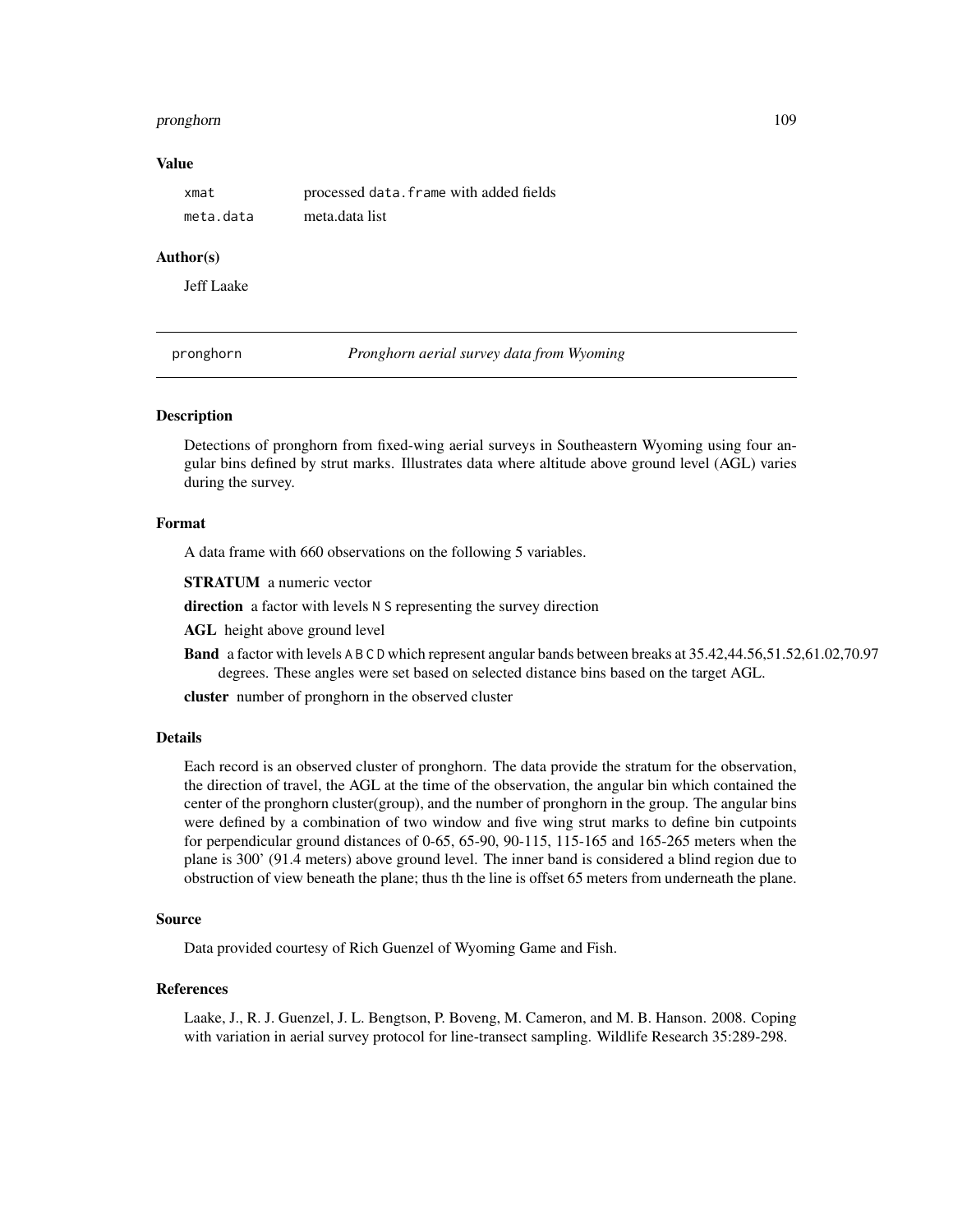<span id="page-109-0"></span>

Single observer point count data example from Distance

#### Format

The format is 144 obs of 6 variables: distance: numeric distance from center observer: Factor w/ 2 levels "1","2":  $1\ 2\ 1\ 2\ 1\ 2\ 1\ 2\ 1\ 2\ 1\ 2\ 1\ 2\ 1\ 2\ 1\ 2\ 1\ 2\ 1\ 2\ 1\ 2\ 1\ 2\ 1\ 2\ 1\ 2\ 1\ 2\ 1\ 2\ 1\ 2\ 1\ 2\ 1\ 2\ 1\ 2\ 1\ 2\ 1\ 2\ 1\ 2\ 1\ 2\ 1\ 2\ 1\ 2\ 1\ 2\ 1\ 2\ 1\ 2\ 1\ 2\ 1\ 2\ 1\ 2\ 1\ 2$ Sample.Label: point label Region.Label: single region label

# Examples

```
data(ptdata.distance)
xx <- ddf(dsmodel = \simcds(key="hn", formula = \sim1), data = ptdata.distance,
          method = "ds", meta.data = list(point=TRUE))
summary(xx)
plot(xx,main="Distance point count data")
ddf.gof(xx)
Regions <- data.frame(Region.Label=1,Area=1)
Samples <- data.frame(Sample.Label=1:30,
                      Region.Label=rep(1,30),
                      Effort=rep(1,30))
print(dht(xx,sample.table=Samples,region.table=Regions))
```

```
ptdata.dual Simulated dual observer point count data
```
#### **Description**

Simulated dual observer point count data with detection  $p(0)=0.8$ ; hn sigma=30; w=100 for both observers with dependency y>0, gamma=0.1

#### Format

The format is 420 obs of 6 variables: distance: numeric distance from center observer: Factor w/ 2 levels "1","2": 1 2 1 2 1 2 1 2 1 2 ... detected: numeric 0/1 person: Factor with 2 levels A,B pair: Factor with 2 levels "AB" BA" \$ object : sequential object number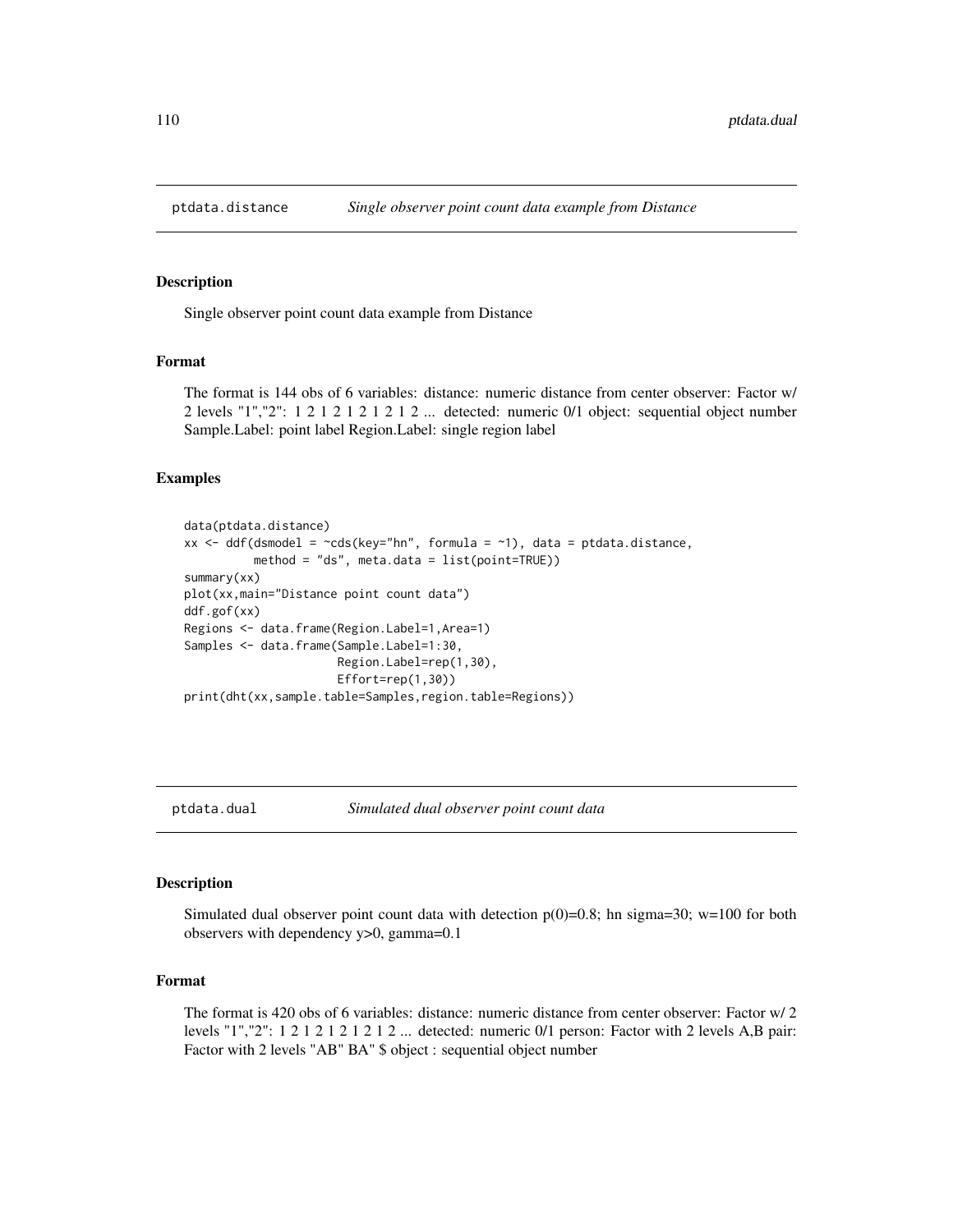# <span id="page-110-0"></span>ptdata.removal 111

# Examples

```
data(ptdata.dual)
xx <- ddf(mrmodel=~glm(formula=~distance),
         dsmodel = -cds(key="hn", formula = ~1),data = ptdata.dual, method = "io", meta.data = list(point=True))summary(xx)
plot(xx,main="Simulated point count data")
```
ptdata.removal *Simulated removal observer point count data*

# Description

Simulated removal observer point count data with detection  $p(0)=0.8$ ; hn sigma=30; w=100 for both observers with dependency y>0, gamma=0.1

# Format

The format is 408 obs of 6 variables: distance: numeric distance from center observer: Factor w/ 2 levels "1","2": 1 2 1 2 1 2 1 2 1 2 ... detected: numeric 0/1 person: Factor with 2 levels A,B pair: Factor with 2 levels "AB" BA" object: sequential object number

#### Examples

```
data(ptdata.removal)
xx <- ddf(mrmodel=~glm(formula=~distance),
          dsmodel = -cds(key="hn", formula = ~1),data = ptdata.removal, method = "rem",
         meta.data = list(point=TRUE))
summary(xx)
plot(xx,main="Simulated point count data")
```
ptdata.single *Simulated single observer point count data*

### Description

Simulated single observer point count data with detection  $p(0)=1$ ; hn sigma=30; w=100

# Format

The format is 341 obs of 4 variables: ..\$ distance: numeric distance from center \$ observer: Factor w/ 2 levels "1","2": 1 2 1 2 1 2 1 2 1 2 ... ..\$ detected: numeric 0/1 \$ object : sequential object number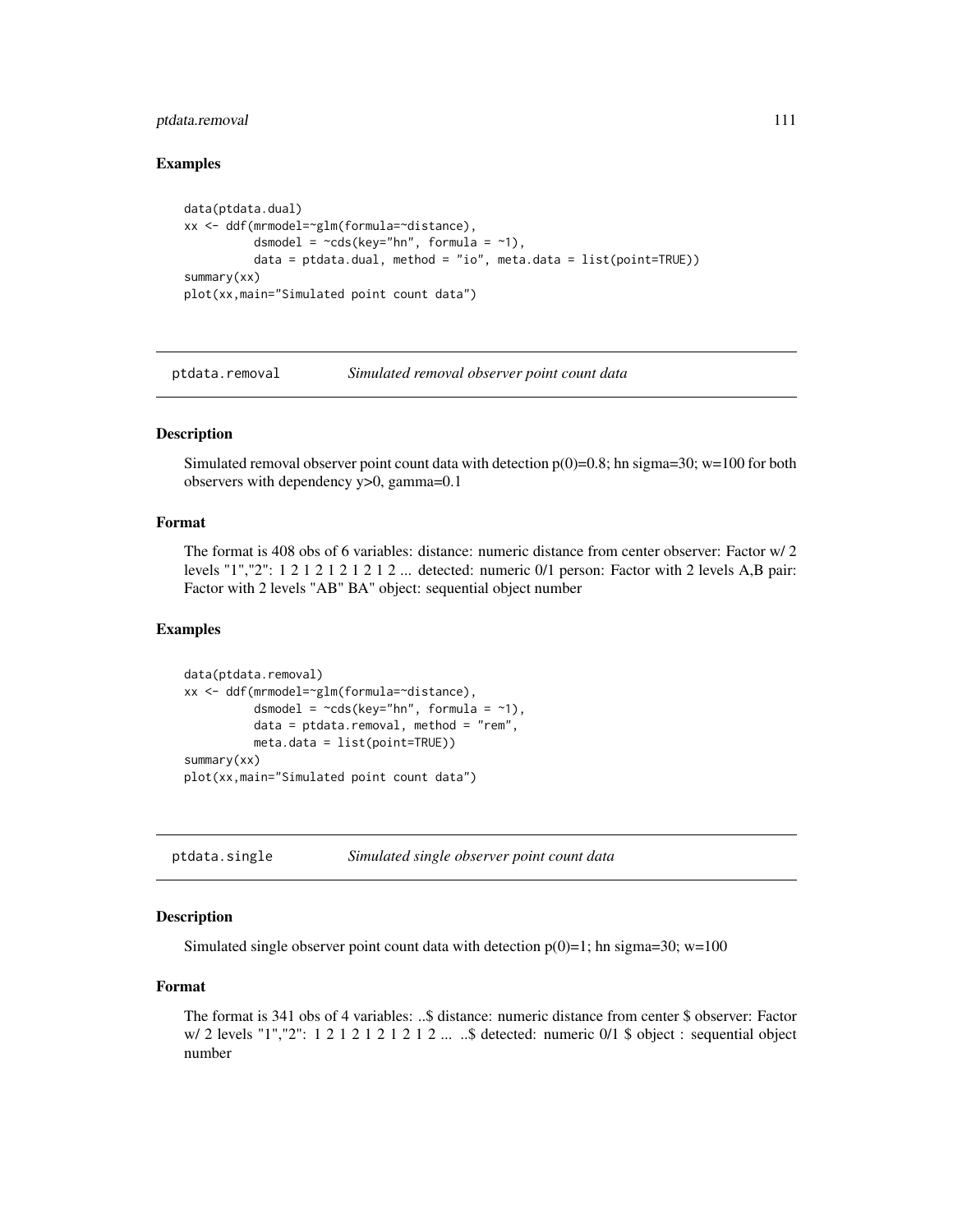# Examples

```
data(ptdata.single)
xx=ddf(dsmooth = <math>\sim</math>cds(key="hn", formula = <math>\sim</math>1), data = ptdata.single,method = "ds", meta.data = list(point=TRUE))
summary(xx)
plot(xx,main="Simulated point count data")
```
qqplot.ddf *Q-Q plot, KS and CVM goodness of fit tests for distance detection functions*

# Description

Constructs a quantile-quantile (Q-Q) plot for fitted model as a graphical check of goodness of fit. Computes Kolmogorov-Smirnov and Cramer-von Mises goodness of fit tests for distance sampling models based on single observer survey and double observer survey with independent observer (io) and trial configurations.

#### Usage

```
qqplot.ddf(model, plot=TRUE, ...)
      pcramer(q,eps = 1e-05)pks(Dn,n)
```
# Arguments

| model | fitted distance detection function model object           |
|-------|-----------------------------------------------------------|
| plot  | the Q-Q plot be plotted or just report statistics?        |
|       | unspecified arguments passed to plot                      |
| n     | sample size                                               |
| Dn    | K-S statistic                                             |
| q     | CvM statistic                                             |
| eps   | small value that controls accuracy of p-value computation |

#### Details

pks computes the p-value for the Kolmogorov-Smirnov test. The function pcramer was taken from the coda package. It computes the p-value for the Cramer-von Mises test. Both pks and pcramer are used in qqplot.ddf and need not be called by user. qqplot.ddf is called from ddf.gof to evaluate model goodness of fit.

<span id="page-111-0"></span>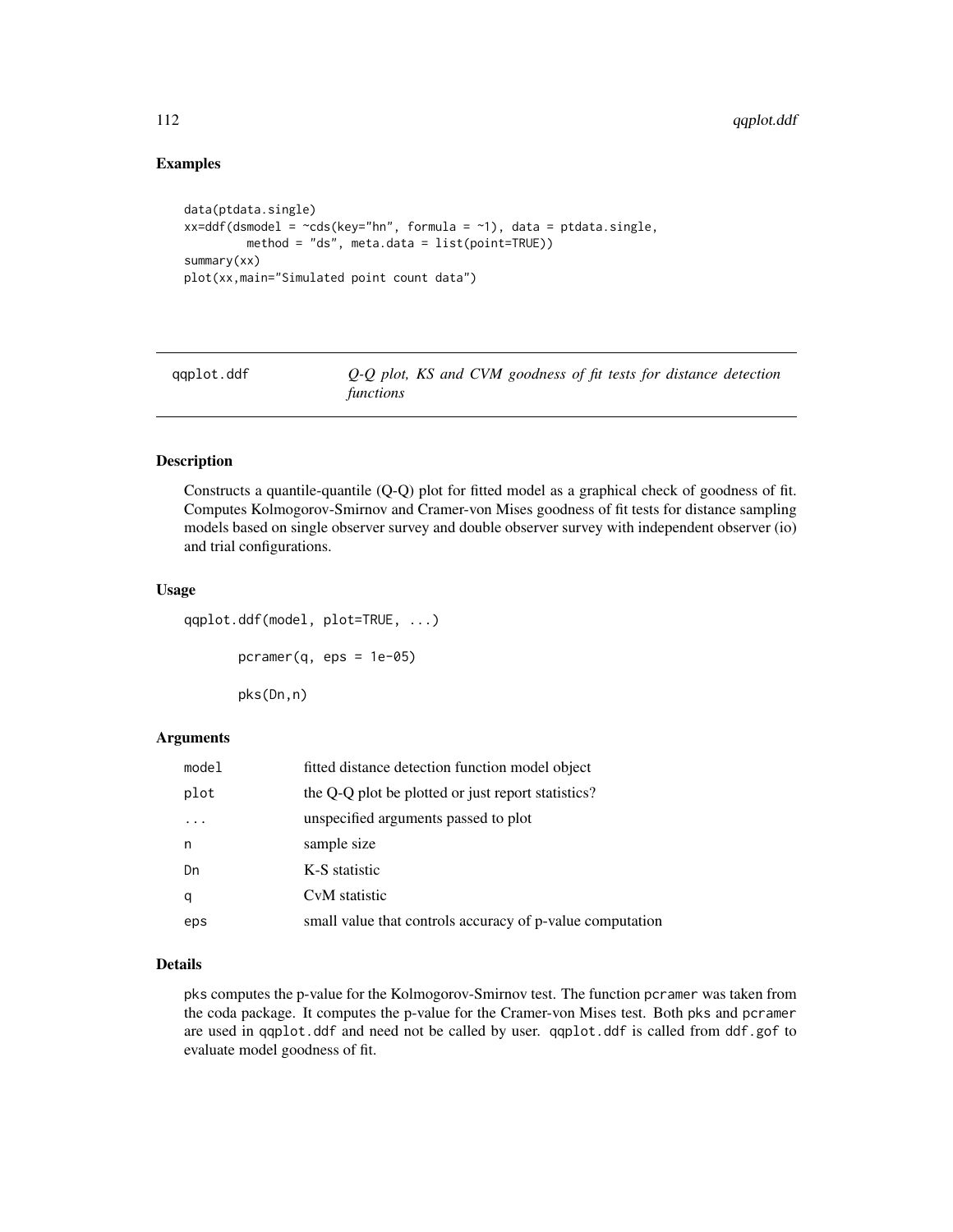#### <span id="page-112-0"></span>rem.glm and the state of the state of the state of the state of the state of the state of the state of the state of the state of the state of the state of the state of the state of the state of the state of the state of th

# Value

A list of goodness of fit related values:

| edf | matrix of lower and upper empirical distribution function values |
|-----|------------------------------------------------------------------|
| cdf | fitted cumulative distribution function values                   |
| ks  | list with K-S statistic $(Dn)$ and p-value $(p)$                 |
| CvM | list with CvM statistic $(W)$ and p-value $(p)$                  |

# Author(s)

Jeff Laake

#### References

Burnham, K.P., S.T. Buckland, J.L. Laake, D.L. Borchers, T.A. Marques, J.R.B. Bishop, and L. Thomas. 2004. Further topics in distance sampling. pp: 385-389. In: Advanced Distance Sampling, eds. S.T. Buckland, D.R.Anderson, K.P. Burnham, J.L. Laake, D.L. Borchers, and L. Thomas. Oxford University Press.

# See Also

[ddf.gof](#page-23-0), [cdf.ds](#page-8-0)

rem.glm *Iterative offset model fitting of mark-recapture with removal model*

# Description

Detection function fitting from mark-recapture data with a removal configuration in which a secondary observer knows what the primary observer detects and detects objects missed by the primary observer. The iterative offset glm/gam uses an offset to compensate for the conditioning on the set of objects seen by either observer (eg 00 those missed by both observers are not included in the analysis. This function is similar to [io.glm](#page-53-0).

### Usage

```
rem.glm(datavec, fitformula, eps = 1e-05, iterlimit = 500, GAM = FALSE,
 gamplot = TRUE, datavec2)
```
# Arguments

| datavec    | data frame containing records seen by either observer 1 or 2 |
|------------|--------------------------------------------------------------|
| fitformula | logit link formula                                           |
| eps        | convergence criterion                                        |
| iterlimit  | maximum number of iterations allowed                         |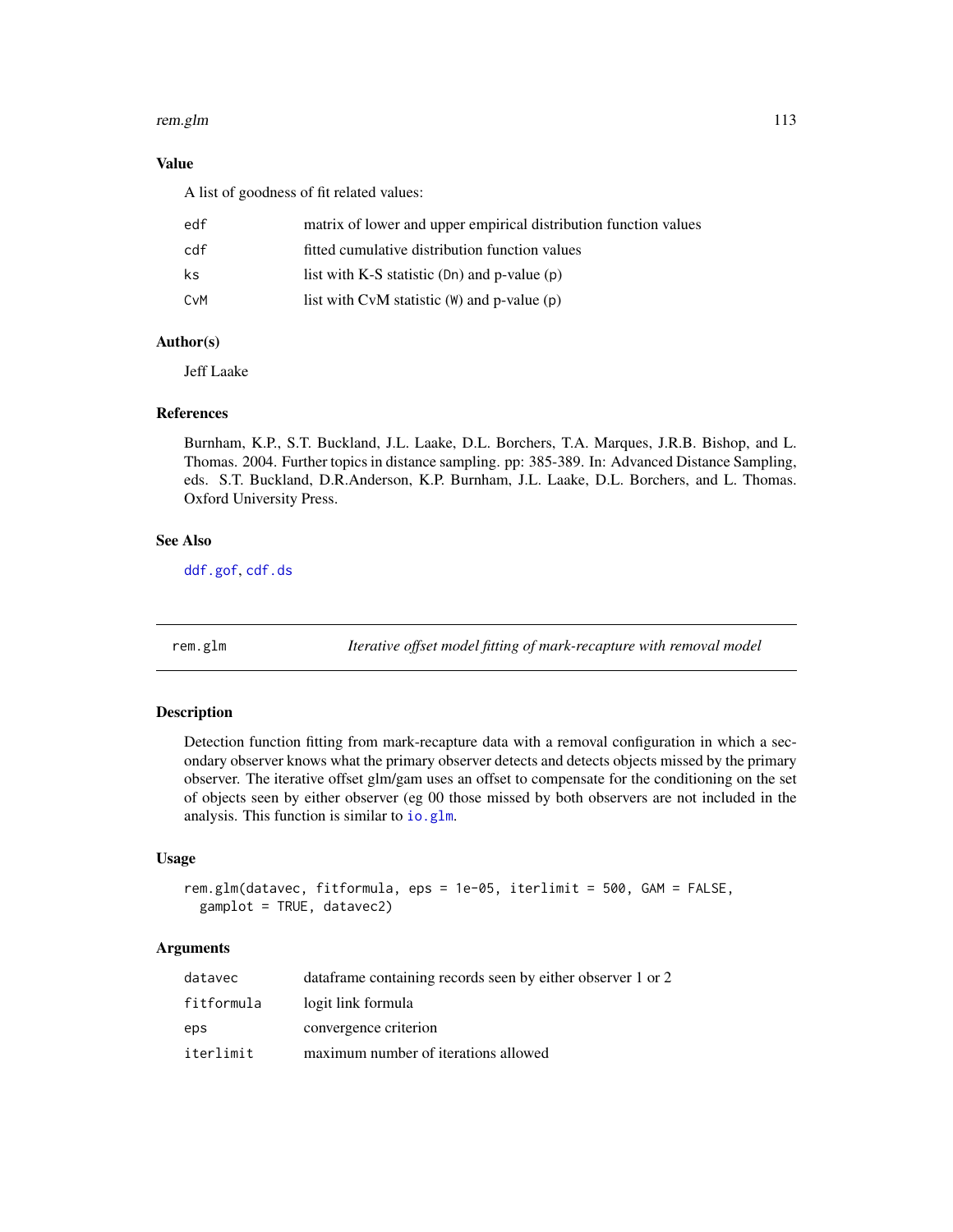<span id="page-113-0"></span>

| GAM      | uses GAM instead of GLM for fitting                                                |
|----------|------------------------------------------------------------------------------------|
| gamplot  | set to TRUE to get a gam plot object if GAM=TRUE                                   |
| datavec2 | data frame containing all records for observer 1 and observer 2 as in io.glm form; |
|          | this is used in case there is an observer (not platform effect)                    |

# Details

The only difference between this function and io.  $g\ln x$  is the offset and the data construction because there is only one detection function being estimated for the primary observer. The two functions could be merged.

# Value

list of class("remglm","glm","lm") or class("remglm","gam")

| glmobj      | GLM or GAM object                                   |
|-------------|-----------------------------------------------------|
| offsetvalue | offsetvalues from iterative fit.                    |
| plotobi     | gam plot object (if GAM & gamplot==TRUE, else NULL) |

# Note

currently the code in this function for GAMs has been commented out until the remainder of the mrds package will work with GAMs.

#### Author(s)

Jeff Laake

#### References

Buckland, S.T., J.M. breiwick, K.L. Cattanach, and J.L. Laake. 1993. Estimated population size of the California gray whale. Marine Mammal Science, 9:235-249.

Burnham, K.P., S.T. Buckland, J.L. Laake, D.L. Borchers, T.A. Marques, J.R.B. Bishop, and L. Thomas. 2004. Further topics in distance sampling. pp: 360-363. In: Advanced Distance Sampling, eds. S.T. Buckland, D.R.Anderson, K.P. Burnham, J.L. Laake, D.L. Borchers, and L. Thomas. Oxford University Press.

rescale\_pars *Calculate the parameter rescaling for parameters associated with covariates*

# Description

This will calculate the rescaling needed when covariates to be included in the scale of the detection function are "too big". Based on code from [optimx](#page-0-0).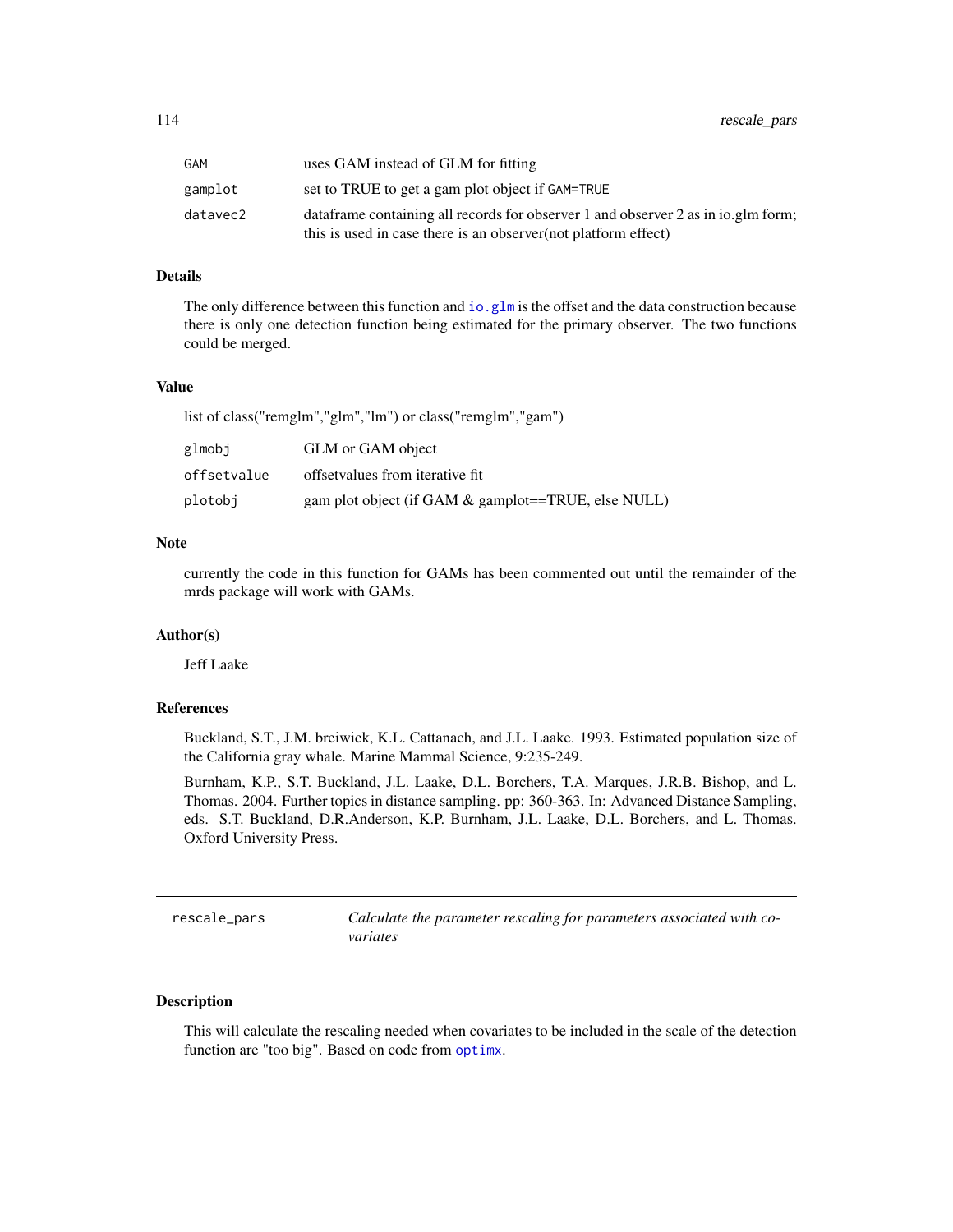#### <span id="page-114-0"></span>setbounds and the setbounds of the setbounds of the setbounds of the setbounds of the setbounds of the set of the set of the set of the set of the set of the set of the set of the set of the set of the set of the set of th

# Usage

rescale\_pars(initialvalues, ddfobj)

# Arguments

| initialvalues | starting values for the optimisation |
|---------------|--------------------------------------|
| ddfobj        | detection function object            |

# Details

Derivative-free methods like nlminb are sensitive to the parameters being poorly scaled. This can also cause problems for quasi-Newton methods too (at least, bad scaling won't \_help\_ the optimisation). So here we rescale the parameters if necessary (unless we already got scaling from control)

# Author(s)

David L Miller

setbounds *Set parameter bounds*

# Description

Set values of lower and upper bounds and check lengths of any user-specified values

# Usage

setbounds(lowerbounds, upperbounds, initialvalues, ddfobj)

# Arguments

| lowerbounds | vector of lower bounds                               |
|-------------|------------------------------------------------------|
| upperbounds | vector of upper bounds                               |
|             | initial values vector of initial parameter estimates |
| ddfobi      | distance detection function object                   |

# Value

| lower    | vector of lower bounds                           |
|----------|--------------------------------------------------|
| upper    | vector of upper bounds                           |
| setlower | logical indicating whether user set lower bounds |
| setupper | logical indicating whether user set upper bounds |

# Author(s)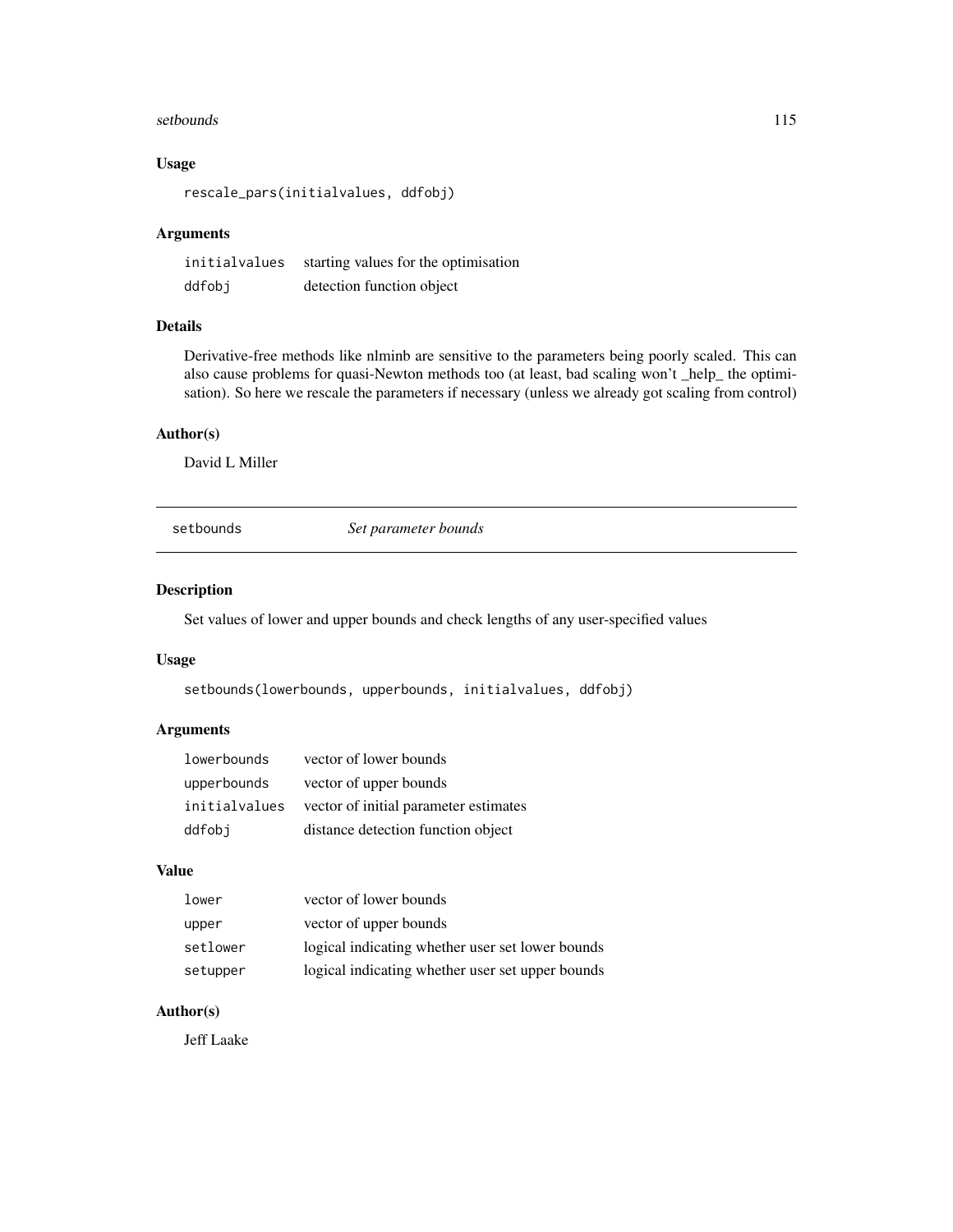<span id="page-115-0"></span>This function creates a design matrix for the g(0) or scale covariates using the input model formula. It returns a list which contains 2 elements: 1) dim: the dimension (number of columns) of the design matrix, and 2) cov: the constructed design matrix. This function is relatively simple because it uses the built-in function [model.matrix](#page-0-0) which does the majority of the work. This function handles 2 exceptions " $\sim$ .", the null model with 0 columns and " $\sim$ 1" the intercept only model - a column of 1s. If a model other than the 2 exceptions is provided, it calls [model.matrix](#page-0-0) to construct the columns. If any of the colums of the design matrix are all 0's the column is removed. This occurs when there is no data for a particular factor.

# Usage

setcov(dmat, model)

# Arguments

| dmat  | data matrix   |
|-------|---------------|
| model | model formula |

#### Value

a design matrix for the specified data and model

# Author(s)

Jeff Laake

setinitial.ds *Set initial values for detection function based on distance sampling*

# Description

For a given detection function, it computes the initial values for the parameters including scale and shape parameters and adjustment function parameters if any. If there are user-defined initial values only the parameters not specified by the user are computed.

#### Usage

```
setinitial.ds(ddfobj, width, initial, point, left)
      sethazard(ddfobj, dmat, width, left)
```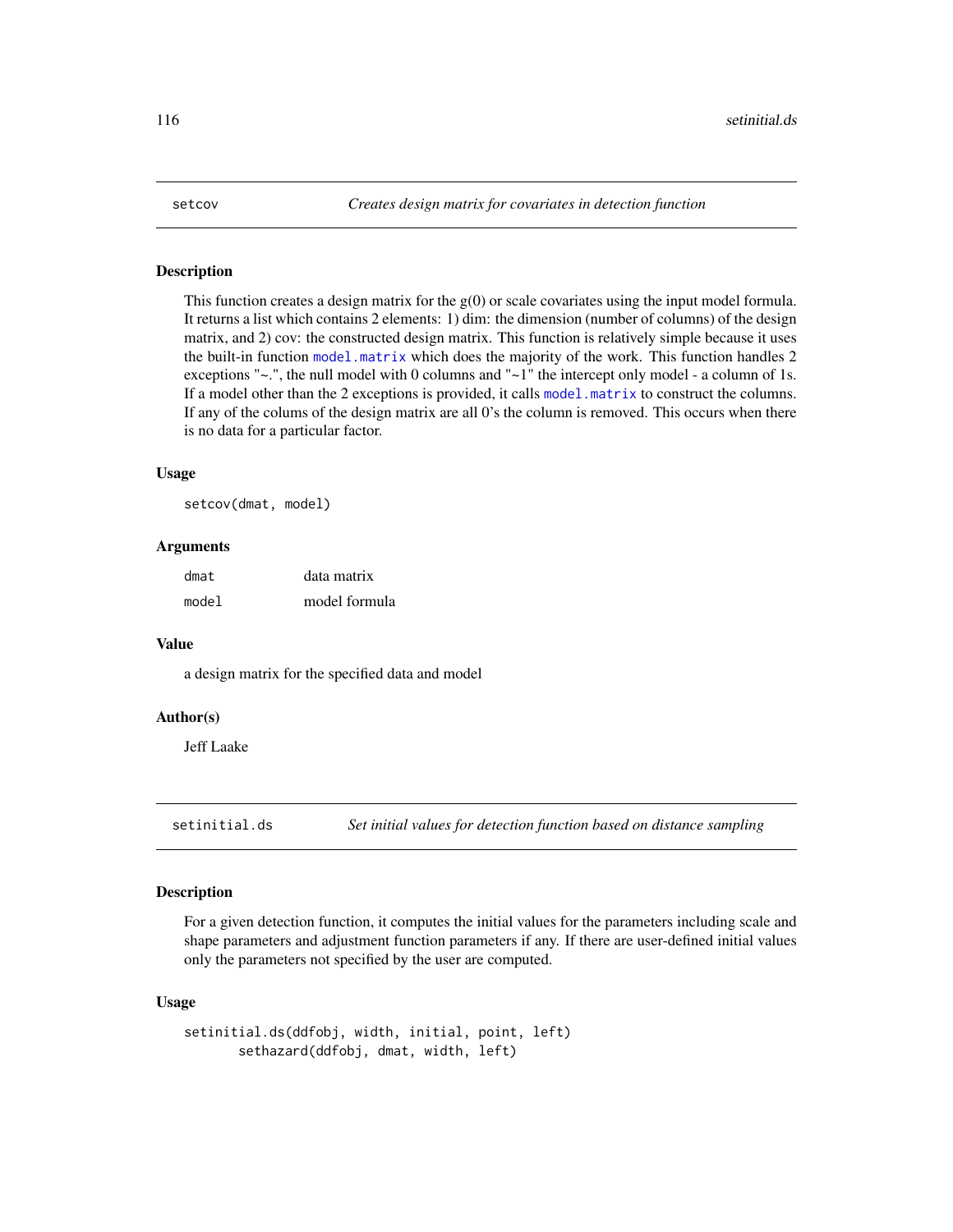#### <span id="page-116-0"></span>sim.mix 117

# Arguments

| ddfobj  | distance detection function object                                                  |
|---------|-------------------------------------------------------------------------------------|
| width   | half-width of transect or radius of point count                                     |
| initial | list of user-defined initial values with possible elements scale, shape, adjustment |
| point   | if TRUE, point count data; otherwise, line transect data                            |
| left    | left truncation                                                                     |
| dmat    | xmat from ddfobj                                                                    |

# Value

| scale      | vector of initial scale parameter values               |
|------------|--------------------------------------------------------|
| shape      | vector of initial shape parameter values               |
| adjustment | vector of initial adjustment function parameter values |

# Author(s)

Jeff Laake, David L Miller

| S1m.M1X | Simulation of distance sampling data via mixture models Allows one  |
|---------|---------------------------------------------------------------------|
|         | to simulate line transect distance sampling data using a mixture of |
|         | half-normal detection functions.                                    |

# Description

Simulation of distance sampling data via mixture models Allows one to simulate line transect distance sampling data using a mixture of half-normal detection functions.

# Usage

sim.mix(n, sigma, mix.prop, width, means = 0)

# Arguments

| n        | number of samples to generate                                |
|----------|--------------------------------------------------------------|
| sigma    | vector of scale parameters                                   |
| mix.prop | vector of mixture proportions (same length as sigma)         |
| width    | truncation                                                   |
| means    | vector of means (used to generate wacky, non-monotonic data) |

# Value

distances a vector of distances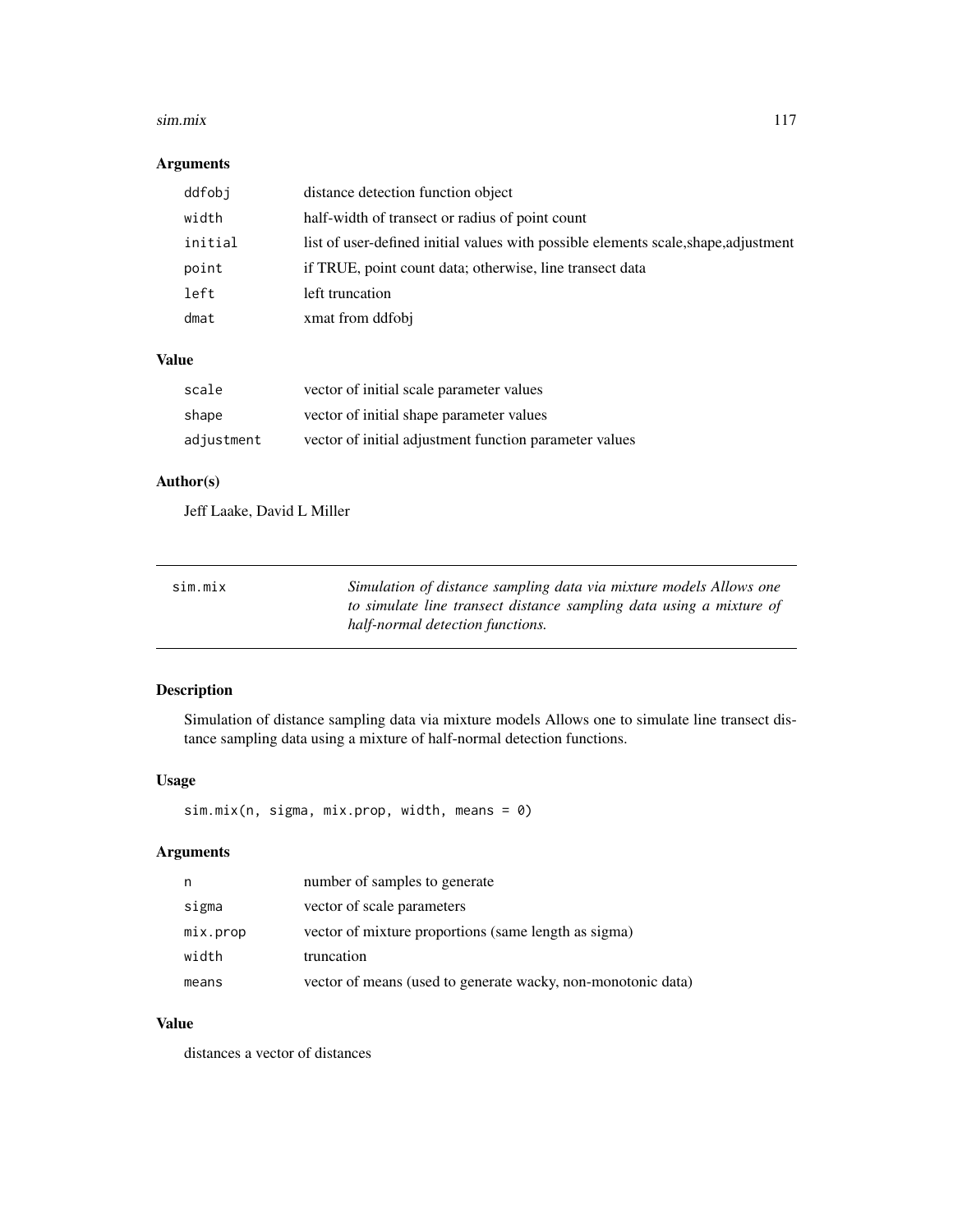## <span id="page-117-0"></span>Note

At the moment this is TOTALLY UNSUPPORTED! Please don't use it for anything important!

#### Author(s)

David Lawrence Miller

stake77 *Wooden stake data from 1977 survey*

#### Description

Multiple surveys by different observers of a single 1km transect containing 150 wooden stakes placed randomly throughout a 40 m strip (20m on either side).

#### Format

A data frame with 150 observations on the following 10 variables.

StakeNo unique number for each stake 1-150

PD perpendicular distance at which the stake was placed from the line

- Obs1 0/1 whether missed/seen by observer 1
- Obs2 0/1 whether missed/seen by observer 2
- Obs3 0/1 whether missed/seen by observer 3
- Obs4 0/1 whether missed/seen by observer 4
- Obs5 0/1 whether missed/seen by observer 5
- Obs6 0/1 whether missed/seen by observer 6
- Obs7 0/1 whether missed/seen by observer 7
- Obs8 0/1 whether missed/seen by observer 8

#### Source

Laake, J. 1978. Line transect estimators robust to animal movement. M.S. Thesis. Utah State University, Logan, Utah. 55p.

# References

Burnham, K. P., D. R. Anderson, and J. L. Laake. 1980. Estimation of Density from Line Transect Sampling of Biological Populations. Wildlife Monographs:7-202.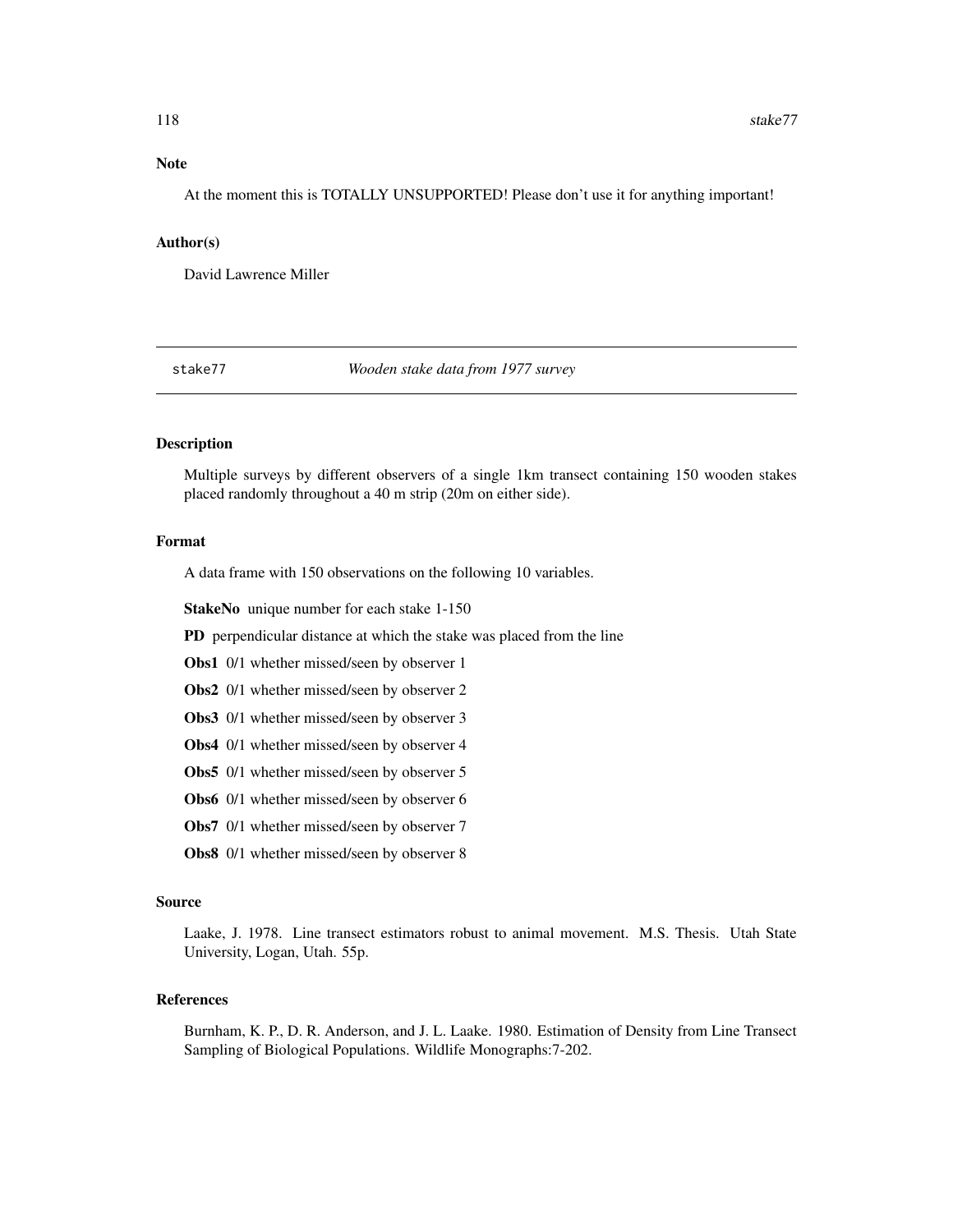# stake77 119

# Examples

```
data(stake77)
# Extract functions for stake data and put in the mrds format
extract.stake <- function(stake,obs){
 extract.obs <- function(obs){
    example <- subset(stake,eval(parse(text=paste("Obs",obs,"==1",sep=""))),
                      select="PD")
    example$distance <- example$PD
   example$object <- 1:nrow(example)
   example$PD <- NULL
   return(example)
 }
 if(obs!="all")return(extract.obs(obs=obs))
 }else{
   example <- NULL
   for(i in 1:(\text{ncol}(\text{stake})-2)){
      df <- extract.obs(obs=i)
      df$person <- i
      example <- rbind(example,df)
    }
    example$person <- factor(example$person)
    example$object <- 1:nrow(example)
   return(example)
 }
}
extract.stake.pairs <- function(stake,obs1,obs2,removal=FALSE){
 obs1 <- paste("Obs",obs1,sep="")
 obs2 <- paste("Obs",obs2,sep="")
 example <- subset(stake,eval(parse(text=paste(obs1,"==1 |",obs2,"==1 ",
                                        sep=""))),select=c("PD",obs1,obs2))
 names(example) <- c("distance","obs1","obs2")
 detected <- c(example$obs1,example$obs2)
 example \leq data.frame(object = rep(1:nrow(example),2),
                        distance = rep(example$distance,2),
                        detected = detected,
                        observer = c(rep(1,nrow(example)),rep(2,nrow(example))))
 if(removal) example$detected[example$observer==2] <- 1
 return(example)
}
# extract data for observer 1 and fit a single observer model
stakes <- extract.stake(stake77,1)
ds.model \leq ddf(dsmodel = \simmcds(key = "hn", formula = \sim1), data = stakes,
                method = "ds", meta.data = list(width = 20))
plot(ds.model,breaks=seq(0,20,2),showpoints=TRUE)
ddf.gof(ds.model)
# extract data from observers 1 and 3 and fit an io model
stkpairs <- extract.stake.pairs(stake77,1,3,removal=FALSE)
io.model \leq ddf(dsmodel = \simmcds(key = "hn", formula=\sim1),
                mrmodel=~glm(formula=~distance),
```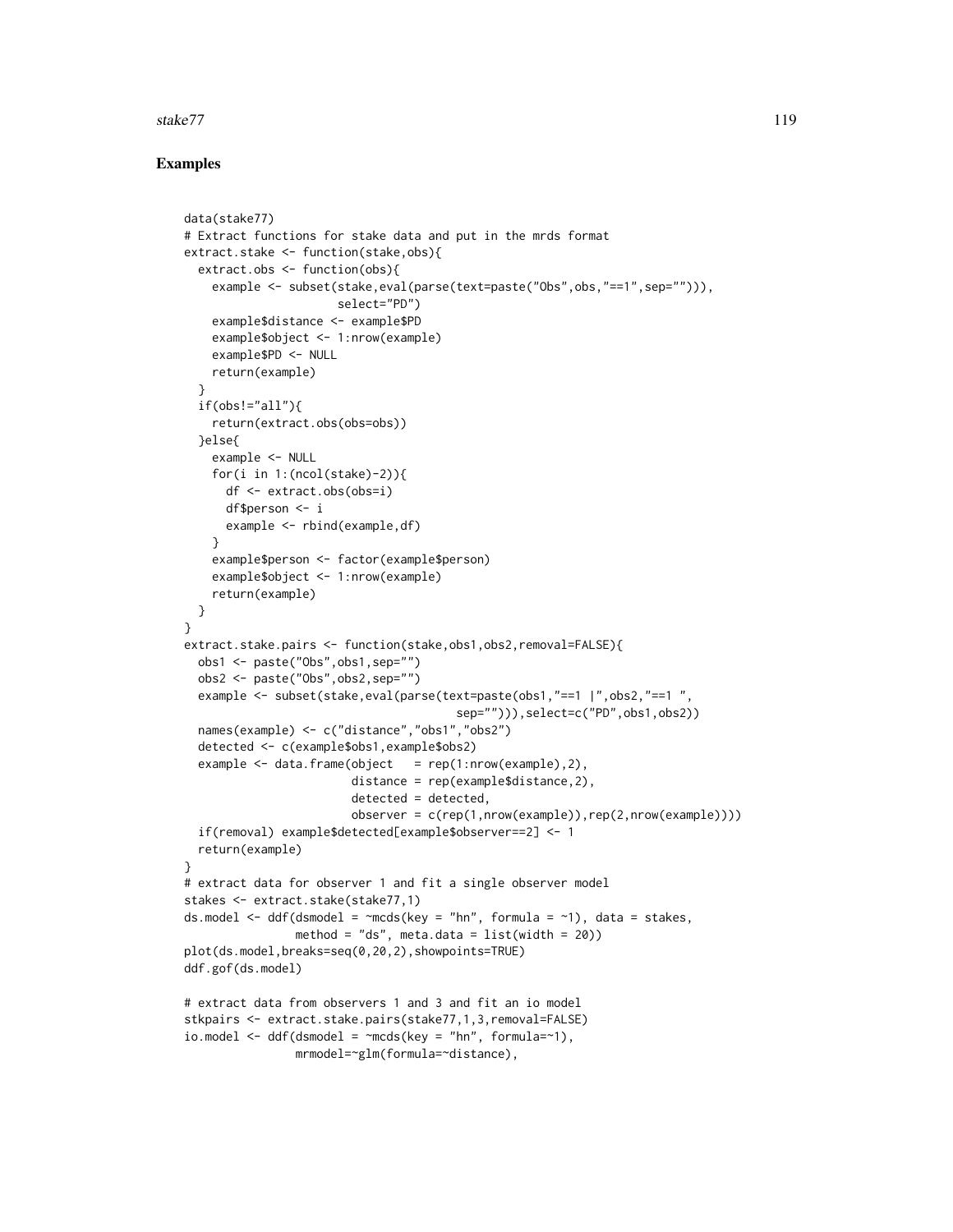120 stake78

```
data = stkpairs, method = "io")
summary(io.model)
par(mfrow=c(3,2))
plot(io.model,breaks=seq(0,20,2),showpoints=TRUE,new=FALSE)
dev.new()
ddf.gof(io.model)
```
stake78 *Wooden stake data from 1978 survey*

#### Description

Multiple surveys by different observers of a single 1km transect containing 150 wooden stakes placed based on expected uniform distribution throughout a 40 m strip (20m on either side).

# Format

A data frame with 150 observations on the following 13 variables.

StakeNo unique number for each stake 1-150

PD perpendicular distance at which the stake was placed from the line

Obs1 0/1 whether missed/seen by observer 1

Obs2 0/1 whether missed/seen by observer 2

Obs3 0/1 whether missed/seen by observer 3

Obs4 0/1 whether missed/seen by observer 4

Obs5 0/1 whether missed/seen by observer 5

Obs6 0/1 whether missed/seen by observer 6

Obs7 0/1 whether missed/seen by observer 7

Obs8 0/1 whether missed/seen by observer 8

Obs9 0/1 whether missed/seen by observer 9

Obs10 0/1 whether missed/seen by observer 10

Obs11 0/1 whether missed/seen by observer 11

#### Details

The 1997 survey was based on a single realization of a uniform distribution. Because it was a single transect and there was no randomization of the distances for each survey, we repeated the experiment and used distances that provided a uniform distribution but randomly sorted the positions along the line so there was no pattern obvious to the observer.

#### Source

Laake, J. 1978. Line transect estimators robust to animal movement. M.S. Thesis. Utah State University, Logan, Utah. 55p.

<span id="page-119-0"></span>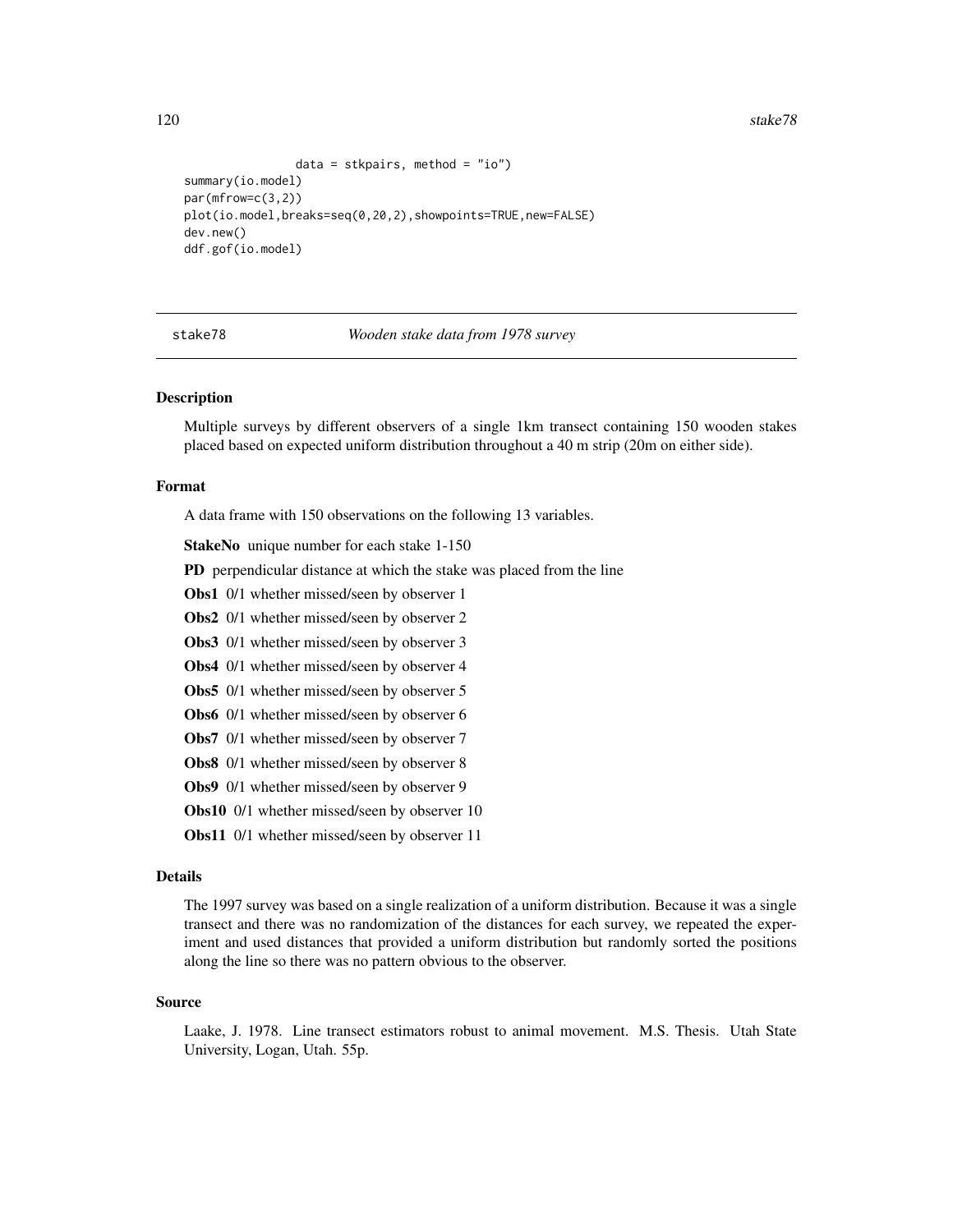#### stake78 121

#### References

Burnham, K. P., D. R. Anderson, and J. L. Laake. 1980. Estimation of Density from Line Transect Sampling of Biological Populations. Wildlife Monographs:7-202.

### Examples

```
data(stake78)
data(stake77)
# compare distribution of distances for all stakes
hist(stake77$PD)
hist(stake78$PD)
# Extract stake data and put in the mrds format for model fitting.
extract.stake <- function(stake,obs){
  extract.obs <- function(obs){
    example <- subset(stake,eval(parse(text=paste("Obs",obs,"==1",sep=""))),
                      select="PD")
    example$distance <- example$PD
    example$object <- 1:nrow(example)
    example$PD <- NULL
    return(example)
  }
  if(obs!="all")return(extract.obs(obs=obs))
  }else{
    example <- NULL
    for(i in 1:(\text{ncol}(\text{stake})-2)){
      df <- extract.obs(obs=i)
      df$person <- i
      example <- rbind(example,df)
    }
    example$person <- factor(example$person)
    example$object <- 1:nrow(example)
    return(example)
  }
}
extract.stake.pairs <- function(stake,obs1,obs2,removal=FALSE){
  obs1 <- paste("Obs",obs1,sep="")
  obs2 <- paste("Obs",obs2,sep="")
  example <- subset(stake,eval(parse(text=paste(obs1,"==1 |",obs2,"==1 ",
                                      sep=""))), select=c("PD",obs1,obs2))
  names(example) <- c("distance","obs1","obs2")
  detected <- c(example$obs1,example$obs2)
  example <- data.frame(object=rep(1:nrow(example),2),
                        distance=rep(example$distance,2),
                        detected = detected,
                        observer=c(rep(1,nrow(example)),
                                    rep(2,nrow(example))))
  if(removal) example$detected[example$observer==2] <- 1
  return(example)
}
```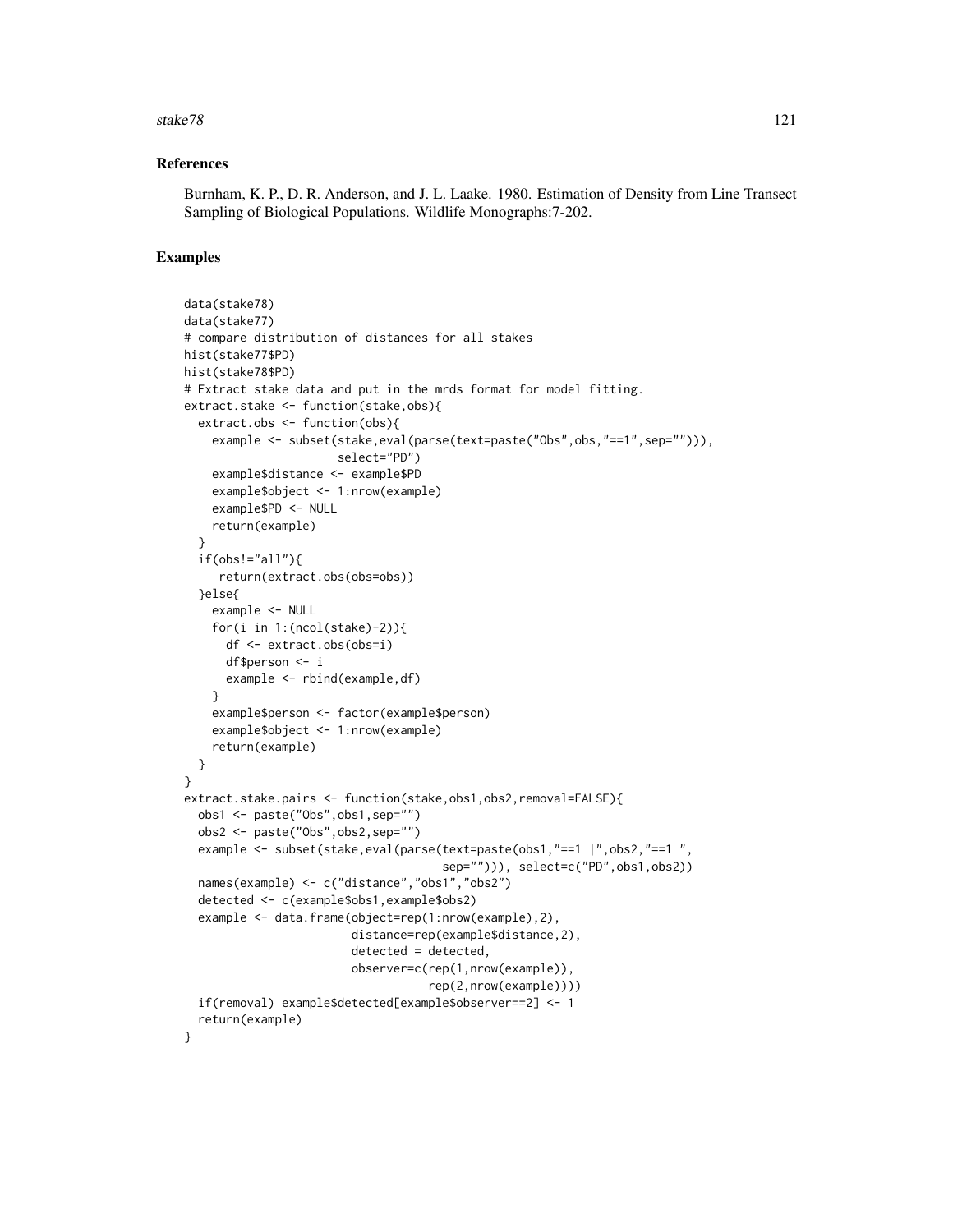```
# extract data for observer 10 and fit a single observer model
stakes <- extract.stake(stake78,10)
ds.model <- ddf(dsmodel = \negmcds(key = "hn", formula = \neg1), data = stakes,
                method = "ds", meta.data = list(width = 20))
plot(ds.model,breaks=seq(0,20,2),showpoints=TRUE)
ddf.gof(ds.model)
# extract data from observers 5 and 7 and fit an io model
stkpairs <- extract.stake.pairs(stake78,5,7,removal=FALSE)
io.model \leq ddf(dsmodel = \simmcds(key = "hn", formula=\sim1),
                mrmodel=~glm(formula=~distance),
                data = stkpairs, method = "io")
summary(io.model)
par(mfrow=c(3,2))
plot(io.model,breaks=seq(0,20,2),showpoints=TRUE,new=FALSE)
ddf.gof(io.model)
```
summary.ds *Summary of distance detection function model object*

#### Description

Provides a brief summary of data and fitted detection probability model parameters, model selection criterion, and optionally abundance in the covered (sampled) region and its standard error.

# Usage

## S3 method for class 'ds' summary(object, se = TRUE,  $N = TRUE, ...$ )

#### Arguments

| object | a ddf model object                                      |
|--------|---------------------------------------------------------|
| se     | if TRUE, computes standard errors                       |
| N      | if TRUE, computes abundance in covered (sampled) region |
|        | unspecified and unused arguments for S3 consistency     |

#### Details

The argument N is used to suppress computation of abundance and average detection probability in calls to summarize the ds and either io.fi or trial.fi for summaries of io and trial objects respectively which are composed of a ds model object and a mark-recapture model object. The corresponding print function is called to print the summary results.

# Value

list of extracted and summarized objects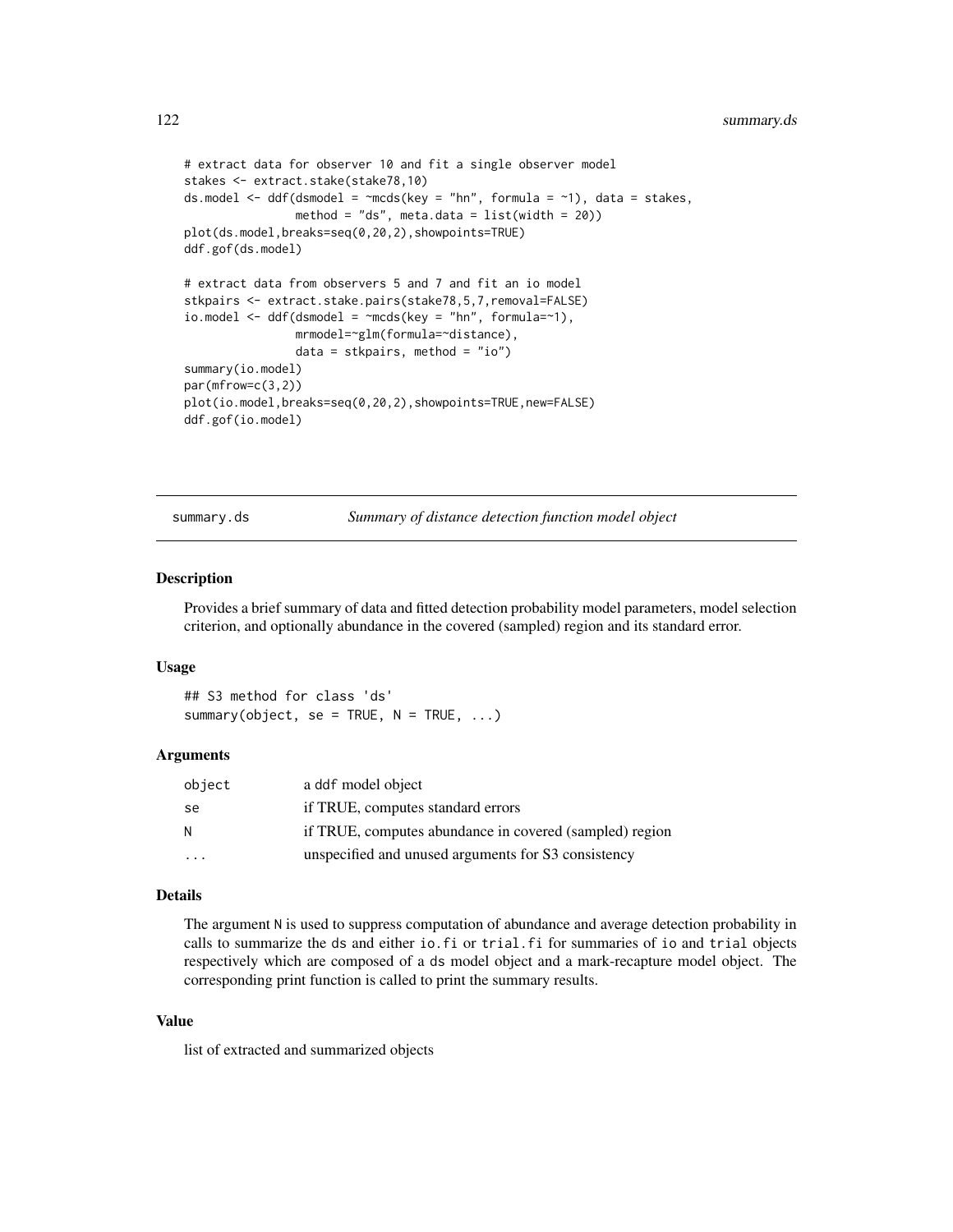#### <span id="page-122-0"></span>summary.io 123

#### Note

This function is called by the generic function summary for any ddf model object. Each function can be called directly by the user, but it is typically safest to use the generic function summary which calls the appropriate function based on the type of ddf model.

#### Author(s)

Jeff Laake

summary.io *Summary of distance detection function model object*

# Description

Provides a brief summary of data and fitted detection probability model parameters, model selection criterion, and optionally abundance in the covered (sampled) region and its standard error.

#### Usage

```
## S3 method for class 'io'
summary(object, se = TRUE, ...)
```
#### Arguments

| object   | a ddf model object                                  |
|----------|-----------------------------------------------------|
| se       | if TRUE, computes standard errors                   |
| $\cdots$ | unspecified and unused arguments for S3 consistency |

# Details

The argument N is used to suppress computation of abundance and average detection probability in calls to summarize the ds and either io.fi or trial.fi for summaries of io and trial objects respectively which are composed of a ds model object and a mark-recapture model object. The corresponding print function is called to print the summary results.

#### Value

list of extracted and summarized objects

#### Note

This function is called by the generic function summary for any ddf model object. Each function can be called directly by the user, but it is typically safest to use the generic function summary which calls the appropriate function based on the type of ddf model.

#### Author(s)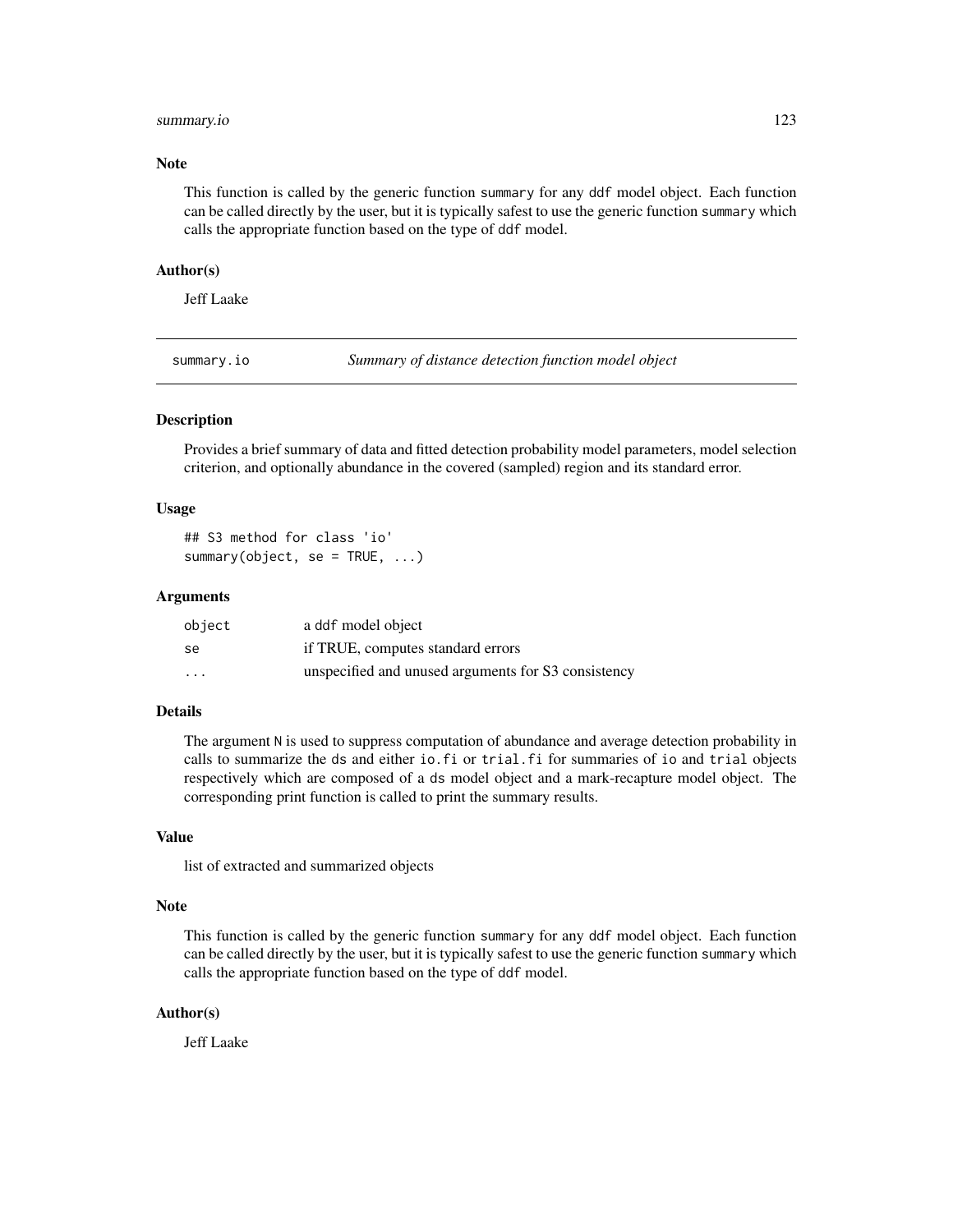<span id="page-123-0"></span>

Provides a brief summary of data and fitted detection probability model parameters, model selection criterion, and optionally abundance in the covered (sampled) region and its standard error.

#### Usage

```
## S3 method for class 'io.fi'
summary(object, se = TRUE, N = TRUE, fittedmodel = NULL,
 ddfobj = NULL, ...)
```
#### Arguments

| object      | a ddf model object                                      |
|-------------|---------------------------------------------------------|
| se          | if TRUE, computes standard errors                       |
| N           | if TRUE, computes abundance in covered (sampled) region |
| fittedmodel | full fitted model when called from trial or io          |
| ddfobi      | distance sampling object description                    |
|             | unspecified and unused arguments for S3 consistency     |

#### Details

The argument N is used to suppress computation of abundance and average detection probability in calls to summarize the ds and either io.fi or trial.fi for summaries of io and trial objects respectively which are composed of a ds model object and a mark-recapture model object. The corresponding print function is called to print the summary results.

#### Value

list of extracted and summarized objects

#### Note

This function is called by the generic function summary for any ddf model object. Each function can be called directly by the user, but it is typically safest to use the generic function summary which calls the appropriate function based on the type of ddf model.

# Author(s)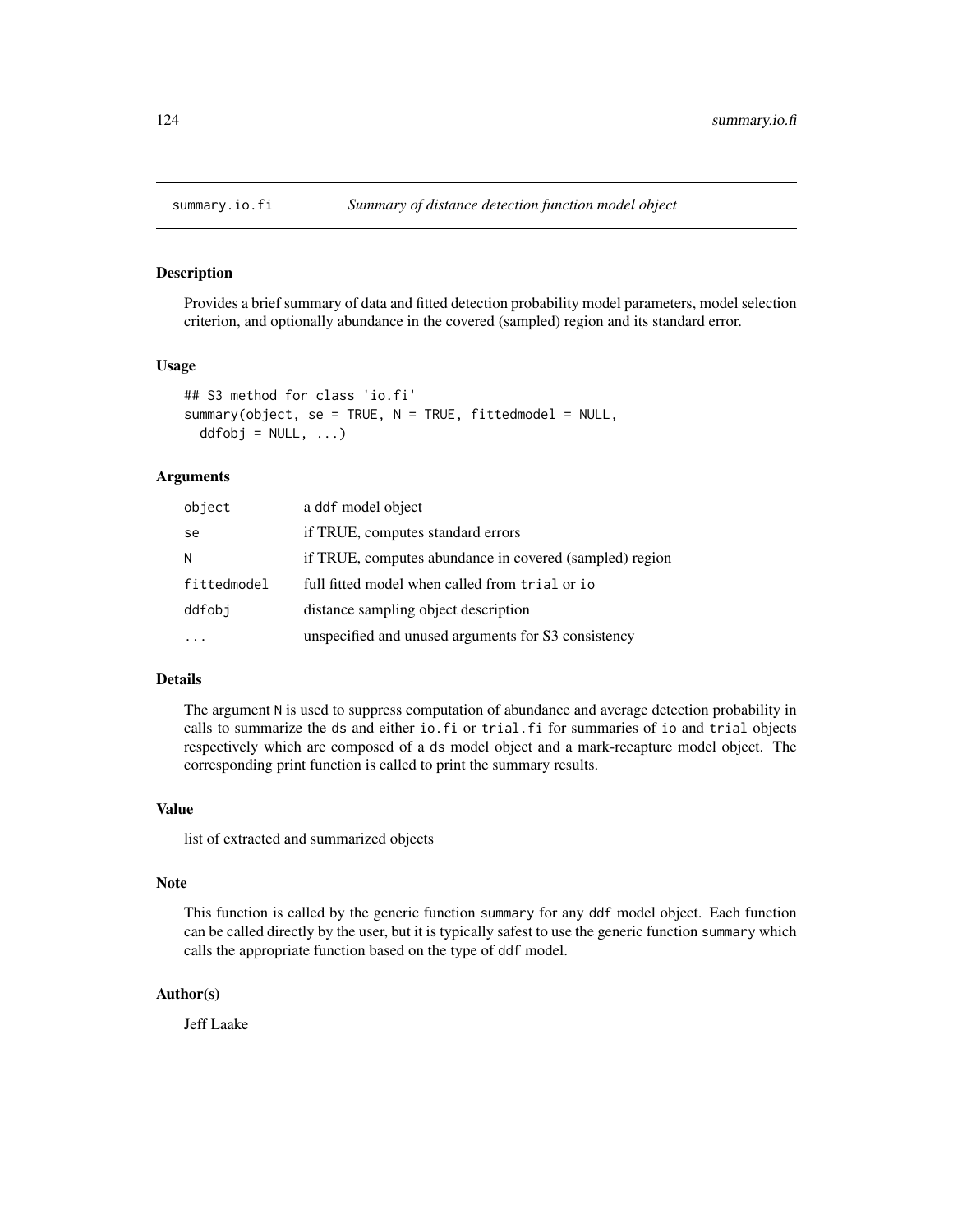<span id="page-124-0"></span>

Provides a brief summary of data and fitted detection probability model parameters, model selection criterion, and optionally abundance in the covered (sampled) region and its standard error.

#### Usage

## S3 method for class 'rem' summary(object, se = TRUE, ...)

#### Arguments

| object  | a ddf model object                                  |
|---------|-----------------------------------------------------|
| se      | if TRUE, computes standard errors                   |
| $\cdot$ | unspecified and unused arguments for S3 consistency |

# Details

The argument N is used to suppress computation of abundance and average detection probability in calls to summarize the ds and either io.fi or trial.fi for summaries of io and trial objects respectively which are composed of a ds model object and a mark-recapture model object. The corresponding print function is called to print the summary results.

# Value

list of extracted and summarized objects

# Note

This function is called by the generic function summary for any ddf model object. Each function can be called directly by the user, but it is typically safest to use the generic function summary which calls the appropriate function based on the type of ddf model.

# Author(s)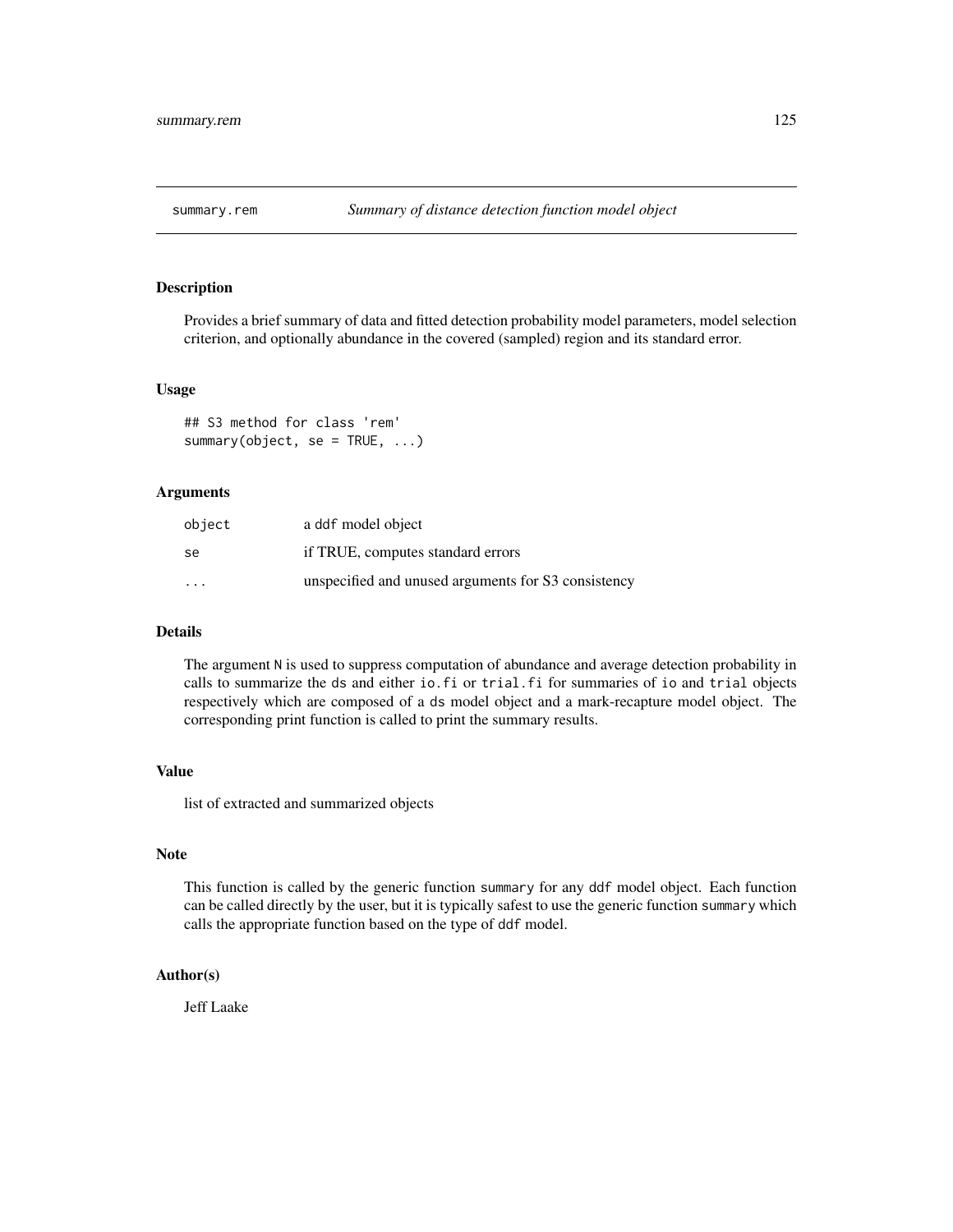<span id="page-125-0"></span>

Provides a brief summary of data and fitted detection probability model parameters, model selection criterion, and optionally abundance in the covered (sampled) region and its standard error.

#### Usage

```
## S3 method for class 'rem.fi'
summary(object, se = TRUE, N = TRUE, fittedmodel = NULL,
  ...)
```
# Arguments

| object      | a ddf model object                                      |
|-------------|---------------------------------------------------------|
| se          | if TRUE, computes standard errors                       |
| N           | if TRUE, computes abundance in covered (sampled) region |
| fittedmodel | full fitted model when called from trial or io          |
| $\cdots$    | unspecified and unused arguments for S3 consistency     |

# Details

The argument N is used to suppress computation of abundance and average detection probability in calls to summarize the ds and either io.fi or trial.fi for summaries of io and trial objects respectively which are composed of a ds model object and a mark-recapture model object. The corresponding print function is called to print the summary results.

#### Value

list of extracted and summarized objects

# Note

This function is called by the generic function summary for any ddf model object. Each function can be called directly by the user, but it is typically safest to use the generic function summary which calls the appropriate function based on the type of ddf model.

#### Author(s)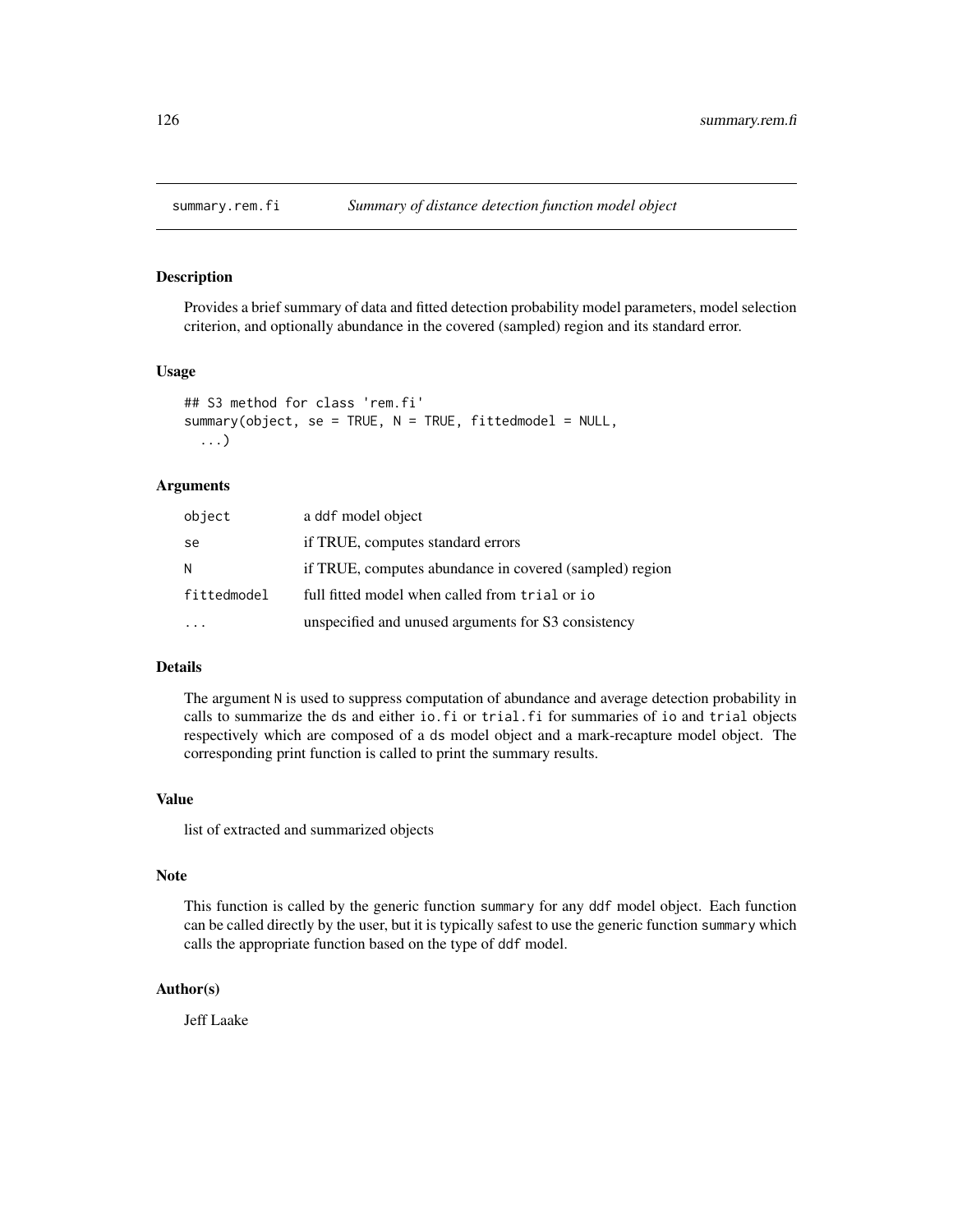<span id="page-126-0"></span>

Provides a brief summary of data and fitted detection probability model parameters, model selection criterion, and optionally abundance in the covered (sampled) region and its standard error.

#### Usage

## S3 method for class 'trial' summary(object, se = TRUE, ...)

# Arguments

| object  | a ddf model object                                  |
|---------|-----------------------------------------------------|
| se      | if TRUE, computes standard errors                   |
| $\cdot$ | unspecified and unused arguments for S3 consistency |

# Details

The argument N is used to suppress computation of abundance and average detection probability in calls to summarize the ds and either io.fi or trial.fi for summaries of io and trial objects respectively which are composed of a ds model object and a mark-recapture model object. The corresponding print function is called to print the summary results.

# Value

list of extracted and summarized objects

# Note

This function is called by the generic function summary for any ddf model object. Each function can be called directly by the user, but it is typically safest to use the generic function summary which calls the appropriate function based on the type of ddf model.

# Author(s)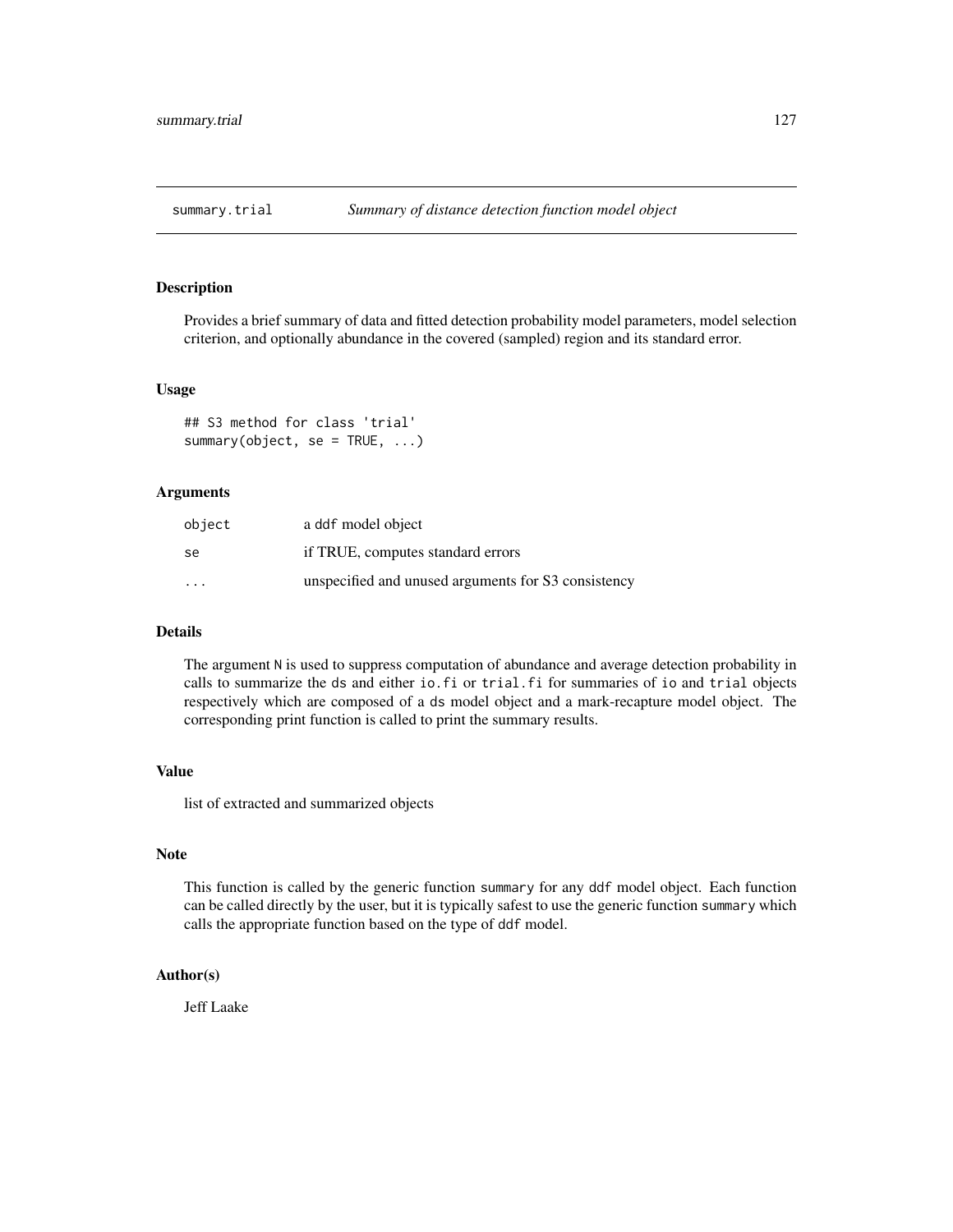<span id="page-127-0"></span>

Provides a brief summary of data and fitted detection probability model parameters, model selection criterion, and optionally abundance in the covered (sampled) region and its standard error.

#### Usage

```
## S3 method for class 'trial.fi'
summary(object, se = TRUE, N = TRUE,
  fittedmodel = NULL, ...
```
# Arguments

| object      | a ddf model object                                      |
|-------------|---------------------------------------------------------|
| se          | if TRUE, computes standard errors                       |
| N           | if TRUE, computes abundance in covered (sampled) region |
| fittedmodel | full fitted model when called from trial or io          |
| $\cdots$    | unspecified and unused arguments for S3 consistency     |

# Details

The argument N is used to suppress computation of abundance and average detection probability in calls to summarize the ds and either io.fi or trial.fi for summaries of io and trial objects respectively which are composed of a ds model object and a mark-recapture model object. The corresponding print function is called to print the summary results.

#### Value

list of extracted and summarized objects

#### Note

This function is called by the generic function summary for any ddf model object. Each function can be called directly by the user, but it is typically safest to use the generic function summary which calls the appropriate function based on the type of ddf model.

#### Author(s)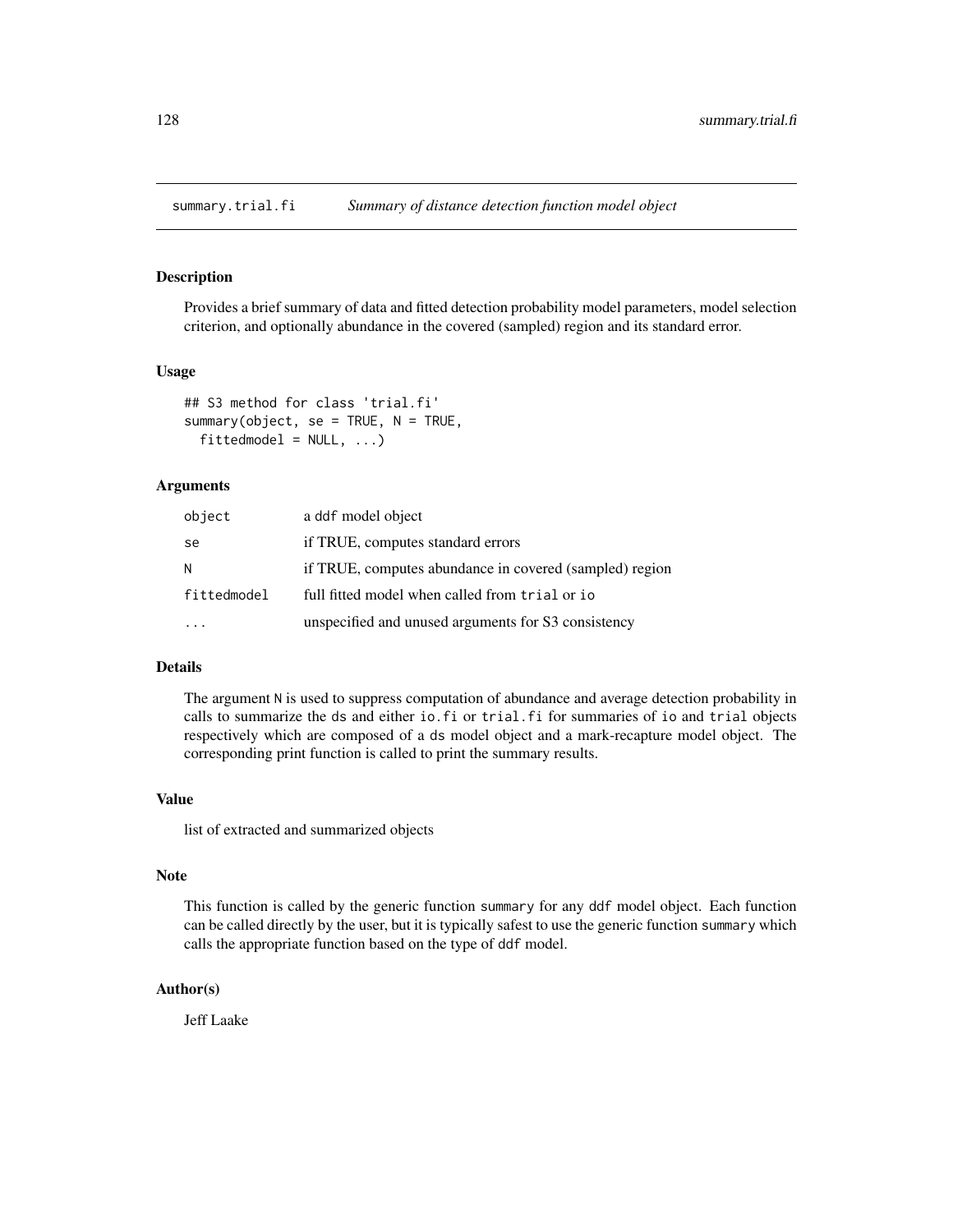<span id="page-128-0"></span>

Extrapolate Horvitz-Thompson abundance estimates to entire surveyed region

# Usage

```
survey.region.dht(Nhat.by.sample, samples, width, point)
```
# Arguments

|         | Nhat by sample dataframe of abundance by sample |
|---------|-------------------------------------------------|
| samples | samples table                                   |
| width   | transect width                                  |
| point   | if TRUE point count otherwise line transect     |

#### Value

Revised Nhat.by.sample dataframe containing estimates extrapolated to survey region

# Note

Internal function called by [dht](#page-37-0) and related functions.

### Author(s)

Jeff Laake

test.breaks *Test validity for histogram breaks(cutpoints)*

# Description

Determines whether user specified breaks for histograms are properly ordered and match the left and right truncation.

# Usage

test.breaks(breaks, left, width)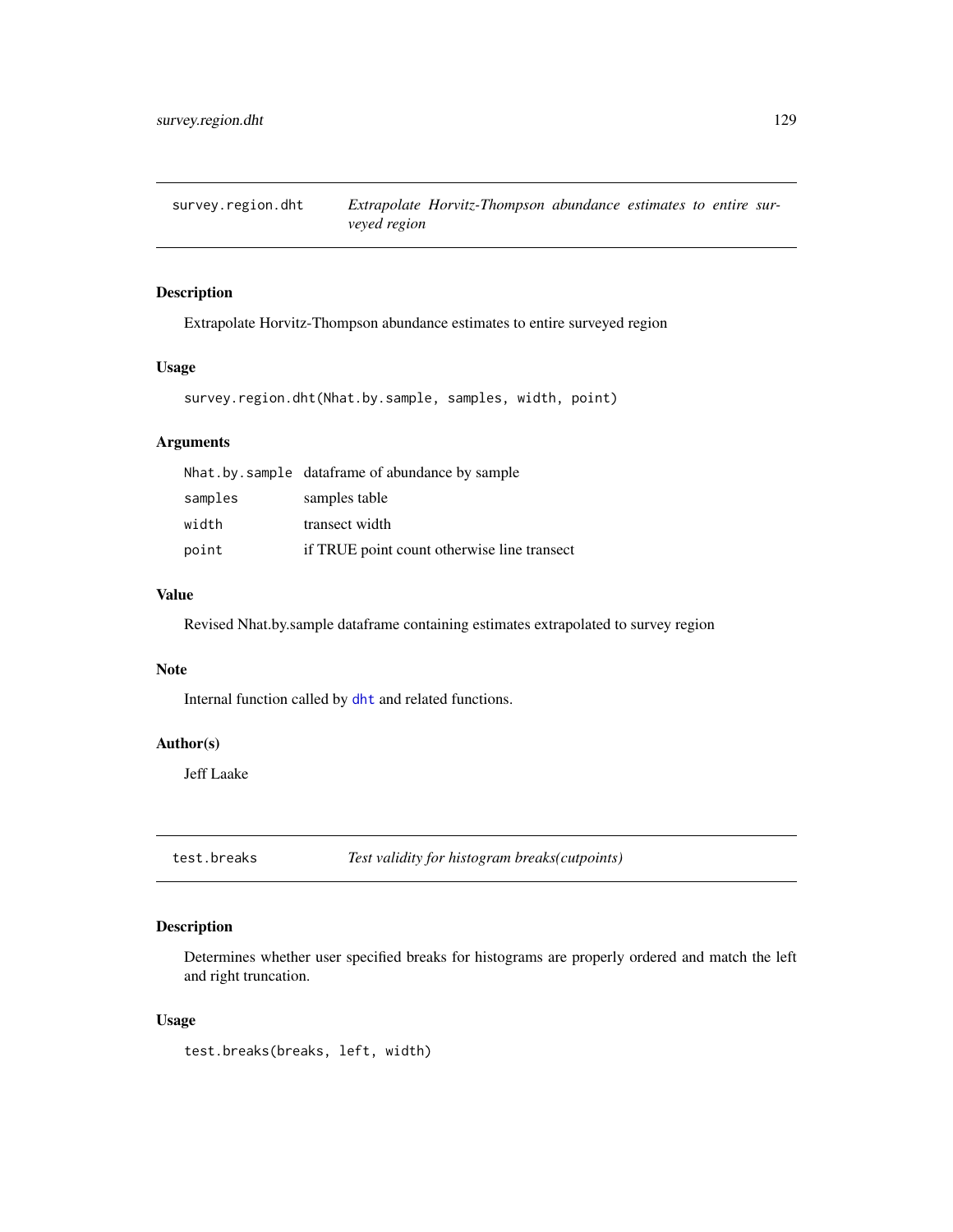# <span id="page-129-0"></span>Arguments

| breaks | vector of cutpoints (breaks) for distance histogram                            |
|--------|--------------------------------------------------------------------------------|
| left   | left truncation value                                                          |
| width  | right truncation value; either radius of point count or half-width of transect |

# Value

vector of breaks modified to be valid if necessary

# Author(s)

Jeff Laake

varn *Compute empirical variance of encounter rate*

#### Description

Computes one of a series of possible variance estimates for the observed encounter rate for a set of sample measurements (e.g., line lengths) and number of observations per sample.

#### Usage

varn(lvec,nvec,type)

covn(lvec, groups1, groups2, type)

# Arguments

| lvec    | vector of sample measurements (e.g., line lengths)     |
|---------|--------------------------------------------------------|
| nvec    | vector of number observed                              |
| type    | choice of variance estimator to use for encounter rate |
| groups1 | vector of number of groups observed                    |
| groups2 | vector of number of individuals observed               |

#### Details

The choice of type follows the notation of Fewster et al. (2009) in that there are 8 choices of encounter rate variance that can be computed:

- R2 random line placement with unequal line lengths (design-assisted estimator)
- R3 random line placement, model-assisted estimator, based on true contagion process
- R4 random line placement, model-assisted estimator, based on apparent contagion process
- S1 systematic line placement, post-stratification with no strata overlap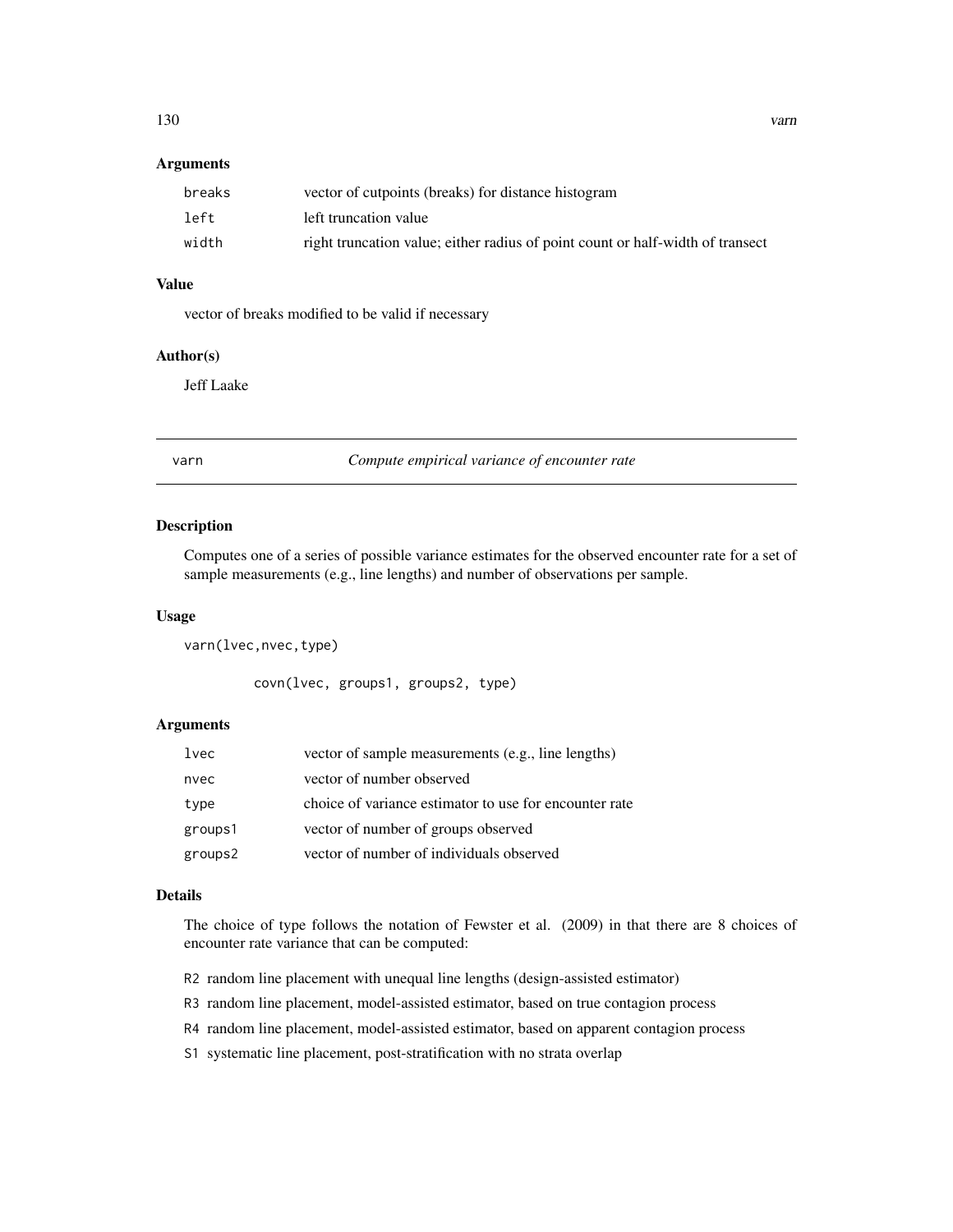- S2 systematic line placement, post-stratification with no strata overlap, variances weighted by line length per stratum
- O1 systematic line placement, post-stratification with overlapping strata (akin to S1)
- O2 systematic line placement, post-stratification with overlapping strata (weighted by line length per stratum, akin to S2)
- O3 systematic line placement, post-stratification with overlapping strata, model-assisted estimator with trend in encounter rate with line length

Default value is "R2", shown in Fewster et al. (2009) to have good performance for completely random designs. For systematic parallel line transect designs, Fewster et al. recommend "O2".

For the systematic estimators, pairs are assigned in the order they are given in the lengths and groups vectors.

#### Value

Variance of encounter rate as defined by arguments

#### Note

This function is also used with different calling arguments to compute Innes et al variance of the estimated abundances/length rather than observation encounter rate. The function covn is probably only valid for R3 and R2. Currently, the R2 form is used for all types other than R3.

# Author(s)

Jeff Laake

# References

Fewster, R.M., S.T. Buckland, K.P. Burnham, D.L. Borchers, P.E. Jupp, J.L. Laake and L. Thomas. 2009. Estimating the encounter rate variance in distance sampling. Biometrics 65: 225-236.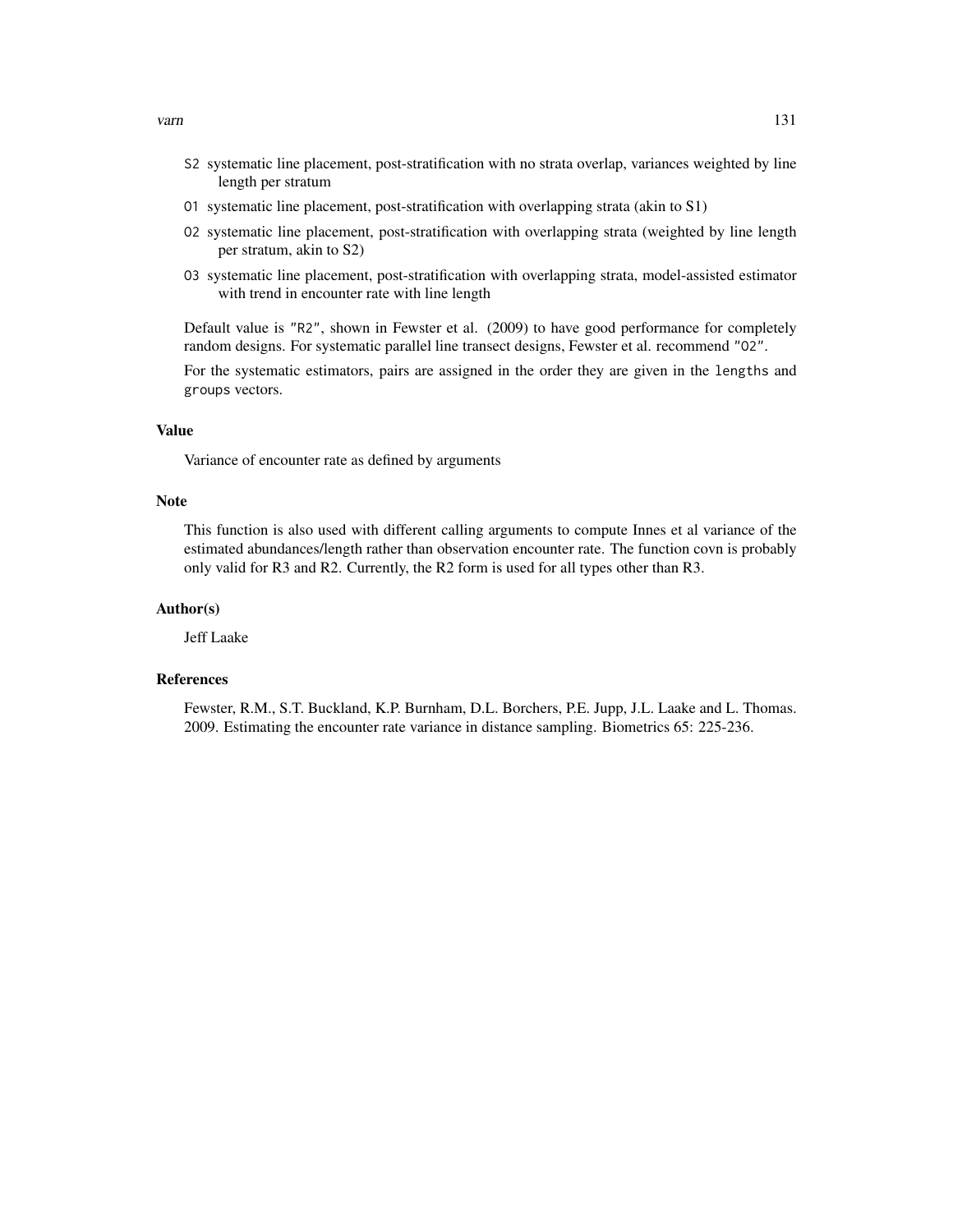# Index

∗Topic Models ddf, [18](#page-17-0) ddf.ds, [23](#page-22-0) ddf.io, [25](#page-24-0) ddf.io.fi, [26](#page-25-0) ddf.rem, [28](#page-27-0) ddf.rem.fi, [29](#page-28-0) ddf.trial, [30](#page-29-0) ddf.trial.fi, [32](#page-31-0) io.glm, [54](#page-53-1) rem.glm, [113](#page-112-0) ∗Topic Statistical ddf.ds, [23](#page-22-0) ddf.io, [25](#page-24-0) ddf.io.fi, [26](#page-25-0) ddf.rem, [28](#page-27-0) ddf.rem.fi, [29](#page-28-0) ddf.trial, [30](#page-29-0) ddf.trial.fi, [32](#page-31-0) io.glm, [54](#page-53-1) rem.glm, [113](#page-112-0) ∗Topic \textasciitildeStatistical ddf, [18](#page-17-0) ∗Topic \textasciitildeutility assign.default.values, [6](#page-5-0) ∗Topic datasets book.tee.data, [8](#page-7-0) lfbcvi, [57](#page-56-0) lfgcwa, [63](#page-62-0) pronghorn, [109](#page-108-0) ptdata.distance, [110](#page-109-0) ptdata.dual, [110](#page-109-0) ptdata.removal, [111](#page-110-0) ptdata.single, [111](#page-110-0) stake77, [118](#page-117-0) stake78, [120](#page-119-0) ∗Topic methods adj.check.order, [5](#page-4-0) ∗Topic package

mrds-package, [4](#page-3-0) ∗Topic plot plot.ds, [82](#page-81-0) plot.io, [84](#page-83-0) plot.io.fi, [86](#page-85-0) plot.rem, [88](#page-87-0) plot.rem.fi, [90](#page-89-0) plot.trial, [91](#page-90-0) plot.trial.fi, [93](#page-92-0) plot\_cond, [94](#page-93-0) plot\_uncond, [95](#page-94-0) ∗Topic utility average.line, [7](#page-6-0) average.line.cond, [7](#page-6-0) cdf.ds, [9](#page-8-1) cds, [10](#page-9-0) check.mono, [12](#page-11-0) compute.Nht, [14](#page-13-0) covered.region.dht, [15](#page-14-0) create.model.frame, [16](#page-15-0) create.varstructure, [17](#page-16-0) ddf.gof, [24](#page-23-1) DeltaMethod, [33](#page-32-0) dht, [38](#page-37-1) dht.deriv, [42](#page-41-0) dht.se, [43](#page-42-0) flnl, [46](#page-45-0) flt.var, [47](#page-46-0) getpar, [48](#page-47-0) gstdint, [50](#page-49-0) integratepdf, [53](#page-52-0) is.linear.logistic, [55](#page-54-0) logit, [74](#page-73-0) mcds, [75](#page-74-0) NCovered, [77](#page-76-0) predict.ds, [97](#page-96-0) print.ddf.gof, [99](#page-98-0) print.det.tables, [100](#page-99-0) print.dht, [101](#page-100-0)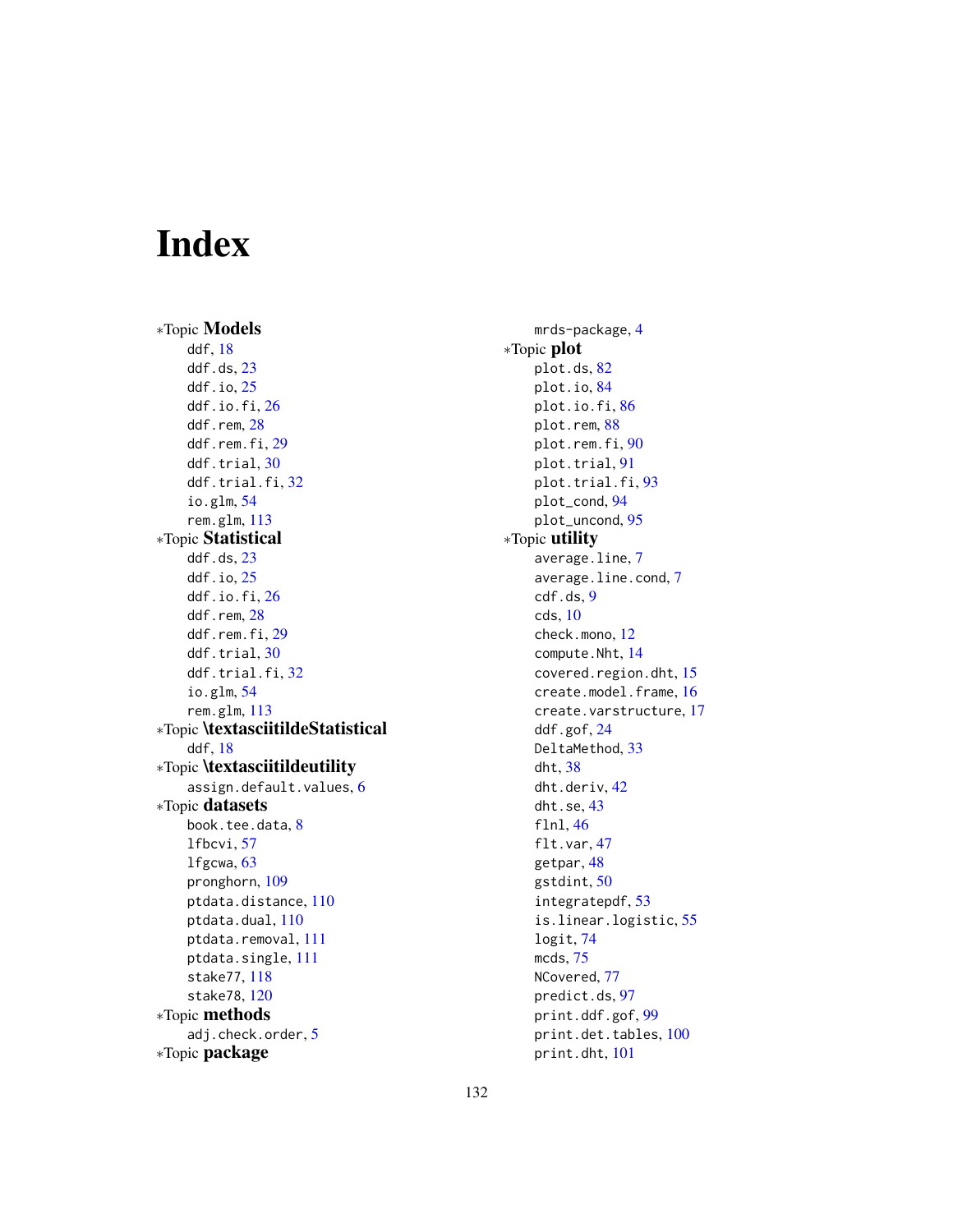#### INDEX  $133$

print.summary.ds, [101](#page-100-0) print.summary.io, [102](#page-101-0) print.summary.io.fi, [103](#page-102-0) print.summary.rem, [103](#page-102-0) print.summary.rem.fi, [104](#page-103-0) print.summary.trial, [105](#page-104-0) print.summary.trial.fi, [105](#page-104-0) process.data, [108](#page-107-0) qqplot.ddf, [112](#page-111-0) setcov, [116](#page-115-0) summary.ds, [122](#page-121-0) summary.io, [123](#page-122-0) summary.io.fi, [124](#page-123-0) summary.rem, [125](#page-124-0) summary.rem.fi, [126](#page-125-0) summary.trial, [127](#page-126-0) summary.trial.fi, [128](#page-127-0) survey.region.dht, [129](#page-128-0) varn, [130](#page-129-0) adj.check.order, [5](#page-4-0) adjfct.cos, *[5](#page-4-0)* adjfct.herm, *[5](#page-4-0)* adjfct.poly, *[5](#page-4-0)* apex.gamma, [6](#page-5-0) assign.default.values, [6](#page-5-0) average.line, [7](#page-6-0) average.line.cond, [7](#page-6-0) book.tee.data, [8](#page-7-0) calc.se.Np, [9](#page-8-1) cdf.ds, [9,](#page-8-1) *[113](#page-112-0)* cds, *[5](#page-4-0)*, [10,](#page-9-0) *[19](#page-18-0)* check.bounds, [11](#page-10-0) check.mono, [12](#page-11-0) coef.ds, [13,](#page-12-0) *[24](#page-23-1)* coef.io, *[26](#page-25-0)* coef.io *(*coef.ds*)*, [13](#page-12-0) coef.io.fi, *[27](#page-26-0)* coef.rem *(*coef.ds*)*, [13](#page-12-0) coef.trial, *[31](#page-30-0)* coef.trial *(*coef.ds*)*, [13](#page-12-0) coef.trial.fi, *[33](#page-32-0)* coefficients *(*coef.ds*)*, [13](#page-12-0) compute.Nht, [14](#page-13-0) covered.region.dht, *[14](#page-13-0)*, [15](#page-14-0) covn *(*varn*)*, [130](#page-129-0) create.bins, [15](#page-14-0)

create.ddfobj, *[36](#page-35-0)*, *[38](#page-37-1)*, *[48](#page-47-0)* create.model.frame, [16](#page-15-0) create.varstructure, [17](#page-16-0) ddf, *[10](#page-9-0)*, *[13](#page-12-0)*, *[16](#page-15-0)*, [18,](#page-17-0) *[23](#page-22-0)*, *[26](#page-25-0)[–28](#page-27-0)*, *[30](#page-29-0)[–32](#page-31-0)*, *[75](#page-74-0)*, *[98](#page-97-0)*, *[108](#page-107-0)* ddf.ds, *[21](#page-20-0)*, [23,](#page-22-0) *[26](#page-25-0)*, *[29](#page-28-0)*, *[31](#page-30-0)*, *[46,](#page-45-0) [47](#page-46-0)* ddf.gof, [24,](#page-23-1) *[99,](#page-98-0) [100](#page-99-0)*, *[113](#page-112-0)* ddf.io, *[21](#page-20-0)*, [25,](#page-24-0) *[27](#page-26-0)*, *[30](#page-29-0)* ddf.io.fi, *[21](#page-20-0)*, *[26](#page-25-0)*, [26](#page-25-0) ddf.rem, *[21](#page-20-0)*, [28](#page-27-0) ddf.rem.fi, *[21](#page-20-0)*, *[28,](#page-27-0) [29](#page-28-0)*, [29](#page-28-0) ddf.trial, *[21](#page-20-0)*, [30,](#page-29-0) *[33](#page-32-0)* ddf.trial.fi, *[21](#page-20-0)*, *[31](#page-30-0)*, [32](#page-31-0) DeltaMethod, [33,](#page-32-0) *[40](#page-39-0)*, *[42,](#page-41-0) [43](#page-42-0)* det.tables, [34,](#page-33-0) *[81](#page-80-0)* detfct, *[5](#page-4-0)*, *[47](#page-46-0)* detfct.fit, [35](#page-34-0) detfct.fit.opt, [37](#page-36-0) dht, *[15](#page-14-0)*, *[17](#page-16-0)*, [38,](#page-37-1) *[42](#page-41-0)[–44](#page-43-0)*, *[101](#page-100-0)*, *[129](#page-128-0)* dht.deriv, [42](#page-41-0) dht.se, *[40](#page-39-0)*, *[42](#page-41-0)*, [43](#page-42-0) ds.function, [45](#page-44-0) flnl, *[24](#page-23-1)*, [46,](#page-45-0) *[47](#page-46-0)* flpt.lnl, *[47](#page-46-0)* flpt.lnl *(*flnl*)*, [46](#page-45-0) flt.var, *[47](#page-46-0)*, [47](#page-46-0) g0, [48](#page-47-0) getpar, *[46](#page-45-0)*, [48](#page-47-0) gof.ds, *[24](#page-23-1)*, [49](#page-48-0) gof.io, *[26](#page-25-0)* gof.io *(*ddf.gof*)*, [24](#page-23-1) gof.io.fi, *[27](#page-26-0)* gof.rem *(*ddf.gof*)*, [24](#page-23-1) gof.trial, *[31](#page-30-0)* gof.trial *(*ddf.gof*)*, [24](#page-23-1) gof.trial.fi, *[33](#page-32-0)* gstdint, [50](#page-49-0) hist, *[83](#page-82-0)* histline, [51](#page-50-0) integrate, *[50](#page-49-0)* integratedetfct.logistic, [52](#page-51-0) integratelogistic.analytic, [52](#page-51-0) integratepdf, *[46](#page-45-0)*, [53](#page-52-0) io.glm, *[27](#page-26-0)*, [54,](#page-53-1) *[113,](#page-112-0) [114](#page-113-0)*